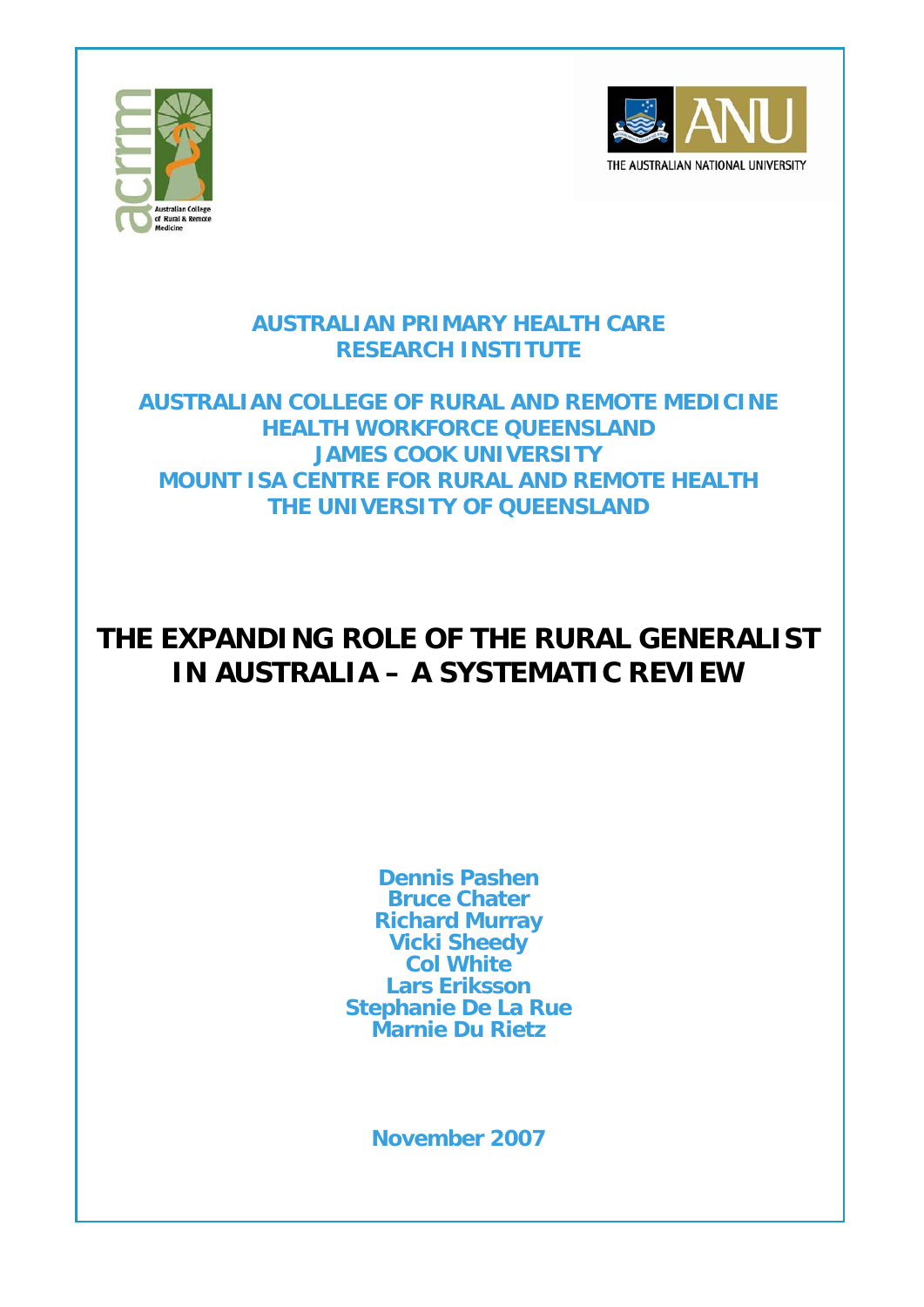







The research reported in this paper is a project of the Australian Primary Health Care Research Institute, which is supported by a grant from the Australian Government Department of Health and Ageing under the Primary Health Care Research, Evaluation and Development Strategy. The information and opinions contained in it do not necessarily reflect the views or policies of the Australian Government Department of Health and Ageing.

Australian Primary Health Care Research Institute (APHCRI) ANU College of Medicine and Health Sciences Building 62, Cnr Mills and Eggleston Roads The Australian National University Canberra ACT 0200

T: +61 2 6125 0766

F: +61 2 6125 2254

E: [aphcri@anu.edu.au](mailto:aphcri@anu.edu.au)

W: www.anu.edu.au/aphcri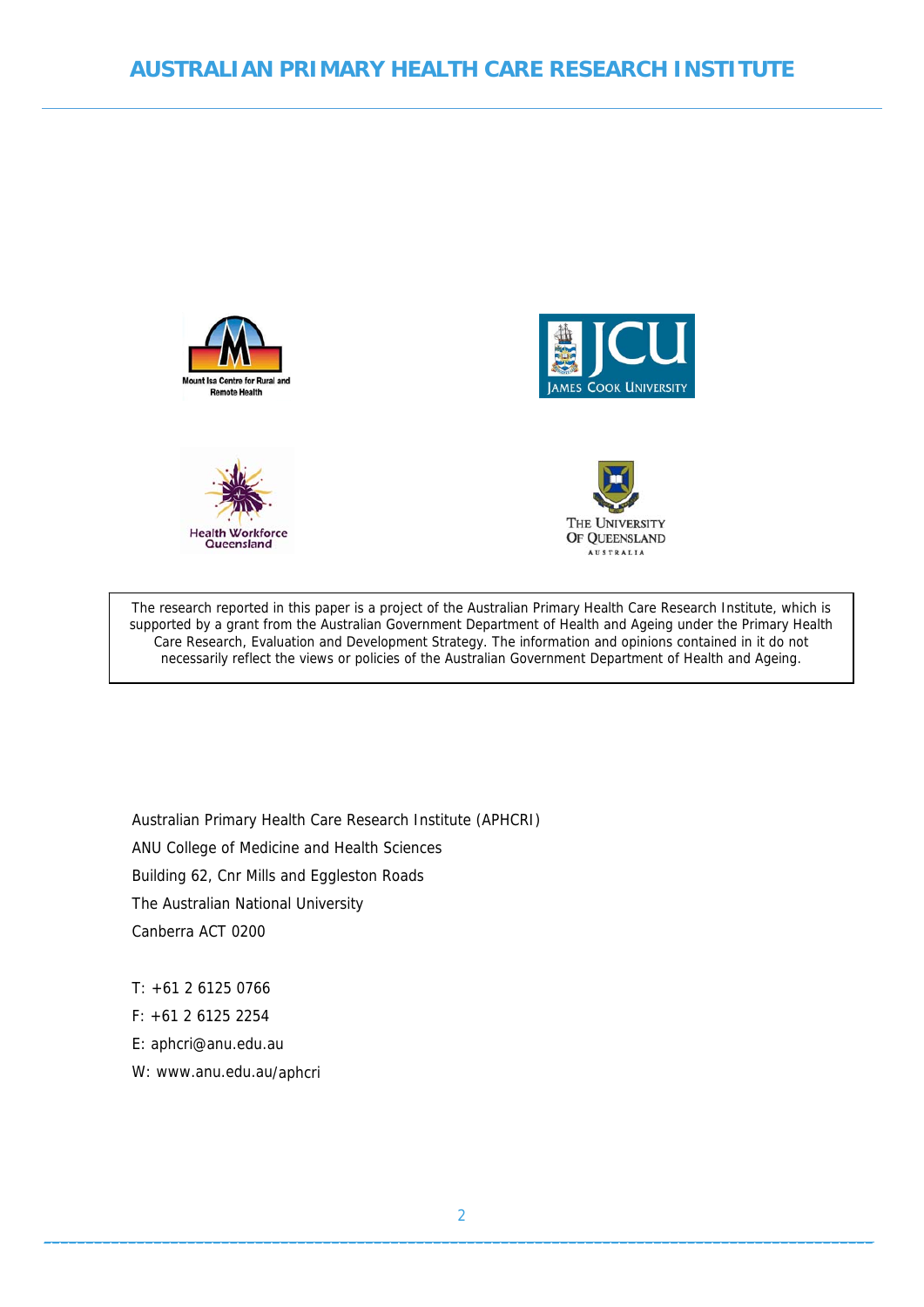## <span id="page-2-1"></span><span id="page-2-0"></span>ACKNOWLEDGEMENT

The research team would particularly like to thank the following people for their contributions: Ms Marita Cowie, Chief Executive Officer, ACRRM Prof. John Humphries, Monash University, Bendigo. Ms Jacqui Donegan, Research Officer, MICRRH, JCU

#### **National Reference Committee**

| Dr Anne Tiernan                       | Centre for Governance and Public Policy, Griffith<br>University                                                                                                                                                                    |  |
|---------------------------------------|------------------------------------------------------------------------------------------------------------------------------------------------------------------------------------------------------------------------------------|--|
| Dr Ross Maxwell                       | Immediate Past President, Rural Doctors Association<br>of Australia and Management Committee, Rural<br>Doctors Association of Queensland                                                                                           |  |
| Dr Claire Blizzard                    | Chief Executive, Greater Western Area Health Service,<br>New South Wales                                                                                                                                                           |  |
| Ms Bronwyn Nardi                      | Acting Executive Director, Policy Planning and<br>Resourcing Division, Queensland Health                                                                                                                                           |  |
| Mr Bob Wells                          | Director Menzies Centre for Health Policy and<br>Executive Director College of Medicine and Health<br>Sciences                                                                                                                     |  |
| Dr Brian Richards                     | Principal Medical Adviser, Primary and Ambulatory<br>Care, Australian Government Department of Health<br>and Ageing                                                                                                                |  |
| Prof Campbell Murdoch                 | Head of School and Professor of Rural and Remote<br>Medicine, School of Primary, Aboriginal and Rural<br>Health Care, Rural Clinical School and Western<br>Australian Director, Australian College of Rural and<br>Remote Medicine |  |
| <b>Assoc Prof Liz Chalmers</b>        | Head, Katherine Unit, Centre for Remote Health<br>(Flinders University and Charles Darwin University)<br>and Academic Director, Australian College of Rural<br>and Remote Medicine                                                 |  |
| Ms Vicky Murphy                       | State Manager, New South Wales, Department of<br>Health and Ageing                                                                                                                                                                 |  |
|                                       | Queensland State Reference Committee – Rural Health Advisory Council (RHAC)                                                                                                                                                        |  |
| Mrs Marie Pietsch<br>Dr Denise Powell | Agforce, Chair, Rural Health Advisory Council<br>Minister's Personal Invitation, Chair, Medical Sub<br>Committee                                                                                                                   |  |
| Theresa O'Connor                      | Association for Australian Rural Nurses, Queensland                                                                                                                                                                                |  |

|                       | <b>Branch</b>                                          |
|-----------------------|--------------------------------------------------------|
| Jason Warnock         | Queensland Council of Allied Health Professions        |
| Ms Anne Bent          | Services for Australian Rural and Remote Allied Health |
| Dr Russell Bennett    | Ministerial Appointment, (Medical Sub Committee)       |
| Rhylla Webb           | Association of Queensland Nurse Leaders                |
| Dr Gerry Costello     | Royal Flying Doctor Service, (Medical Sub Committee)   |
| Dr Merrilee Frankish  | Rural Doctors' Association Queensland, (Medical Sub    |
|                       | Committee)                                             |
| Dr Jeff Thomsett      | Rural Doctors' Association Queensland, (Medical Sub    |
|                       | Committee)                                             |
| Dr John Douyere       | Australian Medical Association of Queensland,          |
|                       | (Medical Sub Committee)                                |
| Ms Narelle Gotting    | Association of Queensland Nurse Leaders                |
| Mrs Margaret Greenway | Isolated Children's Parents' Association of Queensland |
|                       | Inc. (ICPA)                                            |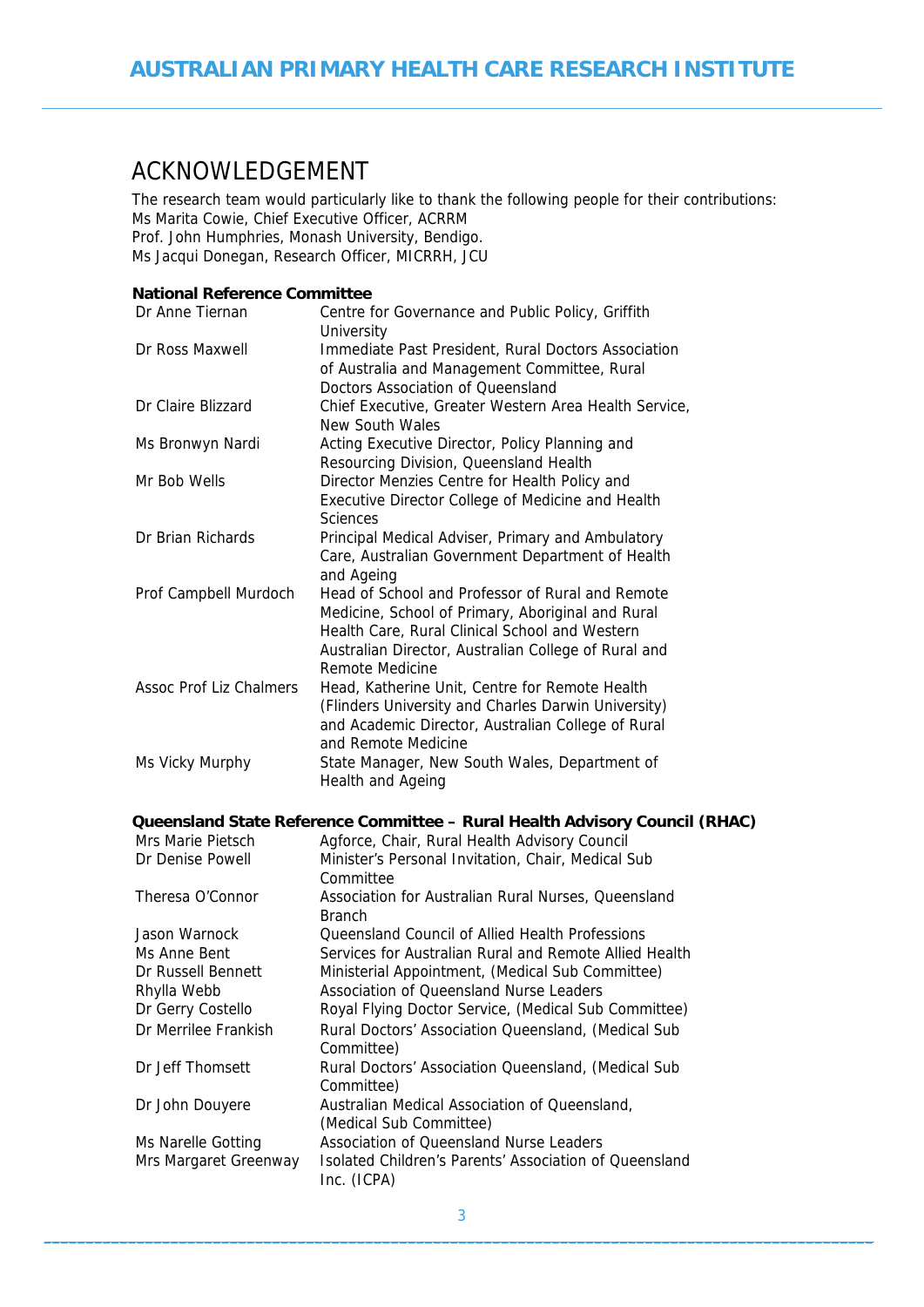| Ms Moya Sandow         | Minister's Personal Invitation                       |
|------------------------|------------------------------------------------------|
| <b>Bob Bricknell</b>   | Local Government Association of Queensland           |
| Assoc Prof Dennis      | Ministerial Appointment, (Medical Sub Committee)     |
| Pashen                 |                                                      |
| <b>Heather Wieland</b> | Queensland Country Women's Association               |
| Dr Richard Turner      | The Royal Australasian College of Surgeons, (Medical |
|                        | Sub Committee)                                       |
| Ms Jennifer Waters     | Ministerial Indigenous Appointment                   |
| Ms Mary Martin         | Ministerial Indigenous Appointment                   |
| Ms Frances Hayter      | Queensland Resource Council                          |
|                        |                                                      |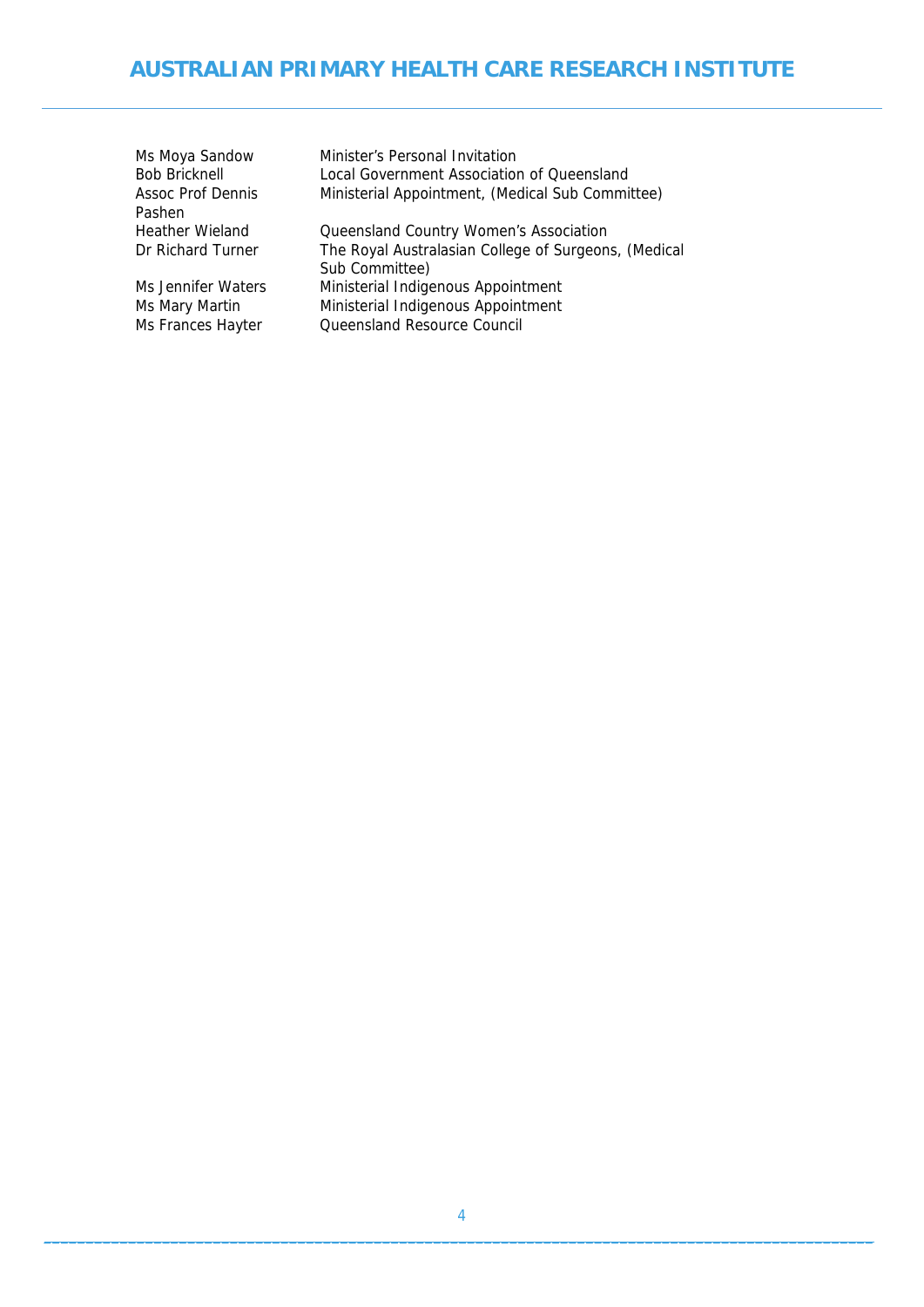## <span id="page-4-1"></span><span id="page-4-0"></span>PREFACE

This is the final report of a systematic review conducted as part of the Australian Primary Health Care Research Institute (APHCRI) Stream Six funding. The aim of Stream Six is to investigate issues of rural and remote health, Indigenous Australian's health and mental health workforce issues. The emerging multidisciplinary care approach to primary healthcare, including the practice nurse role is also a focus of the research projects.

This particular review is looking at the decline and subsequent emergent role of the "rural generalist" in the context of Australian rural and remote health.

This project seeks to identify the dimensions of generalism and generalist practice that:

- enhance accountability of health systems (state and commonwealth),
- represent value in improving access across the primary healthcare system, and
- provide for sustainable health service delivery in rural and remote communities.

The project will address the education and training, accreditation, service delivery and policy implications required to enhance the growth in the development of the future generalist workforce. This will be achieved through addressing the following research questions:

- 1. What are the factors within general practice and primary healthcare reforms which act as barriers to the essential dimensions of generalism within primary healthcare teams?
- 2. What are the education and training, accreditation, and policy implications of the growth and development of the generalist workforce?
- 3. To what extent does a generalist approach address service delivery issues in relation to accessibility, accountability, sustainability, community needs and safety within rural and remote and Indigenous Australia?
- 4. What health concerns are most effectively addressed by generalist approaches? How can this be accommodated within primary healthcare teams in rural and remote and Indigenous Australia?

### **THE RESEARCH TEAM**

This review was undertaken by the Australian College of Rural and Remote Medicine (ACRRM) with its team of Associate Professor Dennis Pashen, James Cook University's Mt Isa Centre for Rural and Remote Health and Vice President ACRRM, Associate Professor Richard Murray, Dean School of Medicine, James Cook University and Censor, ACRRM, Associate Professor Bruce Chater, Director Rural Clinical School, University of Queensland and Immediate Past President, ACRRM, Ms Victoria Sheedy, Manager of Education and Training, ACRRM, Mr Col White, (Data and Research Manager), Health Workforce Queensland, Mr Lars Eriksson, (Liaison Librarian), University of Queensland Library, Dr Stephanie De La Rue, (Research Manager), Mt Isa Centre for Rural and Remote Health, Miss Marnie Du Rietz, Education Resource Officer, ACRRM.

### **SUGGESTED CITATION**

Pashen, D., Murray, R., Chater, B., Sheedy, V., White, C., Eriksson, L., De La Rue, S., Du Rietz, M. The Expanding Role of the Rural Generalist in Australia – A Systematic Review. Australian College of Rural and Remote Medicine, Brisbane 2007.

For further information contact: Assoc. Professor Dennis Pashen Tel: 07 3105 8200 Fax: 07 3105 8299 E-mail: [dennis.pashen@jcu.edu.au](mailto:dennis.pashen@jcu.edu.au) Website: [http://www.acrrm.org.au](http://www.acrrm.org.au/)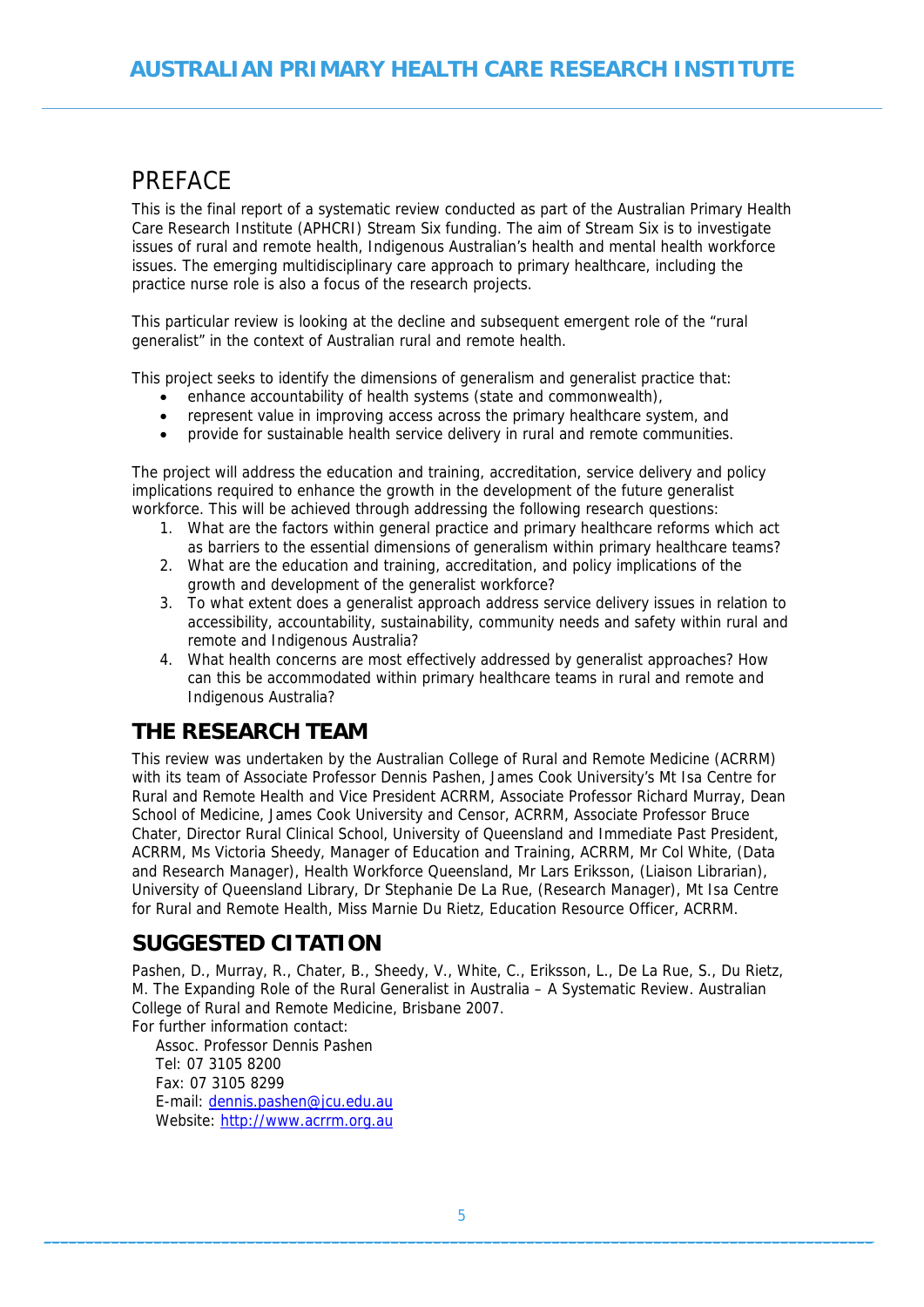# <span id="page-5-1"></span><span id="page-5-0"></span>ACRONYM LIST

| <b>ACCHSs</b> | Aboriginal Community Controlled Health Services                                                |  |  |
|---------------|------------------------------------------------------------------------------------------------|--|--|
| ACEM          | Australasian College For Emergency Medicine                                                    |  |  |
| ALSO          | Advanced Life Support in Obstetrics                                                            |  |  |
| ALARM         | Advances in Labour and Risk Management                                                         |  |  |
| <b>ATLS</b>   | Advanced Trauma Life Support                                                                   |  |  |
| ACRRM         | Australian College of Rural and Remote Medicine                                                |  |  |
| AGDoHA        | Australian Government Department of Health and Ageing                                          |  |  |
| AGPT          | Australian General Practice Training                                                           |  |  |
| AHS.          | Area Health Service                                                                            |  |  |
| AIHW          | Australian Institute of Health and Welfare                                                     |  |  |
|               |                                                                                                |  |  |
| AMA           | <b>Australian Medical Association</b>                                                          |  |  |
| AMC           | Australian Medical Council                                                                     |  |  |
| AMWAC         | Australian Medical Workforce Advisory Committee                                                |  |  |
| ARIA          | Accessibility/Remoteness Index of Australia                                                    |  |  |
| ARRWAG        | Australian Rural and Remote Workforce Agencies Group (Now Rural<br>Health Workforce Australia) |  |  |
| ASGC          | Australian Standard Geographical Classification                                                |  |  |
| ATSI          | Aboriginal and Torres Strait Islander                                                          |  |  |
| Avg           | Average                                                                                        |  |  |
| <b>CDAMS</b>  | <b>Committee of Deans of Australian Medical Schools</b>                                        |  |  |
| CDH and FS    | Commonwealth Department of Health and Family Services                                          |  |  |
| <b>CMO</b>    | <b>Career Medical Officers</b>                                                                 |  |  |
|               | <b>Council of Australian Governments</b>                                                       |  |  |
| COAG          |                                                                                                |  |  |
| <b>CPD</b>    | <b>Continuing Professional Development</b>                                                     |  |  |
| <b>CPMEC</b>  | Confederation of Post Graduate Medical Education Councils                                      |  |  |
| CRISP         | Computer Retrieval of Information on Scientific Projects                                       |  |  |
| <b>DoHA</b>   | Department of Health and Ageing                                                                |  |  |
| <b>DMOs</b>   | <b>District Medical Officer Services</b>                                                       |  |  |
| DRANZCOG      | Diploma of the Royal Australian and New Zealand College of Obstetricians                       |  |  |
|               | and Gynaecologists                                                                             |  |  |
| <b>EDs</b>    | <b>Emergency Departments</b>                                                                   |  |  |
| EURIPA        | European Rural and Isolated Practitioners Association                                          |  |  |
| <b>FACEM</b>  | Fellow of the Australasian College For Emergency Medicine                                      |  |  |
| FACRRM        | Fellow of the Australian College of Rural and Remote Medicine                                  |  |  |
| FRACGP        | Fellow of the Royal Australian College of General Practitioners                                |  |  |
| <b>FTE</b>    | Full-Time Equivalent                                                                           |  |  |
| <b>FWE</b>    | Full-Time Workload Equivalent                                                                  |  |  |
| GP-VMOs       | General Practitioners - Visiting Medical Officers                                              |  |  |
| <b>GPET</b>   | General Practice Education and Training                                                        |  |  |
| GPs           | <b>General Practitioners</b>                                                                   |  |  |
| <b>GPSR</b>   | <b>General Practice Strategy Review Group</b>                                                  |  |  |
| <b>HIC</b>    | <b>Health Insurance Commission</b>                                                             |  |  |
| <b>HWQ</b>    | <b>Health Workforce Queensland</b>                                                             |  |  |
| IM/IT         | Information Management/Information Technology                                                  |  |  |
| JCU           | James Cook University                                                                          |  |  |
| <b>LSCS</b>   | Lower Segment Caesarean Section                                                                |  |  |
|               | <b>Medical Benefits Scheme</b>                                                                 |  |  |
| <b>MBS</b>    |                                                                                                |  |  |
| <b>MBS</b>    | Medicare Benefits Schedule                                                                     |  |  |
| <b>MDS</b>    | Minimum Data Set                                                                               |  |  |
| <b>MICRRH</b> | Mt Isa Centre for Rural and Remote Health                                                      |  |  |
| <b>MOU</b>    | Memorandum of Understanding                                                                    |  |  |
| <b>MSOAP</b>  | Medical Specialist Outreach Assistance Program                                                 |  |  |
| <b>MSRB</b>   | Medical Schedule Review Boards                                                                 |  |  |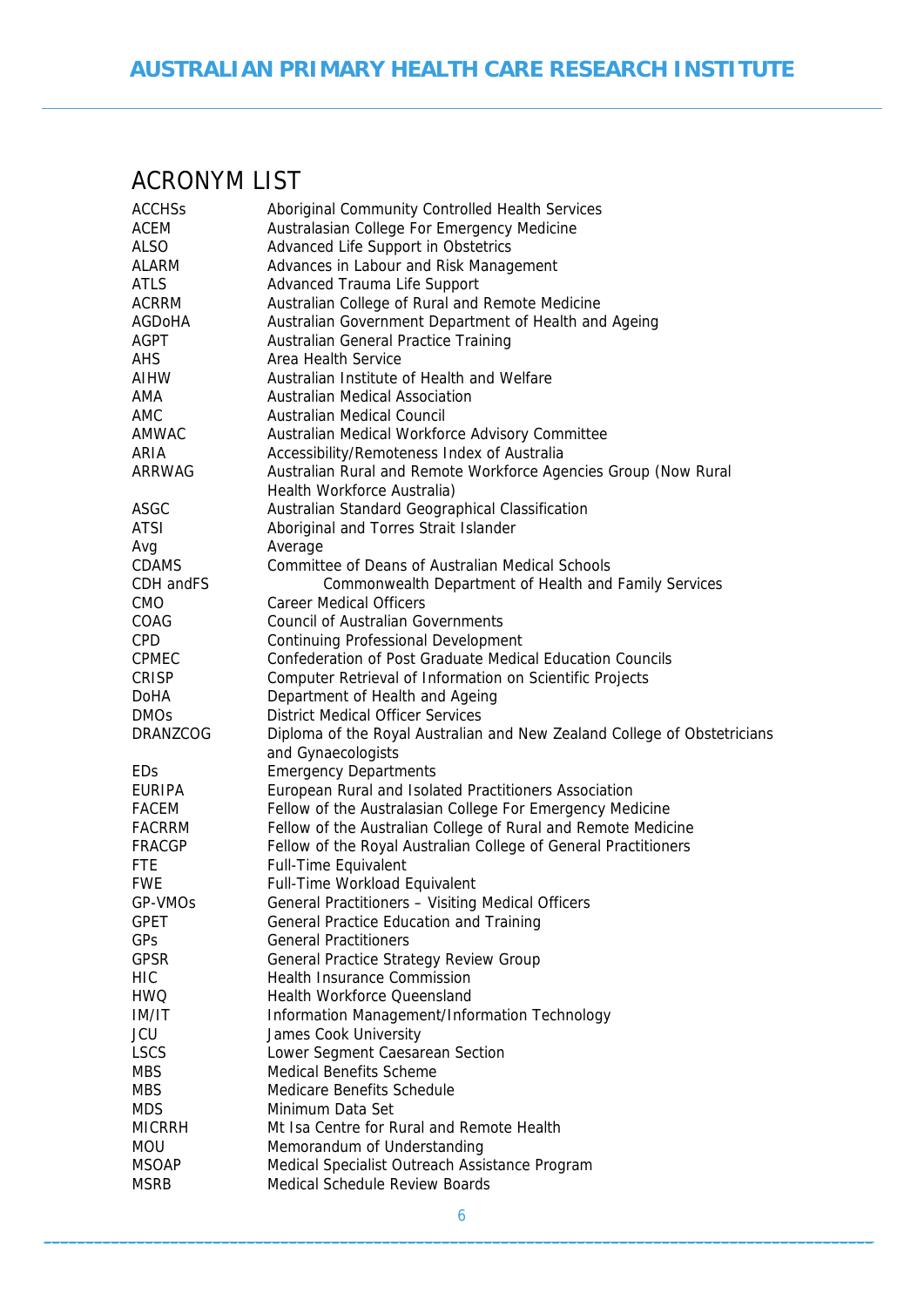| <b>MTRP</b>      | Medical Training Review Panel                                            |
|------------------|--------------------------------------------------------------------------|
| <b>NACCHO</b>    | National Aboriginal Community Controlled Health Organisations            |
| <b>NSW</b>       | <b>New South Wales</b>                                                   |
| O and G          | Obstetrics and Gynaecology                                               |
| OECD             | Organisation for Economic Co-operation and Development                   |
| <b>OMPs</b>      | <b>Other Medical Practitioners</b>                                       |
| <b>OTDs</b>      | <b>Overseas Trained Doctors</b>                                          |
| <b>PGMEC</b>     | Postgraduate Medical Education Committee                                 |
| <b>PGPPP</b>     | Prevocational General Practice Placements Program                        |
| PGY1             | Post Graduate Year 1                                                     |
| PGY <sub>2</sub> | Post Graduate Year 2                                                     |
| PGY3             | Post Graduate Year 3                                                     |
| PIP.             | Practice Incentive Payment                                               |
| <b>PMC</b>       | Postgraduate Medical Council                                             |
| <b>PMCQ</b>      | Postgraduate Medical Education Council of Queensland                     |
| QAS              | Queensland Ambulance Service                                             |
| QH               | Queensland Health (QH)                                                   |
| <b>RACGP</b>     | Royal Australian College of General Practitioners                        |
| RACGP (NRF)      | Royal Australian College of General Practitioners National Rural Faculty |
| <b>RHAC</b>      | Rural Health Advisory Council                                            |
| <b>RCSs</b>      | <b>Rural Clinical Schools</b>                                            |
| <b>RFDS</b>      | Royal Flying Doctor Service                                              |
| RG               | <b>Rural Generalist</b>                                                  |
| RIP.             | Rural Incentives Program                                                 |
| RIPERN           | Rural and Isolated Practice Endorsed Registered Nurses                   |
| <b>RMGs</b>      | Rural Medical Generalists' (RMGs)                                        |
| <b>RPL</b>       | Recognition of Prior Learning                                            |
| <b>RRAPP</b>     | Rural and Remote Area Placement Program                                  |
| <b>RRMA</b>      | Rural, Remote and Metropolitan Areas                                     |
| RRMEO            | Rural and Remote Medical Education Online                                |
| RuDASA           | Rural Doctors' Association of Southern Africa                            |
| <b>RUSC</b>      | Rural Undergraduate Support and Coordination                             |
| <b>RVS</b>       | Relative Value Study                                                     |
| <b>RVTS</b>      | Remote Vocational Training Scheme                                        |
| RWAS             | <b>Rural Workforce Agencies</b>                                          |
| <b>SARRAH</b>    | Services for Australian Rural and Remote Allied Health                   |
| SIP              | Service Incentive Payment                                                |
| <b>SMO</b>       | Senior Medical Officer                                                   |
| SOGC             | Society of Obstetricians and Gynaecologists of Canada                    |
| <b>SWPE</b>      | Standardised Whole Patient Equivalent                                    |
| <b>UDRHs</b>     | University Departments of Rural Health                                   |
| UK               | United Kingdom                                                           |
| Uni WA           | University of Western Australian                                         |
| UQ               | University of Queensland                                                 |
| <b>USA</b>       | United States of America                                                 |
| <b>VMO</b>       | <b>Visiting Medical Officer</b>                                          |
| <b>VRGPS</b>     | <b>Vocationally Registered General Practitioners</b>                     |
| <b>WHO</b>       | World Health Organization                                                |
| <b>WONCA</b>     | World Organization of National Colleges, Academies and Academic          |
|                  | Associations of General Practitioners/Family Physicians or World         |
|                  | Organization of Family Doctors                                           |
| WWII             | World War 2                                                              |
| <b>WWAMI</b>     | Washington, Wyoming, Alaska, Montana, and Idaho                          |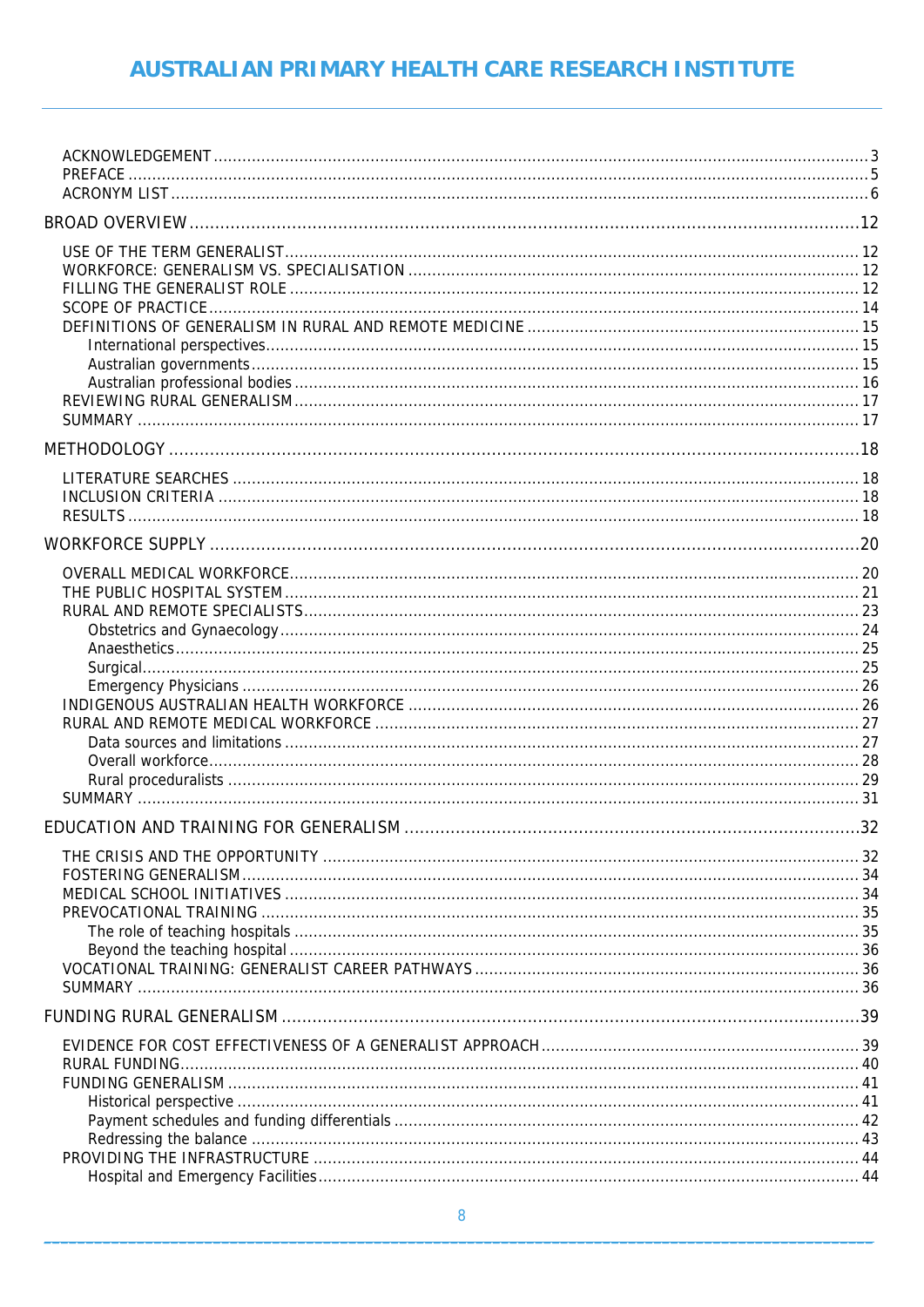| <b>REFERENCES</b> |  |
|-------------------|--|
|                   |  |
|                   |  |
|                   |  |
|                   |  |
|                   |  |
|                   |  |
|                   |  |
|                   |  |
|                   |  |
|                   |  |
|                   |  |
|                   |  |
|                   |  |
|                   |  |
|                   |  |
|                   |  |
|                   |  |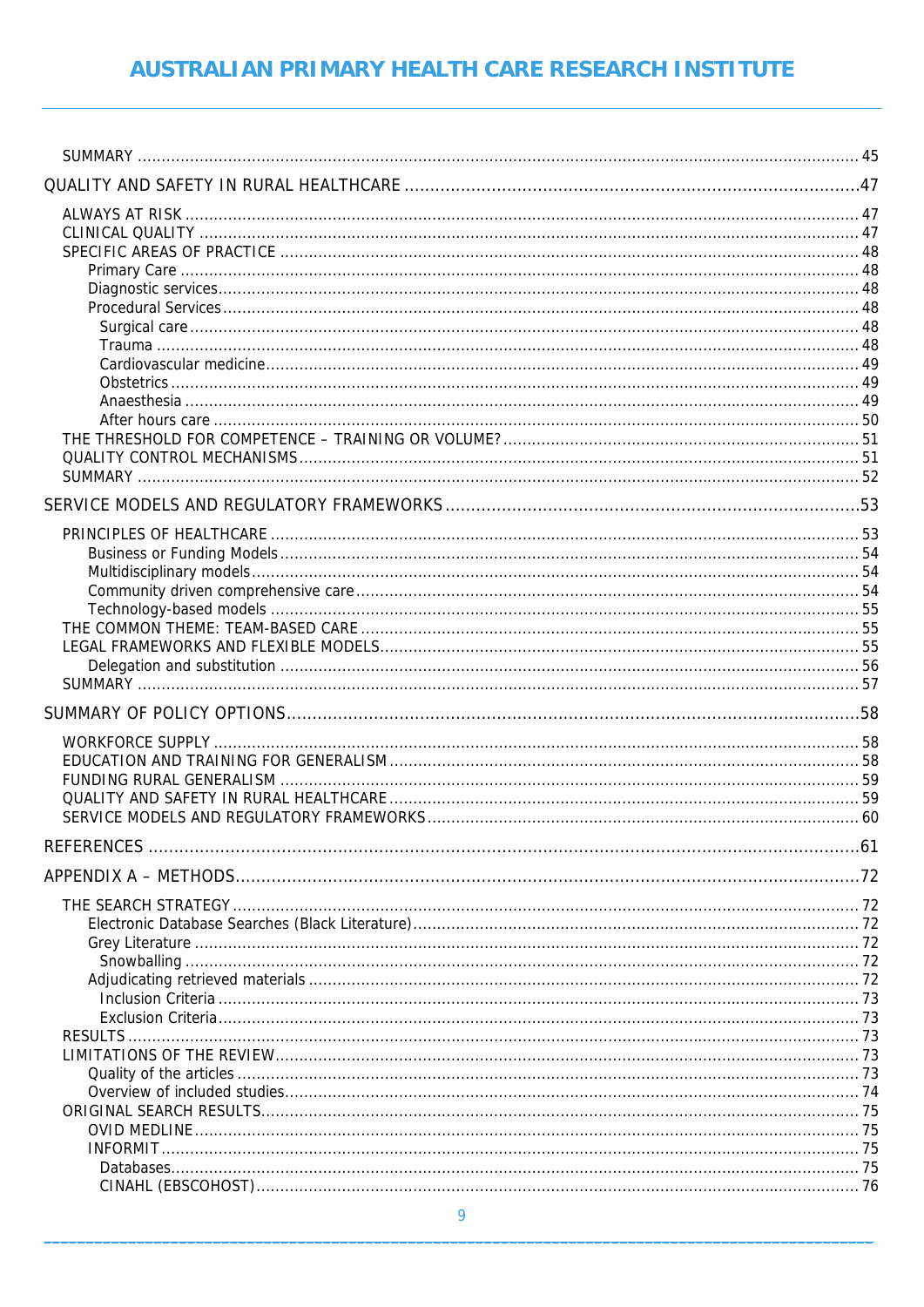### AUSTRALIAN PRIMARY HEALTH CARE RESEARCH INSTITUTE

| APPENDIX C - CALCULATING PRACTICE INCENTIVE PAYMENTS: THE FORMULA IN BRIEF |  |
|----------------------------------------------------------------------------|--|
|                                                                            |  |
|                                                                            |  |
|                                                                            |  |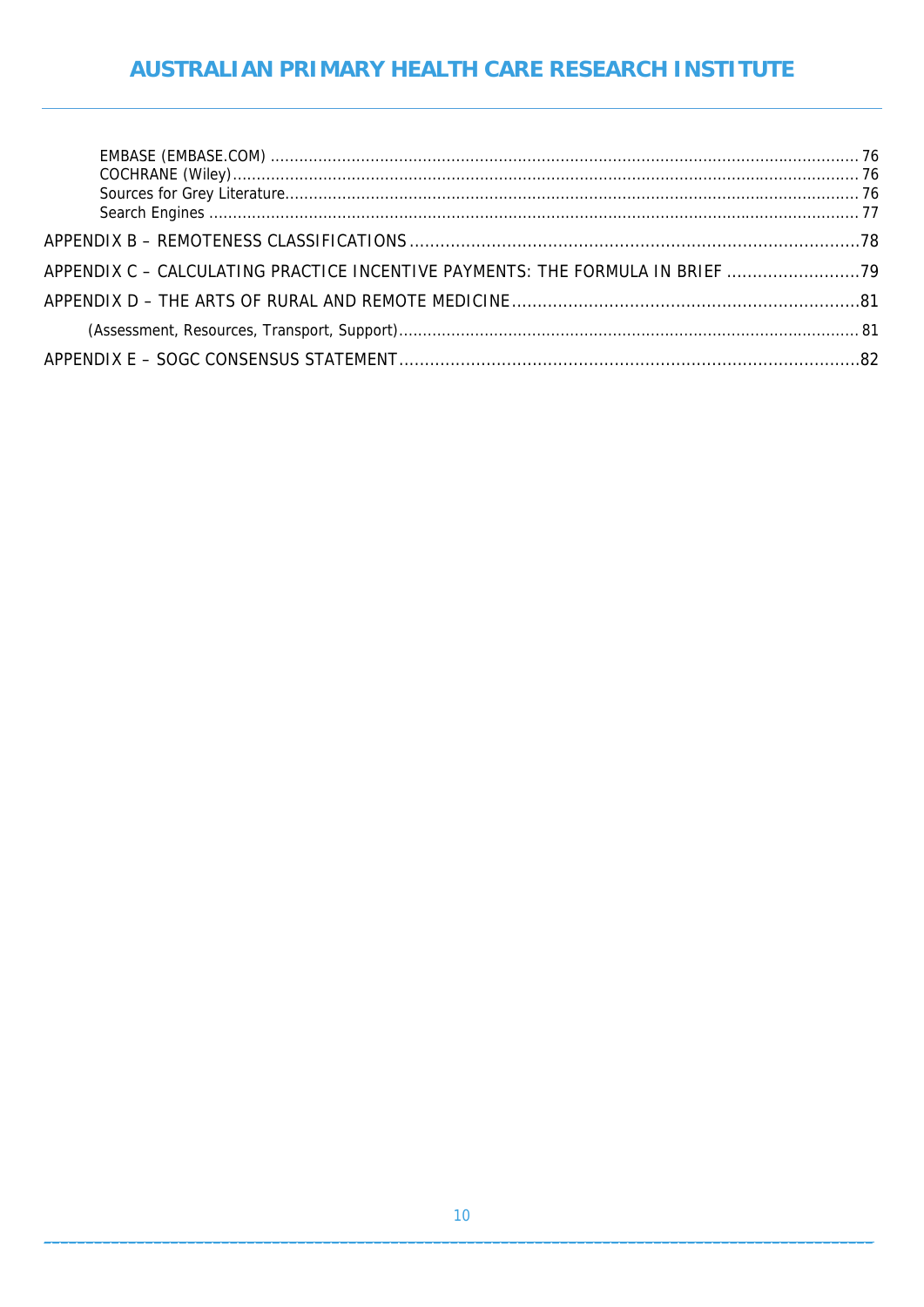### **List of Tables**

| Table 3.3: Practitioner type, number and percent – Australian Public Hospital Workforce, 2004  21                          |  |
|----------------------------------------------------------------------------------------------------------------------------|--|
|                                                                                                                            |  |
|                                                                                                                            |  |
|                                                                                                                            |  |
| Table 3.7: National ACEM fellows by public hospital role delineation <sup>1</sup> , number and percentage, by location for |  |
|                                                                                                                            |  |
|                                                                                                                            |  |
| Table 3.9: Breakdown of rural practitioners by age, gender and state and territories 2005 28                               |  |
| Table 3.10: Number of practitioners undertaking procedural work by type and RRMA29                                         |  |
|                                                                                                                            |  |
|                                                                                                                            |  |
|                                                                                                                            |  |
| Table 5.1: Comparative costs: District (GP proceduralists) vs. Base Hospital (specialists) New South Wales                 |  |
|                                                                                                                            |  |
|                                                                                                                            |  |
|                                                                                                                            |  |
|                                                                                                                            |  |
|                                                                                                                            |  |
|                                                                                                                            |  |
| Box 7.1: Service Models, Legislation, and Clinical Privileging Policy Considerations57                                     |  |

### **List of Figures**

| Figure 3.1: Comparison of primary care practitioner supply across regions between 2000 and 2004 (FTE per |  |
|----------------------------------------------------------------------------------------------------------|--|
|                                                                                                          |  |
| Figure 3.2: Specialist FTE per 100,000 population in each ASGC remoteness area, 200123                   |  |
| Figure 3.3: Venn diagram illustrating numbers undertaking single or multiple procedures (N=929)  29      |  |
|                                                                                                          |  |
|                                                                                                          |  |
|                                                                                                          |  |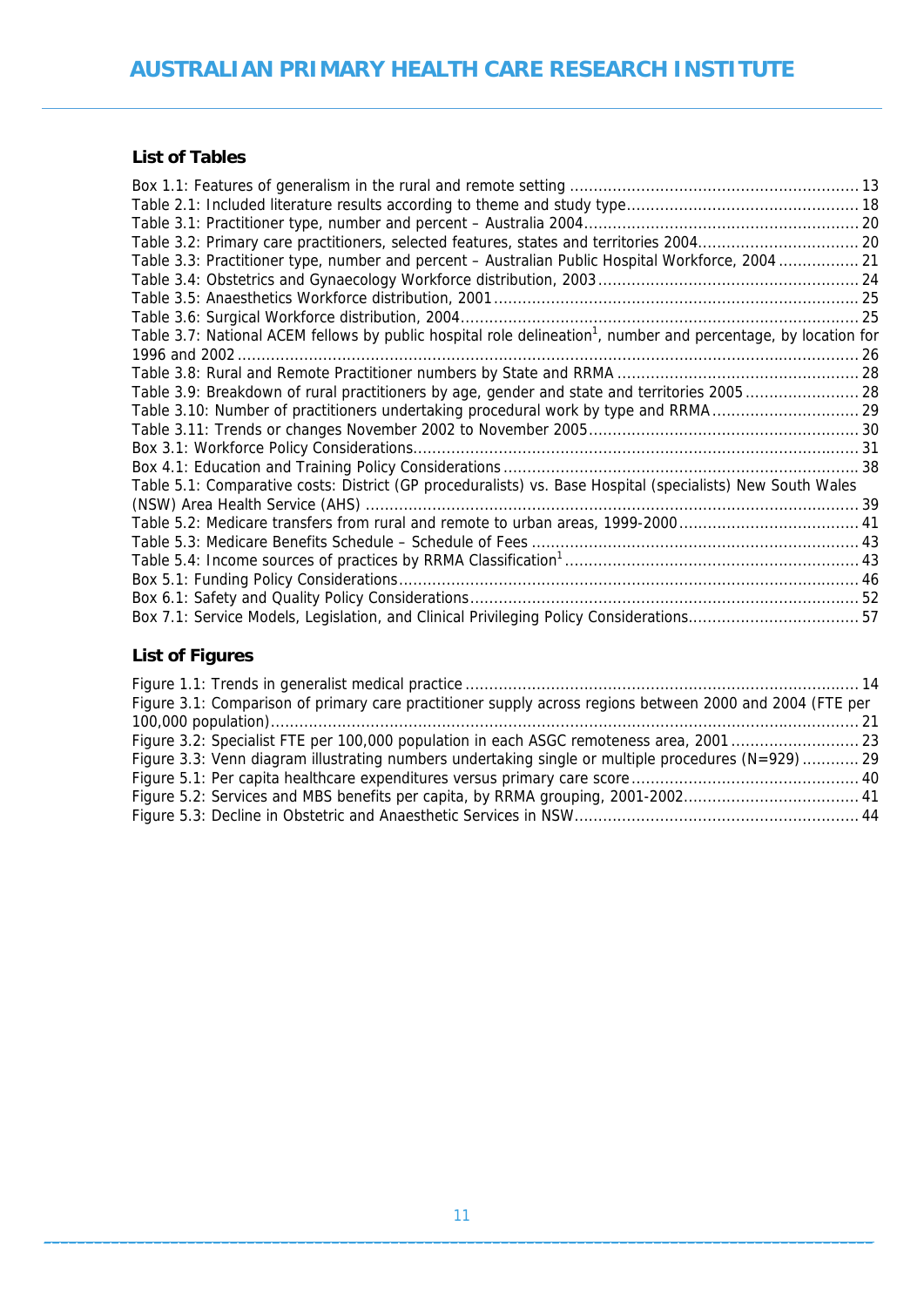# <span id="page-11-1"></span><span id="page-11-0"></span>**BROAD OVERVIEW**

The place of generalism in medical practice is a key policy issue in Australia and internationally. In developed countries, healthcare systems are becoming increasingly stretched as a result of ageing populations, the rise of chronic health conditions, increasing sophistication and cost of care and generational trends to shorter professional working hours. Many Aboriginal People and Torres Strait Islanders, as well as populations of under-developed nations, face the double jeopardy of the classical diseases of poverty, social inequity and poor environment, now combined with rising levels of so-called diseases of affluence [1]. On a background of increasing medical subspecialisation and length of training pathways, policy-makers have to consider how to ration investment of social resources, both in terms of people and funds [2]. The question of an appropriate balance between generalism and specialisation in medicine is therefore an important consideration in health workforce planning.

## <span id="page-11-2"></span>USE OF THE TERM GENERALIST

The terms generalist, generalist care and generalism have been used throughout the document for consistency. The scope of this role has been defined in the discussion. This is contrasted with specialist, specialist care and specialisation. The corollary of generalism is the ability of this scope of practice to deal with undifferentiated problems, be the first point of access and provide a holistic approach. The terms primary care, general practice and family practice and hospitalist are also used widely in this context with particular connotations with respect to level of care, site of care or style of care. Much of the literature reflects these specific terms. During the paper when the evidence for generalism is discussed in one of these contexts, the particular contextual term is used.

## <span id="page-11-3"></span>WORKFORCE: GENERALISM VS. SPECIALISATION

From the late 1930s and 1940s, the growth of specialty colleges within Australia has mirrored the international trend away from generalism and towards specialisation. During the 1950s this trend was encouraged by fundamental changes in the nature of medical practice such as the growth of technology and focus upon hospital-based services. To a greater or lesser extent this shift was supported by strategic decisions on behalf of workforce planners and professional colleges to move general practitioners (or family physicians) out of the hospital setting and into community-based practice. This trend continued throughout the 1950s and 1960s with a subsequent loss in status and morale in general practice [3, 4].

Inevitably health planners are looking towards generalism as the healthcare sector seeks to provide services in the context of inadequate numbers of doctors, growing and ageing populations, and increasing expectations regarding service accessibility. These gaps in services are particularly apparent in rural and remote areas which are typically at the sharp end of health system pressures and social determinants of health.

Interestingly this movement back to broad based and highly skilled generalist practice is being driven by both the general practice (family physicians) and specialist professions (e.g. the Canadian and American physicians and surgeons) who have decried the loss of generalism and the resulting lack of specialist skills in rural communities [5-9].

# <span id="page-11-4"></span>FILLING THE GENERALIST ROLE

It is in rural and remote areas that the impact of undersupply and maldistribution of medical workforce is first manifest. It is also in these areas that solutions, obstacles and policy innovations are most readily apparent: necessity has always been the mother of invention in the bush. The realities of providing services has meant that the decline in procedural skills in the general practice workforce has not been as rapid in rural communities.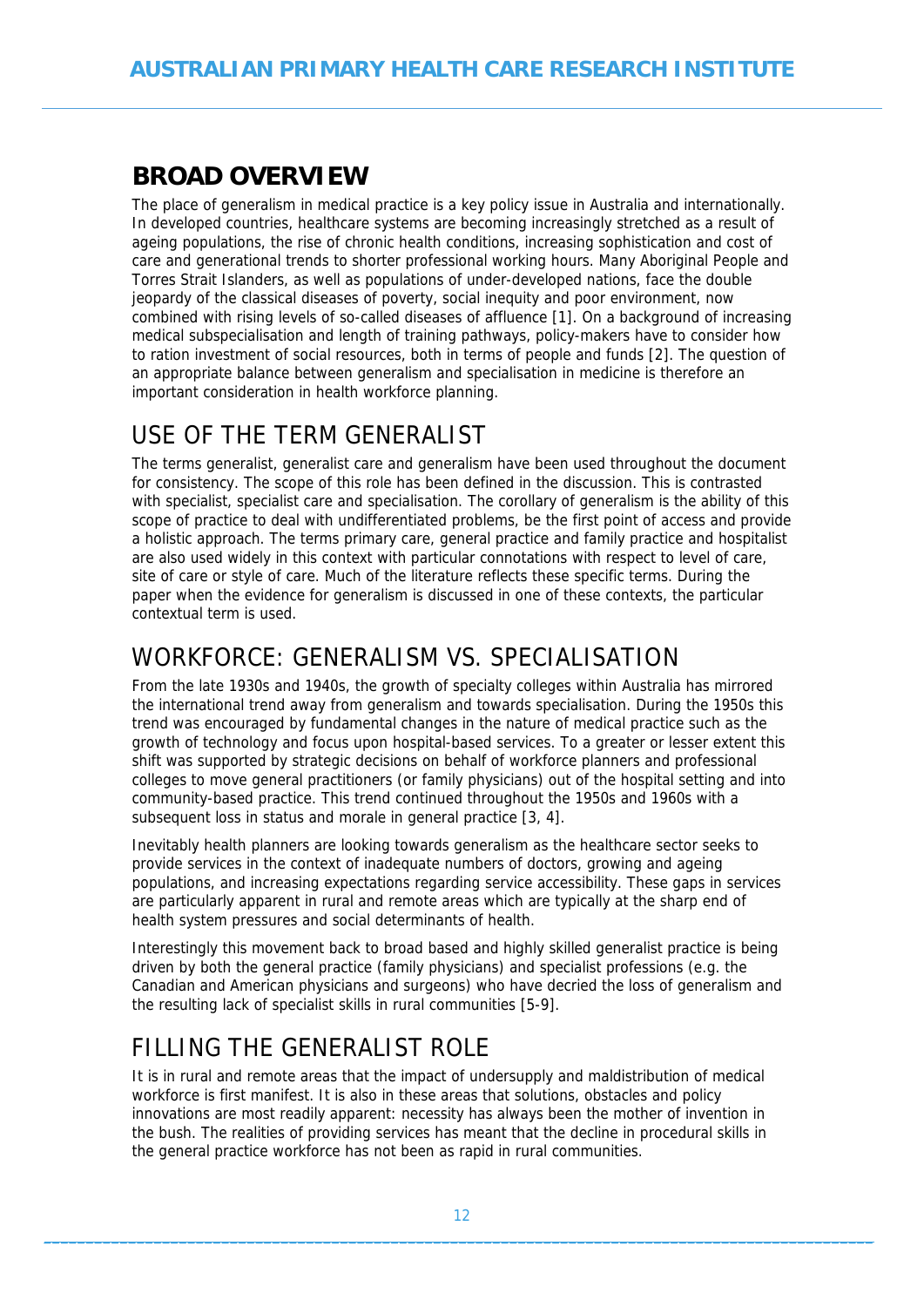<span id="page-12-0"></span>Historically, generalism in Australia sat within the realm of general practice, which, at one time, was a broadly based, 'one-stop-shop' discipline which serviced the needs of rural communities. This included community-based primary medical care, internal medicine, paediatrics, women's health and preventative care, but also contained a large procedural component of first-contact emergency medicine, surgery, anaesthetics, and obstetrics as necessitated by geographical isolation [10].

Prior to the emergence of differential rebates and the growth of the federal funding through Medibank and Medicare it was not uncommon for general surgeons, obstetricians and physicians in rural areas to serve as community primary carers in partnership, or in some cases competition, with general practitioners. Similarly, rural general practitioners often worked as anaesthetists, colleagues and assistants to rural specialists. Thus, rural communities produced medical alliances and a scope of practice that was unique to the environment and driven by the community need and the skills, competencies and interests of their practitioners rather than their collegiate or professional affiliations.

While the health sector landscape has changed both nationally and internationally, the needs of rural and remote communities for basic care have not. As a result, the practice profile of general practitioners and family physicians in rural and remote settings increasingly differs from those working in urban areas. Necessity still demands that primary care practitioners in rural areas of Australia, Canada and the United States of America (USA) perform a greater range of procedures, provide more medically complex care, undertake work in the hospital as well as the community setting, and are able to practice obstetrics [11-15]. The features of rural and remote practice are summarised in Box 1.1 below.

#### <span id="page-12-1"></span>**Box 1.1: Features of generalism in the rural and remote setting**

Environment/Context

- Non-metropolitan location
- Practice functionally distant from major tertiary centres of healthcare without ready access to the full range of specialist medical supports.

Clinical Practice

- Predominantly un-referred patient population including children, men and women
- Comprehensive range of clinical services in health assessment, illness prevention, health promotion, management of episodic illness or injury, primary mental healthcare, maternal and reproductive care and in the early diagnosis and ongoing management of chronic illnesses including education and support for self-care
- After-hours and emergency care
- Typically provides extended care in primary services as well as in one or more of the following: obstetrics, anaesthetics, surgery, emergency care or population health. Services Provided
- Responsibility for providing continuing care
- Service coordination and referral to specialist and other services
- Participation in teams to afford community access to the range of needed care
- Ability to provide extended primary care (e.g. management and primary investigation of presenting conditions [fractures, ultrasound, X-Ray]) and hospital-based medical care without supervision by a specialist medical practitioner in the relevant discipline.

Sources: Compiled from: World Organization of Family Doctors (1991) [16]; Subcommittee on Primary Health Care of the Provincial Co-ordinating Committee on Community and Health Science Centre Relations [17]; College of Family Physicians (1996) [18]; Martin et al (2004) [19]; and Queensland Health (2006) [20].

In most cases, this role has been assumed by general practitioners (or family physicians) with specific procedural training. Other disciplines are also represented in the generalist workforce including Internal Medicine [21] and the 'hospitalist' [22] in the USA and more generally nonvocational medical practitioners and specialists with a primary care component of practice [23]. Trends in the scope of medical practice are shown diagrammatically Figure 1.1.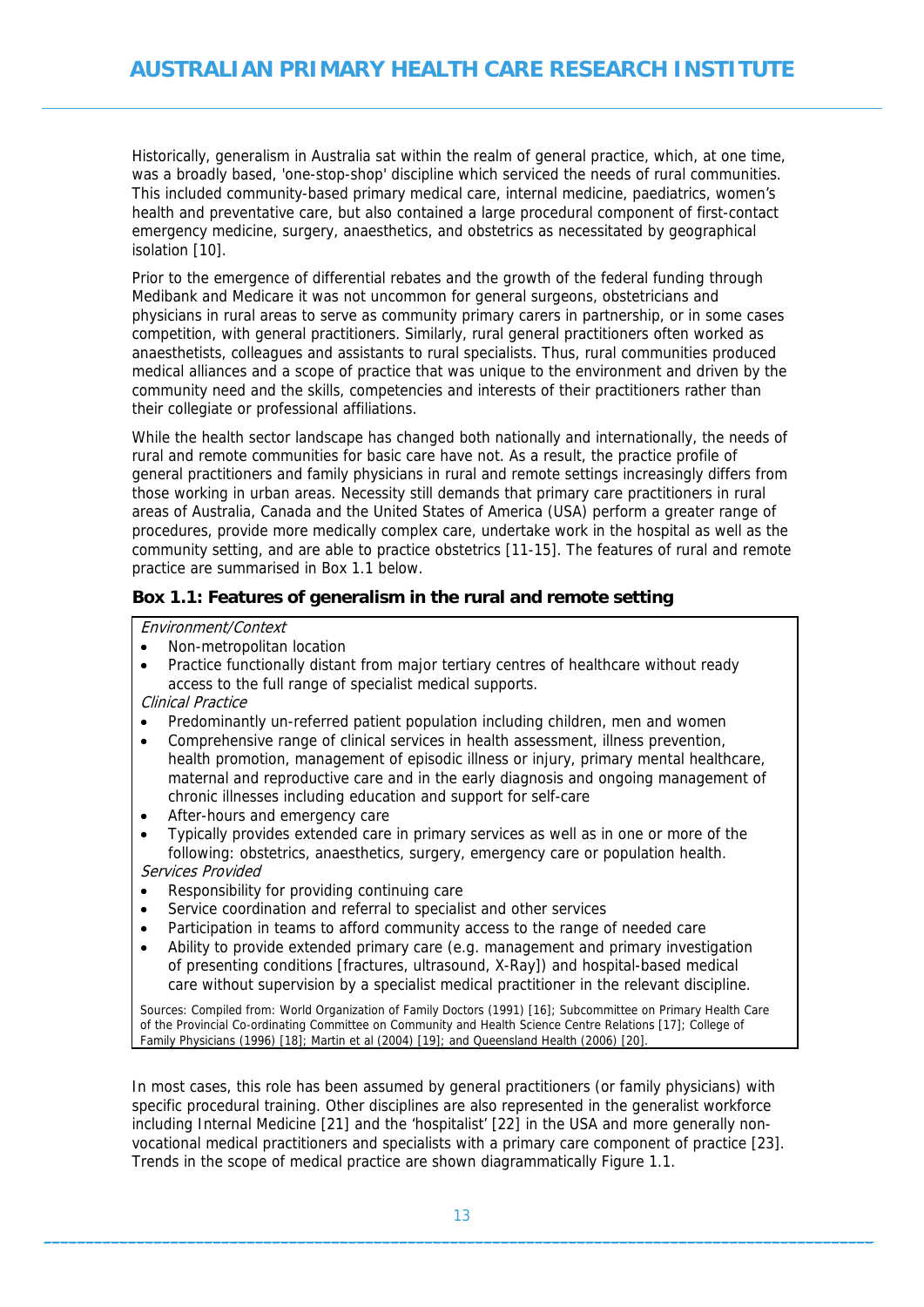<span id="page-13-0"></span>

#### <span id="page-13-2"></span>**Figure 1.1 Trends in generalist medical practice**

## <span id="page-13-1"></span>SCOPE OF PRACTICE

The scope of practice of rural generalists is largely driven by the needs of the community. A number of factors impact on this, including: population size; community demographics; profile of high-risk groups; burden of disease; morbidity and mortality; access to specialist care; geographical isolation; and socioeconomic status. Certain healthcare necessities that must be maintained outside of the reach of specialist services, including basic emergency, anaesthetic, surgical and especially birthing services [4, 8, 24-35].

Safety and quality considerations have been given as justification for reduction in procedural practice in rural and remote hospitals [36]. This was to some extent driven by 'turf wars' from the specialty colleges who perceived a gradual lowering of standards in general practice as a growing concern [37]. Regulators have tended to address this by identifying demonstrable clinical competencies which are linked to clinical privileging for practitioners that allow nonspecialists to perform specified 'specialist tasks' in a healthcare facility. While this approach does enhance the capability of practitioners to perform various procedures, it also creates a need for additional training opportunities which are frequently informal, individualistic and idiosyncratic [38].

Until recently, clinical privileging could only be supported either through brief periods of specialist training at Senior Medical Officer or Registrar levels or, where available, Diploma level training such as the Diploma of the Royal Australian and New Zealand College of Obstetricians and Gynaecologists (DRANZCOG). More recently, the Australian College of Rural and Remote Medicine (ACRRM) 'Rural Medical Generalist' (RMG) pathway provides rural practitioners with a structure for attaining the additional procedural competencies required to satisfy the defined RMG scope of practice [26].

While effort has been made to address the safety and associated education requirements of rural generalists there are other structural barriers to the delivery of generalist services including the growth of 'fly-in, fly-out' specialist services, improved retrieval services, role delineation of hospitals, rising medical indemnity costs and litigious populations. Interestingly, many of these concerns run contrary to evidence that generalists can deliver a high standard of practice that can also be safe, acceptable, and cost effective, especially if appropriately supported [39-43].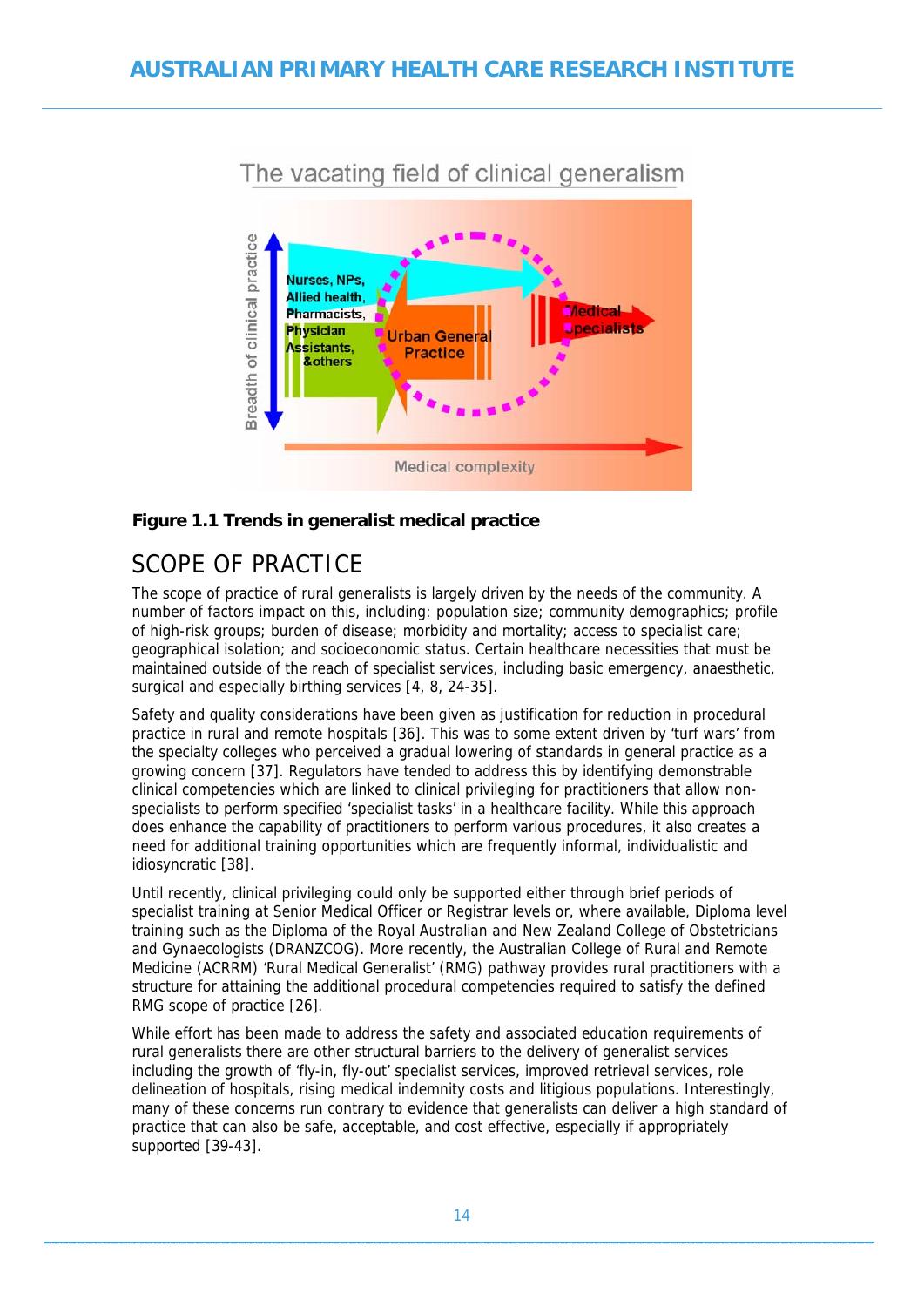# <span id="page-14-1"></span><span id="page-14-0"></span>DEFINITIONS OF GENERALISM IN RURAL AND REMOTE MEDICINE

The drift away from and towards generalism involving such a wide range of disciplines makes a single definition of this role in clinical medical practice illusive. Instead, as demonstrated below, definitions frequently depend on the nationality, geography, background and discipline of the writer(s).

## **INTERNATIONAL PERSPECTIVES**

<span id="page-14-2"></span>Despite the obvious impact of the loss of generalist skills on rural and remote communities, most International definitions of generalism do not specifically differentiate between the urban and rural or remote environments. The International contexts closest to rural and remote generalism within Australia are:

- 1. Canada: "The true medical generalist might be defined as a practitioner not only with broad primary skills but one who is able to carry out any number of defined tasks within the specialty fields. These generalists, who provide thrombolysis, trauma care, anaesthesia, appendectomies, caesarean sections, and other 'secondary' skills, sustain rural health care as we know it" [44]
- 2. Europe: "The primary care-secondary care interface is dynamic and changing, as are the boundaries between general practitioners and primary care physicians or hospital specialists. There is considerable overlapping of roles of general practitioners giving specialized care and specialists providing general practice services, the so called 'hidden' primary care" [23]
- 3. World Organization of National Colleges, Academies and Academic Associations of General Practitioners/Family Physicians (WONCA): "The physician who is primarily responsible for providing comprehensive health care to every individual seeking medical care, and arranging for other health personnel to provide services when necessary. The general practitioner/family physician functions as a generalist who accepts everyone seeking care whereas other health providers limit access to their services on the basis of age, sex and/or diagnosis" [16]

## <span id="page-14-3"></span>**AUSTRALIAN GOVERNMENTS**

The Australian Government and State Governments have also been slow to adopt a specific definition for rural and remote generalism. The Australian Government simply defines a Primary Care Practitioner as:

"a practitioner engaged in general practice or the primary care of patients. This category includes practitioners recognised by Medicare as Vocationally Registered General Practitioners (VRGPs), a Fellow of the Royal Australian College of General Practitioners (RACGP), a Fellow of the Australian College of Rural and Remote Medicine (as of late 2006), Australian General Practice Training and Remote Vocational Training Scheme Trainees, and Other Medical Practitioners (OMPs) whose main practice is unreferred patient attendance" [25].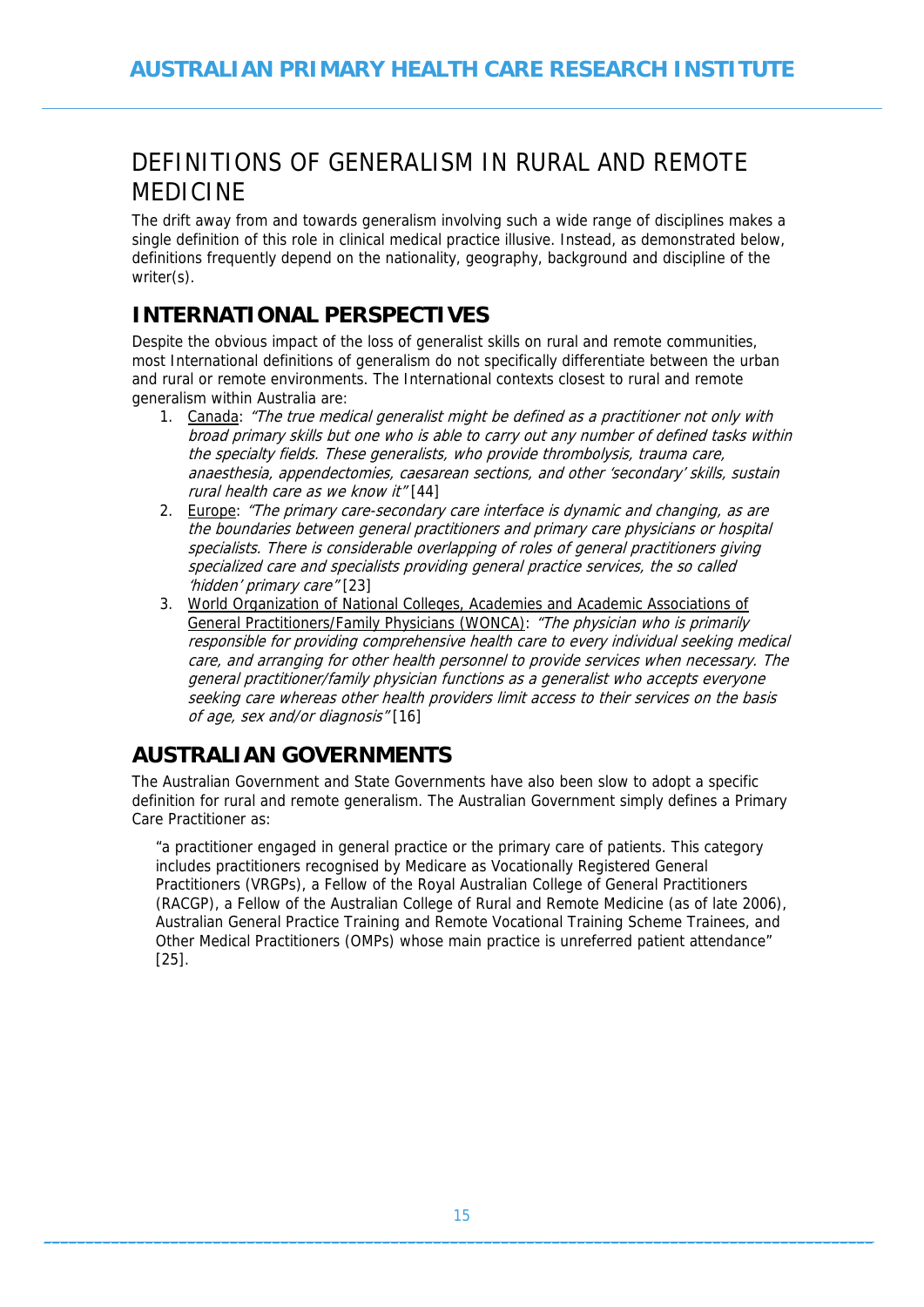<span id="page-15-0"></span>Queensland Health (QH) has recently adopted a specific model of generalist in rural areas - the first State Health Department to do so. The 'Rural Generalist' model is to be an integral part of state funded health services to rural and remote communities. QH defines a Rural Generalist in terms of the context in which they are accredited to practice, namely:

- 1. "Hospital-based and community-based primary medical practice
- 2. Hospital-based secondary medical practice
	- a. In at least one specialist medical discipline (usually but not necessarily limited to obstetrics, anaesthetics and surgery)
	- b. Without supervision by a specialist medical practitioner in the relevant discipline
- 3. And possibly, hospital and community-based public health practice particularly in remote and Indigenous communities" [20].

## <span id="page-15-1"></span>**AUSTRALIAN PROFESSIONAL BODIES**

Recognition of the scope of skills required by rural and remote health professionals has been forthcoming, to some degree, from all Australian professional bodies. For example the Australian Medical Association (AMA) recognises that:

"Cross-disciplinary investigation is implicit to the practice of Rural and Remote Medicine. It presumes an interdependent model of medical service that combines high level competency in primary, secondary and sometimes even tertiary medical care and forms a distinct scope and method of practice" [44].

Similarly the RACGP National Rural Faculty (NRF) has also acknowledged the unique nature of rural and remote practice which is driven much more by the needs of the individual community which in turn results in a broader scope of practice:

"rural general practitioners are more likely to be able to provide in-hospital care as well as private consulting room care, to provide after hours services, to engage in public health roles expected of them by discrete communities in which there are few doctors to choose from, to engage in clinical procedures, to engage in emergency care, to encounter a higher burden of complex or chronic health presentations, and to encounter larger proportions of Aboriginal and Torres Strait Islander patients in their overall patient load" [24].

ACRRM recognises that rural and remote practitioner's experience "increased individual responsibility owing to relative professional isolation, geographic isolation, limited resources and special cultural and sociological factors". As a result, ACRRM has argued the need for the development of specialists in rural and remote medicine, termed 'Rural Medical Generalists' (RMGs) with the expectation that these professionals are:

"able to adapt and build their skills in response to the health needs of a diverse range of rural and remote community settings and the degree of isolation from other health services and resources. The defining characteristics of the specialty are the specific content, context and consequent complexity of the discipline" [26].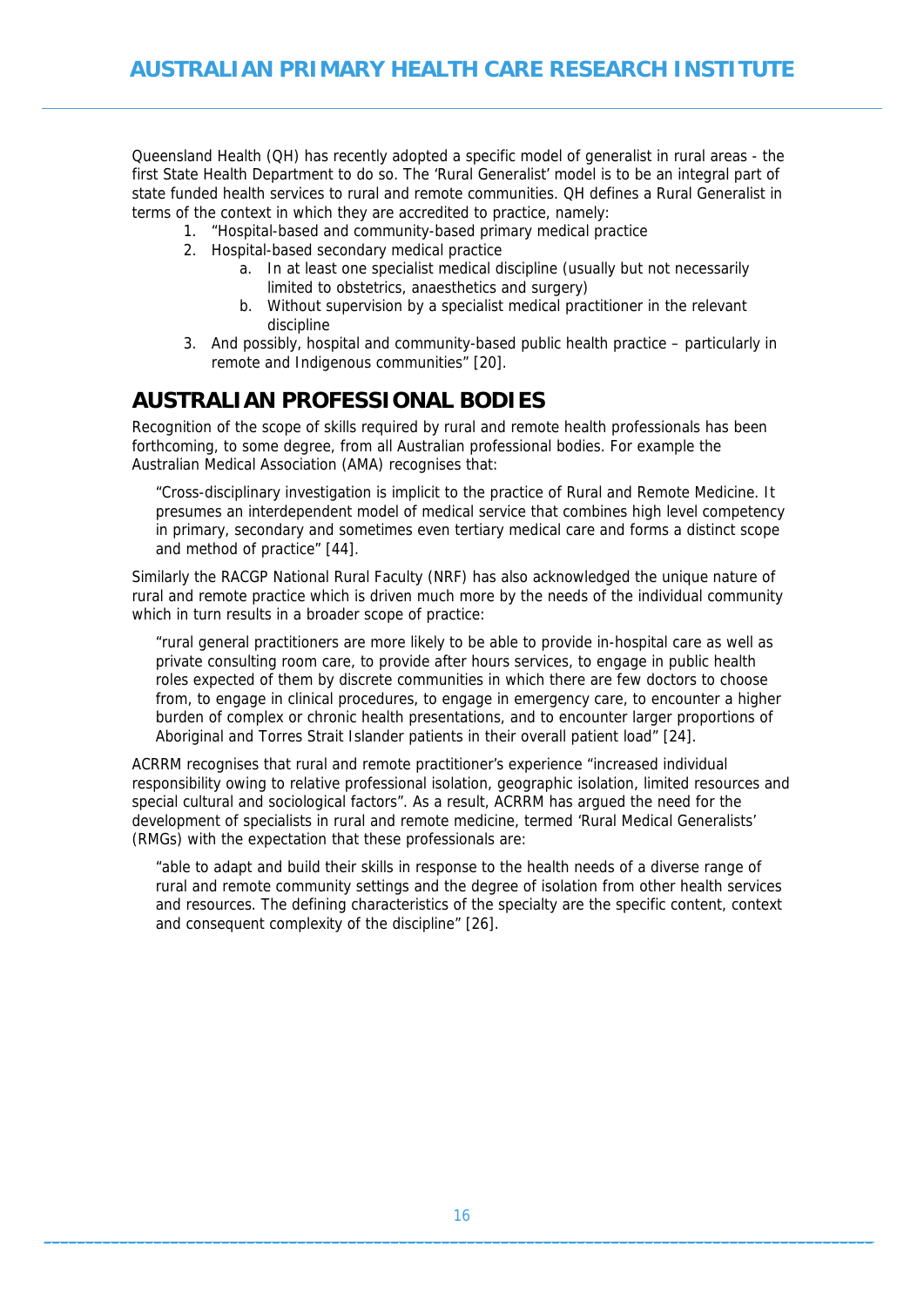# <span id="page-16-1"></span><span id="page-16-0"></span>REVIEWING RURAL GENERALISM

The purpose of this report is to identify the current and potential dimensions of generalist practice in rural and remote Australia. To achieve this a review of national and international literature addressing the following key concerns was undertaken:

- Workforce Supply To what extent do rural generalists assist in addressing existing workforce shortages particularly in terms of rural specialists? Is this arrangement sustainable?
- Education and Training Are there structures in place within the medical education sector to support rural generalists to develop and maintain procedural skills?
- Funding Arrangements Can the current funding structures effectively accommodate rural generalists?
- Quality and Safety in Rural Healthcare How safe is rural healthcare and how will the adoption of generalism impact upon this?
- Service Models, Legislation and Clinical Privileging To what extent can existing legislation and service provision models accommodate the rural generalist? What will be the impact of generalism on team-based care? What legislative frameworks are required to facilitate rural generalism?

The outcomes of this review will be presented within the context of the Australian healthcare system and will identify both organisational and governmental policy considerations required to support the expansion of generalism within rural and remote health.

It is important to note that while general practitioners and family physicians have always been an important part of the health workforce, this review found comparatively little published material regarding medical generalism as a discipline. This is most likely due to the gradual demise of this role since the 1940s during which time it would have attracted little interest from either researchers or workforce planners.

## <span id="page-16-2"></span>**SUMMARY**

The literature suggests that there are common features of roles that characterise generalists in rural and remote practice, or 'Rural Generalists'. While a universal definition of the role has been illusive we can apply the following general description:

A generalist in rural and remote medicine (or rural generalist) is a medical practitioner with broad primary care skills who provides extended care including aspects of secondary and tertiary care in a variety of settings.

It is also possible to identify key components of the rural generalist scope of practice which includes office based primary healthcare, facility and mobile-based emergency care. It may also include a broad range of procedural and non-procedural care normally delivered in urban environments by specialists.

However, while the decline in generalist specialists in rural and remote medicine has led to the expression of significant concerns by rural surgeons, physicians, paediatricians and obstetricians, there seems to have been little activity to redress this shift. In order to facilitate the expansion of the role of generalism within the rural workforce the following issues must be examined further:

- Workforce Supply
- Education and Training
- Funding
- Safety and Quality
- Service Provision Models.
- Legislation
- Clinical Privileging

Strategies for addressing these barriers will be the subject of the remainder of this report.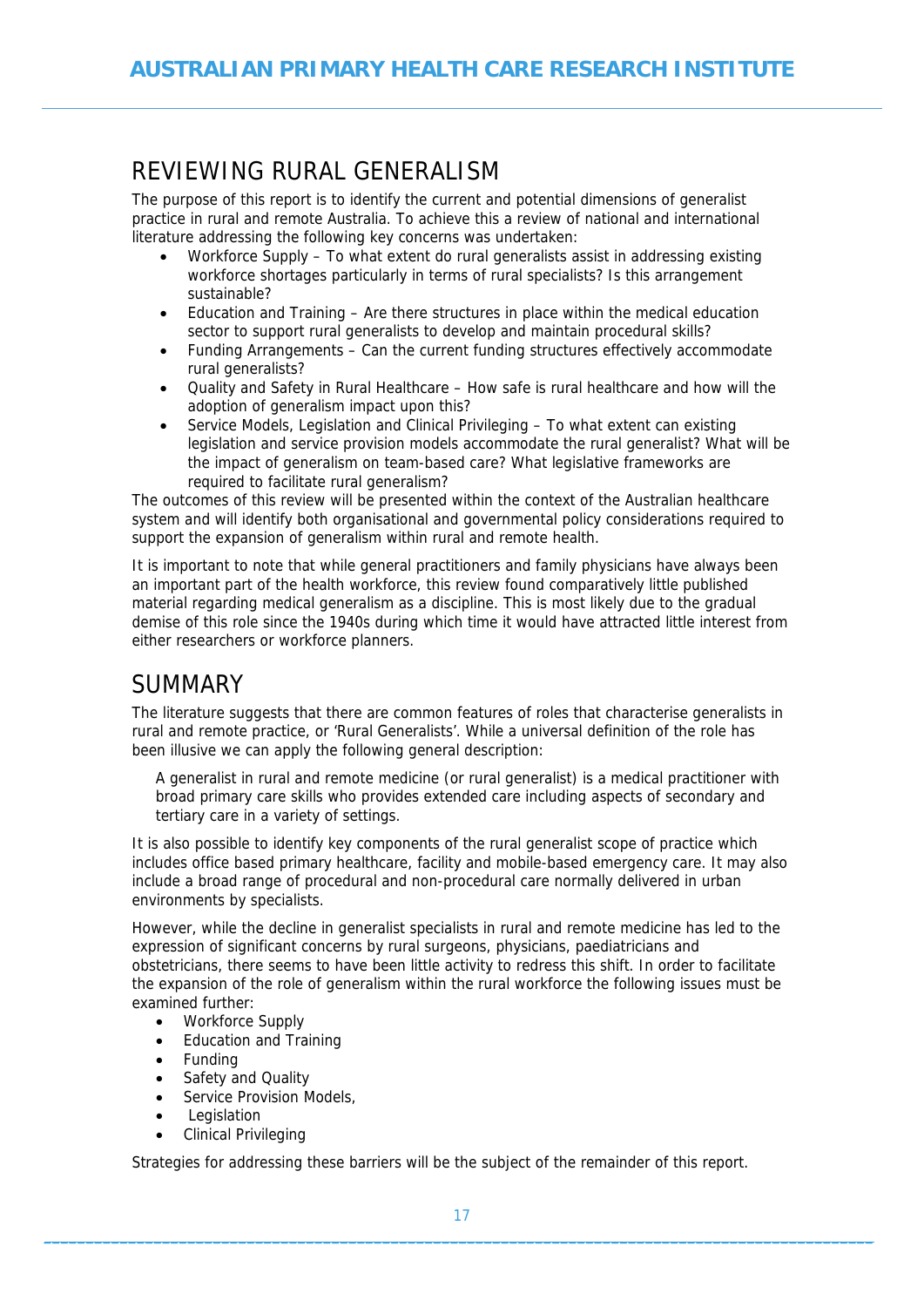# <span id="page-17-1"></span><span id="page-17-0"></span>**METHODOLOGY**

# <span id="page-17-2"></span>LITERATURE SEARCHES

Literature was sought from both traditional databases and grey literature sources. The databases searched included: Medline, CINAHL, EMBASE, the Cochrane Library, INFORMIT databases. Grey literature was obtained from a number of sources including local databases and non-indexed material from websites and relevant organisations. Further material was also added from references found in retrieved articles.

The search terms used were developed through discussion of the topic and after a number of iterations the final searches were performed. The searches focussed on generalism and rural practice, with each being modified for various database requirements. Please see Appendix A for further information relating to Methodology.

# <span id="page-17-3"></span>INCLUSION CRITERIA

The inclusion criteria for the literature maintained that the article had to relate to the rural setting, be about generalist practice, and be relevant to Australian conditions. There also were no date or literature type limits.

Articles were excluded if they were only about specialist physicians, set in developing countries, or were not applicable to generalism and the rural setting.

The references were collated in an endnote library and the results were scrutinised in two stages. The first was a review of the references by two members of the review team; the second stage was a review of the articles by the two other members of the review team. If at either stage a decision could not be made the merits of the article was discussed and final decision made.

# <span id="page-17-4"></span>**RESULTS**

The results of the literature searches of the databases, grey literature and the snowballing process provided over 5000 references. The first review of the results provided 1,533 references. By the second review this was reduced to 403 results. The final number included in the review was 225 references. Each of the references were assigned an area of relevance to the review and were organised by the type of literature they represented. Due to the nature of the questions the majority of the literature identified for the review consisted of comparative studies, descriptive literature and reports.

| Study Type                 | Generalism | Workforce     | Education | Funding           | Quality | Service        | <b>Totals</b> |
|----------------------------|------------|---------------|-----------|-------------------|---------|----------------|---------------|
|                            |            |               |           |                   |         | <b>Models</b>  |               |
| Systematic review          |            |               |           | 0                 | 0       |                |               |
| <b>RCT</b>                 |            |               |           | 0                 | 0       | 0              |               |
| Research <sup>1</sup>      | 13         |               | 6         | 5                 | 31      | 5              | 60            |
| <b>Qualitative Studies</b> | 8          |               | 4         |                   | 10      | $\overline{2}$ | 25            |
| Editorial/expert           | 6          | $\mathcal{P}$ | 12        | 4                 | 12      | $\overline{2}$ | 38            |
| Opinion                    |            |               |           |                   |         |                |               |
| Reports                    | 6          | 15            | 4         | 5                 | 4       | $\mathcal{P}$  | 36            |
| Supporting                 | 10         | 9             | 17        | $12 \overline{ }$ | 11      | 6              | 65            |
| Documentation <sup>2</sup> |            |               |           |                   |         |                |               |
| Totals                     | 43         | 26            | 43        | 27                | 68      | 18             | 225           |

<span id="page-17-5"></span>**Table 2.1: Included literature results according to theme and study type**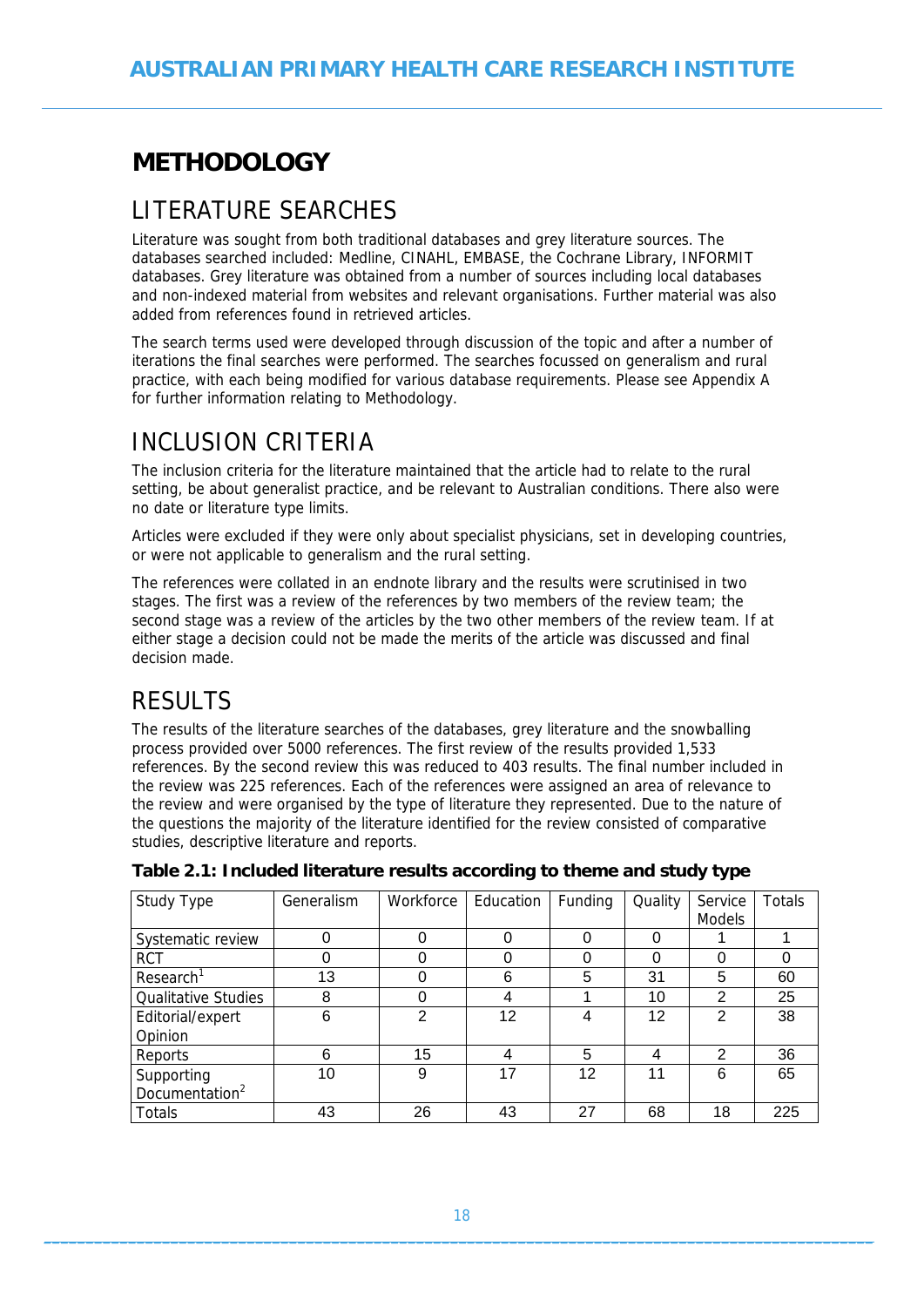### **AUSTRALIAN PRIMARY HEALTH CARE RESEARCH INSTITUTE**

1 Includes: reviews, comparative studies and research articles

2 Includes: statistics and data, conference papers, government documents, books, position statements and submission papers.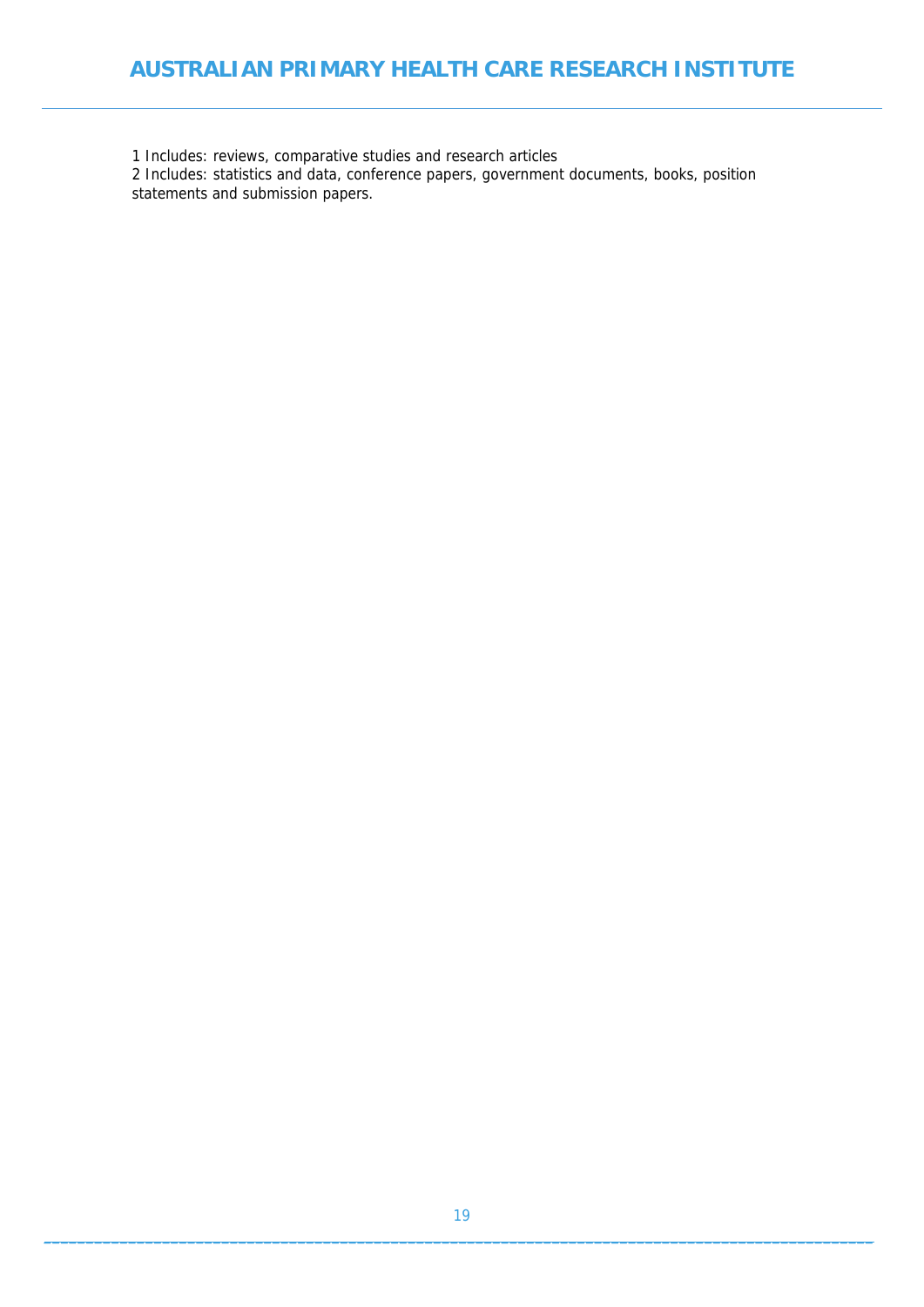# <span id="page-19-1"></span><span id="page-19-0"></span>**WORKFORCE SUPPLY**

The international health workforce shortage has forced governments to implement a range of strategies to ensure the viability of essential healthcare services, particularly in rural and remote communities where recruitment and retention of health professionals is most problematic. Specialist services are particularly scarce in rural areas and generalist rural practitioners have typically supported the delivery of specialist care - either through an extension of their own practice or by assisting other specialists. This chapter investigates the role of the generalist in delivering primary and secondary care and supporting specialist service delivery.

# <span id="page-19-2"></span>OVERALL MEDICAL WORKFORCE

Data compiled by the Australian Institute of Health and Welfare (AIHW) in its 2004 Medical labour force series [45] indicate that there were 53,966 medical practitioners working in Australia in 2004. As indicated in Table 3.1 below, around 40% of these professionals were primary care physicians (mainly general practitioners) while 35% were medical specialists, with the remainder split between specialists-in-training and hospital-based non-specialists. The total number of general practitioners reported by AIHW in 2004 is similar to that reported for 2002 by Australian Medical Workforce Advisory Committee (AMWAC). AMWAC went on to report that of the approximately 22,000 general practitioners (GPs) in Australia 70% of this workforce is located in major cities [46].

<span id="page-19-3"></span>

| <b>Practitioner type</b> | <b>Number</b> | Percent |
|--------------------------|---------------|---------|
| Primary care physicians  | 22,011        | 40.8    |
| <b>Specialists</b>       | 19,043        | 35.3    |
| Specialists-in-training  | 6,710         | 12.4    |
| Hospital non-specialists | 6.202         | 11.5    |
| <b>Total Clinicians</b>  | 53,966        | 100.0   |

| Table 3.1: Practitioner type, number and percent – Australia 2004 |  |  |
|-------------------------------------------------------------------|--|--|
|                                                                   |  |  |

Source: Australian Institute of Health and Welfare (2006) [45]

A breakdown of primary care medical practitioners in Australia by state, number, gender and average ages is detailed in Table 3.2.

#### <span id="page-19-4"></span>**Table 3.2: Primary care practitioners, selected features, states and territories 2004**

|                | NSW   | Vic   | Qld   | WA    | SА    | Tas  | ACT  | NΤ   | Total  |
|----------------|-------|-------|-------|-------|-------|------|------|------|--------|
| <b>Number</b>  | 7.757 | 5.744 | 3.508 | 1,936 | 1.809 | 649  | 437  | 171  | 22.011 |
| % Male         | 65.0  | 63.6  | 62.5  | 63.7  | 68.8  | 57.4 | 53.2 | 55.9 | 63.5   |
| % Female       | 35.0  | 36.4  | 37.5  | 36.3  | 36.2  | 42.6 | 46.8 | 44.1 | 36.5   |
| Average Age    | 49.5  | 48.3  | 48.6  | 49.8  | 48.2  | 49.8 | 49.7 | 45.6 | 49.0   |
| Male Avg Age   | 51.9  | 50.8  | 51.0  | 52.9  | 50.4  | 52.4 | 52.5 | 49.0 | 51.4   |
| Female Avg Age | 42.5  | 43.8  | 44.7  | 44.4  | 44.2  | 46.3 | 46.5 | 41.4 | 44.6   |

Source: Australian Institute of Health and Welfare (2006) (adapted from Table 14)[45]

In exploring changes between 2000 and 2004, the AIHW notes that although there was an increase in practitioner supply overall, this did not translate into an increase in supply in nonmetropolitan areas. In addition, unlike overall supply, the number of primary care practitioners decreased from 102 to 98 full-time equivalent (FTE) per 100,000 population between 2000 and 2004 [45]. As illustrated in Figure 3.1 below much of this decrease occurred in remote and very remote areas.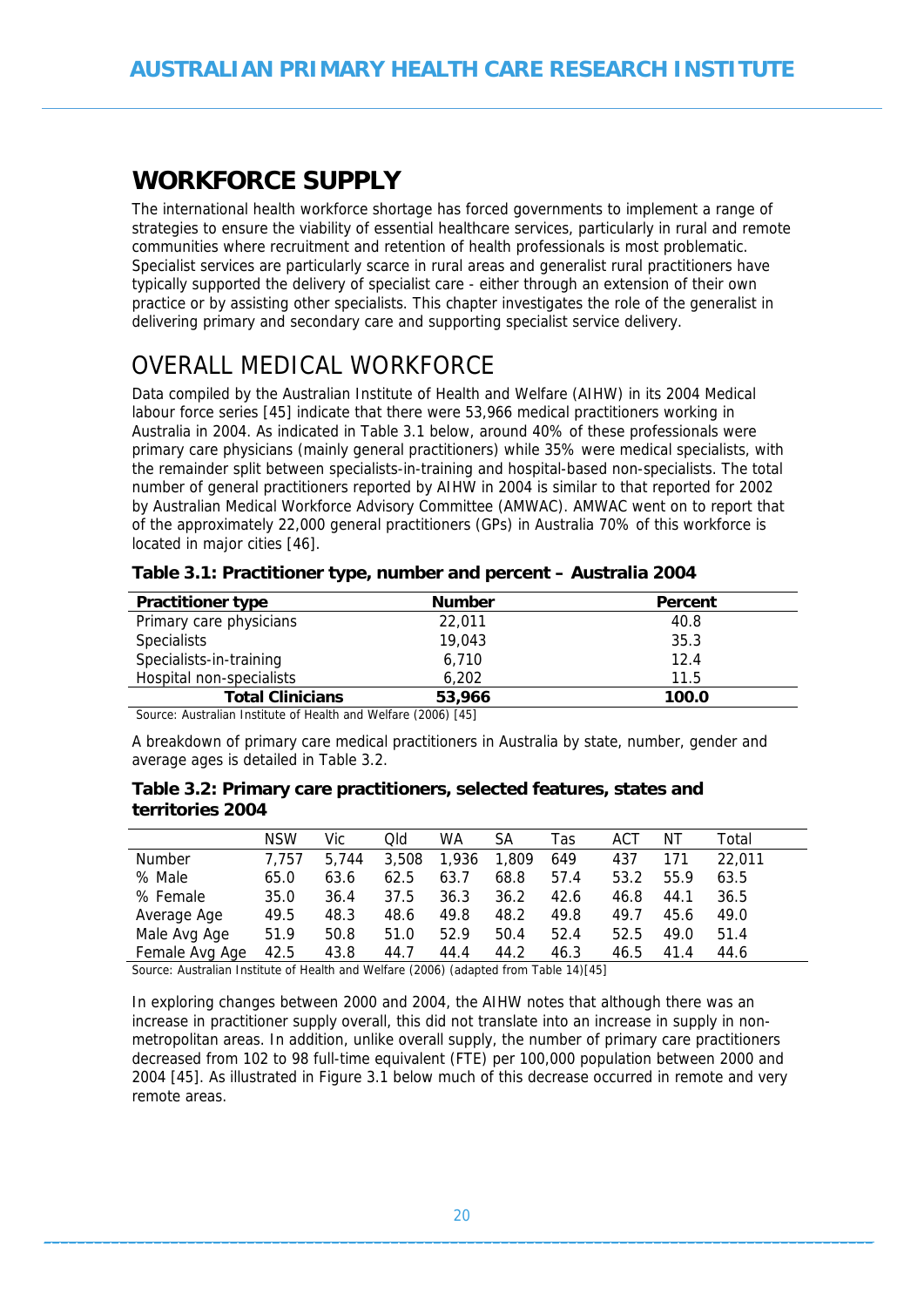<span id="page-20-0"></span>

#### <span id="page-20-3"></span>**Figure 3.1 Comparison of primary care practitioner supply across regions between 2000 and 2004 (FTE per 100,000 population)**

Compiled from Australian Institute of Health and Welfare (2006) [45].

# <span id="page-20-1"></span>THE PUBLIC HOSPITAL SYSTEM

In its 2004 review of the public hospital workforce, AMWAC estimated the total size of the workforce to be 22,694 [47] the makeup of which is described in Table 3.3 below. Of those listed as 'staff' medical practitioners, 656 were Career Medical Officers (CMO), 4221 were staff specialists and 1710 were employed as GPs and GP-VMOs. Of the general practitioners and GP-VMOs, 47% were working in RRMA 4 to RRMA 7 locations.

#### <span id="page-20-2"></span>**Table 3.3: Practitioner type, number and percent – Australian Public Hospital Workforce, 2004**

| <b>Practitioner type</b>                   | <b>Number</b> | Percent |
|--------------------------------------------|---------------|---------|
| Visiting Medical Officer (VMO)             | 6.840         | 30.1    |
| <b>VMO General Practitioners</b>           | 1.399         | 6.2     |
| 'Staff' Medical practitioners <sup>1</sup> | 14.455        | 63.7    |
| <b>Total Clinicians</b>                    | 22,694        | 100.0   |

1 Including all those doctors under salaried employment by public hospitals from interns to staff specialists

Source: AMWAC 2004 The Public Hospital Medical Workforce in Australia [47].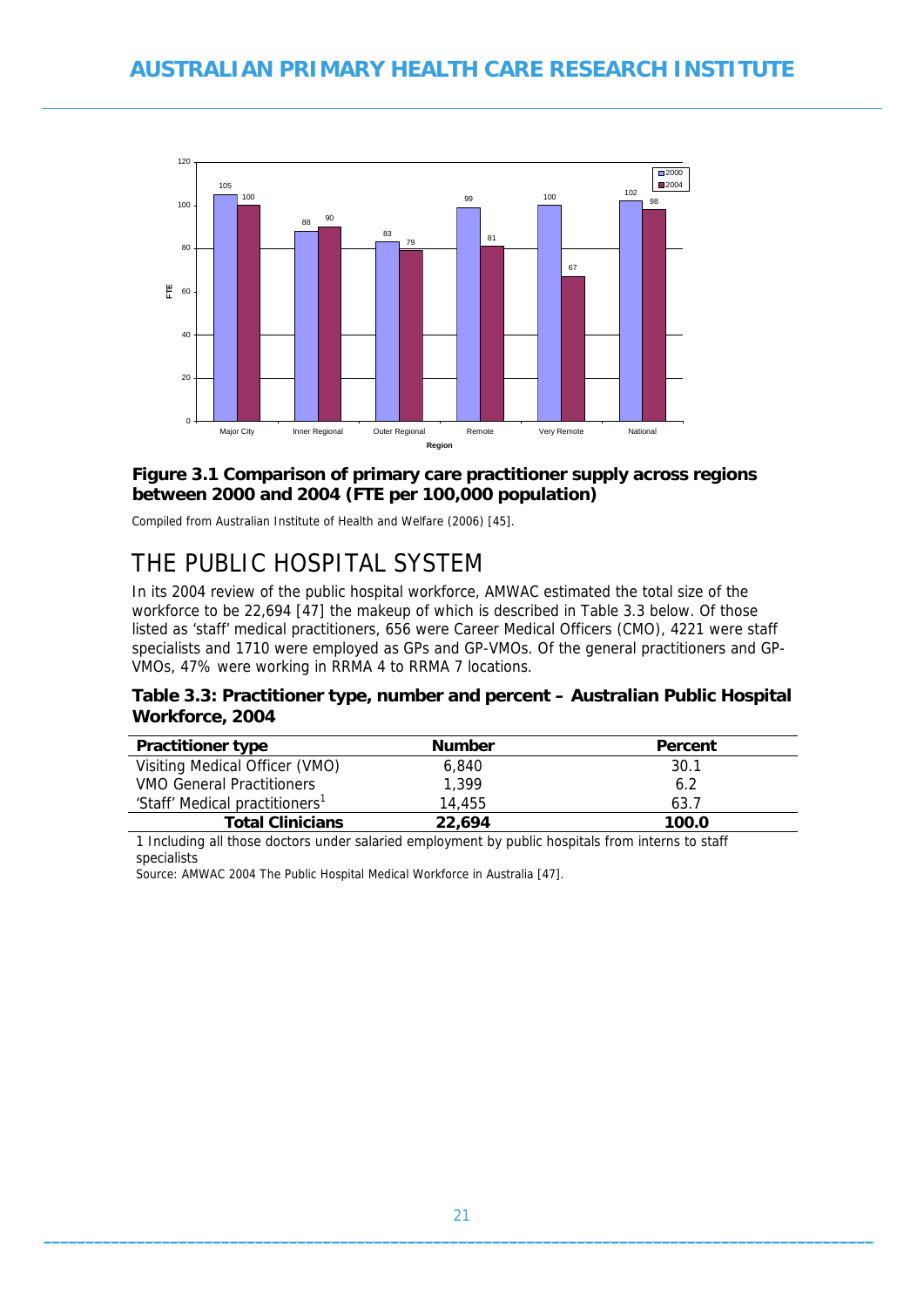In exploring differences between rural and urban hospitals, the AMWAC report [47] identified four main issues affecting workforce numbers and service provision:

- Recruitment and Retention: AMWAC suggested that rural and regional hospitals have much more difficulty recruiting and retaining medical staff than their urban counterparts. This was seen as being due to a number of factors unique to the setting, including a smaller number of doctors willing to work in rural areas, higher workloads and fewer staff to cover them, less access to specialised services, and specific skill requirements for some areas such as procedural skills or experience in Indigenous health
- Reliance on Overseas Trained Doctors (OTDs): This was generally much higher in nonurban areas. The report suggested that OTDs who did locate in rural areas often required support services and sometimes did not adjust well to the needs and expectations of a rural community. Recruiting and supporting OTDs was also seen as expensive and time consuming
- Training: Rural hospitals generally did not have the same resources and time available for training as urban hospitals. The demands of service provision frequently took precedence over the need for staff training along with a shortage of qualified senior staff to provide training. Lack of training opportunities also adversely affected rural hospital's chances of attracting staff while allowing time off for training was more difficult due to the difficulty in arranging locums.
- Quality and safety issues, especially working hours: There was a significant difference between urban and rural locations in this area with lack of staffing options and smaller facilities overall meant it was much more difficult for rural hospitals to enforce safe working hours for junior doctors. The shortage of specialists also resulted in longer working hours. The need to transfer patient's long distances for some procedures and rely on VMOs from a capital city were also seen as issues that were specific to rural and remote hospitals.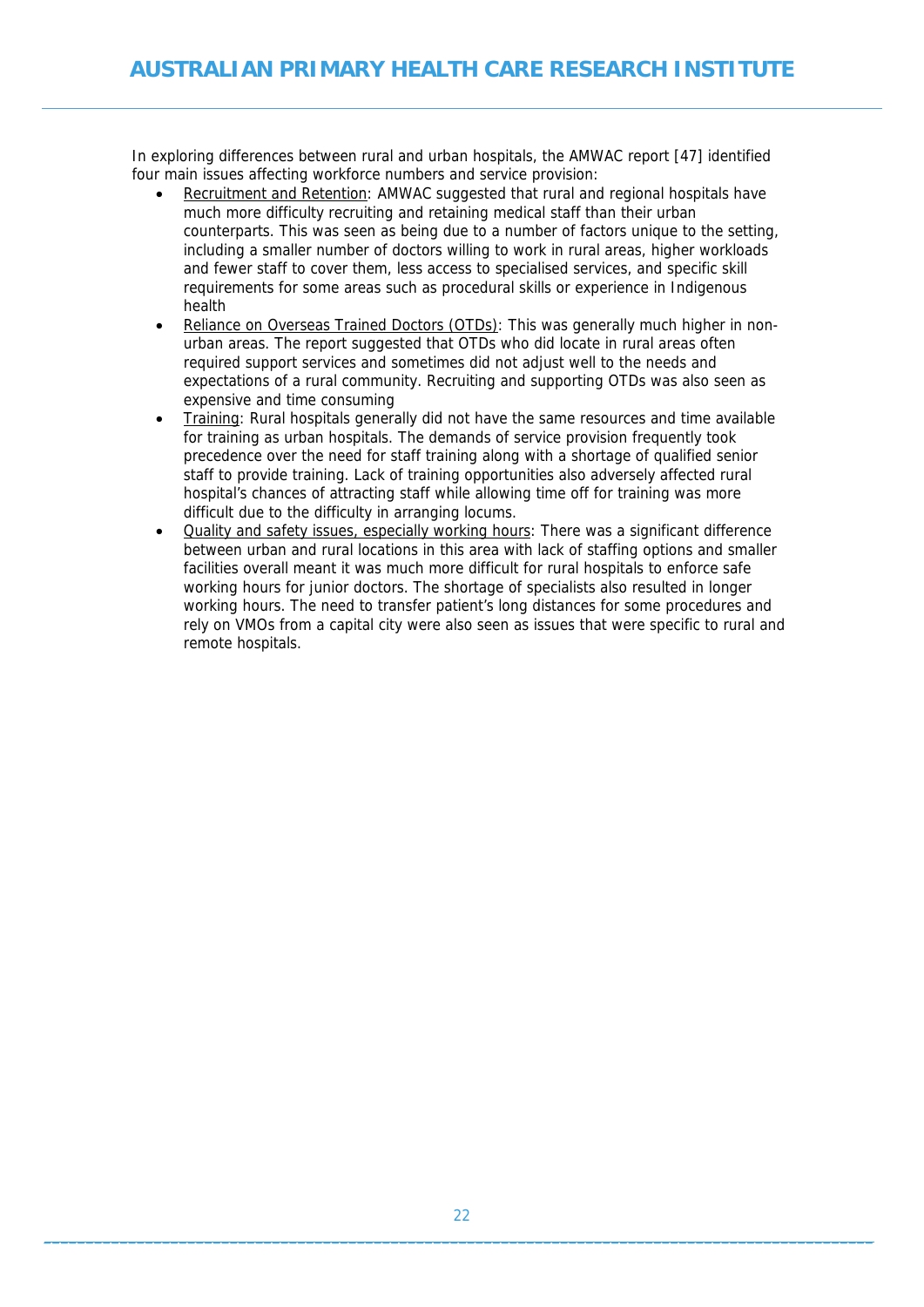# <span id="page-22-1"></span><span id="page-22-0"></span>RURAL AND REMOTE SPECIALISTS

A major impetus for exploring rural generalism in Australia is the scarcity of specialist medical services in a majority of rural and remote communities. The geographic distribution of specialist services is shown in Figure 3.2 below.



### <span id="page-22-2"></span>**Figure 3.2 Specialist FTE per 100,000 population in each ASGC remoteness area, 2001**

Source: Australian Institute of Health and Welfare (2005) [48].

In a 2004 discussion paper, the National Rural Health Policy Sub-Committee established by the Australian Health Ministers Conference, noted the poorer health status of Australians living in rural and remote locations, and particularly of Indigenous persons, had been well documented [49]. The committee also concluded that while recent Medicare data on utilisation of specialist services is not readily available, 1995-1996 data indicated that people living in 'large rural centres' use 20% less specialist services than those living in capital cities. For 'other rural centres', there were 50% fewer specialist services and 65% less for people living in 'remote centres'. The report also notes that rural residents need to travel long distances to access specialist services.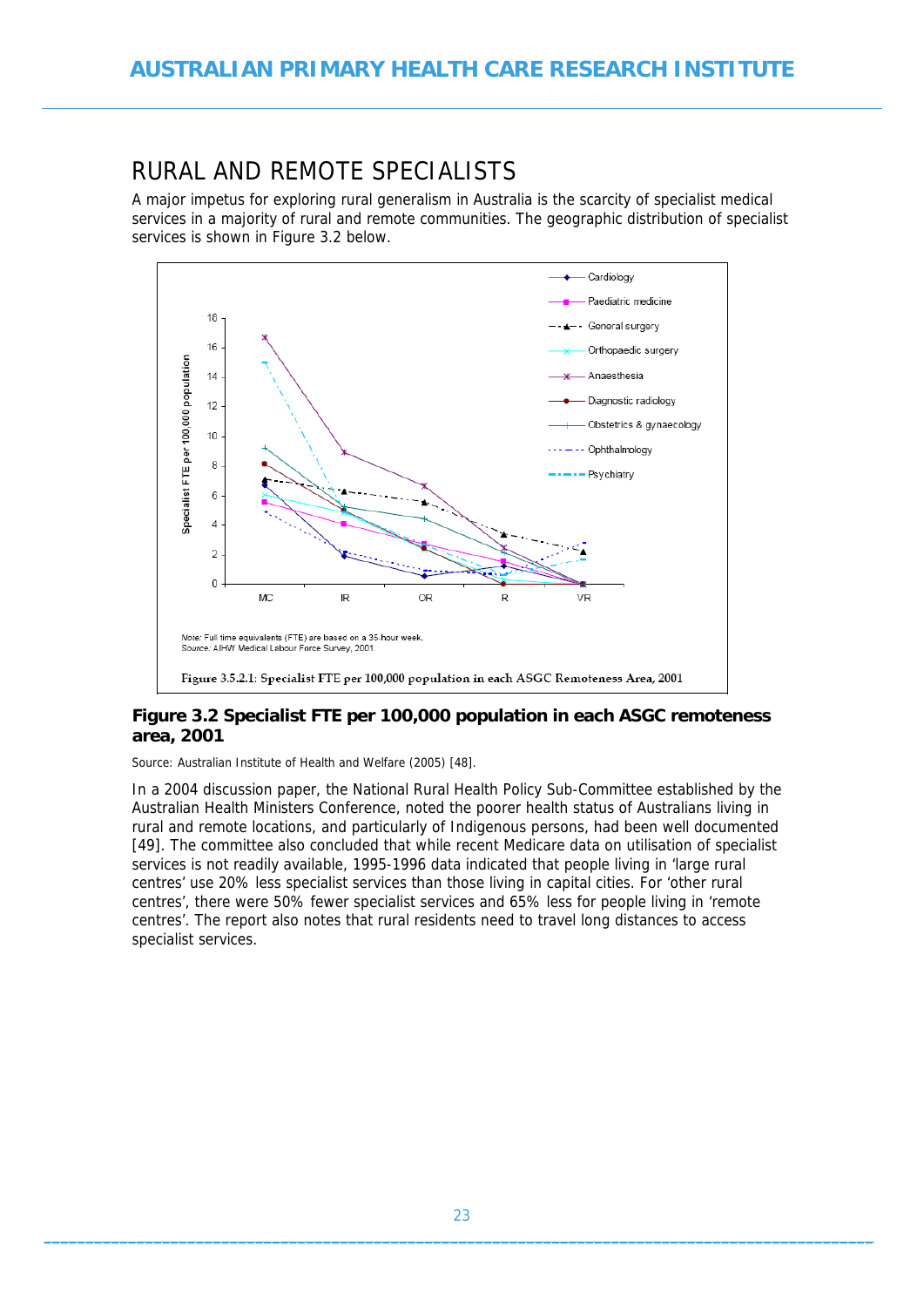<span id="page-23-0"></span>As a consequence of population catchments being unable to sustain resident specialist services, the sub-committee suggests that the situation for rural specialist service provision is such that:

- The poorer relative health status in rural areas is compounded by poorer access to specialist services - both resident and visiting
- There is a reasonable expectation of rural communities and capacity with the public health system for access to the common specialties to be resident within the regional centres, while receiving visiting services or travelling further to access higher level specialist treatment
- Australian supply for the common medical specialties and filling of training posts in rural centres does not reflect demand
- General practitioners with procedural skills represent an important element in ensuring access to procedural services, particularly for obstetrics and anaesthetics. The general practitioners in these roles require specialist support and maintenance of their skills to provide an effective service

These findings are consistent with the 2005 AMWAC report on surgical workforce which concluded that AMWAC and other researchers have noted a consistent maldistribution of specialists and in particular, an undersupply in rural and remote locations. AMWAC further indicated that consumers in rural and remote locations are less likely to seek a specialist opinion or return for follow-up because of the barriers (social, economic, cultural and geographic) associated with accessing specialist services [50]. In addition several AMWAC specialist workforce reports have particularly noted the role of GPs with procedural skills in ensuring ongoing access to specialist services in rural and remote areas [50-53].

## <span id="page-23-1"></span>**OBSTETRICS AND GYNAECOLOGY**

In its most recent report in relation to the Obstetrics and Gynaecology (O andG) workforce, AMWAC [51] indicates that there were 1,160 practising specialists in obstetrics in Australia in 2003 of which the majority worked in metropolitan locations (see Table 3.4 below).

<span id="page-23-2"></span>

| Location <sup>'</sup>               | <b>Number</b> | Percent |
|-------------------------------------|---------------|---------|
| Metropolitan                        | 977           | 84.2    |
| Large Rural Centres                 | 96            | 8.3     |
| Small Rural and Remote <sup>2</sup> | 86            | 74      |
| <b>Total Clinicians</b>             | 1.160         | 100.0   |

**Table 3.4: Obstetrics and Gynaecology Workforce distribution, 2003** 

1 Location is defined using the Rural, Remote and Metropolitan Areas system (RRMA) classification system

2 Small rural and remote covers classification RRMA 4 to RRMA 7. Twenty-three percent of Australia's population live within these areas [54].

Source: Australian Medical Workforce Advisory Committee (2004) [51].

The AMWAC report acknowledges that there are a number of other health professionals working in maternity care – mostly midwives and general practitioners (GPs), who are not counted in the figures provided above. It also notes that GPs providing intrapartum care are more likely to be working in regional or rural areas. Although the GP O andG workforce was not the focus of the study, AMWAC acknowledged that GPs are an important component of the provision of maternity services in rural and remote regions and that a small reduction in the provision of these services by GPs can be critical in a given region. This may be due to the individual being the sole provider or, more often, the dynamics of attrition: the loss of one provider increases the on-call demands of the remaining ones who subsequently opt out of practice.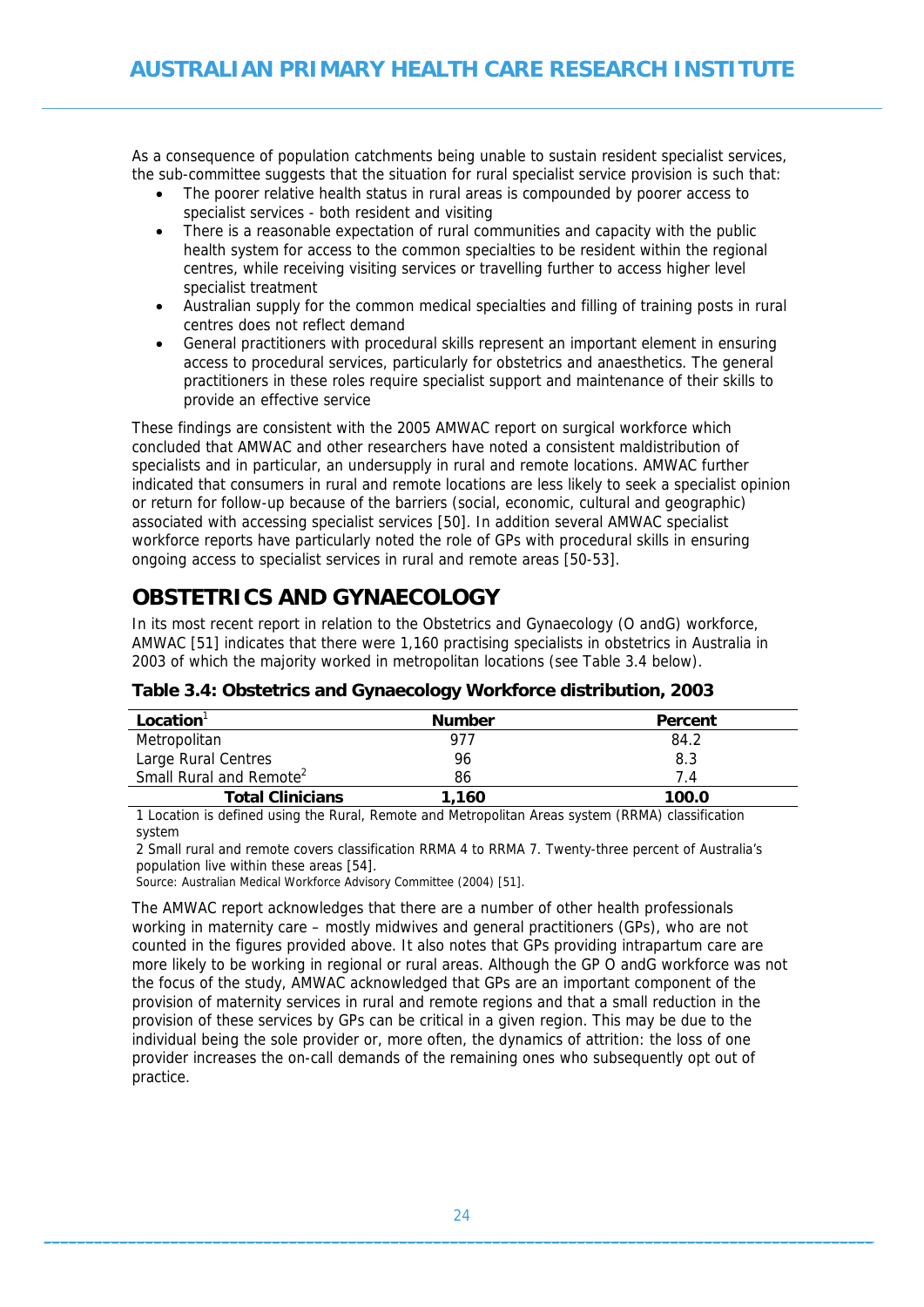### <span id="page-24-1"></span><span id="page-24-0"></span>**ANAESTHETICS**

In its 2001 report on the specialist anaesthesia workforce in Australia, AMWAC estimated that the size of this workforce was 2,238 [52] of which 85.2 percent were located in metropolitan areas (see Table 3.5 below). This is consistent with the need for a population base between 5,000 and 50,000 (depending on the remoteness of the location) to support a viable resident specialist service in anaesthetics.

<span id="page-24-3"></span>

| Location <sup>'</sup>               | <b>Number</b> | Percent |
|-------------------------------------|---------------|---------|
| Metropolitan                        | 1907          | 85.2    |
| Large Rural Centres                 | 221           | 9.9     |
| Small Rural and Remote <sup>2</sup> | 110           | 49      |
| <b>Total Clinicians</b>             | 2,238         | 100.0   |

**Table 3.5: Anaesthetics Workforce distribution, 2001** 

1 Location is defined using the Rural, Remote and Metropolitan Areas system (RRMA) classification system.

2 Small rural and remote covers classification RRMA 4 to RRMA 7. Twenty-three percent of Australia's population live within these areas [54].

Source: Australian Medical Workforce Advisory Committee (2001) [52].

The report further notes that numbers include specialist anaesthetists only, and do not include non-specialist anaesthetists including GPs in rural and remote regions who may be the main providers of anaesthesia services. Based on 1999-2000 Medicare data, the report suggests that there were 208 non-specialists whose billings were predominantly for Medicare anaesthesia items. These estimates are considerably less than data compiled for the Australian Rural and Remote Workforce Agencies Group (ARRWAG) which in 2005 estimated that the number of GPs providing general anaesthesia services was approximately 463 [55].

### <span id="page-24-2"></span>**SURGICAL**

In its 2005 review of the surgical workforce in Australia, AMWAC estimated there were approximately 3,340 surgeons in Australia in 2004 [50]. See Table 3.6 below for their distribution across locations as defined using the Australian Standard Geographical Classification (ASGC). In this case the use of the ASGC classification does tend to distort rural/urban comparisons, particularly in Queensland where large regional cities such as Mackay, Townsville and Cairns are classified as outer regional while many small and other rural centres under the RRMA system are classified as inner regional. See Appendix B for a guide as to the effect of the different classification systems.

|  |  |  | Table 3.6: Surgical Workforce distribution, 2004 |  |
|--|--|--|--------------------------------------------------|--|
|--|--|--|--------------------------------------------------|--|

<span id="page-24-4"></span>

| <b>Number</b> | Percent                                  |
|---------------|------------------------------------------|
| 3076          | 92.1                                     |
| 160           | 4.8                                      |
| 104           | 3.1                                      |
| 3.340         | 100.0                                    |
|               | $\cdots$ as a set to the set of $\cdots$ |

1 Location is defined using the Australian Standard Geographical Classification (ASGC) system. Source: Australian Medical Workforce Advisory Committee (2005) [50].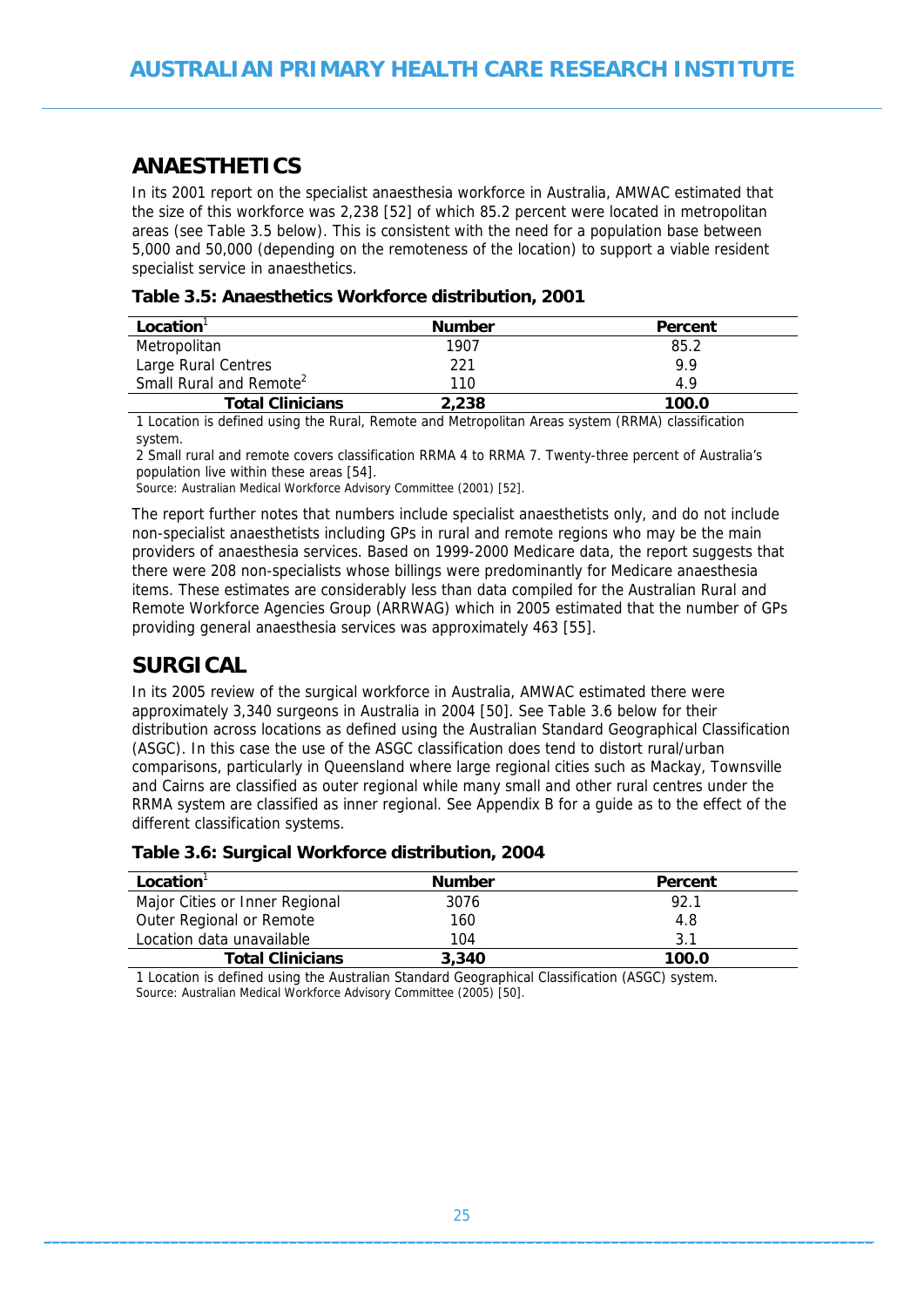### <span id="page-25-1"></span><span id="page-25-0"></span>**EMERGENCY PHYSICIANS**

In its 2003 review of the specialist emergency medicine workforce, the AMWAC Working Party [53] defined an emergency physician as:

"A qualified Fellow of the Australasian College For Emergency Medicine (ACEM) who is conducting emergency consultations, practising emergency medicine, medico legal consultations on emergency medicine or is in a full-time or part-time academic position relating to emergency medicine. It will include salaried positions and private practice. It does not include other practitioners who, for one reason or another, undertake emergency medicine work as part of their practice; nor does it include the training registrars who hold positions in hospitals or the service registrars who work in emergency medicine but are not recognised as being in training positions".

The size of the ACEM workforce was estimated as 477 in 2002. As with the other specialties, the majority of these professionals practice in metropolitan centres. Table 3.7 below provides detailed distribution information.

| <b>Hospital Role</b>        | $1996^2$      |      |               | 2002 |  |  |
|-----------------------------|---------------|------|---------------|------|--|--|
| <b>Delineation</b>          | <b>Number</b> | ℅    | <b>Number</b> | ℅    |  |  |
| Major referral              | 108           | 54.2 | 236           | 49.5 |  |  |
| Major referral - paediatric | Q             | 4.5  | 19            | 3.9  |  |  |
| Urban district              | 49            | 24.7 | 131           | 27.5 |  |  |
| Major rural/Regional        | 33            | 16.6 | 91            | 19.1 |  |  |
| <b>Total Clinicians</b>     | 199           | 100  | 477           | 100  |  |  |

### <span id="page-25-3"></span>Table 3.7: National ACEM fellows by public hospital role delineation<sup>1</sup>, **number and percentage, by location for 1996 and 2002**

1 Based on the ACEM role delineation. Note that a small number of Fellows work part-time in more than one public hospital, therefore numbers may not match figures shown in other tables in this report. 2 The 1996 figure for 'urban district' includes those reported under 'other capital city' in the 1997 AMWAC report (1997.1), and the 1996 figure reported under 'Major Rural/Regional' includes those reported under 'other urban' + 'rural major' in the 1997 AMWAC report (1997.1). Sources: This data was extracted from the following reports: AMWAC (2003) [53] (1997) [56].

Again it should be noted that the geographic distribution data provided does not describe the entirety of emergency services available in rural and remote areas. Emergency services at smaller rural and remote communities are typically provided by a local GP, a GP employed by a hospital, or the Royal Flying Doctor Service (RFDS). It further notes that, as in the original 1997 AMWAC emergency medicine workforce report [56] it will remain important to encourage GPs to obtain, maintain and utilise their skills in emergency medicine to provide basic services to smaller rural and remote communities. Appropriate training and retraining opportunities together with suitable remuneration and indemnity arrangements appear to be barriers to GPs obtaining and using their emergency medicine skills.

# <span id="page-25-2"></span>INDIGENOUS AUSTRALIAN HEALTH WORKFORCE

Indigenous people are under-represented among the health professions. Indigenous Australian registered nurses comprise only 0.4% of the nursing workforce [57]. Indigenous doctor numbers, while small are growing (from 35 in 2000 [58] to around 90 in 2007 [59]). To achieve an equal share by population proportion, the following Indigenous professional requirements have been estimated: 928 more doctors, 2,570 nurses, 161 dentists, 275 pharmacists, 119 occupational therapists, 213 physiotherapists, 149 medical imaging professionals and 59 optometrists [60].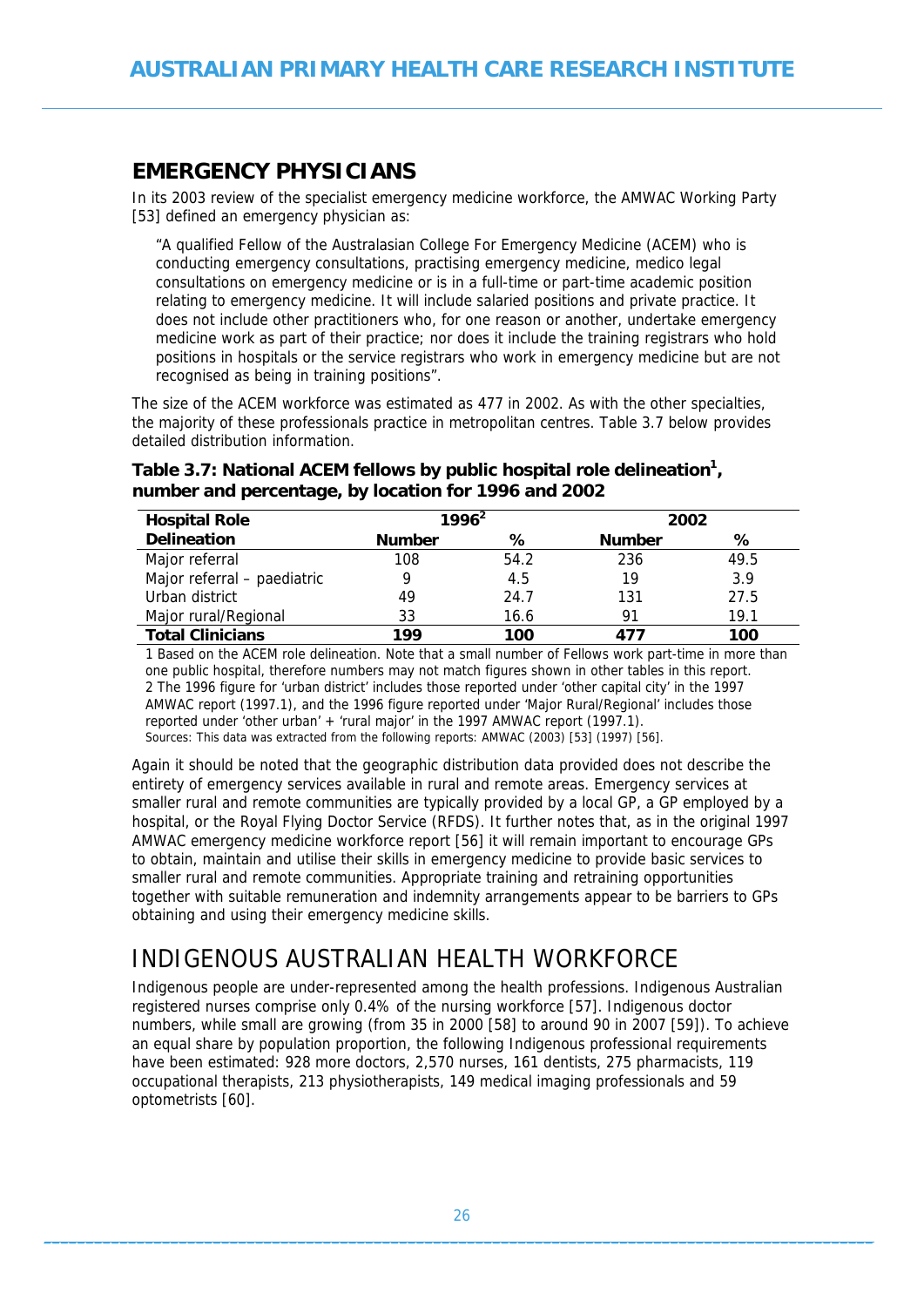<span id="page-26-0"></span>The number of Indigenous Australians entering health profession training remains low. This relates to factors that impact on educational disadvantage, including poverty, remoteness and negative schooling experiences. School retention to year 12 is only half that of non-Indigenous students [61] and only 60% of Indigenous students achieve year 7 national reading benchmarks [62].

There is evidence of more global shortages of health professionals working in Indigenous health. Aboriginal Community Controlled Health Services (ACCHSs) are a major primary health care infrastructure, providing over 1.4 million episodes of care for Indigenous clients in 2003-04 [63]. However, according to registration data, only 299 doctors were working in Aboriginal health services in 2004 (0.5% of the total number of doctors in primary care) [45]. Terms and conditions of service for health professionals in ACCHSs are reported to compare poorly with careers in hospitals or private practice [64].

National health workforce policy for Indigenous Australians has been endorsed by the Australian Health Ministers' Advisory Council (AHMAC) [65]. Key areas identified for action are to: increase the number of Indigenous health professionals; support Aboriginal Health Worker (AHW) roles; enhance training, recruitment, and retention of health staff working in Aboriginal primary health care; and to explore the contribution of other health workforce groups.

Similarly, the 2006 Productivity Commission review of health workforce supported an enhanced role for AHWs and increased Indigenous participation in health workforce - particularly through locally-based training, recognition of prior learning, training on-the-job and training wages [64].

Resourcing is a major challenge if health workforce for Indigenous communities is to be improved. The Australian Government spends less per capita on health care for Indigenous Australians (considering Medicare, pharmaceuticals and Indigenous-specific primary health care) and the growth in healthcare expenditure in the four year period to 2001 was actually higher for non-Indigenous Australians [66]. The estimated shortfall of primary health care expenditure for Indigenous Australians is an estimated \$400 million per annum [60].

## <span id="page-26-1"></span>RURAL AND REMOTE MEDICAL WORKFORCE

The sections above indicate the availability of a range of services to rural and remote areas. However, in most cases this data does not document the existing role of rural generalists with procedural skills in supplementing specialist service provision. Data reported annually by individual Rural Workforce Agencies (RWAs) in all states and the Northern Territory shows the contribution made by generalist practitioners in rural and remote areas. This data was current as at 30 November 2005 and is reproduced here with permission of Health Workforce Queensland and the NSW Rural Doctors Network [55].

### <span id="page-26-2"></span>**DATA SOURCES AND LIMITATIONS**

During the 2001-2004 triennium, as a part of their contractual agreement with the Australian Government Department of Health and Ageing (AGDoHA), Rural Workforce Agencies (RWAs) in all states and territory were required to collect and report a minimum, specified set of data in relation to the rural and remote general practice workforce in locations classified RRMA 4 through RRMA 7. Since 2001, the individual reports have been compiled nationally for ARRWAG as a minimum data set (MDS) survey.

Data in relation to numbers of GPs, age, gender, procedural skills and length of stay in current location are largely derived from databases maintained by each RWA. Information on primary income source, models of service provision, hours of work and types of practice are mostly selfreported using standardised data definitions. While the MDS survey is a major component of the data reported, all RWAs also utilise additional resources to verify and validate data.

Despite this there are some differences between workforce numbers for RRMA 4 to 7 locations between those reported by AGDoHA and those enumerated by RWAs.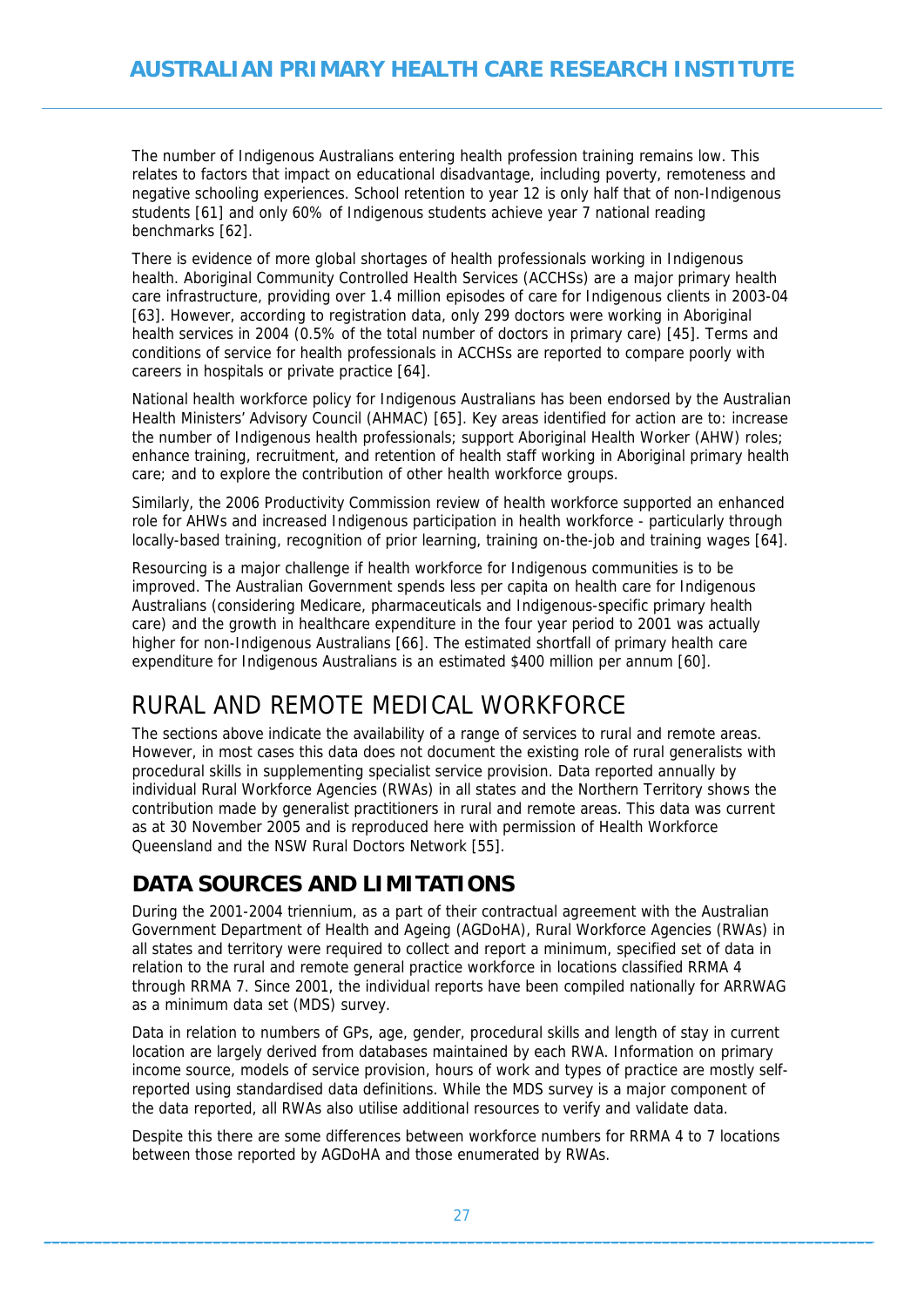<span id="page-27-0"></span>For example for the 2004-05 year, AGDoHA indicates a headcount of 5,438 practitioners [67] providing a full-time workload equivalent (FWE) of 3,361 [68]. This compares with the RWA estimates of 4,317 practitioners. In their explanatory notes, AGDoHA notes that:

- 1. Headcount figures should be used with caution as they overstate the number of active general practitioners and include doctors who worked for only part of the year, and many doctors who provide only a small number of services [69]
- 2. FWE is a measure of medical workforce supply that takes into account the differing working patterns of doctors and is calculated by dividing each doctor's Medicare billing by the average billing of full-time doctors for the year

Therefore, FWE is probably a more accurate measure of service provision and/or Medicare utilisation over a given time period.

In contrast RWA numbers reflect the more stable elements of the rural and remote medical workforce and do not include transient, short-term service providers (e.g. locums).

### <span id="page-27-1"></span>**OVERALL WORKFORCE**

At 30<sup>th</sup> November 2005, the number of medical practitioners practising in RRMA 4 to 7 locations was 4,317. Their distribution across various locations within each State and the Northern Territory is provided in Table 3.8 below. The figures provided in this Table for Queensland and Western Australia include non-specialist state salaried practitioners working in RRMA 4 to 7 locations while in all other States, hospital services are provided by local GPs on a VMO basis.

<span id="page-27-2"></span>

| <b>State</b> | RRMA4 | <b>RRMA5</b> | <b>RRMA6</b> | <b>RRMA7</b> | <b>Total</b> |
|--------------|-------|--------------|--------------|--------------|--------------|
| <b>NSW</b>   | 522   | 639          | 0            | 37           | 1198         |
| ΝT           |       |              | 61           | 26           | 89           |
| QLD          | 350   | 454          | 98           | 91           | 993          |
| SА           | 103   | 283          | 0            | 25           | 411          |
| Tas          | 47    | 114          | 0            | 2            | 163          |
| VIC          | 316   | 611          | 0            | 8            | 935          |
| WA           | 150   | 177          | 122          | 79           | 528          |
| Total        | 1,488 | 2,280        | 281          | 268          | 4,317        |

**Table 3.8: Rural and Remote Practitioner numbers by State and RRMA** 

Source: National Minimum Data Set (2005) [55].

Breakdown of rural practitioners by age, gender and state and territories 2005 is provided in Table 3.9.

#### <span id="page-27-3"></span>**Table 3.9: Breakdown of rural practitioners by age, gender and state and territories 2005**

|                | <b>NSW</b> | Vic  | Qld  | WA   | SΑ   | Tas  | ΝT   | Total |
|----------------|------------|------|------|------|------|------|------|-------|
| <b>Number</b>  | 1198       | 935  | 993  | 528  | 411  | 163  | 89   | 4317  |
| % Male         | 71.7       | 68.7 | 68.4 | 72.0 | 73.7 | 66.3 | 58.4 | 70.0  |
| % Female       | 28.3       | 31.3 | 31.6 | 28.0 | 26.3 | 33.7 | 41.6 | 30.0  |
| Average Age    | 49.3       | 48.0 | 45.8 | 47.1 | 47.8 | 49.1 | 45.0 | 47.5  |
| Male Avg Age   | 50.5       | 49.6 | 47.0 | 49.2 | 48.9 | 51.6 | 46.0 | 49.0  |
| Female Avg Age | 46.1       | 44.2 | 43.4 | 41.8 | 44.4 | 44.8 | 42.8 | 43.9  |

Source: National Minimum Data Set (2005) [55].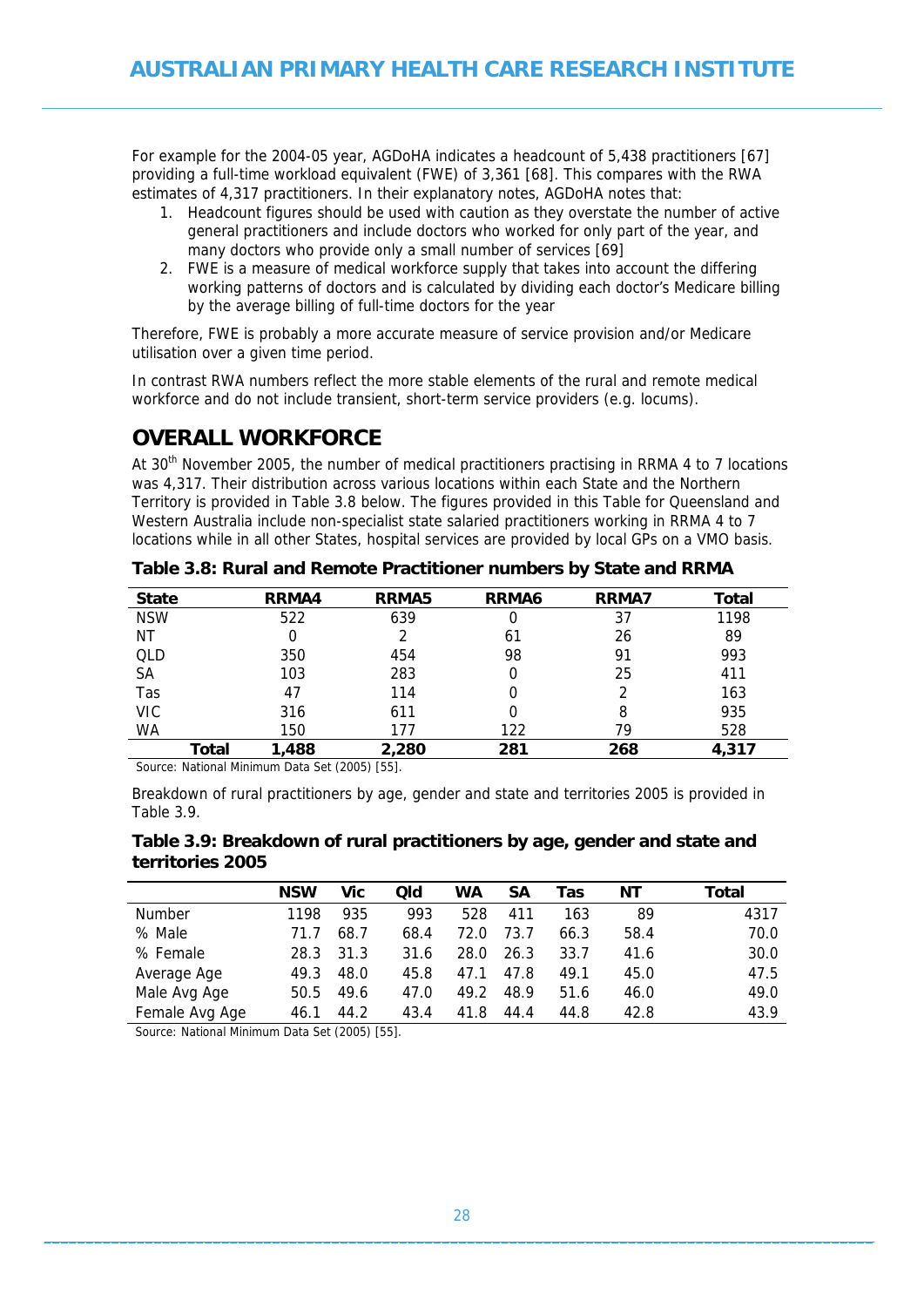### <span id="page-28-1"></span><span id="page-28-0"></span>**RURAL PROCEDURALISTS**

The MDS survey further seeks to enumerate the number of rural and remote non-specialist practitioners providing procedural services in RRMA 4 to 7 locations. However, it should be noted that national data in relation to the provision of procedural services in rural and remote Australia could be incomplete due to non-respondents. Also, in many cases practitioners are capable of performing a number of procedures e.g., anaesthetics and obstetrics or obstetrics and surgery and as such, the number of known procedural practitioners indicated ( $N=929$ ) is less than the total number of procedures documented (N=1,407) as shown in Table 3.10. Of the 929 procedural practitioners, 386 (41.5%) perform multiple procedures. A Venn diagram illustrating practitioners undertaking single or multiple procedures is displayed in Figure 3.3.

<span id="page-28-2"></span>

| Table 3.10: Number of practitioners undertaking procedural work by type |
|-------------------------------------------------------------------------|
| and RRMA                                                                |

| <b>Procedure</b>           | RRMA4 | RRMA5 | RRMA6 | RRMA7 | National <sup>1</sup> |
|----------------------------|-------|-------|-------|-------|-----------------------|
| Anaesthetics General       | 114   | 280   | 34    | 35    | 463                   |
| Obstetrics Normal          |       |       |       |       |                       |
| Delivery                   | 167   | 382   | 57    | 55    | 661                   |
| <b>Surgery Operative</b>   | 74    | 172   | 22    | 15    | 283                   |
| Known Proceduralists**     | 237   | 543   | 75    | 74    | 929                   |
| <b>Total Practitioners</b> | 1.488 | 2280  | 281   | 268   | 4.317                 |

1 GPs practicing in RRMAs 4 to 7.

2 GPs practicing in at least one procedural field.



#### <span id="page-28-3"></span>**Figure 3.3: Venn diagram illustrating numbers undertaking single or multiple procedures (N=929)**

Table 3.11 documents changes and trends in the rural and remote medical workforce over the period 2002 to 2005.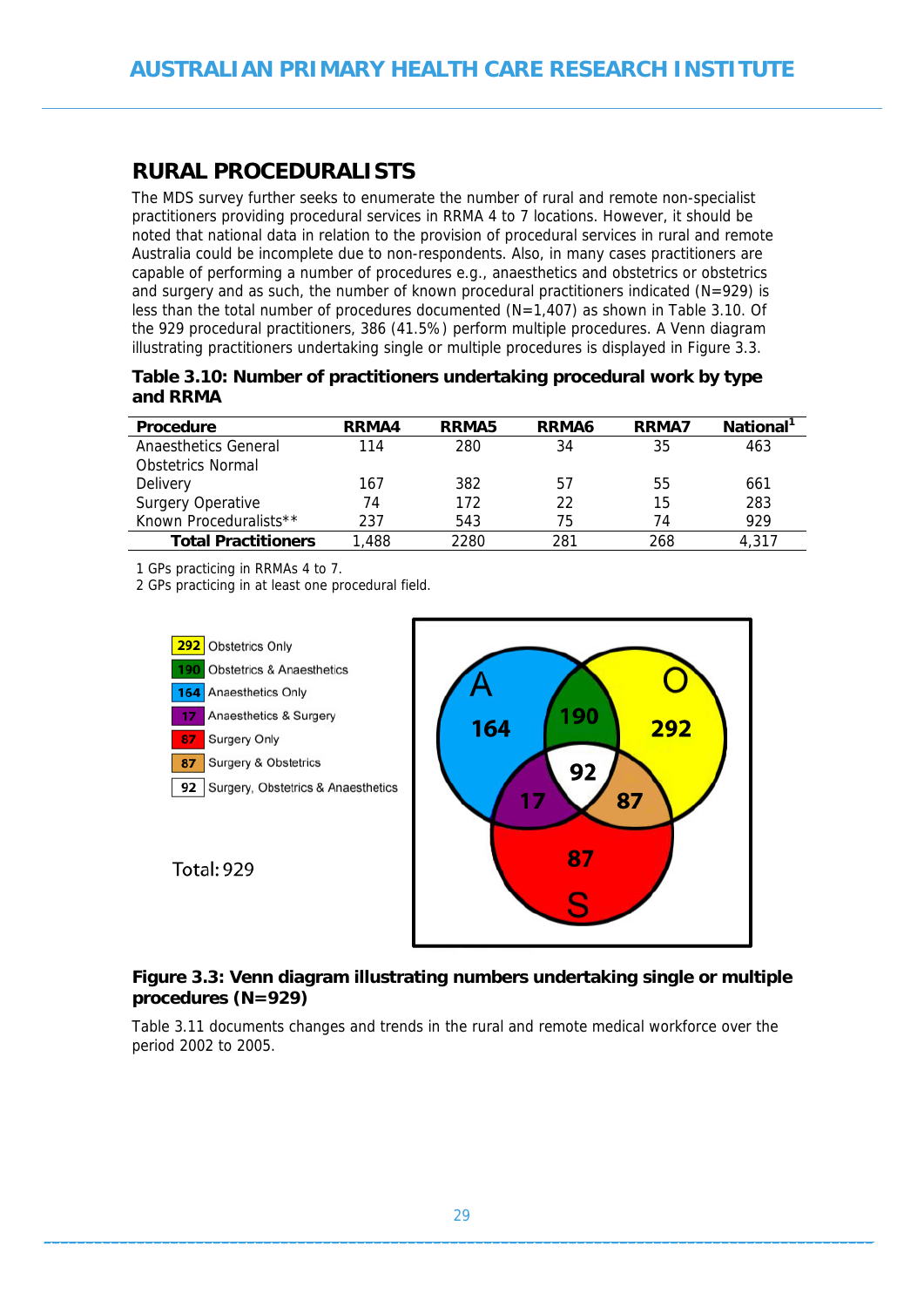|                                             | 2002  | 2003  | 2004  | 2005  |
|---------------------------------------------|-------|-------|-------|-------|
| <b>Total practitioners</b>                  | 3,903 | 4,074 | 4,186 | 4,317 |
| Percent female                              | 28.4  | 29    | 29.7  | 30.0  |
| Percent male                                | 71.6  | 70.3  | 70.3  | 70.0  |
| Average age (all)                           | 46.7  | 46.4  | 47.1  | 47.5  |
| Average age female                          | 42.2  | 42.6  | 43.4  | 43.9  |
| Average age male                            | 47.7  | 48.0  | 48.6  | 49.0  |
| Average GP clinical hours                   | 37.7  | 37.1  | 36.5  | 36.2  |
| Average total hours                         | 46.7  | 46.7  | 43.7  | 44.1  |
| Average length of stay in current practice  |       |       |       |       |
| (years)                                     | 8.3   | 9.2   | 8.3   | 8.1   |
| <b>Proceduralists General Anaesthetics</b>  | 456   | 435   | 459   | 463   |
| Proceduralists Obstetrics (Normal           |       |       |       |       |
| delivery)                                   | 706   | 638   | 657   | 661   |
| Proceduralists Operative surgery            | 287   | 287   | 304   | 283   |
| Known Proceduralists (practising in at      |       |       |       |       |
| least one procedural field)                 | 935   | 902   | 933   | 929   |
| Proportion of rural practitioners providing |       |       |       |       |
| procedural services                         | 24.0  | 22.1  | 22.3  | 21.5  |
| Proportion of practitioners providing       |       |       |       |       |
| emergency care services                     | 41.70 | 46.60 | 46.85 | 41.4  |
| Proportion of practitioners providing       |       |       |       |       |
| Aboriginal health services                  | 20.50 | 22.8  | 19.0  | 21.4  |
|                                             |       |       |       |       |

### <span id="page-29-0"></span>**Table 3.11: Trends or changes November 2002 to November 2005**

<span id="page-29-1"></span>Source: National Minimum Data Set (2005) [55].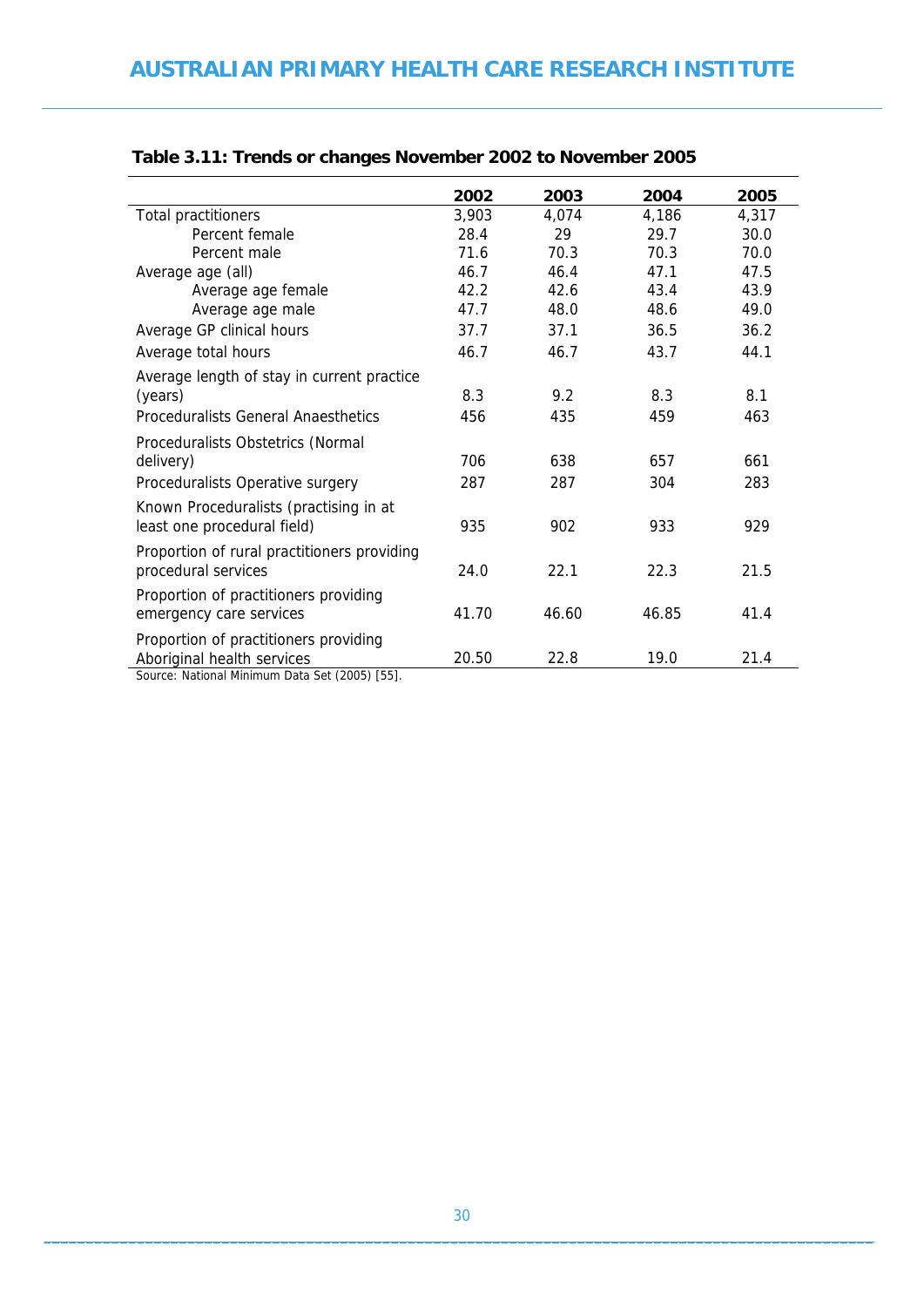# <span id="page-30-1"></span><span id="page-30-0"></span>SUMMARY

The National Rural Health Policy Sub-Committee [49] has noted the comparatively poor health status of Australians living in rural and remote locations, and particularly that of Indigenous people. However, data suggest that specialist service provision is lacking or in short supply in a majority of rural and remote communities. Consequently, medical practitioners with procedural and/or advanced cognitive skills fulfil a substantial amount of the rural and remote workload that would be undertaken by specialists in metropolitan and regional locations. In turn, this has implications for education and training, continuing professional development and locum support.

### <span id="page-30-2"></span>**Box 3.1: Workforce Policy Considerations**

- Issues affecting the supply of rural generalist workforce need to be addressed.
- 2. Rurally based medical school and vocational training needs to be encouraged.
- 3. Commonwealth funding of procedural training places There are currently no incentives for registrars to undertake procedural training. While currently a state responsibility, the Commonwealth should take responsibility for funding procedural training places and ensure all training places, where possible, are located in regional and rural centre's where rural proceduralists are most needed.
- 4. Indigenous communities suffer from the greatest health workforce shortages. Policy initiatives need to address the enhancement factors for the supply of Australian medical graduates into this area.
- 5. Indigenous health professionals are underrepresented in the Australian health system. Recruitment and retention strategies for Indigenous people need to be factored into any approach addressing workforce shortages.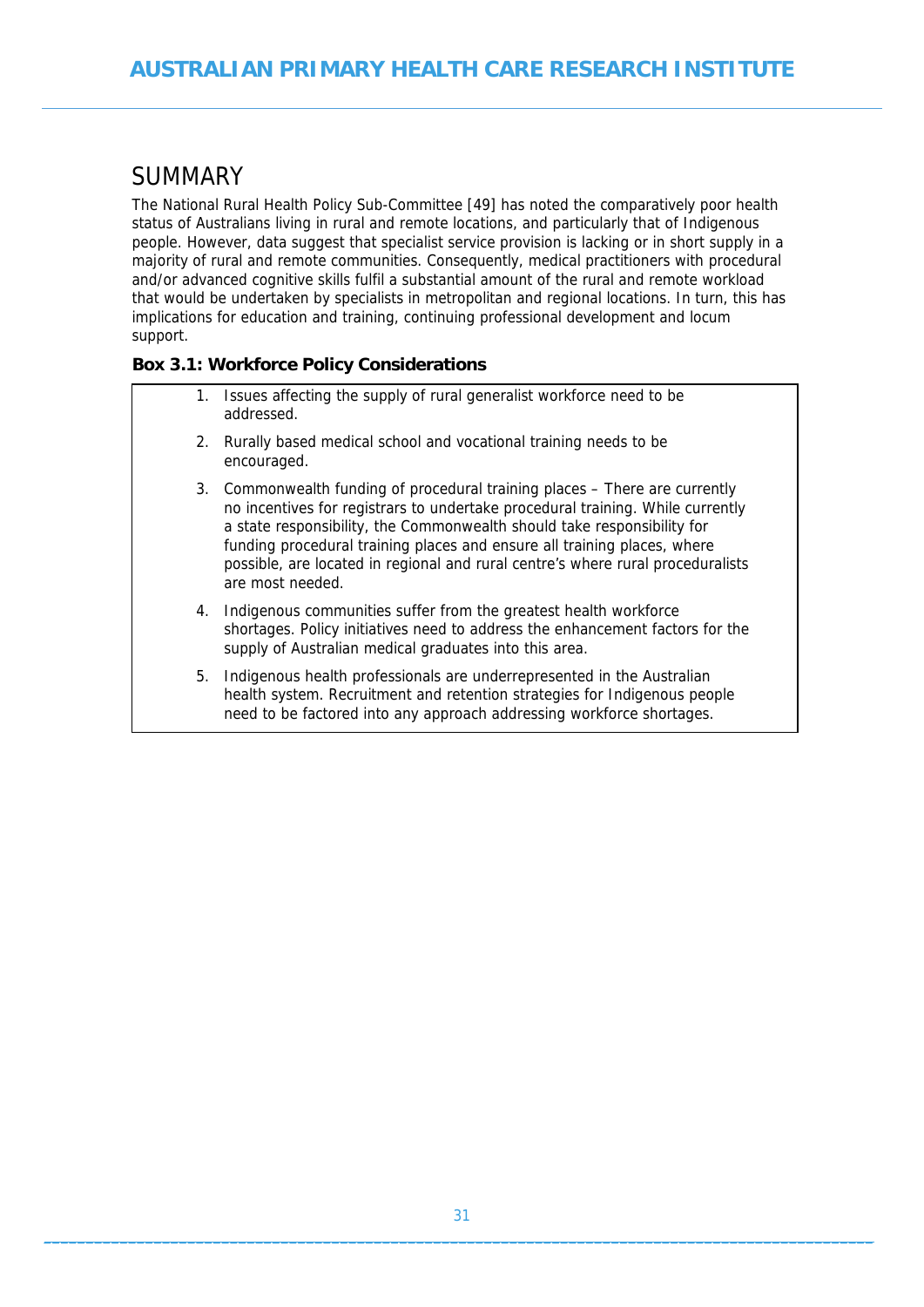# <span id="page-31-1"></span><span id="page-31-0"></span>**EDUCATION AND TRAINING FOR GENERALISM**

The previous chapter explored the geographic distribution of doctors and the role of rural generalists in providing a broad range of services, including specialist functions. This role can only be maintained if rural generalists maintain access to relevant education and training. This chapter will explore the role of the medical education and training sector in supporting rural generalism.

## <span id="page-31-2"></span>THE CRISIS AND THE OPPORTUNITY

In his opening address to the Medical Deans Australia and New Zealand conference 'Medical Education Towards 2010: Shared Visions and Common Goal', the Australian Government Chief Medical Officer, Professor John Horvath, noted that there "are many advantages to well trained generalists, as we all know, they have the skills to treat the bulk of our patients" [70].

The statement reflects a consensus that Australia needs to produce more generalists with a broad scope of practice in order to efficiently and effectively care for the needs of Australians now and in the future [64, 71]. In spite of this, generalism is declining, and scope of practice is diminishing [27, 72-75] with a particular impact on the availability of procedural services in rural communities [76].

While streamlining of education and training pathways within a discipline is possible, there is relatively little intercollegiate coordination and sharing of approaches between the 12 Australian colleges which cover more than 65 specialty training programs each which has its own standards for education, accreditation of training sites and certification of specialists. The Committee of Presidents of Medical Colleges (CPMC) [77] provides a forum for the colleges to consider healthcare and related education, standards and quality issues, but evidence of real sharing across colleges on training is limited [78].

Although the states and territories have agreed, as part of the Council of Australian Governments (COAG) Health Workforce initiative, to provide sufficient intern-level positions, this does not address the need for similar increases in resources for the subsequent postgraduate training years (PGY2 and PGY3). Urgent attention is required to ensure that availability of clinical teachers, teaching time, access to patients, and necessary infrastructure is sufficient for the increased trainee numbers throughout this critical period of training [79].

John Horvath [70] acknowledges the successes that universities have achieved but maintains that there is still a significant misalignment between education and service in relation to vocational training. The literature supports Horvath's observation that there is a lack of alignment between where education can be sought and where service delivery is provided [64].

However an analysis of major reforms in general practice training may provide useful insight into realigning education and service delivery. The Ministerial Review of General Practice Training [80] was announced by the Minister for Health, Dr Michael Wooldridge, in January 1997 and it ran in parallel with the Review of the General Practice Strategy. The impetus for the Review of General Practice Training came from the need to equip general practice to meet the needs of the Australian community into the 21<sup>st</sup> century.

The package of reforms involved significant changes to the structure and delivery of general practice vocational training. The new arrangements were expected to deliver on new skills identified by the review to deal with the needs of the Australian community into the  $21<sup>st</sup>$  century (e.g. broader procedural skills; use of information technology; conceptual skills; communication and personal skills; leadership skills; management skills; medico-legal knowledge; the ability to use evidence-based and population approaches to health; and the need to better understand the broader social context of health service delivery and medical practice).

The findings of the consultation process also confirmed the need for change in the structures and delivery of general practice education. There was a perception that the current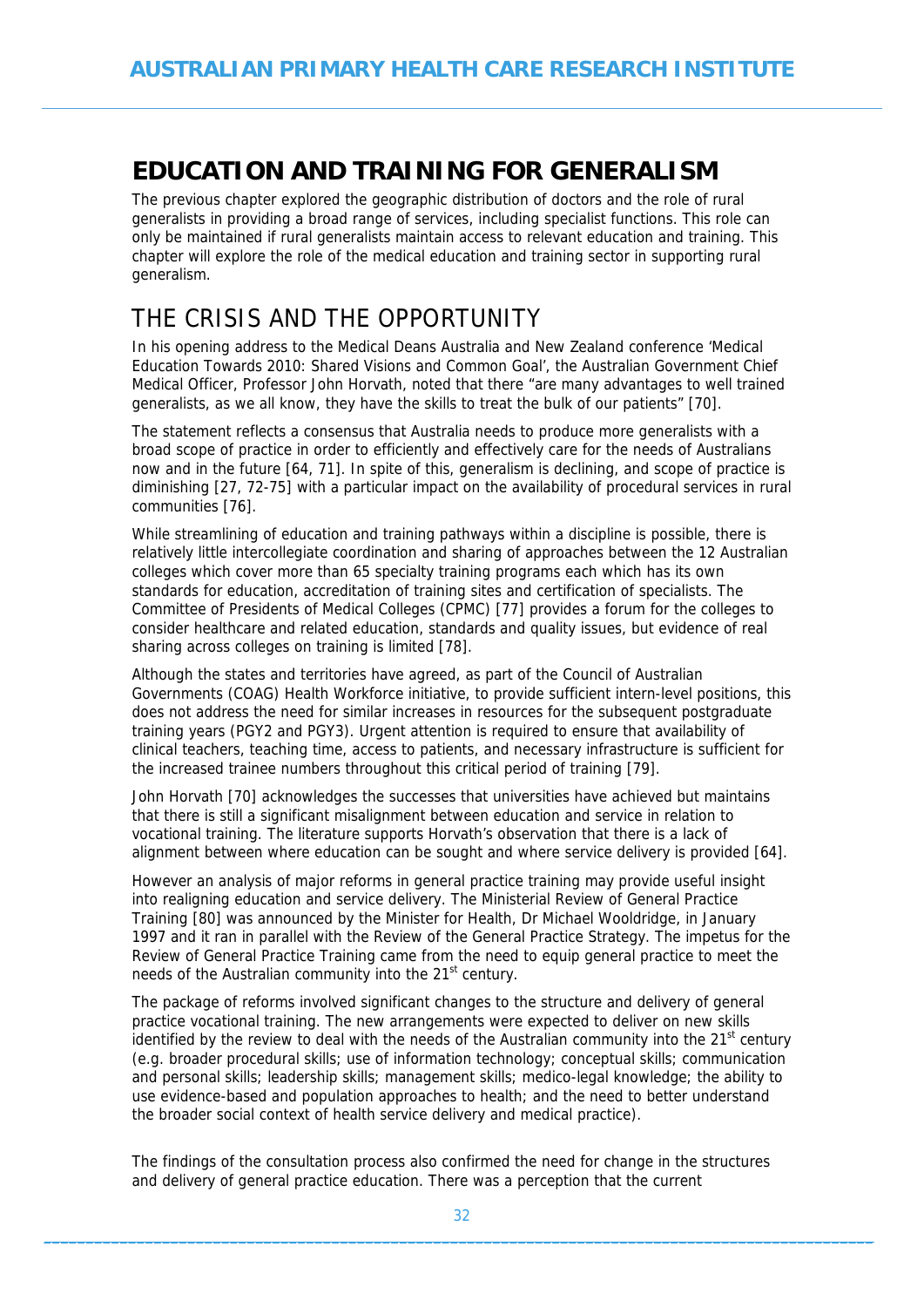arrangements required increased support for teaching in the community at the undergraduate level, increased experience of general practice during the hospital years, strengthened rural training, improved management and organisation of vocational training, and educational preparation about Indigenous health.

The Minister for Health announced a package of reforms that involved significant changes to the structure and delivery of general practice vocational training in June 2000. The major elements were:

- The establishment of a government owned company which would hold the funds for all post-graduate general practice vocational training
- The regionalisation of the management and delivery of training, with encouragement for a wider range of training providers to participate under a contestable GP training model

In response to this decision, General Practice Education and Training Limited (GPET) was founded in March 2001 to implement the regionalised and contestable GP vocational training program – to be known as the Australian General Practice Training Program (AGPTP). In January 2002, GP training under the regionalised training program began.

In addition to establishing GPET and a regionalised system of GP training, the reforms announced in 2000 also:

- Increased the quota of available first year training places from 400 to 450, effective from 2001
- Introduced a dedicated Rural Pathway (covering RRMA 4 to 7 locations)
- Introduced a mainly urban General Pathway
- Provided financial incentives for Rural Pathway registrars

Despite the review groups recommendation that ACRRM have a key role in the rural aspects of vocational training [60] and continuing education, this did not occur in any meaningful way until 2005 when the General Practice Education and Training (GPET) incorporated ACRRM standards for accreditation into training arrangements.

The Australian Medical Council (AMC) granted initial accreditation to the Australian College of Rural and Remote Medicine (ACRRM) on 1 February 2007. ACRRM is now formally recognised as a standards body and provider of specific training and professional development programs for the specialty of general practice. This accreditation was supported by COAG which recognised the potential for such recognition to improve training arrangements for rural generalist proceduralists.

The legislation and regulations which govern access to VR were modified and from April 2007, doctors who attain Fellowship of ACRRM through successful completion of ACRRM's AMC accredited training program, or who are assessed as having equivalent skills and experience to a graduate of ACRRM's accredited training program, will now be eligible for recognition.

In 2004 the Department of Health and Ageing contracted ACIL Tasman to undertake an evaluation of the new training arrangements.

Whilst the consultants stress that the program was still in transition stages they find that: "It is our view that the most pressing matter for Government consideration is the introduction of a greater level of flexibility into, and more targeted incentives, for registrars training on the Rural Pathway of the Australian General Practice Training Program" [81].

The Productivity Commission recently made a detailed examination of national health workforce for the Australian Government, including the supply of, and demand for health professionals [64]. Like other reports [82-87], the Commission concluded that changes in the medical education system and associated regulatory arrangements might be an effective means of reversing the trend towards subspecialisation and the diminishing scope of generalist clinical practice.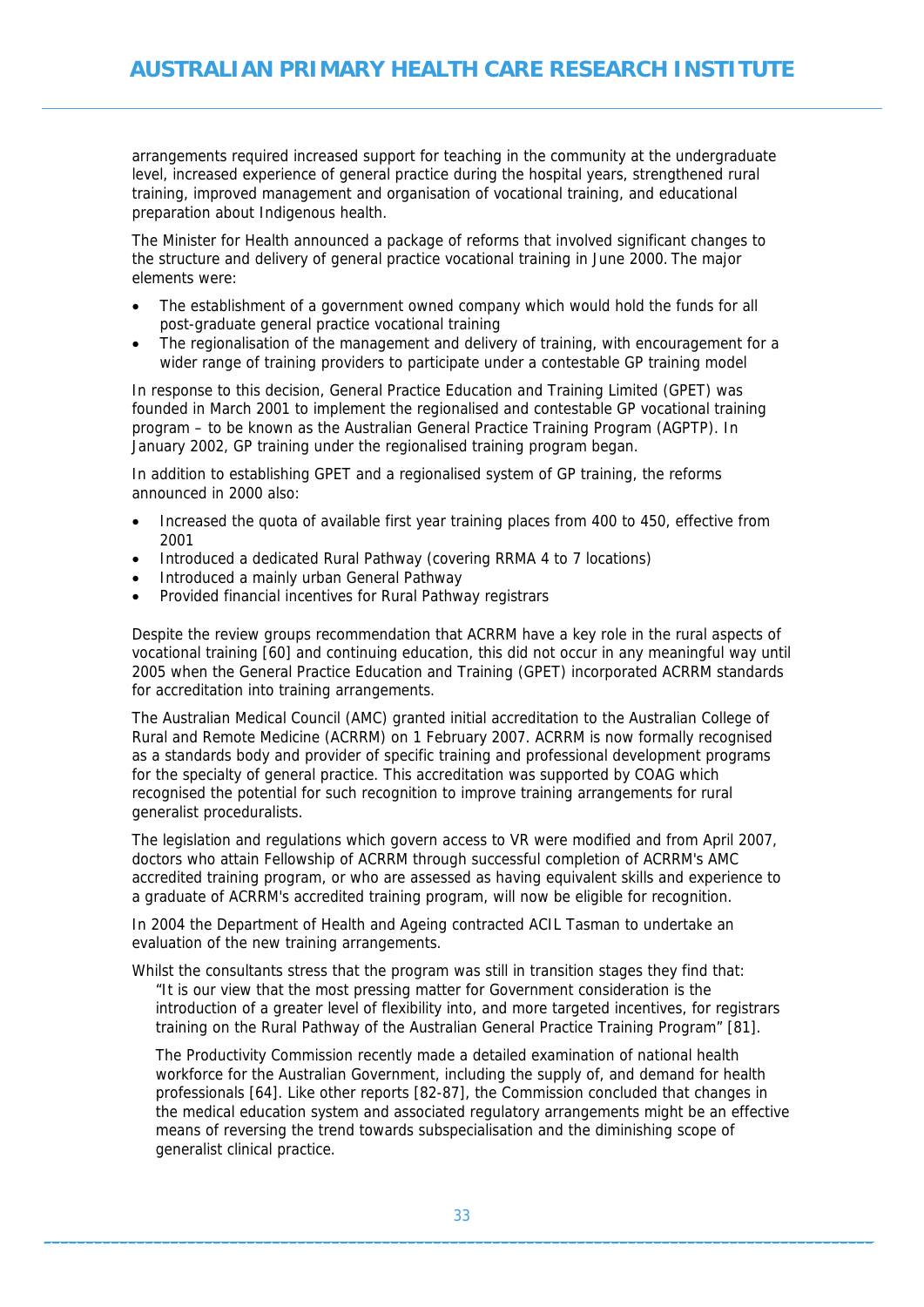<span id="page-33-0"></span>System-wide measures proposed by the Commission and other observers [9, 79, 88, 89] to assist those living in rural and remote areas include:

- Changes to accreditation arrangements, would facilitate wider scopes of practice and greater emphasis on multidisciplinary care (eg: through the activities of the proposed Health Workforce Improvement Agency) thereby reinforcing and augmenting innovation that is already occurring in rural areas
- Incentives within the Medicare Benefits Schedule (MBS) for delegation of less complex tasks to suitably skilled, but more cost-effective, health workers and greater recognition within the registration framework of opportunities for credentialing of broader scopes of practice, would similarly support the reality of service delivery in remote locations

The opportunity exists for the rural and remote medical education sector to influence the redesign of education and training arrangements to promote generalism. This can be achieved by devising efficiencies and facilitating cross-accreditation arrangements (including streamlining curricula) which will allow new career pathways in rural medicine from medical school to vocational training to continuing professional development programs.

# <span id="page-33-1"></span>FOSTERING GENERALISM

Medical education arrangements impact on both recruitment to generalist practice and retention of generalist practitioners. This influence, negative and positive, occurs throughout the medical training continuum, from medical school, through intern, prevocational, vocational training and encompassing continuing professional development [9].

Key issues within the medical education sector that have been identified as enablers of generalism [9] include:

- 1. Medical student selection and admission policies [90]
- 2. Generalist curricula [70]
- 3. Generalist representation on medical school faculty [91]
- 4. Generalist involvement in learning experiences at teaching hospitals (urban and rural) and in the community [91]
- 5. Exposure to the broad scope of rural generalist experience at medical school, in prevocational and vocational levels [91]
- 6. Vertical integration of generalist training;
- 7. Multidisciplinary focus [70]
- 8. Need for generalists to have a greater teaching role
- 9. Recognition for medical generalism as a discipline [92]

# <span id="page-33-2"></span>MEDICAL SCHOOL INITIATIVES

Some changes in the way in which medical students are educated can be seen as positive drivers for generalism [71]. For example, there is now a greater emphasis on active learning, application of learning key principles and preparation for lifelong learning. Also, the setting where students are trained is changing. As well as learning clinical medicine in the traditional tertiary teaching hospital, medical students now spend time in general practices, rural generalist practice, community health settings, doctor's private rooms and private hospitals, and increasingly, small urban and rural hospitals [93]. The broader utilisation of training environments exposes students to a broader range of practice which includes generalist medicine.

Changes in patterns of career choice may flow from the increasingly diverse 'character' of Australian medical schools. Although there is little data currently available, it is possible that medical disciplines facing difficulties in recruitment may benefit from a different graduate profile [79]. The new regional medical schools specifically aim to produce graduates interested in general practice and rural medicine [94]. Australian Government initiatives such as the Rural Clinical School (RCS) and the Rural Undergraduate Support and Coordination (RUSC) programs support a rural training 'pipeline' - involving recruiting students from rural backgrounds,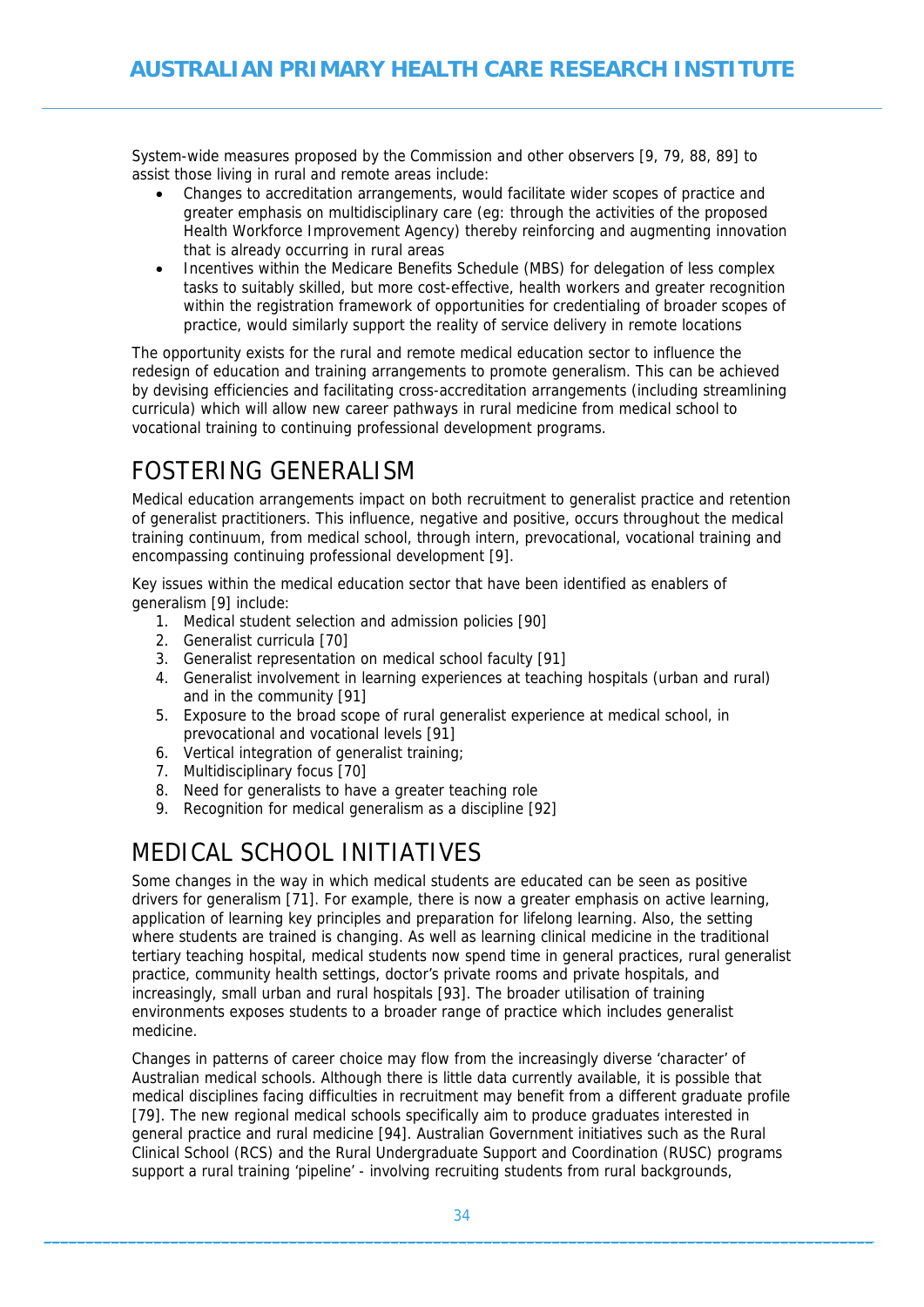<span id="page-34-0"></span>delivering training in the rural areas and providing repeated rural exposures in curriculum. Regionally-based postgraduate training pathways in specialist disciplines are a notable missing piece of the rural workforce puzzle [95].

Walters and Worley [96] also argue that in Australia, innovation and expansion of medical and nursing education is increasingly being driven by workforce policy. They cite the establishment of Rural Clinical Schools (RCSs), Rural and Remote Area Placement Program (RRAPP), Prevocational General Practice Placements Program (PGPPP), and Australian General Practice Training (AGPT) as successful innovations driven by the workforce agenda, but they warn that recent research suggests that further significant expansion of postgraduate training opportunities for rural practice is necessary to achieve the workforce required to support the current practice models, let alone avoid continual crises by moving to more sustainable models of practice and workforce targets [96].

The potential gains for generalism as a result of these initiatives may be adversely impacted by the emerging 'bottlenecks' in prevocational training with more than doubling in numbers of doctors graduating from Australian medical schools over the next 5 years [97].

# <span id="page-34-1"></span>PREVOCATIONAL TRAINING

## <span id="page-34-2"></span>**THE ROLE OF TEACHING HOSPITALS**

The traditional model of medical education in Australia requires medical graduates to start their medical careers as Interns in accredited Postgraduate Medical Council (PMC) training posts. The majority of these posts are located in teaching hospitals and are deemed acceptable for basic training by a variety of professional colleges. During their time fulfilling these training requirements, Interns undertake 12 months of closely supervised work before being granted full medical registration. This is followed by their second postgraduate year (PGY2) during which junior doctors continue to work with increasing levels of responsibility in a broader range of healthcare settings, including accredited speciality terms. This approach is consistent with policy established through the Medical Training Review Panel (MTRP) that supports a generalist emphasis of training in the first two postgraduate years and is supported by the State and Commonwealth Governments and the AMA [91, 98].

However, trends in the delivery of healthcare has consequences for medical training that has traditionally been concentrated in metropolitan public teaching hospitals [99]. Public hospital inpatient care is now only a limited part of the healthcare spectrum. As a result, there is increasing competition for scarce clinical resources by trainees spanning the continuum from universities through the postgraduate years [78, 100]. The range of learning experiences in the teaching hospitals is reduced both by the focus on serious, less common patient presentations, and by decreasing inpatient numbers that have accompanied trends towards day-case interventions, subsidised private insurance and 'hospital in the home' programs [101].

Providing accredited postgraduate experience outside the tertiary hospital setting represents a partial solution to both increasing access to rural generalist experience and role models [78, 100, 101]. However, the lack of a defined curriculum outlining the prevocational learning objectives has been an impediment to effective and efficient vertical integration of medical education in Australia [102]. This problem was recently addressed by the Confederation of Postgraduate Medical Education Councils (CPMEC) which launched the Australian Framework for Junior Doctors [103].

This curriculum framework describes required learning in terms of performance elements and provides a useful starting point for practice-based training that relies on performance or competency-based assessment.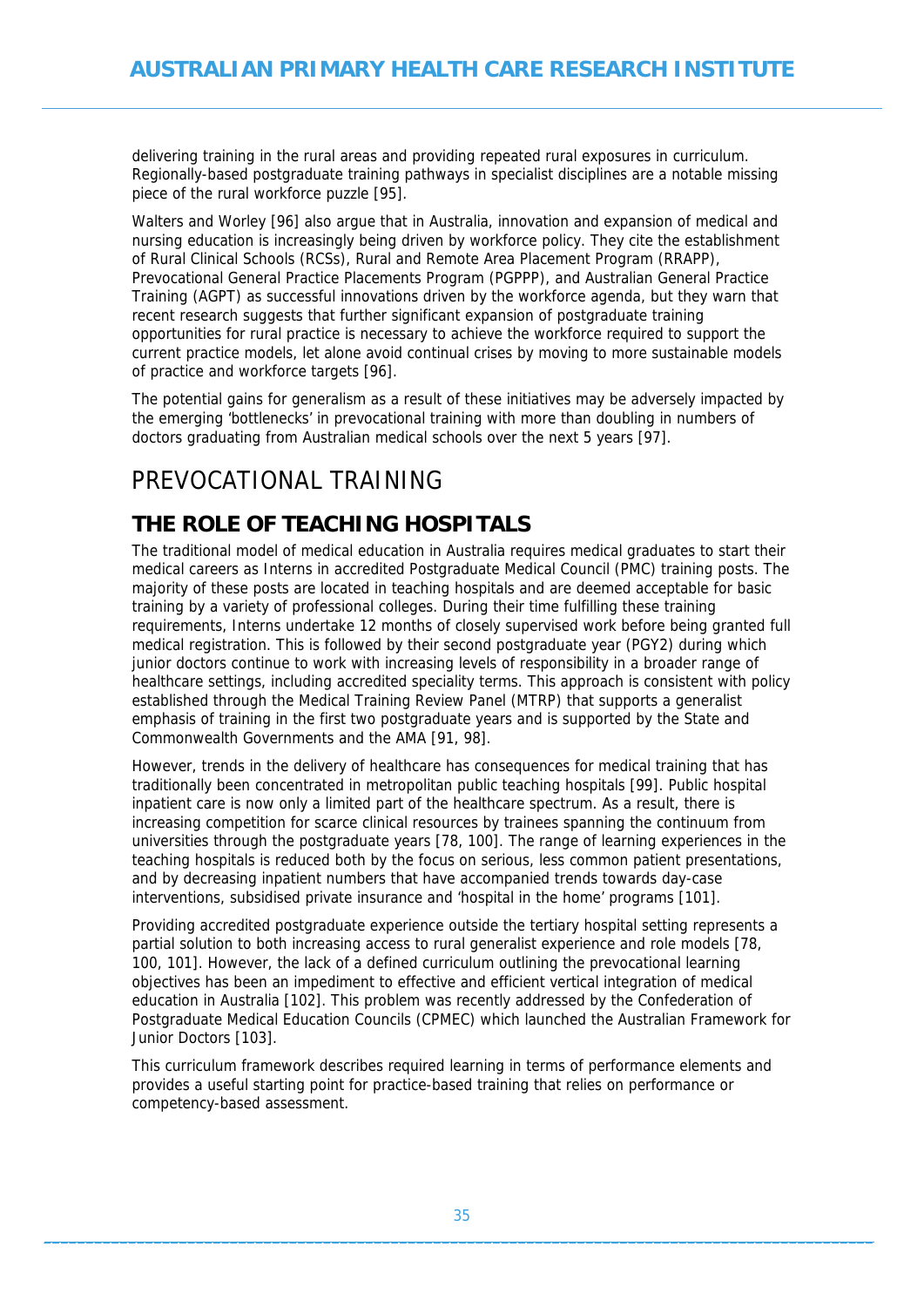### <span id="page-35-1"></span><span id="page-35-0"></span>**BEYOND THE TEACHING HOSPITAL**

The MTRP recommended that "all postgraduate medical officer training include at least one rural term, be it in a hospital or general practice setting, and at least one community-based term, again either in general practice or a community health service" [98]. The development of training opportunities outside teaching hospitals has, until recently, been hindered by the absence of a defined curriculum for postgraduate training.

Despite this, programs such as the Prevocational General Practice Placements Program (PGPPP) have funded junior doctor terms outside the teaching hospitals. This has been an important opportunity for PGY1 - 3 doctors to gain exposure to generalist rural and remote practice. Evaluation of this program and other general practice intern rotations arrangements reveals that this is a valuable experience and impacts positively on generalist career intention [104, 105].

It is expected that the increased numbers of junior doctors combined with the launch of the Australian Curriculum Framework for Junior Doctors will drive the creation of new term rotations, with further expansion into generalist practice and community terms fulfilling the MTRP recommendation. In fact this has already been observed with the initiation of the Community Residencies Project by the Western Australian Department of Health [106]. Although it is worth noting that the extent of this expansion will be constrained by the current national shortage of generalist practitioners, and hence their capacity to supervise and train junior doctors in community settings including small rural hospitals [107].

# <span id="page-35-2"></span>VOCATIONAL TRAINING: GENERALIST CAREER PATHWAYS

In 2006 the Postgraduate Medical Education Council of Queensland (PMCQ) collaborated with ACRRM and QH to accredit rural medicine terms for prevocational doctors in small rural generalist hospitals which had been accredited to ACRRM standards. Rotations through the rural terms meet requirements for recognised intern training hospitals and at PGY2 level are recognised by ACRRM as a component of an accredited vocational training program for Rural Medical Generalists [103].

The Queensland Health Department contracted ACRRM to develop a Rural Generalist (RG) curriculum, certification and web-based monitoring and tracking processes for RG candidates in PGY1 and 2. This curriculum maps to the National Junior Doctor Curriculum and ACRRM primary curricula requirements thereby fast-tracking progress towards ACRRM Fellowship and a vocational registration endpoint. This example of streamlined training towards a vocationally recognised endpoint has the potential to be extended to other States.

## <span id="page-35-3"></span>**SUMMARY**

A number of recent strategic national documents have identified significant workforce reforms required to meet the health service demands of the Australian community. There is a consensus that Australia needs a significant growth in "generalists" to meet these demands and none more than in rural and remote Australia.

Australia needs to produce more generalists with a broad scope of practice in order to efficiently and effectively care for the needs of Australians now and in the future [64, 71]. In spite of this, generalism is declining, and scope of practice is diminishing [27, 72-75] with a particular impact on the availability of procedural services in rural communities [76].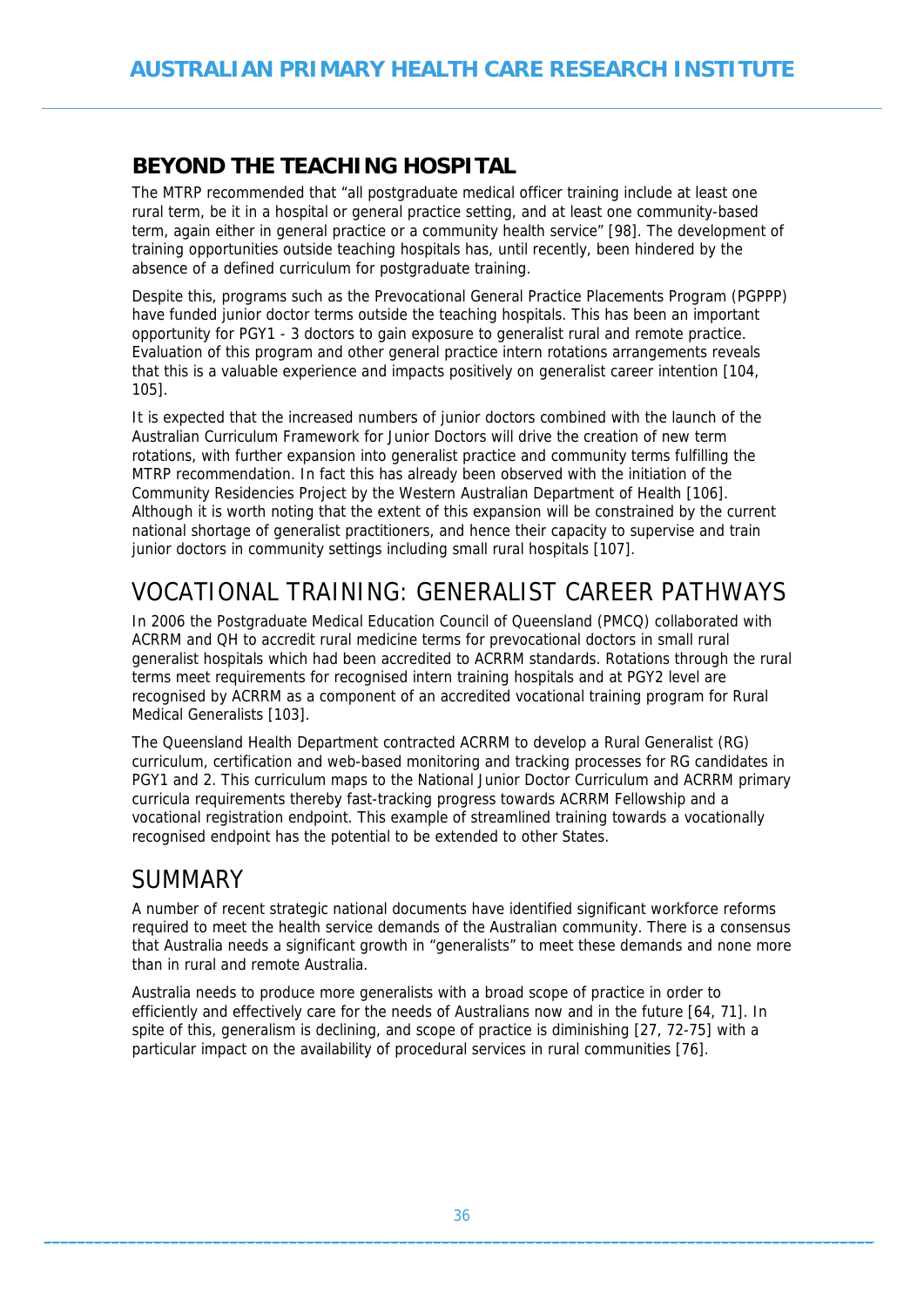#### **Enhancing factors for rural generalist practice:**

- 1. Rural Health Strategies
	- Practice Incentives Program [108]
	- Rural Procedural Practice Grants [109]
- 2. Rural Medical Schools, Rural Clinical Schools, University Departments of Rural Health
	- Rural student recruitment policies
	- Student rural placement and exposure programs
	- A combined and vertically articulated medical education system that can:
		- a. support streaming of students into rural practice
			- b. produce *sufficient numbers* of doctors in the *optimum time* necessary to reach *requisite skills*, and
			- c. produce enough doctors who are willing to work in medical disciplines with high patient demand and in geographical areas with high patient need.
- 3. Rural pre-vocational programs to articulate a continuing exposure to rural practice [110]
- 4. Rural GP Registrar placement grants [111]
- 5. State Health Departments are increasingly seeing the training of proceduralist generalists as critical to their workforce, especially for hospital career structures in rural and provincial areas [20]
- 6. Lifestyle of rural communities seen by rural stream students as positive [112].

#### **Diminishing factors:**

- 1. Current professional training structures favour increasing sub-specialisation to the detriment of generalist training in procedural practice
- 2. Increasing technology in specialist practice
- 3. Differential rebates in Medicare schedule
- 4. Ageing of rural and remote proceduralists
- 5. Perceptions of rural practice as an unfavourable lifestyle.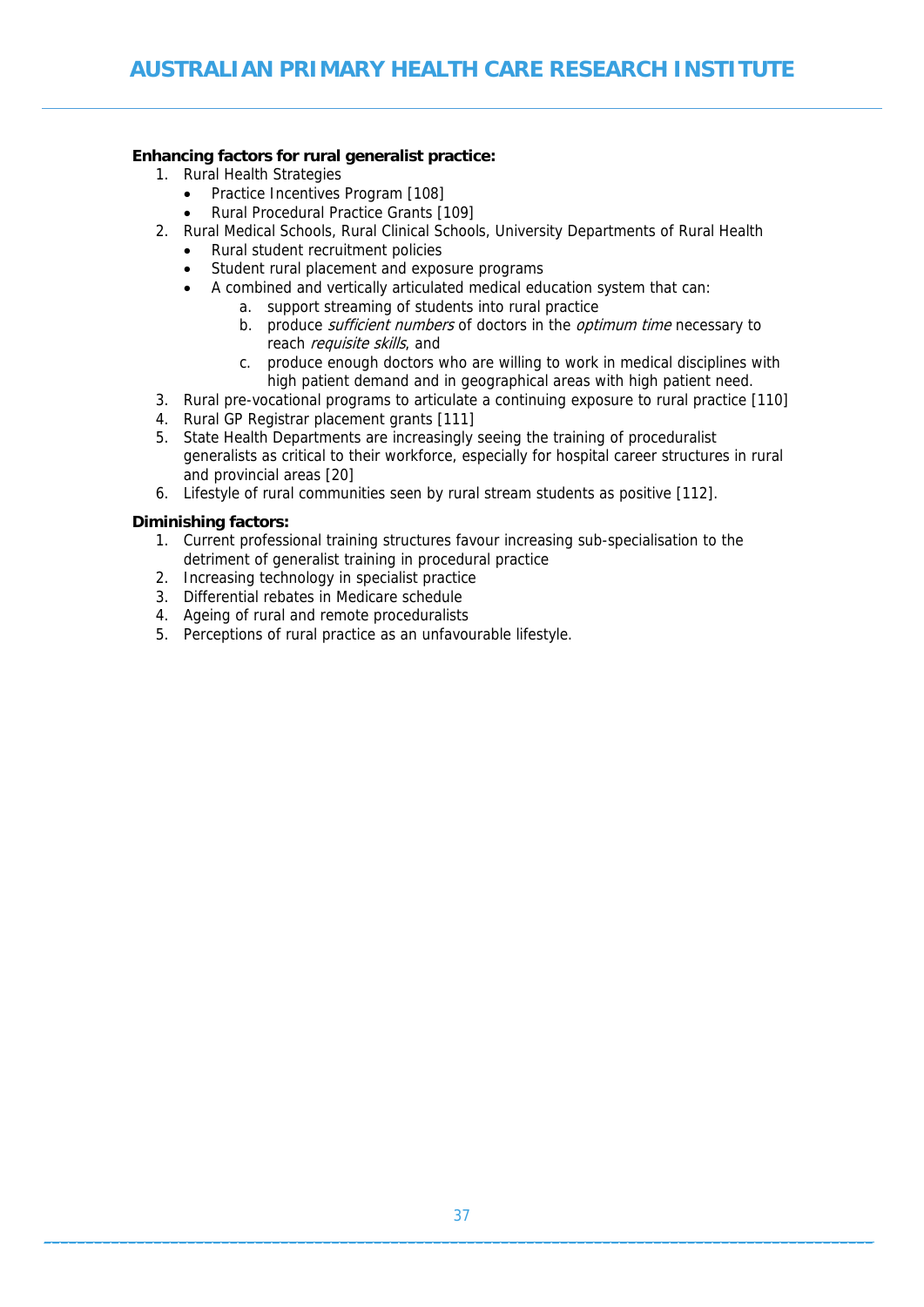### **Box 4.1 Education and Training Policy Considerations**

|    | 1. Articulated "generalist" pathways in training within hospital and<br>community sectors, provides a solution to the skills shortages in rural<br>and remote communities.                                                                                                                                                                                                                                                                                                                                                                                                                                                                                            |
|----|-----------------------------------------------------------------------------------------------------------------------------------------------------------------------------------------------------------------------------------------------------------------------------------------------------------------------------------------------------------------------------------------------------------------------------------------------------------------------------------------------------------------------------------------------------------------------------------------------------------------------------------------------------------------------|
| 2. | Significant workforce enhancers are already in place and can be<br>further enhanced by additional incentives and infrastructure within<br>rural and remote communities.                                                                                                                                                                                                                                                                                                                                                                                                                                                                                               |
| 3. | Commonwealth and State divides in community and facility based<br>training need to be synchronised to reduce barriers to more<br>expedient training of generalists.                                                                                                                                                                                                                                                                                                                                                                                                                                                                                                   |
| 4. | The opportunity exists for the rural and remote medical education<br>sector to collaborate to influence the redesign of education and<br>training arrangements to create efficiencies, facilitate cross<br>accreditation arrangements, (including streamlining) in the promotion<br>of generalism and new career pathways in rural medicine from<br>medical school to CPD.                                                                                                                                                                                                                                                                                            |
| 5. | Training coalition of the following organisations recognising rural<br>generalist training, Universities, Rural Clinical Schools, and PGMEC:<br>seek representation on the National Advisory Health Workforce<br>$\bullet$<br><b>Improvement Agency</b><br>contribute to the reform of education and training arrangements<br>$\bullet$<br>to facilitate contestability<br>ensure the recognition of rural and remote medicine by the new<br>٠<br>national accreditation agency<br>support education and training initiatives required for safe<br>$\bullet$<br>delegated practice arrangements<br>contribute to multidisciplinary training initiatives.<br>$\bullet$ |
| 6. | Better support for Universities committed to the training of<br>generalists.                                                                                                                                                                                                                                                                                                                                                                                                                                                                                                                                                                                          |
| 7. | Policy funding for development and trialling of accelerated pathways<br>to vocational recognition for rural medicine generalists (curricula,<br>mapping, tracking and recording mechanisms, RPL processes, joint<br>rural clinical placement accreditation arrangements).                                                                                                                                                                                                                                                                                                                                                                                             |
| 8. | Extend the Queensland rural generalist initiative to other states to<br>facilitate shared accreditation and educational arrangements at<br>prevocational levels.                                                                                                                                                                                                                                                                                                                                                                                                                                                                                                      |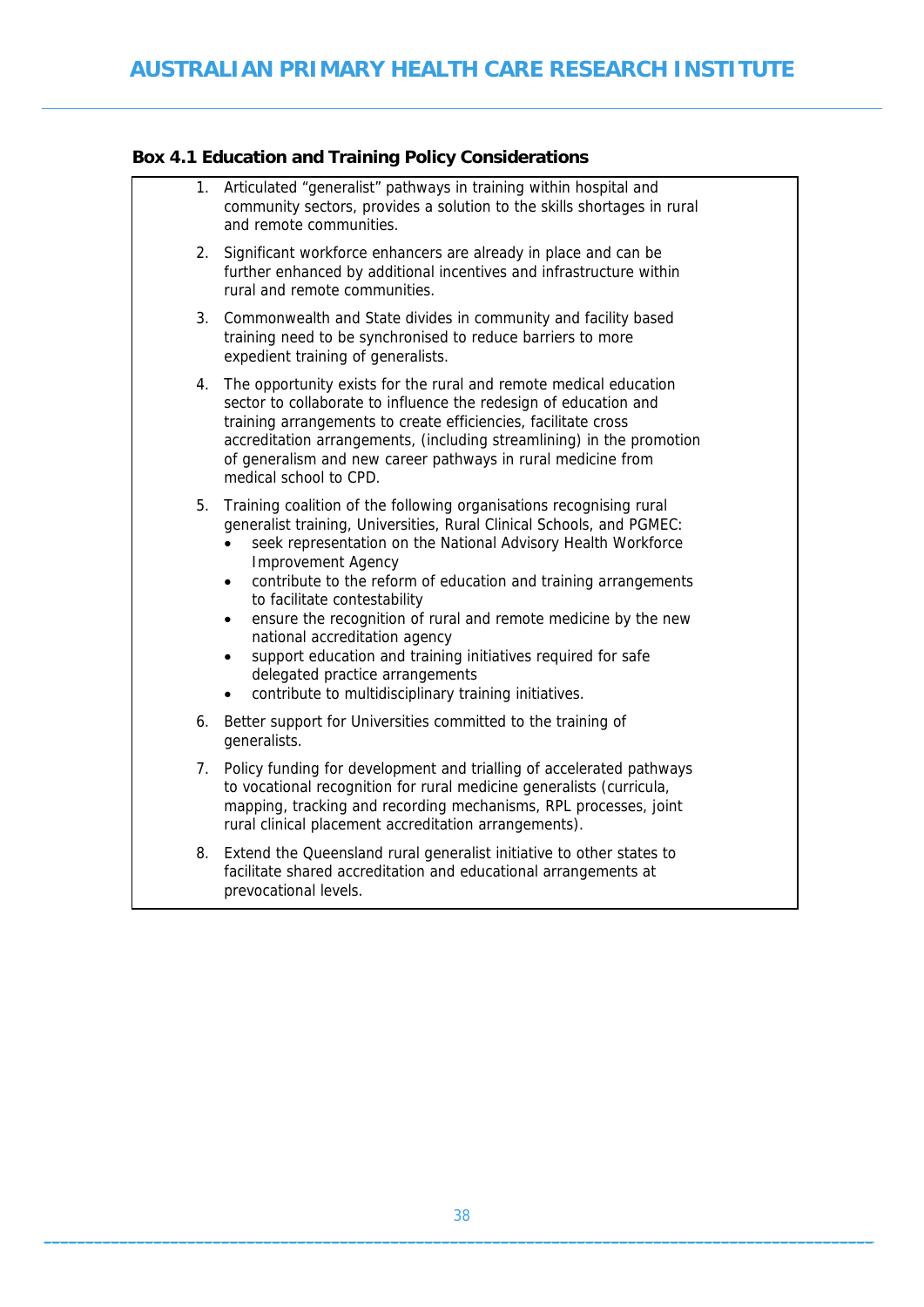# **FUNDING RURAL GENERALISM**

The impact of healthcare funding arrangements on the provision of generalist medical services is an important consideration in workforce planning. Financing can impact on efficiency, effectiveness, access and equity of healthcare services. The financial value of generalist medicine needs to be considered in the context where a premium is often placed on the provision of specialist (and particularly procedural specialist) service.

# EVIDENCE FOR COST EFFECTIVENESS OF A GENERALIST APPROACH

There is scant literature on the cost effectiveness of services provided by rural generalists. In the hospital sector, a Norwegian study reviewed the effectiveness of 15 GP hospitals [113] and compared them to alternative care based on municipality and hospital accounts and standard charges for patient transport. This study concluded that GP care in hospitals incurs the lowest costs to society. Similarly, a number of studies of obstetric services in generalist-staffed hospitals found that utilisation of these services resulted in better health outcomes leading ultimately to cost savings for the patients, communities and services [114-116].

Procedural practice is often seen as an additional burden on the budgets of financially pressed rural hospitals. However, previously unpublished data from the Rural Doctors Association of NSW, [117] suggests there may be substantial cost savings when comparable procedures are performed in district as opposed to base hospitals (see Table 5.1 below).

|                  | <b>Cost District</b> | <b>Cost Base</b> |           |          |
|------------------|----------------------|------------------|-----------|----------|
| <b>Procedure</b> | hospital             | hospital         | \$ saving | % saving |
| Colonoscopy      | \$579                | \$1,200          | \$621     | 52%      |
| General surgery  | \$1,930              | \$3,605          | \$1,725   | 47%      |
| Dental surgery   | \$1,074              | \$1,401          | \$327     | 23%      |
| Orthopaedics     | \$2,643              | \$3,013          | \$370     | 12%      |
| Elective LSCS    | \$2,907              | \$3,530          | \$623     | 18%      |

#### **Table 5.1: Comparative costs: District (GP proceduralists) vs. Base Hospital (specialists) New South Wales (NSW) Area Health Service (AHS)**

More broadly, primary healthcare services have been shown to produce health and economic gains for populations. These economic benefits included less use of emergency departments and hospitals, better preventative care (including breast cancer detection), fewer tests and less medication use. This is graphically illustrated in Figure 5.1.

"More than two decades of accumulated evidence reveals that having a primary care-based health system matters. People and countries with adequate access to primary care realise a number of health and economic benefits" [118].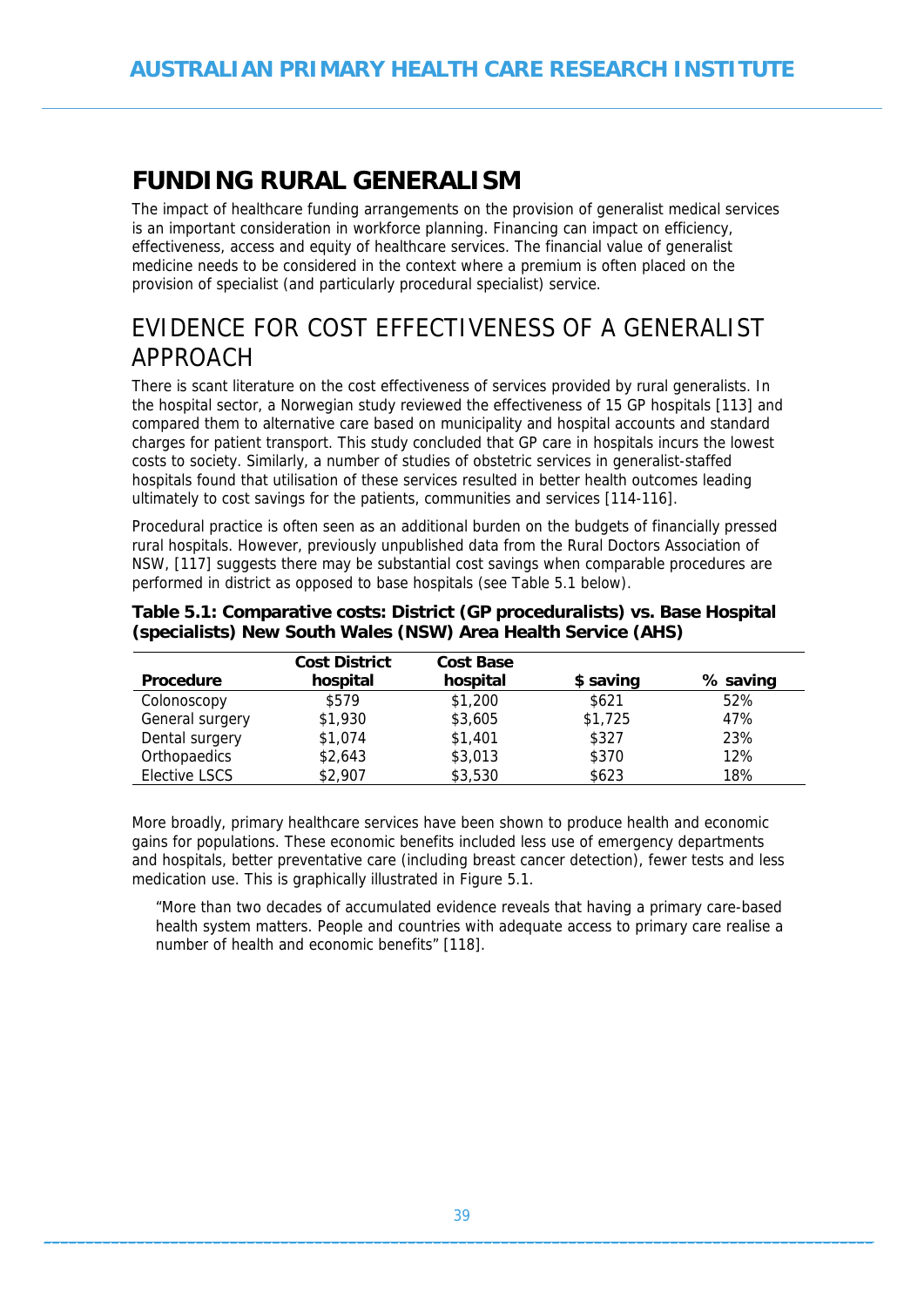

#### **Figure 5.1 Per capita healthcare expenditures versus primary care score**

Source: Adapted with permission from Starfield B. Policy relevant determinants of health: an international perspective. Health Policy 2002;60:201-21 [119].

## RURAL FUNDING

A number of studies have shown that rural patients access considerably less of the Medicare budget annually than other Australians [120], despite poorer socio economic status and higher cost of living [48] (see Figure 5.2). It has been estimated that this represents a rural urban transfer of \$220M [121] (see Table 5.2).

This point is further illustrated by the findings of Mooney (2003) [122] who noted that:

"On average, Australians use Medicare-funded primary health care to the extent of just over \$530 per year. The people of Double Bay, a rich suburb in Sydney, use more than \$900. In the Kutjungka Region, in the Kimberley, the Aboriginal people are among the sickest in Australia. They use less than \$80 in Medicare primary health care funds per year, largely because of the non-availability of GPs".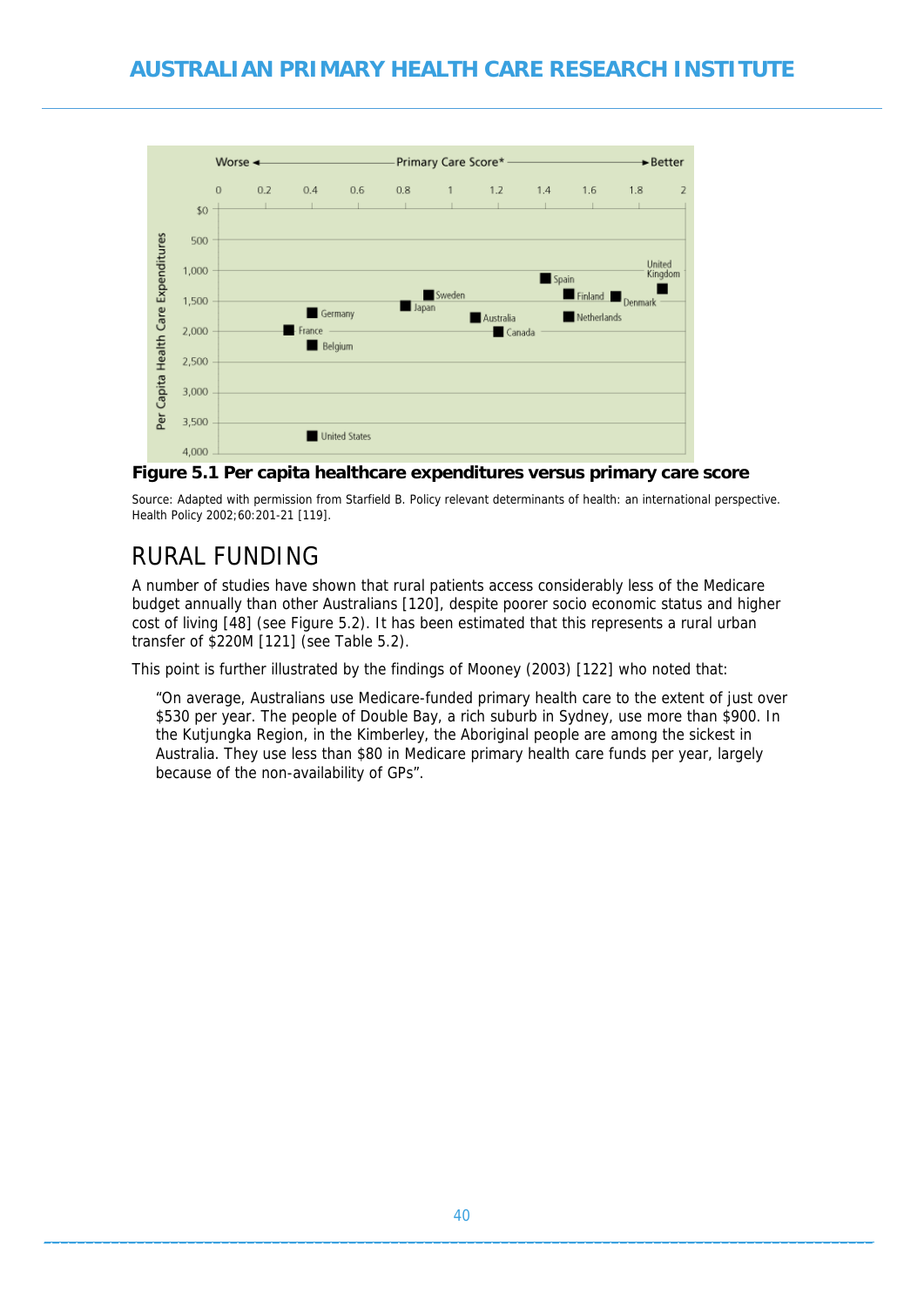

#### **Figure 5.2 Services and MBS benefits per capita, by RRMA grouping, 2001- 2002**

Source: RDAA Budget Submission 2004-2005, 2003 [120].

| Table 5.2: Medicare transfers from rural and remote to urban areas, 1999- |  |
|---------------------------------------------------------------------------|--|
| 2000                                                                      |  |

| <b>RRMA Group</b>      | <b>Population (million)</b> | <b>HIC (Medicare) Benefits</b> |
|------------------------|-----------------------------|--------------------------------|
| 1 Capital cities       | 12.25                       | 1,547.2m                       |
| 2 Other metropolitan   | 1.47                        | 176.0m                         |
| Total urban            | 13.72                       | 1,723.1m                       |
| % of total             | 72%                         | 79%                            |
| Per capita             |                             | \$125.59                       |
| 3-5 Rural/regional     | 4.87                        | 436.5m                         |
| 6-7 Remote             | 0.56                        | 24.9m                          |
| Total rural and remote | 5.43                        | 461.3m                         |
| % of total             | 28%                         | 21%                            |
| Per capita             |                             | \$84.91                        |
| <b>Total</b>           | 19.15                       | 2,184.4m                       |
| Per capita             |                             | \$114.05                       |
| Rural-urban transfer   |                             | \$221.0m                       |
| Per capita             |                             | \$40.68                        |
|                        |                             |                                |

Source: RDAA Budget Submission 2004-2005, 2003 [120].

# FUNDING GENERALISM

### **HISTORICAL PERSPECTIVE**

Generalism in medical practice was common until immediately post World War 2 (WWII). Until this time, medical care was largely privately funded and generalists with special skills in the broad areas of medicine or surgery were commonplace.

In 1953, the Health Minister in the first Menzies government, Sir Earle Page introduced the Medical Benefits Scheme (MBS). It involved voluntary contributions to a registered private medical insurance fund. Patients then had the freedom to make their own choice of doctor and fund while Doctors were paid a fee-for-service by the appropriate Commonwealth benefit by the fund.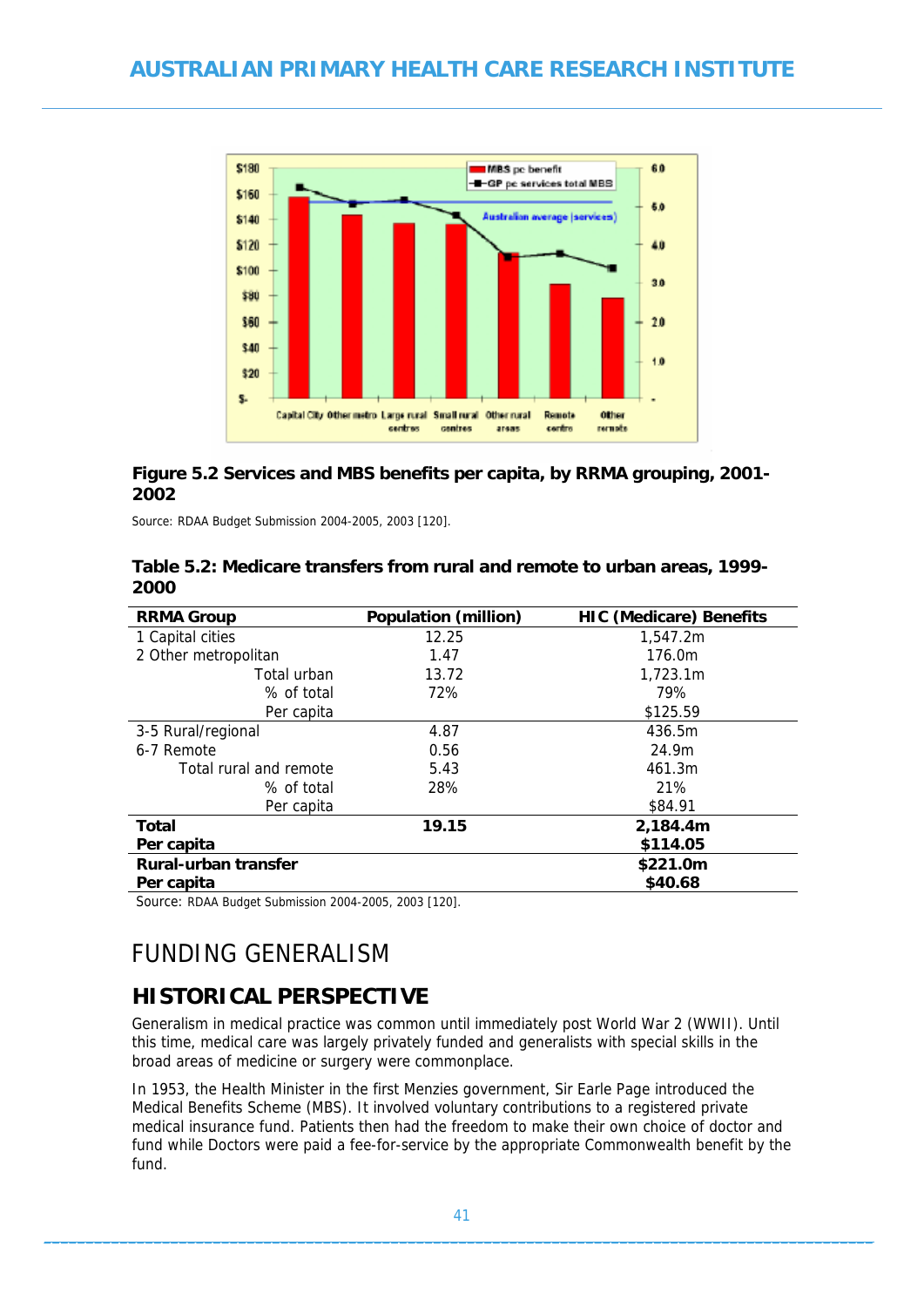The so-called Page plan sought a national health system for hospital, medical, pharmaceutical and nursing home care through subsidies and regulation of the private health insurance funds. It set out to provide a safety net for the very needy, and to encourage and assist the majority of the population to look after themselves through voluntary contributions to regulated and subsidised health insurance [123].

### **PAYMENT SCHEDULES AND FUNDING DIFFERENTIALS**

Funding differentials favouring specialisation existed under the Page plan but were institutionalised when the Gorton Government launched a new Health Benefits Scheme, under pressure about inequalities under the Page plan. While the premise of the Health Benefits Scheme was similar to that of the Page plan, significant changes were introduced, including the notion of the 'most common fee' (i.e. a median fee for each service which was used as a base for medical benefits from health insurance) and higher fees for specialist services. Not unexpectedly many GPs objected not only to the AMA Federal Council's approval of these changes, in particular the higher fees for specialists than for GPs which, it was felt, would lead to the de-skilling of GPs and their utilisation by patients merely as referral agents. GPs warned the AMA Federal Council that its stance threatened the unity of the AMA [123].

With subsequent iterations of these schemes including the introduction of Medibank and subsequently Medicare, the fee differentials remained both in consultation and procedural items.

The Relative Value Study (RVS) [124, 125] proposed to continue the differential between generalists and specialists with a further differential for consultant physicians. This payment schedule was based on the Medical Schedule Review Boards (MSRB) working assumptions that the "intensity" of referred attendances was 12% higher than for non-referred attendances [124, 125]. In addition there was a further factor applied to provide additional remuneration for consultant physician attendances.

Further, the MSRB decided that:

"the hourly rate for medical category was calculated so as to ensure that any income lost (either through lower training income or lower available practice hours) by a decision to pursue training rather than independent practice can be regained over the course of a career through a higher hourly rate".

This arrangement gave effective multipliers of between 18% and 30% for specialist practitioners [124, 125].

In developing this payment schedule the MSRB did not consider a range of issues including:

- The intensity of rural generalists consultation which, according to Humphreys [19] tend to involve more complex care which in turn has "implications for the workload, responsibility, vocational satisfaction, need for professional education and support, and costs and remuneration of practice"
- The extra training needed, nor the opportunity cost inherent in maintaining the skills required for generalist practice in rural Australia (this was later demonstrated by the Viable Models report prepared by the Rural Doctors Association of Australia [20]).
- The considerable cross-subsidisation by the office practice of the after hour and obstetric practice highlighted in that report which showed that the majority of income is derived from fees

The Relative Value Study (RVS) [124, 125] exercise was not adopted wholesale. Fee differentials remain, including those between scheduled fees for attendance and procedural items, the so called G/S (generalist/specialist) differential (see Table 5.3).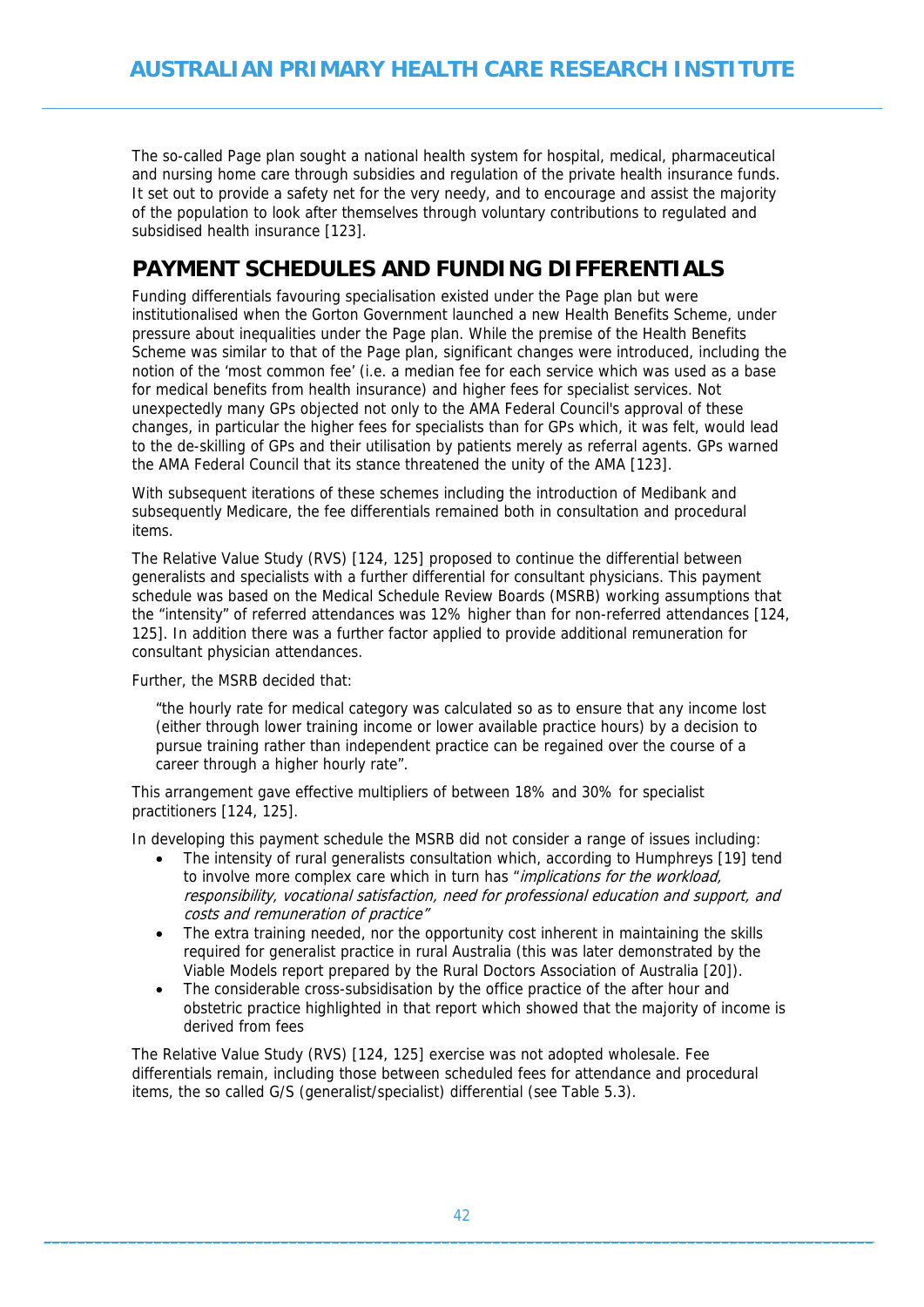| <b>Item/Consultation Type</b>                  | GP       | <b>Specialist</b> |
|------------------------------------------------|----------|-------------------|
| Standard consultation                          | \$32.10  | \$75.60           |
| Standard consultation (Consultation Physician) | N/A      | \$133.35          |
| Vasectomv                                      | \$170.75 | \$203.15          |
| Ultrasound examination                         | \$35.00  | \$100.00          |

#### **Table 5.3: Medicare Benefits Schedule – Schedule of Fees**

Source: Medicare Benefits Schedule [126].

During the same period that the RVS was underway, new non fee-for-service incentive payments were introduced such as the retention payment, Practice Incentive Payment (PIP) and Service Incentive Payment (SIP) [126, 127]. (See Table 5.4).

While these are available in a wide range of practice areas and covering many elements common to all general practices, they favour those that practice in rural areas or outer metropolitan areas. The specific measures that provided targeted support to the practice arrangements of rural generalists were the higher tier after hours payment, practice nurse payment and rural loading.

**Table 5.4: Income sources of practices by RRMA Classification<sup>1</sup>**

| Sources of income <sup>2</sup> | All |    |    |    |    |  |
|--------------------------------|-----|----|----|----|----|--|
| Fees $(\%)$                    |     | 84 | 83 | 86 |    |  |
| Hospital (%)                   |     |    |    |    | 14 |  |
| PIP and SIP (%)                |     |    |    |    | 14 |  |

1 RRMA Classifications are as follows:  $3 =$  Large Rural Centres,  $4 =$  Small Rural Centres,  $5 =$  Other Rural Centres,  $6 =$  Remote Centres, and  $7 =$  Other Remote Centres.

2 Figures presented here indicated the % of total income.

Source: RDAA/Monash University Viable Models Project; CCH financial analysis of private general practices, 2003 [128].

### **REDRESSING THE BALANCE**

In recent times, the balance in funding is moving toward equity for generalist practice. Enhanced Primary Care items including the recent introduction of care planning items have rewarded broader activity by generalists (see Appendix C for the details regarding PIP calculations). The incorporation of nurse item numbers have allowed practices to begin to harness the broader healthcare team.

In addition, specific financial incentives and funding allocations for procedural generalists have been introduced. The latter have rewarded both service provision and education in the areas of obstetrics, anaesthetics, surgery and emergency medicine. These programs have attracted about 1,000 doctors in the areas of obstetrics, anaesthetics, surgery in RRMA 3-7 locations [129] with an increasing number of doctors doing emergency medicine with the subsequent expansion of this program to RRMA 3-7 locations.

In the public hospital sector the differential between generalist and specialist has remained. The Accreditation of ACRRM by the Australian Medical Council (AMC) and its subsequent recognition in legislation has provided generalist doctors in hospitals with access to the vocational register and associated fees. The imminent introduction of the rural generalist pathway in Queensland will then see the salary differential discussed above removed for advanced skills doctors who meet State credentialing requirements for generalist practice [130].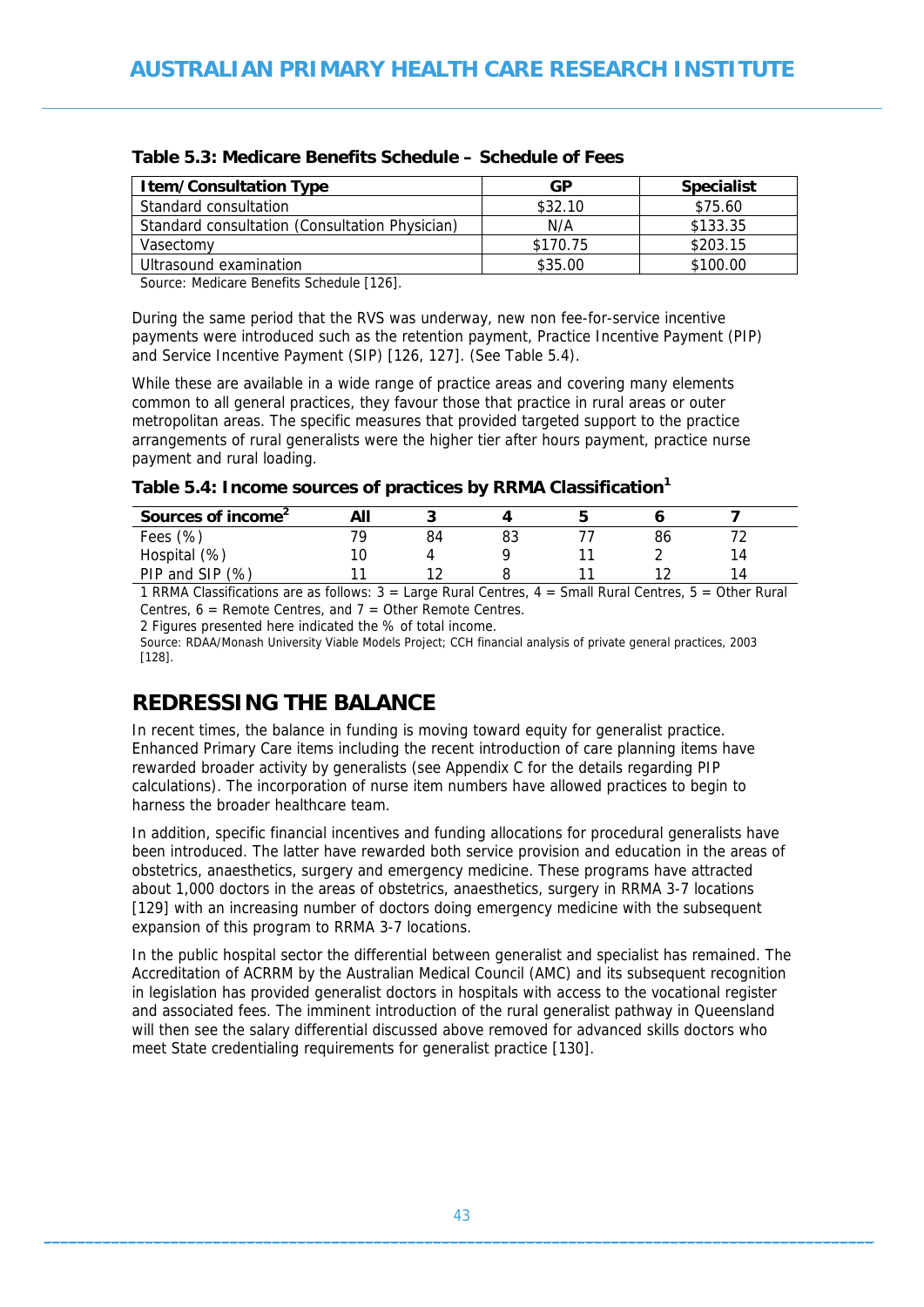# PROVIDING THE INFRASTRUCTURE

## **HOSPITAL AND EMERGENCY FACILITIES**

The rural hospital remains a vital part of rural health delivery and provides a key safety net for people living distant from tertiary care. For emergency cases, the local hospital (in conjunction with the GP) is the usual first treatment option [131]. Many locations also access emergency aerial retrieval services such as the Royal Flying Doctor Service (RFDS). The RFDS transfers 91 patients per day [132]. This is equivalent to 33,215 transfers (including inter-hospital transfers) per annum.

Downsizing rural hospitals does not typically improve the use of health resources. A US study examined the financial impact of downsizing in America in the 1980s concluded that "hospitals [that downsized] did not perform any better financially than hospitals that did not" [133]. This finding has been supported by similar experiences in Australia where downgrading of services has occurred [134] without resulting in any significant cost savings (Chater, B, personal communication with State Health officials, 2007). What is often not considered in a financial assessment of the impact of downsizing rural services is the resultant loss of procedural doctors from rural areas [85, 86] leading to a downward spiral in the provision of core services such as anaesthetics and obstetrics accompanied by a decline in the facilities capable of supporting these services (see Figure 5.3).



#### **Figure 5.3 Decline in Obstetric and Anaesthetic Services in NSW**

Source: Rural Doctors Association of New South Wales [135].

The Australian Medical Association (AMA) in its submission [136] to the so called "Blame Game" [137] Senate inquiry, proposed that a broader 'public interest test' should be applied when governments are looking at closing country hospitals. The test should consider:

- Impact on the maintenance of skills of the local medical workforce:
- Impact on the health needs of the local community;
- Social and employment impacts on the local community; and
- Availability and proximity of alternative resources [137, 138].

The committee considered the issue of attracting generalists to practice in rural areas and concluded:

"The committee also considers that the delivery of health services by public hospitals in regional, rural and remote areas should be considered as part of the renegotiation of the next Australian Health Care Agreements" [137].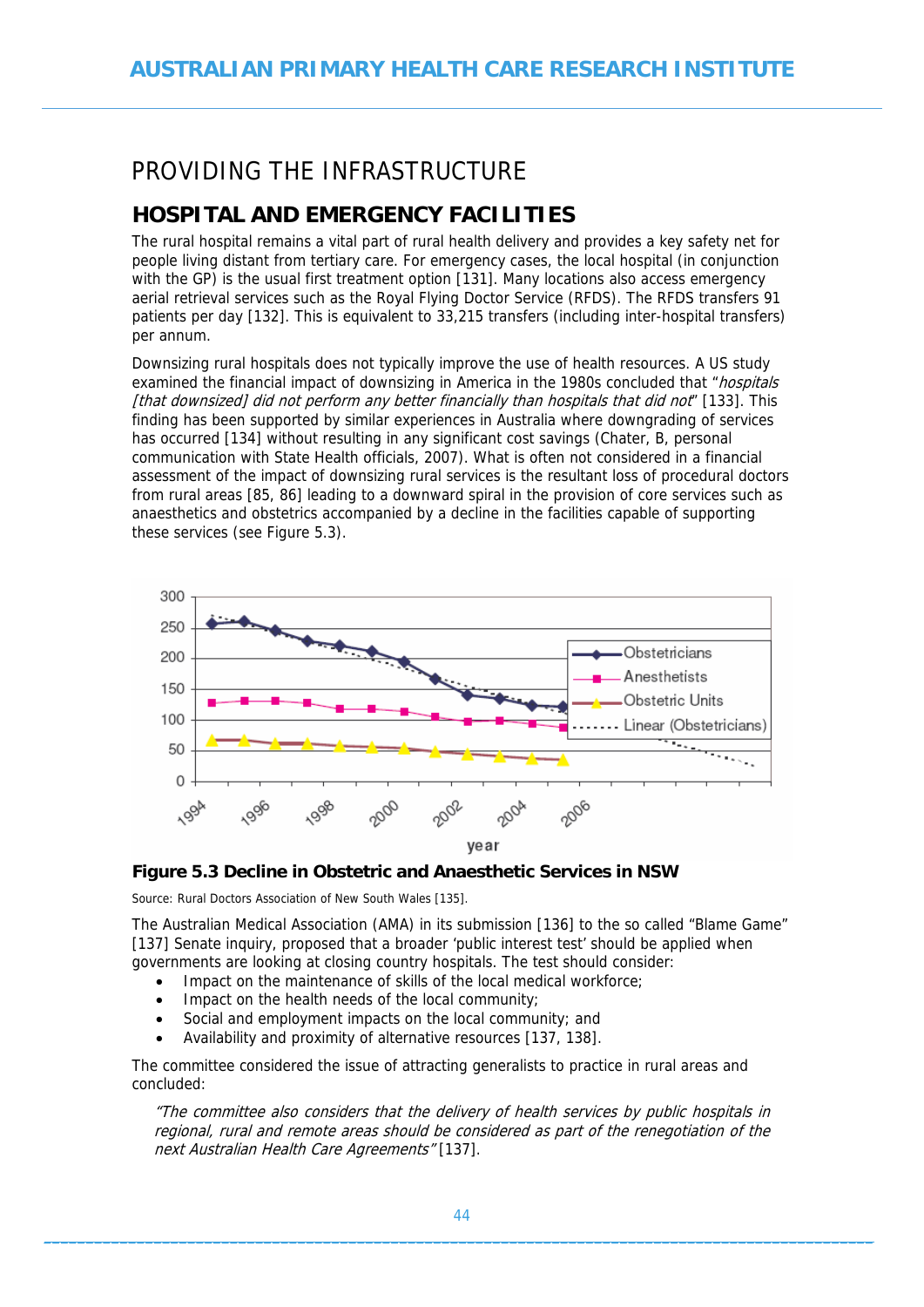While this has met with some public support from the Australian Deputy Prime Minister and Health Minister, the extent to which this intention is carried forward remains to be seen.

It has been observed that:

"…little [good evidence] exists regarding the effects on service of different payment systems. Thus, we need to trial different systems, not simply enact the latest political ideology" [139].

## SUMMARY

The available literature supports a role for the medical generalist as the most suitable and cost effective model for the delivery of medical services to rural and remote Australia. Like general practice in the city, rural generalism has been under-funded in the past. Recent initiatives such as better funding for enhanced primary care and procedural medicine has helped to redress that balance. These measures, together with workforce and training initiatives, may assist in attracting and retaining the medical generalist workforce in rural areas. However, changes to the funding of generalist medicine alone will not address the degradation of hospital infrastructure and staff capacity in rural areas – a key issue if generalists who might be attracted to these areas are to apply their skills for the benefit of rural communities.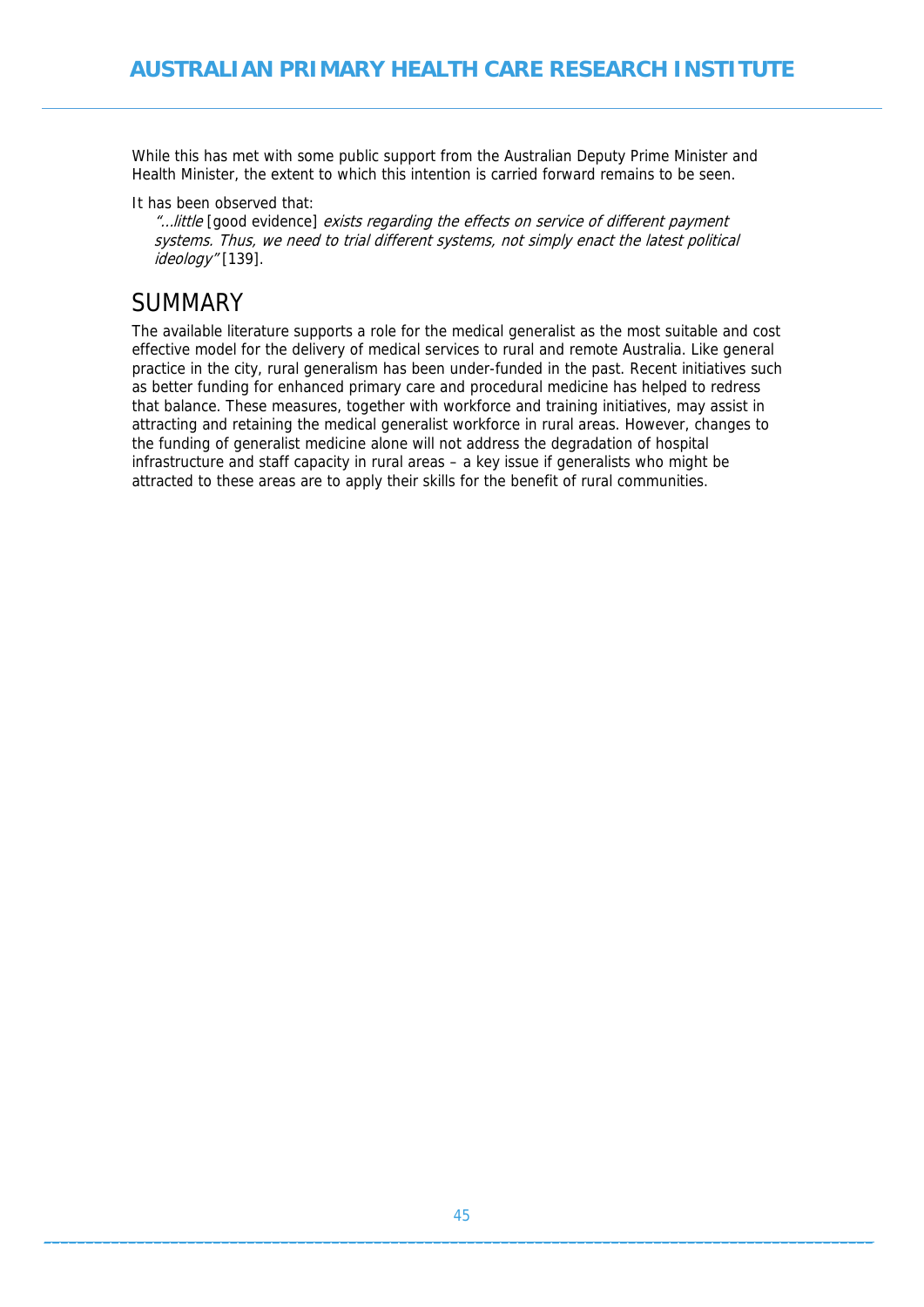### **Box 5.1 Funding Policy Considerations**

| 1. | The Australian Government should assume the lead role in funding<br>the clinical teaching capacity of the health system. This should be<br>regionally brokered among stakeholders, within broader state and<br>national policy parameters. Direct investment would replace the<br>current system of poorly auditable resource loadings for the clinical<br>teaching capacity of designated public hospitals by State and<br>Territory governments under Australian Health Care Agreements.<br>Clinical teaching and research activity must be a funded and<br>accountable core business of the entire health system, particularly in<br>regional areas. |
|----|---------------------------------------------------------------------------------------------------------------------------------------------------------------------------------------------------------------------------------------------------------------------------------------------------------------------------------------------------------------------------------------------------------------------------------------------------------------------------------------------------------------------------------------------------------------------------------------------------------------------------------------------------------|
| 2. | The focus of implementation of health workforce policy should be<br>moved to the level of the region. In medicine, establish regionally-<br>based mechanisms for planning and coordinating undergraduate<br>education, vocational training pathways for medical graduates and<br>junior doctors. Planning should engage universities, professional<br>colleges, health service providers, communities and policy-makers.                                                                                                                                                                                                                                |
| 3. | Incentives should be provided for junior doctors to undertake<br>generalist training with clear training and career structure as well as<br>preferential access to procedural training posts in hospitals.                                                                                                                                                                                                                                                                                                                                                                                                                                              |
| 4. | Funds pooling mechanisms at the regional or district level should be<br>set up to support flexible and sustainable health care models in rural<br>and remote communities that bridge the primary care and hospital<br>care continuum. This could support more generalist training for rural<br>practice.                                                                                                                                                                                                                                                                                                                                                |
| 5. | The generalist model is a practical and cost effective means of<br>meeting the comprehensive health needs of rural and remote<br>communities which have lower population densities.                                                                                                                                                                                                                                                                                                                                                                                                                                                                     |
| 6. | Addressing current rural funding inequities can support infrastructure<br>for rural generalist practice where there has been a historical<br>deterioration in resourcing. This infrastructure can support training,<br>recruitment and retention of rural generalists. This could redress the<br>downgrading of rural health services.                                                                                                                                                                                                                                                                                                                  |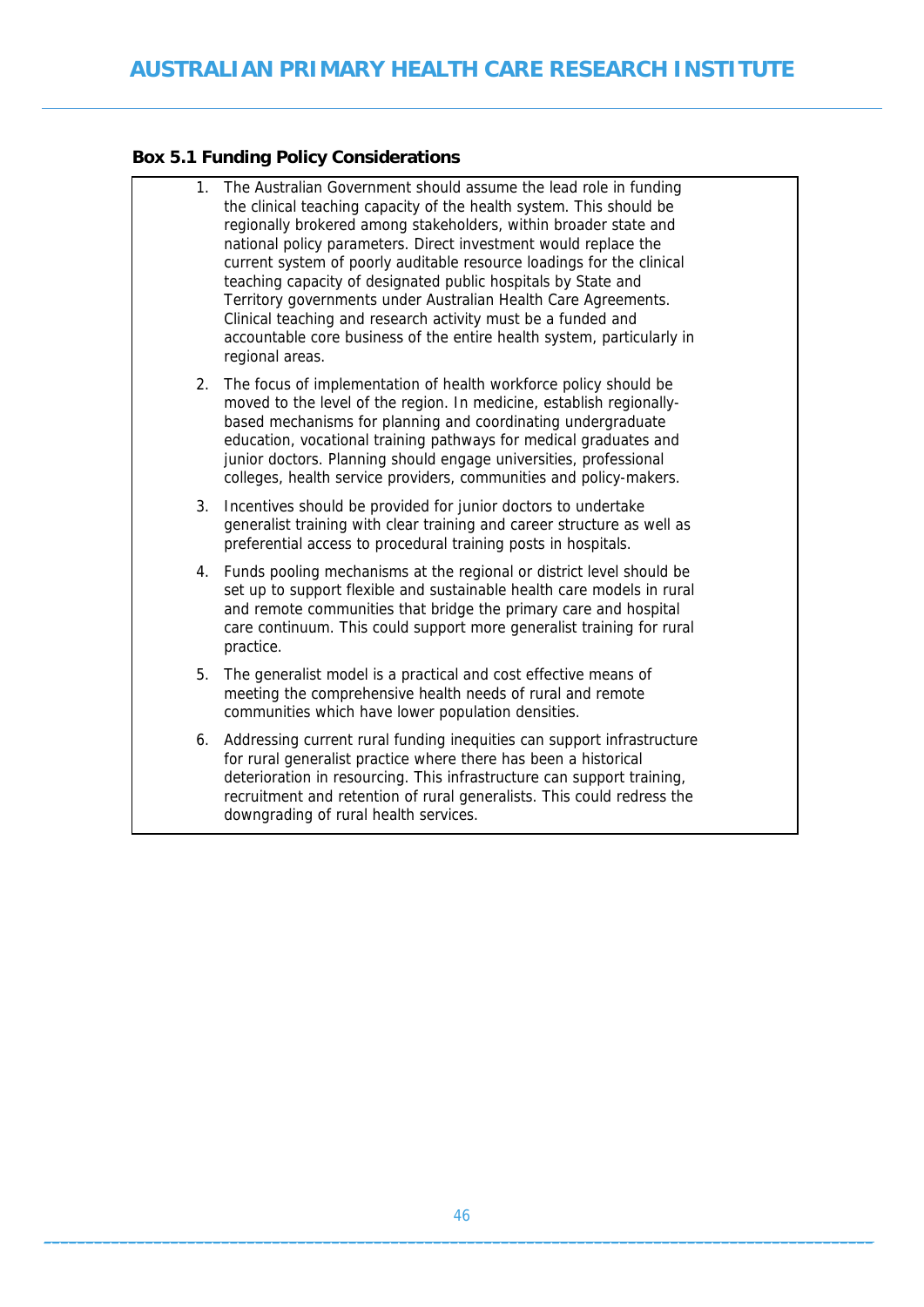# **QUALITY AND SAFETY IN RURAL HEALTH CARE**

A number of articles have emphasised the need for rural practice to address quality and safety issues [140-142]. The generalist model emphasis on mastery of a broad range of skills inevitably poses the question –'is it good enough?' Many healthcare services have been downgraded or closed on the assumption that they were not as good as a larger busier service. In this chapter we examine the evidence for this assumption and related quality issues.

# ALWAYS AT RISK

Being a patient in a rural area is intrinsically risky. Rural industry, transport and mining industries have been demonstrated to be among the most risky industries to work in [48, 143, 144]. Long distance high speed travel on sparsely populated roads adds to the hazard [145]. The lack of a rural health service (or an inadequate health service) accentuates this intrinsic risk. Closure or downgrading of rural facilities means the loss of access to essential services for rural patients. Poor access to healthcare resource is compounded for many rural populations by lower socioeconomic status and education and lack of transport options including public transport [146].

The loss of skilled health professionals means a lack of skilled assistance. The genesis of the Advanced Trauma Life Support (ATLS) course was the experience of Dr J Styner, an orthopaedic surgeon who saw the consequences of an inadequately skilled and prepared health service following a light plane crash in rural Nebraska [147].

In considering the risk in rural areas we should always consider the question – 'whose risk are we managing?' The closure of a rural birthing service may reduce an individual hospital's risk since it is then released from the responsibility of assisting women in pregnancy and labour. However, this perspective does not consider the risks to the woman nor the responsibilities of the hospital as a component of the broader healthcare system. Also, regardless of hospital role delineation, the hospital may still be faced with an acute obstetric emergency that it may be unable to cope with because of degraded skills and facilities.

A framework for considering risks, quality and safety of patient care in the rural context ('assessment, resources, transport and support') [148] is provided at Appendix D.

# CLINICAL QUALITY

The quality of healthcare in rural area seems to be comparable to, or in some cases better than that found in urban settings in the small number of studies that have been undertaken [140]. One study examined a sample of 31,000 medical records drawn from a random selection of 51 hospitals to investigate the inter-hospital variation of adverse events (ie: injuries due to medical treatment) [149]. The study found substantial variability between hospitals although in general, primary teaching institutions had significantly higher rates (4.1%) and rural hospitals had significantly lower ones (1.0%). Some studies of more specialist areas of care such as hip fracture found evidence of improved quality of care in larger, urban and teaching hospitals, while nonetheless supporting the role of rural hospitals that 'symbolise a small town's identity, provide means to attract physicians' [150].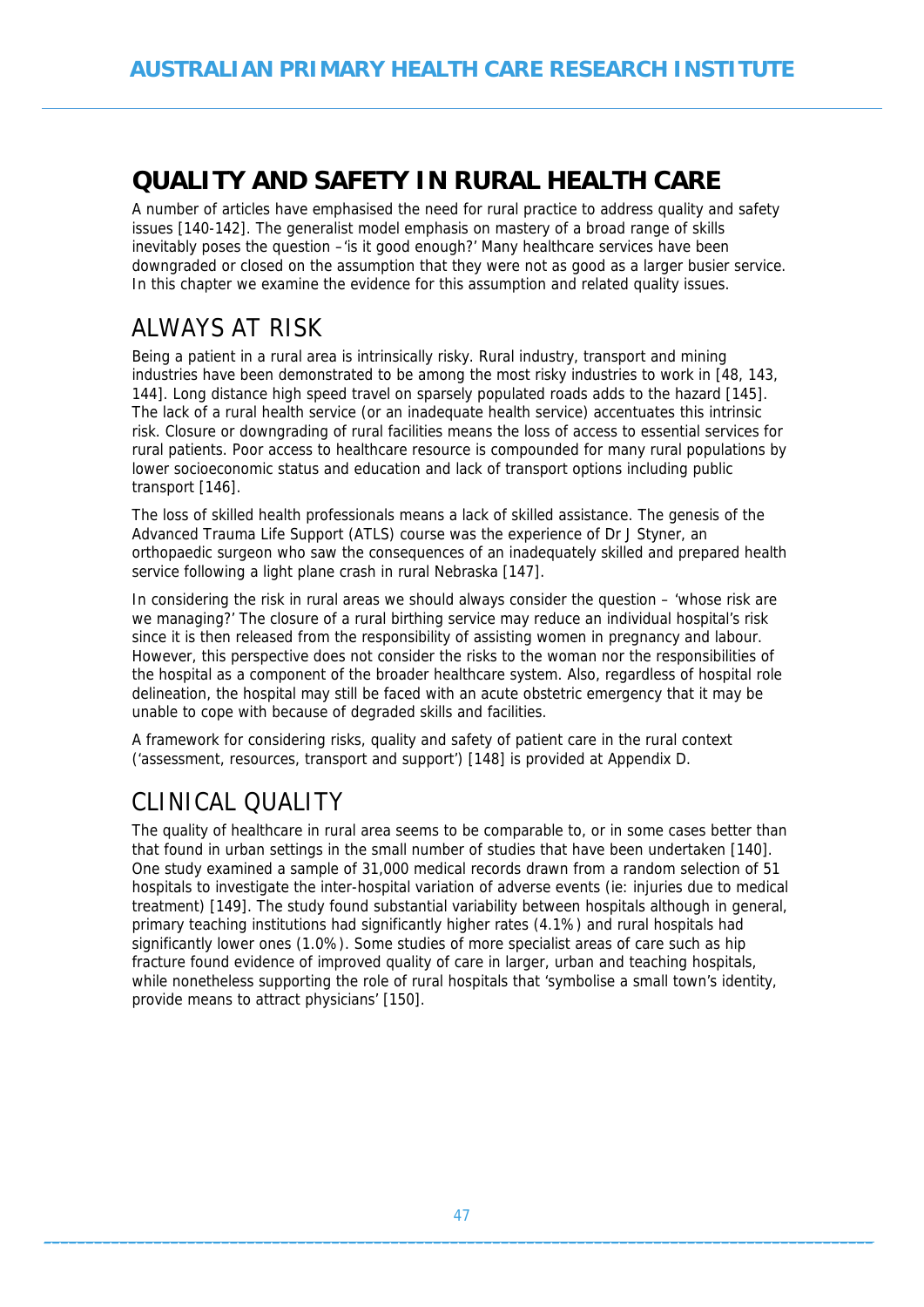# SPECIFIC AREAS OF PRACTICE

## **PRIMARY CARE**

The logical starting point for considering rural generalist practice is arguably the area of primary care. There is now considerable evidence of the benefit of primary care services as the basis for an effective health system [23, 119, 151, 152] including specific recognition of the importance of rural doctors in the Australian context [153] and continuity of care over the time span of illness [154]. The ability of the generalist to balance knowledge and judgement in the context of the patient and community may be important for many conditions [155]. In general practice in both rural and urban areas, measurement of quality remains a challenge [156].

## **DIAGNOSTIC SERVICES**

Local access to diagnostic services supports local clinical management but raises the challenge of maintaining service quality. Models of continuing professional development in radiology [157] seems to have been well accepted and effective. The use of educational programs in ultrasound supported by later practice visits demonstrated retention of essential skills and the local provision of effective services [158-160]. The introduction of bedside pathology [161] has improved the cost effective and timely management of acute presentations to rural hospitals.

## **PROCEDURAL SERVICES**

The value of procedural services in rural areas has been an area of contention. In their paper on the determinants of quality in procedural rural medical care, Hays et al concluded that:

"there is a continuing need for rural health professionals to be trained to provide procedural services in rural hospitals, and for rural hospitals to be maintained at a standard necessary to support quality services provision" [29].

Despite the rural generalist having a narrower range of skills in a particular specialist discipline area such as surgery, outcome studies suggest that there are equivalent outcomes and shared skill sets [141]. Not surprisingly the willingness of rural doctors to perform these services depends on the training and support that they received in practice [162].

### SURGICAL CARE

In comparisons of urban and rural surgical practice, operative practice is of a high standard in both settings [163]. While indications for operations vary and rural practice is broader than urban practice, rural surgeons often surpass their urban colleagues in some quality process measures [164]. Similar conclusions have been drawn in relation to colonoscopy [165-167] and appendectomy [40]. Even when the generalist is not the surgeon - for example in colorectal surgery [168], the role of the generalist in patient care is vital.

### TRAUMA

There is a greater mortality rate from trauma in rural areas. The evidence suggests that this relates to high speed road crashes, isolation and subsequent longer pre-hospital time [169]. Rural hospitals, especially where they are geographically remote, contribute significantly to trauma care and to improved outcomes [170]. One study found that triage and stabilisation of severely injured rural trauma victims at Level III emergency departments (EDs) before transfer to a Level I facility, achieved outcomes similar to national results [171]. Unexpected death of severely injured trauma victims remains a problem in rural Level III EDs and underscores the need to maintain skills and facilities. Support and training for paramedical personnel providing pre-hospital care is also important [172].

A study in southeast Queensland found that postgraduate training in and experience with medical emergencies is important in enhancing GPs' confidence and competence in dealing with emergencies and specific training was strongly supported [173].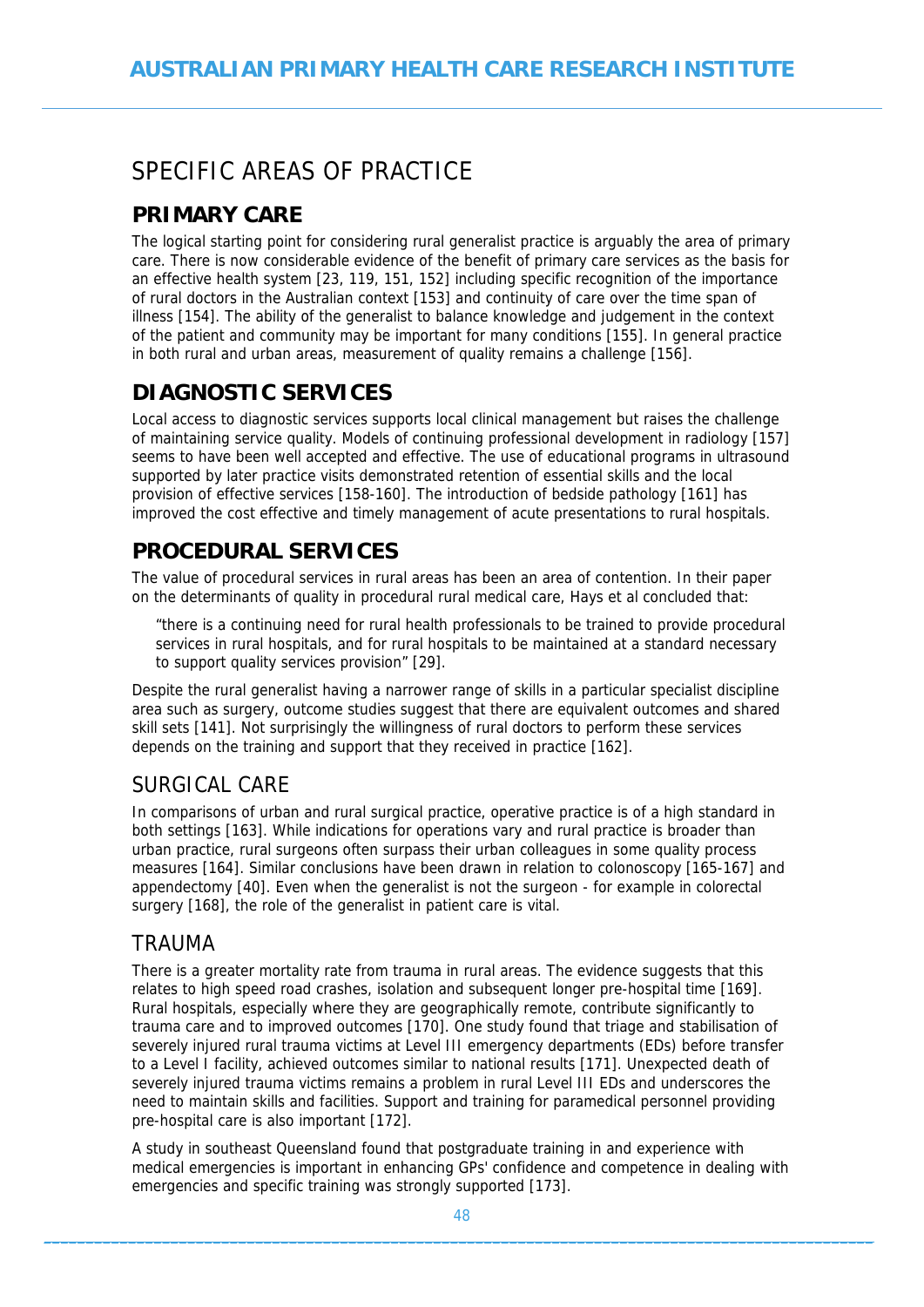### CARDIOVASCULAR MEDICINE

Several studies have found that rural cardiac services provide similar quality of care for patients with acute myocardial infarction and, when combined with the ability to transfer patients to specific cardiac facilities as required, achieve similar health outcomes [174-176].

For stroke, there is less evidence. Rural doctors are typically in a quandary over management of stroke because of the absence of imaging (with a CT scan not often available). Treatment must then balance the risks of treatment based on clinical criteria versus transfer, delay and/or exacerbation of brain injury. This dilemma is emphasised by reviews of GP attitudes to stroke care [177].

### **OBSTETRICS**

The safety of rural obstetric services has been demonstrated in Australia [39, 76, 178-180], USA [114, 181, 182] and Canada [183]. The presence of an effective rural obstetric service has been shown to improve outcomes compared to a service that routinely transfers obstetric patients.

Despite this data, the argument against rural obstetric services has focussed on the timely access to operative delivery services (eg: 'within 30 minutes') as set out in guidelines for obstetric anaesthesia services (Association of Anaesthetists of Great Britain and Ireland, Obstetric Anaesthetists Association 1998) and Towards safer childbirth (Royal College of Obstetrics and Gynaecology and Royal College of Midwives 1999:17-8) (cited in Tuffell et al [184]).

In a study of the implementation of these recommendations in a large urban hospital, operative delivery within 30 minutes was achieved in two out of three cases with 88% being delivered in 40 minutes and up to 4% of women remaining undelivered at 50 minutes. Notably, delay in delivery made no difference to the rate of admission to special care for babies over 36 weeks' gestation [184].

The introduction of such quality frameworks is probably contributing to loss of generalists practicing obstetrics. A Canadian study found that 43% of births were attended by family physicians. Of the 1,026 family physicians providing obstetric services, over half managed fewer than 25 deliveries per year. However, over the study period (1997-2000) a sharp decline was observed in the proportion of deliveries attended by 'low volume' family physicians (from 24% to 5%). This is likely to have a profound effect on obstetric services in smaller hospitals where most low-volume practice occurs [185].

#### ANAESTHESIA

Training for and the safety of rural anaesthesia has been also the subject of a number of studies [186-191]. Despite limited training opportunities, South Australian GP anaesthetists practised an impressive range of skills and, on average, practised safe and sensible anaesthetic [191]. There is probably scope for further improvements through improved training and skills update using simulation. Maintaining epidural services over many years is also achievable in rural areas [192].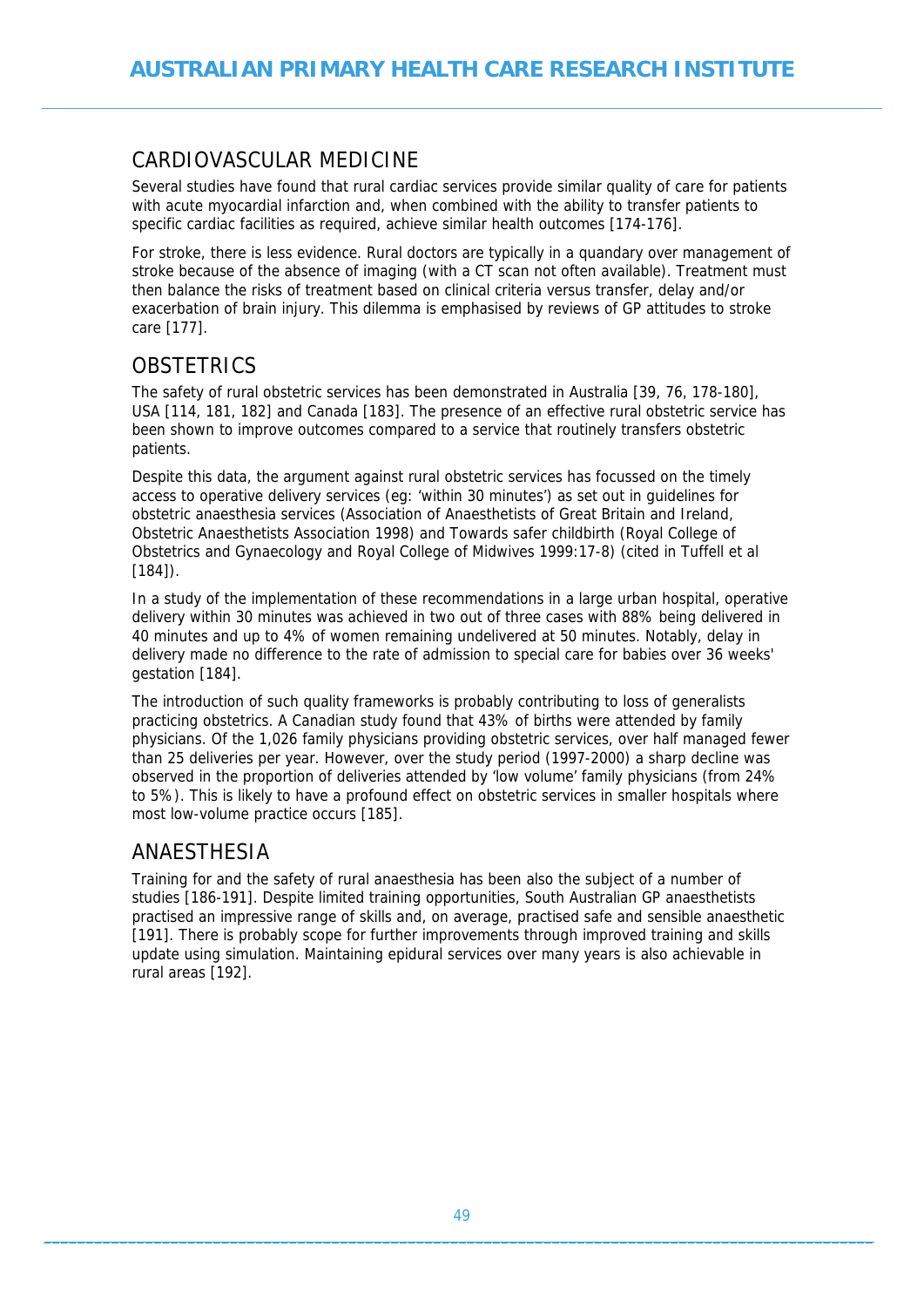#### AFTER HOURS CARE

The issue of after hours care has the focus of a number of initiatives including the European Working Time Directive [193] and the AMA National Code of Practice - Hours of Work, Shiftwork and Rostering for Hospital Doctors [194]. Neither of these contain the word 'rural' although the working papers for the AMA document does mention "recognition of the difficulties in applying the code to rural hospitals" [195].

Studies in Iceland [196] and United Kingdom (UK) [197] have considered these matters and while noting the commitment of rural practitioners to their communities, emphasise the need for an adequate workforce to allow time off.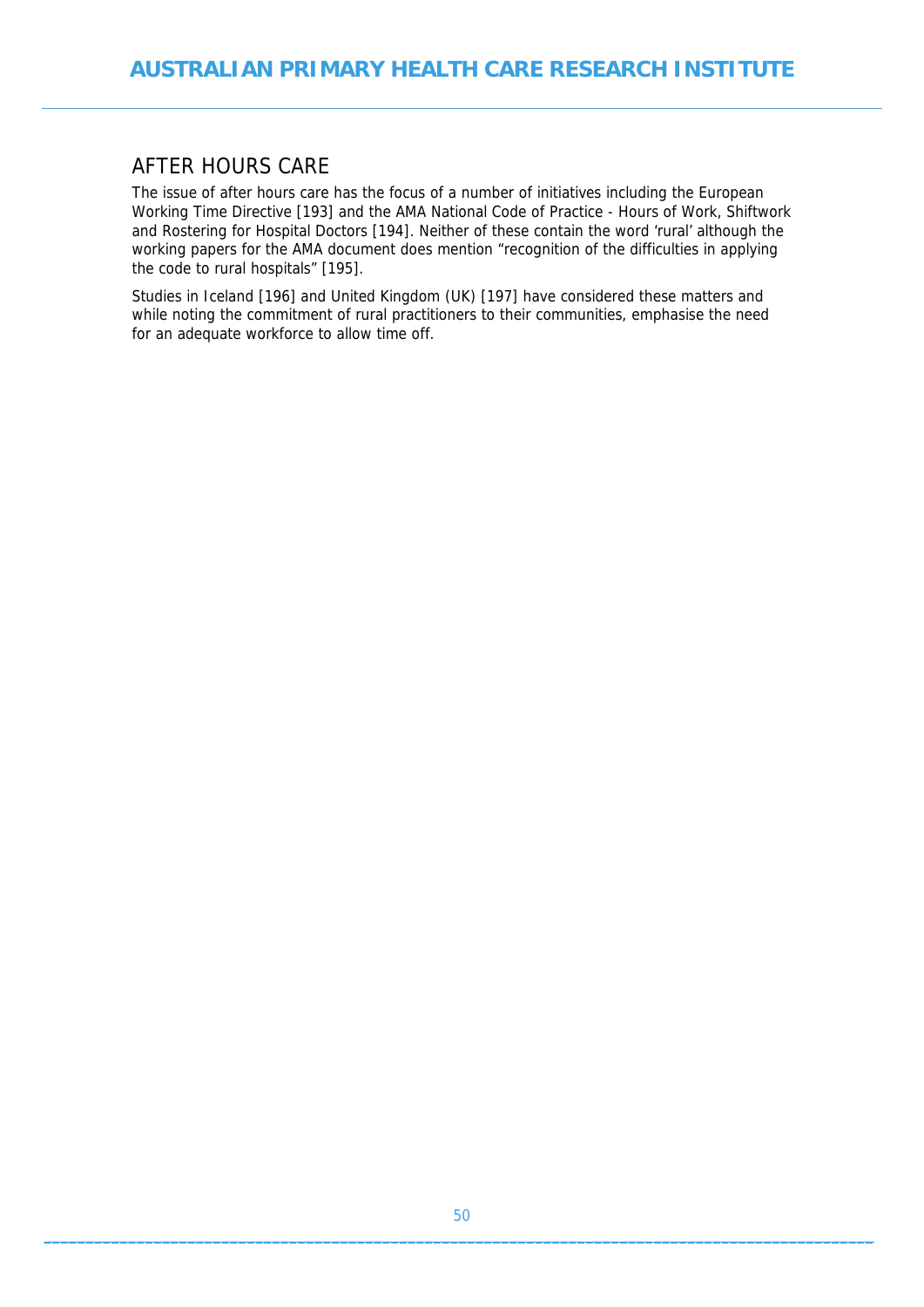## THE THRESHOLD FOR COMPETENCE – TRAINING OR VOLUME?

Rural services have often been the subject of closure due to low volumes of services and an assumed postulated link to poor quality or outcomes. In "Use it or lose it", Levitt reviewed the evidence for this [198] and concluded:

"There is some evidence that the extent in which the skill is practiced during the initial learning phase may be of greater importance than the maintenance of those skills.

Unsubstantiated criticism, however, may adversely affect doctors' skills by reducing their confidence in their ability to perform them. In this respect, it may be a bit like 'riding a bike', once you perfect the skill and cease falling off, it is very unlikely that you will ever fall off again, irrespective of how long it has been between rides. If, however, confidence in riding were lost, then the probability of falling would increase."

This and other studies led to a consensus statement by the Society of Obstetricians and Gynaecologists of Canada, the College of Family Physicians of Canada, and the Society of Rural Physicians of Canada (see Appendix E) which states that "competence in obstetric care is not dependent on the number of births attended annually" and that "maintaining competence depends on an appropriate, ongoing, and self-directed program of continuing professional development".

# QUALITY CONTROL MECHANISMS

So what quality control mechanisms are there? If general practice sees 'frequent things frequently' and specialist practice sees 'infrequent things frequently', then rural practice 'sees infrequent things infrequently' without ready access to specialist support. In this setting it is important for doctors to receive sound initial rural training, especially in rural procedural skills as well as access to effective continuing education and support.

The Training for Rural and Remote Procedural GPs Program has shown that GPs are interested in, and value, skills acquisition in selected areas of practice and that they feel this has improved their confidence in procedural practice. Of those that were enrolled in the anaesthetics, surgery and obstetrics component of the program 76.1% strongly endorsed the view that their level of procedural knowledge and skills had increased as a result of the program, and that 95.7% believed their confidence in performing new procedures had also increased [199].

Continuing up-skilling in rarely-used crisis skills such as difficult airways management borrows from anaesthetic practice and the aviation industry where algorithms and simulation have proved successful [200-202]. Standardised setups and crisis kits (e.g. difficult airway kits) have been widely used [203].

This ongoing education can be supported by clinical privileges regimens [204] that provide credentialing on the basis of training and experience and mandated continuing professional development [38].

Quality auditing practices that are appropriate to the rural practice setting may also be of benefit [205]. A specific set of indicators has been developed for hospitals of less than 50 beds [206].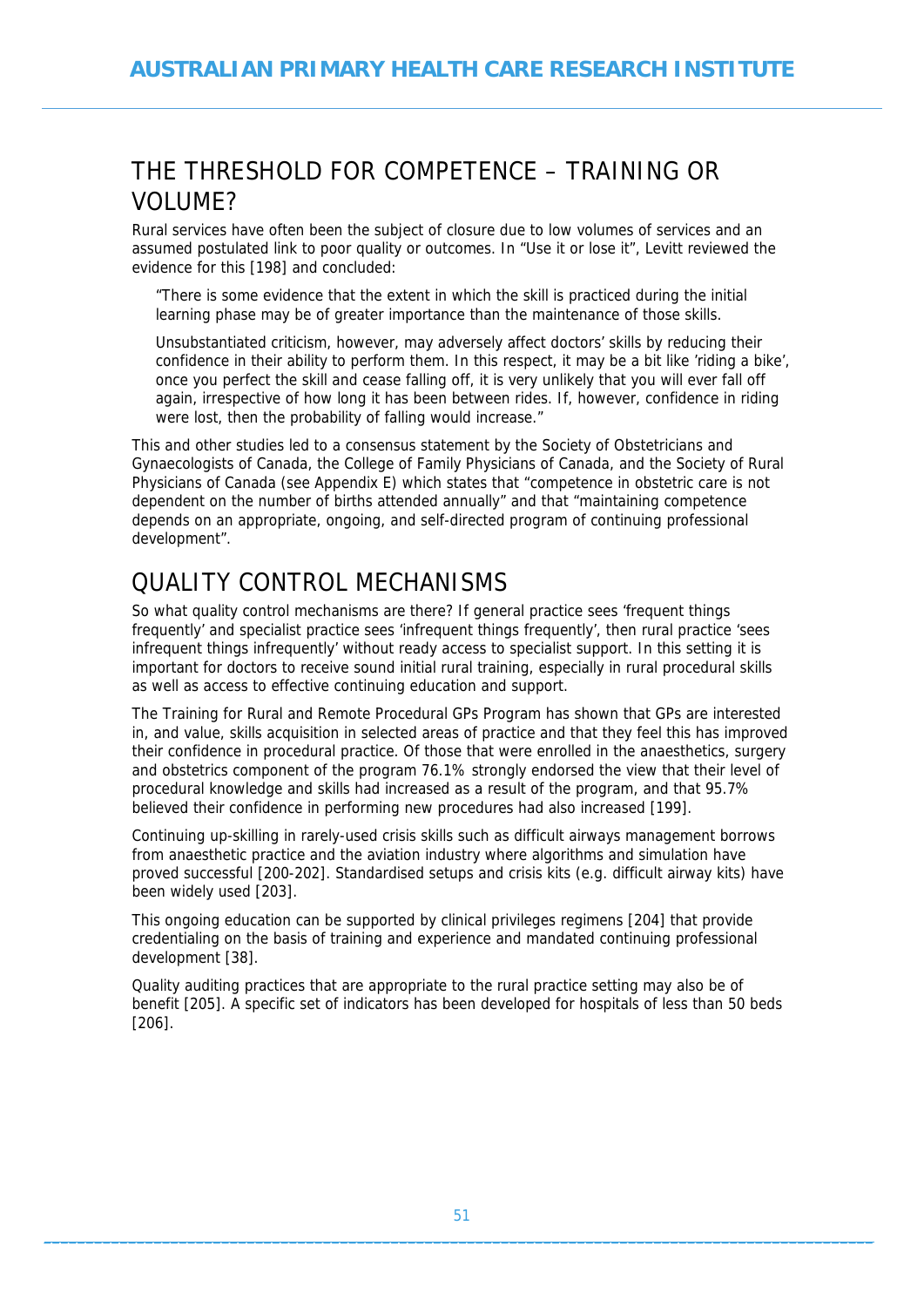## **SUMMARY**

In summary the issue of safety and quality in rural healthcare has been explored. Most reviews indicate that rural practice can safely deliver a wide range of low volume specialised services providing that staff are properly trained. Skills for rare conditions can and should be practiced in simulated environments and facilities audited. These services may be enhanced by telemedicine support and improved working hours. The cost of not providing these services is a background risk, which is itself, unacceptable.

#### **Box 6.1 Safety and Quality Policy Considerations**

supported in rural generalist practice.

|    | 1. Policy options should be developed that requires clear evidence base<br>comparing relevant alternatives before services are restricted or<br>withdrawn on the basis of quality and safety.                                                 |
|----|-----------------------------------------------------------------------------------------------------------------------------------------------------------------------------------------------------------------------------------------------|
|    | 2. Regulatory and accreditation arrangements for rural facilities should<br>not be based on urban models and assumptions.                                                                                                                     |
|    | 3. The intrinsic health risks of isolation need to be recognised.                                                                                                                                                                             |
| 4. | Many areas of medical practice including primary care, plain<br>radiography, ultrasound, surgery, endoscopy, trauma care, acute<br>cardiovascular care, obstetrics and anaesthesia can be safely and<br>effectively delivered by generalists. |
| 5. | Proximate after hours care needs to be available to rural patients but<br>delivered in a way that addresses the issues of fatigue.                                                                                                            |
| 6. | Competence in generalist practice, especially in procedural practice,<br>is related more to initial training than frequency of skills used.                                                                                                   |
|    | 7. Skills programs are important for practitioners to maintain knowledge<br>of current practice standards and to rehearse more rarely used skills.                                                                                            |
| 8. | As in urban practice, clinical privileging and quality auditing should be                                                                                                                                                                     |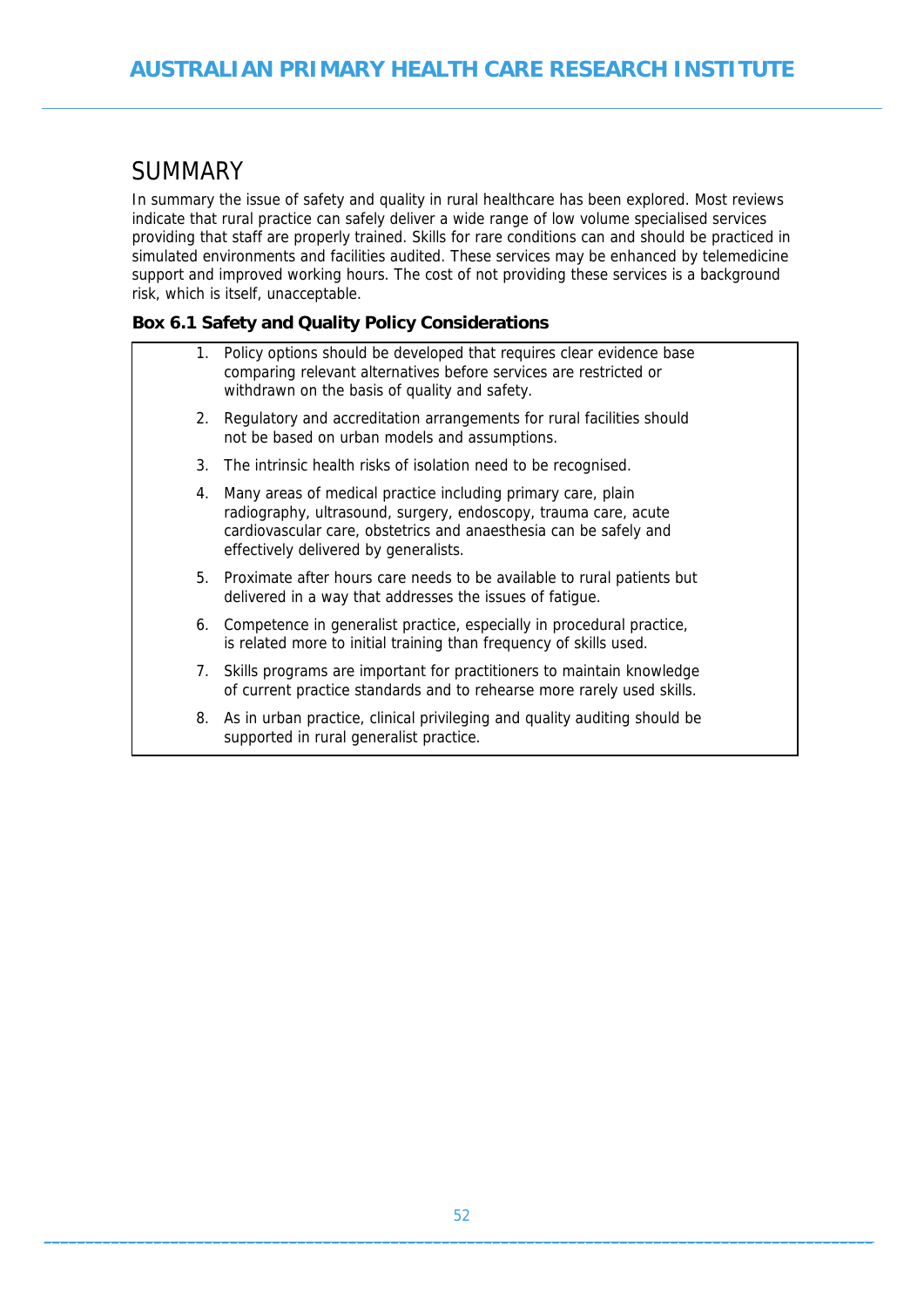# **SERVICE MODELS AND REGULATORY FRAMEWORKS**

Education and training, healthcare financing and the historical development of and relationships between medical disciplines are all factors in promoting or impeding generalism in medicine. Here we examine other structural factors that shape the role of the generalist including health service delivery models, the legislative framework that regulate clinical practice and how decisions are made on who performs what clinical work in healthcare facilities.

# PRINCIPLES OF HEALTHCARE

When considered as a system, healthcare has four overarching objectives:

- "'the good health of citizens' although this relies on much more than the health system alone
- equity ensuring services are available according to need, and are paid for according to capacity to pay
- low cost, or value for money
- the satisfaction of the various participants consumers in terms of access, quality, effectiveness, courtesy etc; providers in terms of the support the system gives them to apply their professional expertise and in providing reasonable remuneration; and funders in terms of returns on investments" [207]

There is a nexus between healthcare models, financing, workforce and regulation. While rural generalists offer some solutions as a workforce model for health policy-makers, generalists need to train, work and thrive in service settings that are viable and acceptable. In rural and remote settings, such models have to accommodate the many variations in geographic isolation, population characteristics and health profile. Rural services face diseconomies of scale and other cost disabilities and are intrinsically more challenging to deliver [208].

In order to understand and plan for the development and support of the rural and remote generalist workforce it is necessary to factor in the scope of practice for rural doctors. This is distinct from that relevant to other specialists/sub-specialists by virtue of the remote context, where services are provided with minimal medical technologies, and by the less reductionist nature of the rural doctor's expertise.

Critical aspects of competent practice would include delineating the extent of their role and capacity and appreciating when to refer. Innovative models for specialist/generalist cooperation are also becoming an increasingly important and a unique practice feature. The professional relationships between specialists, rural and remote medical practitioners and health professionals in the provision of care, exemplify the unique nature of rural and remote medicine in terms of its breadth and depth and the context in which it is delivered.

The all-encompassing nature of rural and remote medicine means that teamwork models, which include multi-skilled nursing and allied health professional staff, as well as hospital and other health service infrastructure, are a key feature of the clinical model. This further differentiates these skills from those performed by both un-referred care providers and specialists in urban environments.

Typologies of rural and remote models of primary health care have been developed [209]. For the purposes of this analysis, it is useful to consider service models according to the underlying construct: business or funding models [210]; multidisciplinary models [211, 212]; communitydriven comprehensive care; and technology-driven models.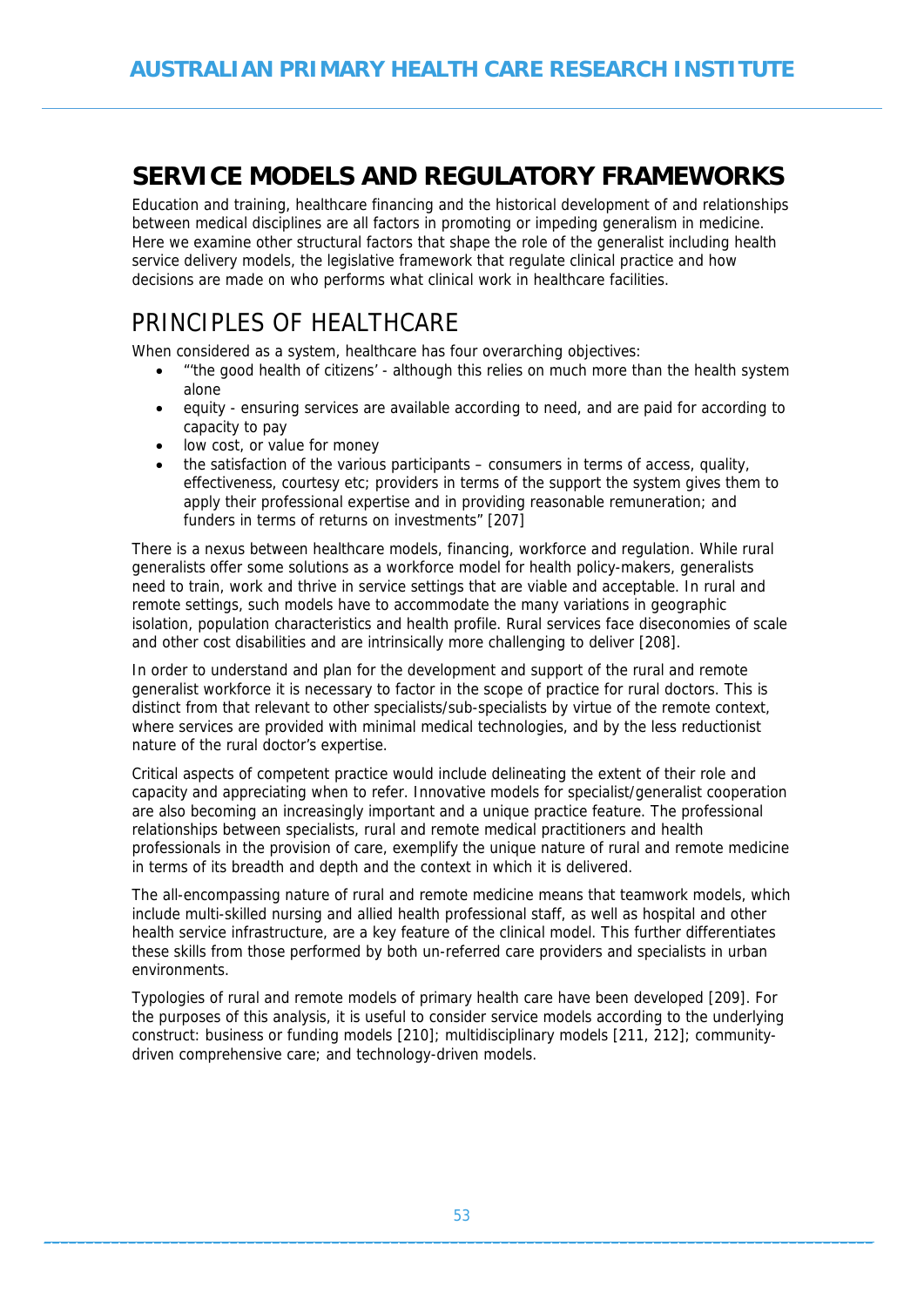### **BUSINESS OR FUNDING MODELS**

Funding arrangements support, shape and sometimes distort models of care in rural and remote areas. Health financing in Australia is characterised by competitive or combative relationship between State and Federal governments. States have primary responsibilities for hospitals, public hospital specialist services and population health. The Federal government is a major contributor to public hospital funding, manages the Medicare and the Pharmaceutical Benefits Schemes, supports private health insurance through tax-incentives, funds aged care and supports many other programs including Aboriginal and Torres Strait Islander health services and population health initiatives [137, 210].

The problems associated with blurred lines of accountability have led to proposals for a national approach for health services that deliver cost and workforce benefits [213]. In particular, replacing State-based health financing systems with regional arrangements has been described as a way of bringing efficiencies to service provision as well as bringing health services closer to the 'users' [207].

In rural areas, financing arrangements between levels of government can impact upon viable practice. Procedural practice in the rural environment necessarily involves hospital-based care as does providing extended after hours services [211, 214, 215]. Continuity of care, maintenance of skills and strong clinical networks are enhanced by engaging doctors from community general practice, the RFDS or Aboriginal health services in hospitals care. Sensible as this may be, such arrangements frequently fall afoul of Federal/State funding policies as they are applied at the district level.

Split responsibilities and cost shifting between State and Federal departments have been identified as barriers to innovative local solutions the viability issues that affect rural procedural practice [216]. The Commonwealth and States have begun to address this situation with targeted grants and training schemes for the acquisition and maintenance of procedural skills, as well as indemnification of practitioners working within State facilities when providing procedural services [217]. Models of funds-pooling for Aboriginal primary health care have been applied in a number of rural and remote regions.

## **MULTIDISCIPLINARY MODELS**

A number of OECD countries have adopted comprehensive care models that blend general practice, nursing, allied health and often specialist care in the same practice setting. Some have GPs as gatekeepers, others have nurse-led triage and or enhanced clinical roles for nurses. Sometimes the GP role is diminished with an increased emphasis on specialist services [209]. Similar models were developed in Australia from the 1970s although they remain relatively uncommon in the primary care landscape.

### **COMMUNITY DRIVEN COMPREHENSIVE CARE**

Probably the best example of a community-driven model are the Aboriginal Community Controlled Health Services (ACCHSs) in Australia. These services are initiated and managed by local Aboriginal communities through elected boards of management. Anticipating the Alma Ata Declaration on Primary Health Care, ACCHSs provide accessible, culturally appropriate, needsbased health care with a preventive and social justice focus. Beyond provision of health and support services, ACCHSs have key sites for community development, education, employment and social action [218].

The size and scope of ACCHSs differ, but are characterised by team-based care and a central role for Aboriginal Health Workers working alongside doctors and nurses. ACCHSs clinics may function as 'one-stop shops' with dispensaries, visiting specialists and allied health services. In rural and remote settings, ACCHSs doctors often share inpatient, after-hours and sometimes obstetric care (for instance Bega Garnbirringu in Kalgoorlie).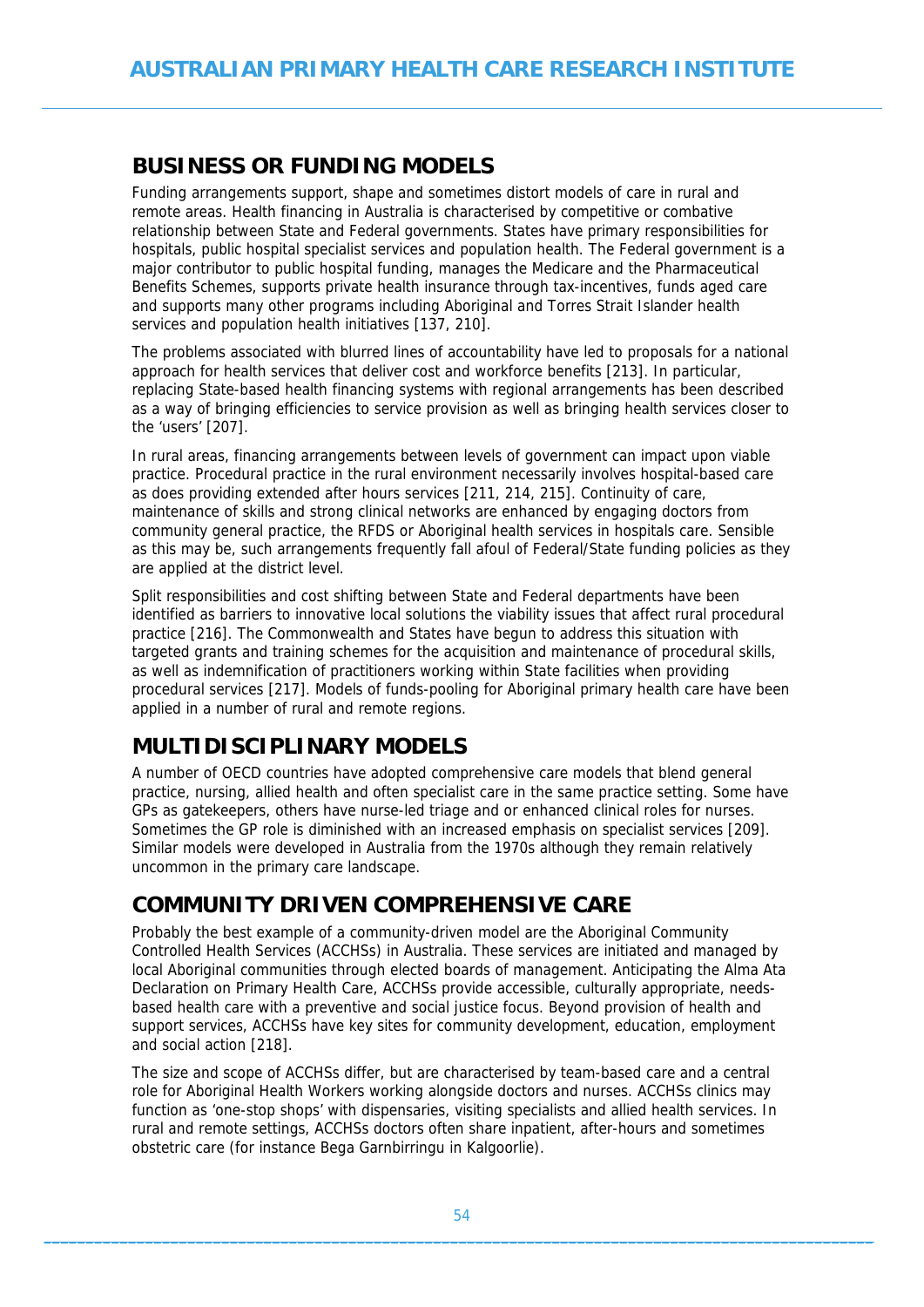## **TECHNOLOGY-BASED MODELS**

Information and communication technology offers alternatives that can replace, enhance or support conventional health services. The application of telemedicine in rural areas has been described as high on promise but disappointing in delivery [219]. The main modalities have been store-and-forward, self-monitoring/testing and clinician-interactive services. Another application in rural Australia has been a specialist dermatology referral service ('Telederm'), used by the Australian College of Rural and Remote Medicine for training, professional development and as a clinical referral service for rural doctors.

Telemedicine offers opportunities to link emergency room (ER) staff at large trauma centres with rural ERs for advice and support [220]. In one study [221], a telemedicine system was utilised to provide rapid consultation from surgeons at the level 1 trauma centre and to provide enhanced educational opportunities for rural ambulance emergency first responders. The system was judged to be life saving in three out of 41 'tele-trauma consults' and both rural and trauma centre providers felt the system enhanced clinical care.

South Australian experience helped clarify the use of telemedicine in rural ERs which clarified the clinical picture (75%), aided decision to retrieve (30%), aided decision not to retrieve (45%). The technology significantly contributed to assistance with end-of-life decisions, major trauma managed by nurse without doctor, difficult airways, psychiatric assessment for suitable mode of transport, supervision of procedure by GP, supervision of rural teams at work and crisis decision making [222].

# THE COMMON THEME: TEAM-BASED CARE

When applied within the Australian context, aspects of these models can either support or impair the role of a generalist medical practitioner. Team-based care can ensure that the generalist doctor can contribute as the 'medical expert' to a team with diverse skills. Health financing arrangements that support team-based care (including continuity across the primary and secondary care interface) also support medical generalism. As technology matures, some applications of telemedicine may improve patient outcomes, reduce professional isolation and enhancing specialist outreach to smaller rural settings.

# LEGAL FRAMEWORKS AND FLEXIBLE MODELS

The health professional regulatory framework is under review as a result of the Productivity Commission's review of health workforce [64]. Health professional legislation in Australian states and territories provides a mechanism for registration of designated groups. That said, there is surprisingly little clinical practice that is directly proscribed by law. The main exception is prescription and supply of medicines under the various state poisons and therapeutic substances acts and regulations. However, state and territory jurisdictions, as service providers more than regulators, commonly issue operational directives that have the effect of limiting flexible service models or generalist practice.

Examples of administrative barriers to flexible practice commonly includes health workers other than doctors being unable to initiate requests for pathology or imaging services. Generalist medical practitioners cannot prescribe cytotoxic agents in cancer treatment or erythropoietin for renal failure. Professional insurers also are becoming increasingly involved in determining scope of practice and training requirements (for example, higher premiums and training requirements for performing contractive hormone implants). In many rural situations, these restrictions are a barrier to sensible, team-based approaches to local care delivery.

The Productivity Commission [64] noted that rural innovation is often a catalyst for wider reforms. Examples include planned trials: the trial of the Physician Assistant model in Queensland with a focus on rural and remote areas; training for role-extension for rural paramedics into hospitals and community facilities.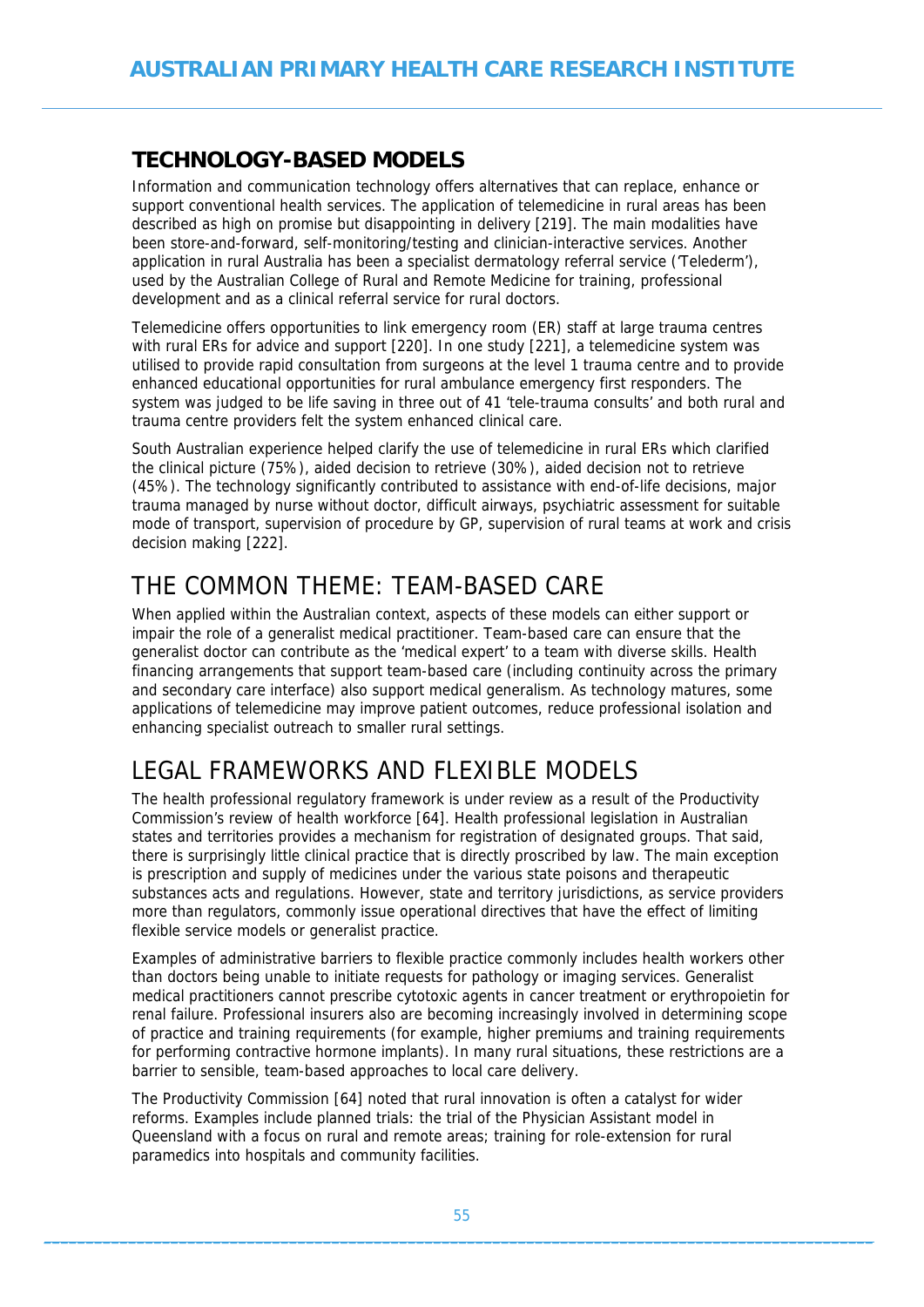The shortage of medical practitioners in these areas has been a key driver for the introduction of the Nurse Practitioner model around Australia.

### **DELEGATION AND SUBSTITUTION**

Most regulatory and privileging models rely primarily on an individual's qualifications and experience to determine scope of clinical practice. Clinical privileging involves delineating the extent of clinical practice within a particular organisation based on the individual's credentials and performance and the capability of the organisation.

In reviewing the issue of advanced clinical practice roles for nurses, the OECD notes the policy tension between pursuing further regulation and codification of advanced professional roles for nursing as opposed to "allowing advanced practitioner roles to evolve locally … less defined by uni-professional groupings" [223]. Rigid demarcation of roles and scope of practice inherent in 'mono-professional' approaches to workforce mitigate against efficiency, effectiveness and sustainability of health care [223].

The 'delegated practice' model is an alternative to 'special training' for extended clinical roles. Rather than the worker having to undertake a centrally specified course of study to achieve an advanced (but often highly codified) scope of practice, the model emphasises 'locally negotiated autonomy'. A base level of clinical competence is assumed and the worker then progressively acquires advanced skills and knowledge in any medical field while working under the delegation and supervision of a medical practitioner. This is the philosophical basis of the US Physician Assistant model [224]. For primary care and many areas of specialist practice, team-based approaches with middle-level workers providing extended care under local delegation is likely to be a practical means of extending the reach of health services in rural areas.

The delegated practice model can also be applied to medical generalists with extended specialist skills that might be considered to be outside a usual scope of practice. A support/mentor relationship with a local or visiting specialist in providing supervision, clinical audit and training support helps support quality, safety and accessibility while avoiding red-tape and 'special' clinical extension qualifications. Other than procedural disciplines such as surgery, the model would offer possibilities for extended delivery of nephrology and oncology services in rural and remote locations.

The Productivity Commission has supported proposals for delegated practice arrangements through Medicare with discounted benefits payable for tasks performed by middle-level workers under the supervision of medical practitioners (Recommendation 8.3) [64]. Such delegated items ('practice nurse item numbers') have already been introduced by the Australian Government in relation to wound dressings, cervical cancer screening and a growing range of clinical tasks when performed by registered nurses, enrolled nurses or registered Aboriginal Health Workers on behalf of a doctor.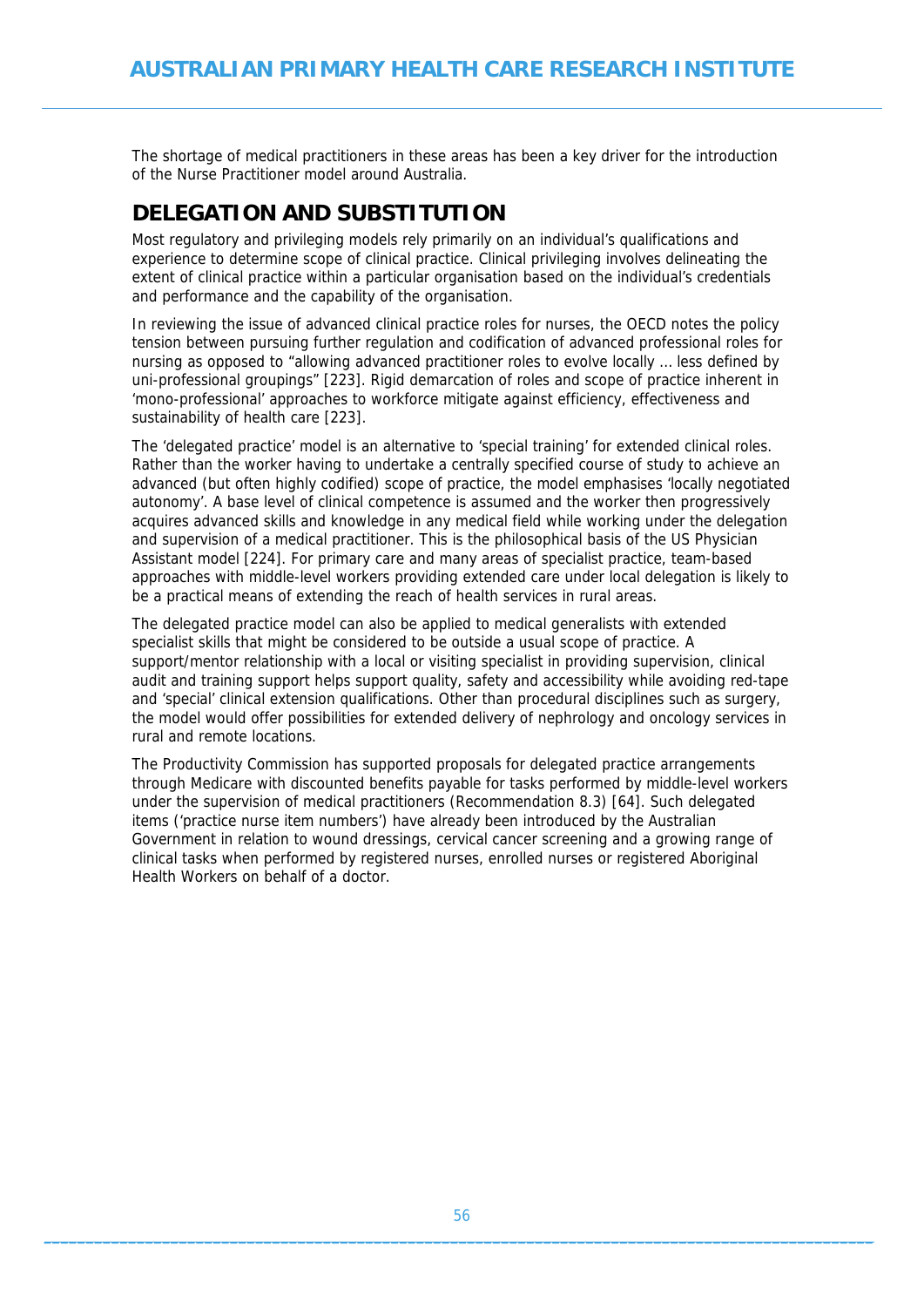## **SUMMARY**

While necessity may well be the mother of invention, rural and remote communities will need support to devise financially sustainable service models and to overcome administrative and regulatory barriers if they are to capitalise on the current investments in production of skilled rural generalist doctors. Delegated practice models have application both to middle level providers to support medical generalist and specialist practice in rural and remote areas but also to medical generalist in relation to more advanced specialist roles.

#### **Box 7.1: Service Models, Legislation, and Clinical Privileging Policy Considerations**

|    | 1. Effort must be made to reduce the barriers preventing the utilisation of the<br>full range of generalist practice.                                                                                                                                                                                                                                           |
|----|-----------------------------------------------------------------------------------------------------------------------------------------------------------------------------------------------------------------------------------------------------------------------------------------------------------------------------------------------------------------|
|    | 2. Different funding models replacing Commonwealth State divides can provide<br>a more regional focus to health service delivery. These should be supportive<br>of more "generalist" training and practice for rural communities.                                                                                                                               |
| 3. | Recognition of the role of mid-level practitioners such as Physician Assistants<br>or Nurse Practitioners: These roles can complement the skills of the medical<br>generalist and provide an additional boost for 'rural generalist' workforce,<br>and expand the capacity of health services to provide a wider range of<br>services.                          |
| 4. | Indemnity costs have become a barrier to rural generalism (retention and<br>recruitment) and global cover for rural proceduralists has assisted in<br>stemming the flow away from this. Models of care need to incorporate<br>appropriate addressing of this issue.                                                                                             |
| 5. | Expanded scope of practice should explore the expansion of rural medical<br>generalism into specialist areas and the integration of other disciplines into<br>generalist primary health care in rural and remote communities. Such<br>expansion of skills base should not be limited to nursing, but also Aboriginal<br>Health Workers and paramedics.          |
| 6. | The model of increased Community participation in planning, oversight and<br>delivery of rural and remote health services may provide support for a more<br>applicable suite of services including generalists from a range of disciplines.                                                                                                                     |
|    | 7. A range of services can be supportive of rural generalist practice but fly-<br>in/fly-out services such as MSOAP and RFDS cannot replace a skilled on site<br>workforce in many communities. Local networks and hub and spoke models<br>supplemented by fly-in/fly-out services can provide increased services and<br>support for rural generalist practice. |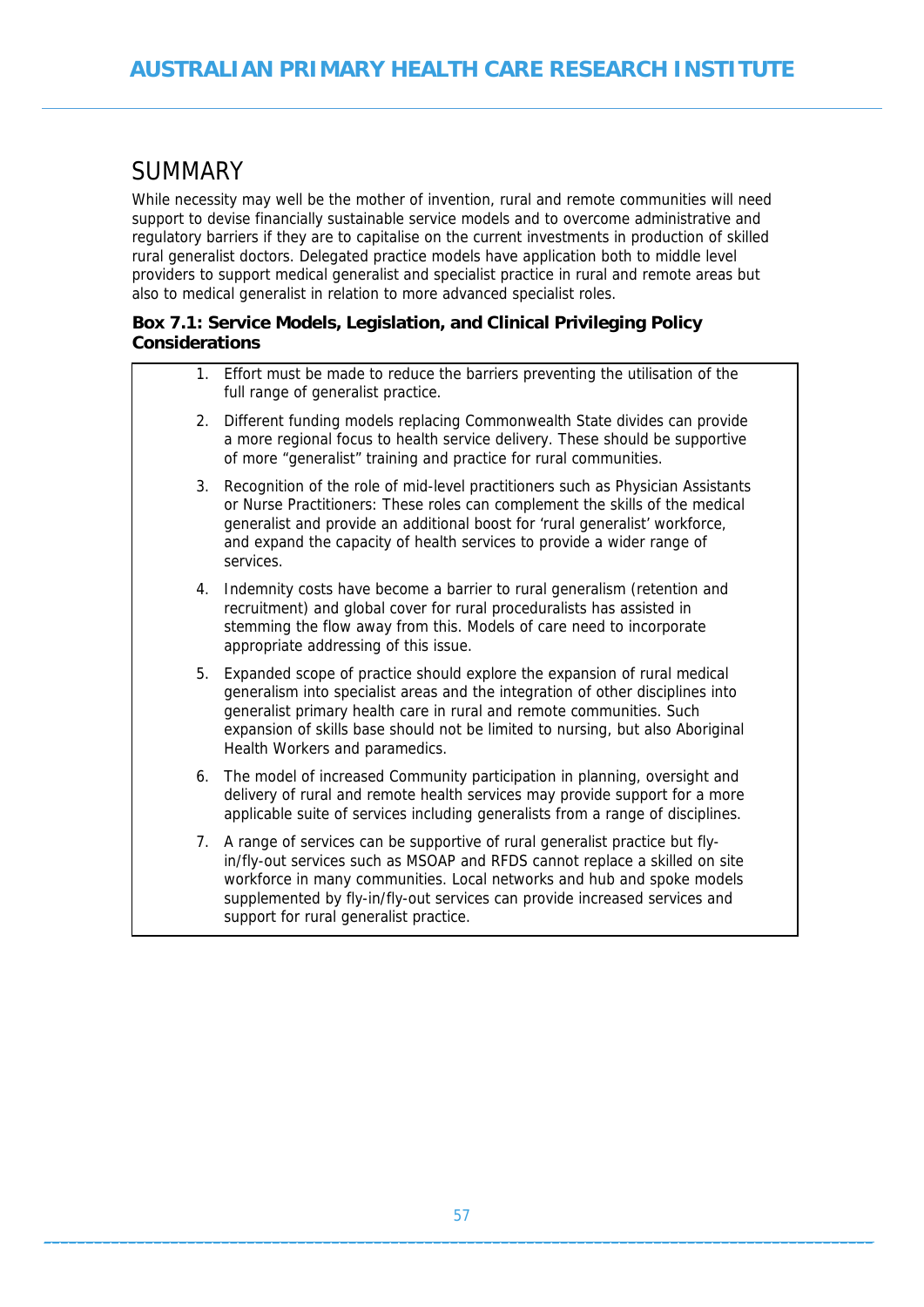# **SUMMARY OF POLICY OPTIONS**

## WORKFORCE SUPPLY

- Issues affecting the supply of rural generalist workforce need to be addressed
- Rurally based medical school and vocational training needs to be encouraged
- Commonwealth funding of procedural training places There are currently no incentives for registrars to undertake procedural training. While currently a state responsibility, the Commonwealth should take responsibility for funding procedural training places and ensure all training places, where possible, are located in regional and rural centre's where rural proceduralists are most needed
- Indigenous communities suffer from the greatest health workforce shortages. Policy initiatives need to address the enhancement factors for the supply of Australian medical graduates into this area
- Indigenous health professionals are underrepresented in the Australian health system. Recruitment and retention strategies for Indigenous people need to be factored into any approach addressing workforce shortages

# EDUCATION AND TRAINING FOR GENERALISM

- Articulated "generalist" pathways in training within hospital and community sectors, provides a solution to the skills shortages in rural and remote communities
- Significant workforce enhancers are already in place and can be further enhanced by additional incentives and infrastructure within rural and remote communities
- Commonwealth and State divides in community and facility based training need to be synchronised to reduce barriers to more expedient training of generalists
- The opportunity exists for the rural and remote medical education sector to collaborate to influence the redesign of education and training arrangements to create efficiencies, facilitate cross accreditation arrangements, (including streamlining) in the promotion of generalism and new career pathways in rural medicine from medical school to CPD
- Training coalition of the following organisations recognising rural generalist training, Universities, Rural Clinical Schools, and PGMEC:
	- seek representation on the National Advisory Health Workforce Improvement Agency
	- contribute to the reform of education and training arrangements to facilitate contestability
	- ensure the recognition of rural and remote medicine by the new national accreditation agency
	- support education and training initiatives required for safe delegated practice arrangements
	- contribute to multidisciplinary training initiatives
- Better support for Universities committed to the training of generalists
- Policy funding for development and trialling of accelerated pathways to vocational recognition for rural medicine generalists (curricula, mapping, tracking and recording mechanisms, RPL processes, joint rural clinical placement accreditation arrangements)
- Extend the Queensland rural generalist initiative to other states to facilitate shared accreditation and educational arrangements at prevocational levels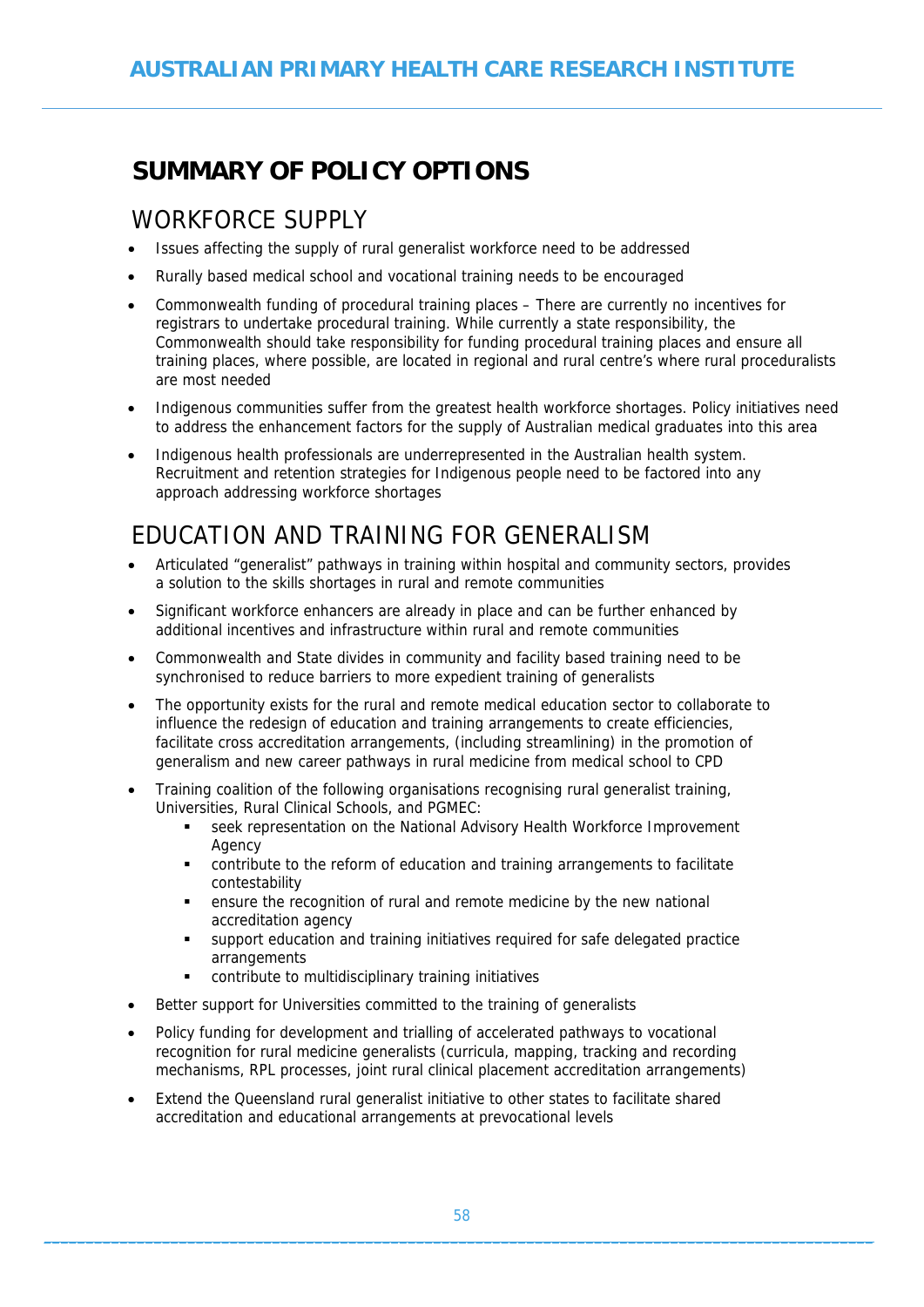# FUNDING RURAL GENERALISM

- The Australian Government should assume the lead role in funding the clinical teaching capacity of the health system. This should be regionally brokered among stakeholders, within broader state and national policy parameters. Direct investment would replace the current system of poorly auditable resource loadings for the clinical teaching capacity of designated public hospitals by State and Territory governments under Australian Health Care Agreements. Clinical teaching and research activity must be a funded and accountable core business of the entire health system, particularly in regional areas
- The focus of implementation of health workforce policy should be moved to the level of the region. In medicine, establish regionally-based mechanisms for planning and coordinating undergraduate education, vocational training pathways for medical graduates and junior doctors. Planning should engage universities, professional colleges, health service providers, communities and policy-makers
- Incentives should be provided for junior doctors to undertake generalist training with clear training and career structure as well as preferential access to procedural training posts in hospitals
- Funds pooling mechanisms at the regional or district level should be set up to support flexible and sustainable health care models in rural and remote communities that bridge the primary care and hospital care continuum. This could support more generalist training for rural practice
- The generalist model is a practical and cost effective means of meeting the comprehensive health needs of rural and remote communities which have lower population densities
- Addressing current rural funding inequities can support infrastructure for rural generalist practice where there has been a historical deterioration in resourcing. This infrastructure can support training, recruitment and retention of rural generalists. This could redress the downgrading of rural health services

# QUALITY AND SAFETY IN RURAL HEALTHCARE

- Policy options should be developed that requires clear evidence base comparing relevant alternatives before services are restricted or withdrawn on the basis of quality and safety
- Regulatory and accreditation arrangements for rural facilities should not be based on urban models and assumptions
- The intrinsic health risks of isolation need to be recognised
- Many areas of medical practice including primary care, plain radiography, ultrasound, surgery, endoscopy, trauma care, acute cardiovascular care, obstetrics and anaesthesia can be safely and effectively delivered by generalists
- Proximate after hours care needs to be available to rural patients but delivered in a way that addresses the issues of fatigue
- Competence in generalist practice, especially in procedural practice, is related more to initial training than frequency of skills used
- Skills programs are important for practitioners to maintain knowledge of current practice standards and to rehearse more rarely used skills
- As in urban practice, clinical privileging and quality auditing should be supported in rural generalist practice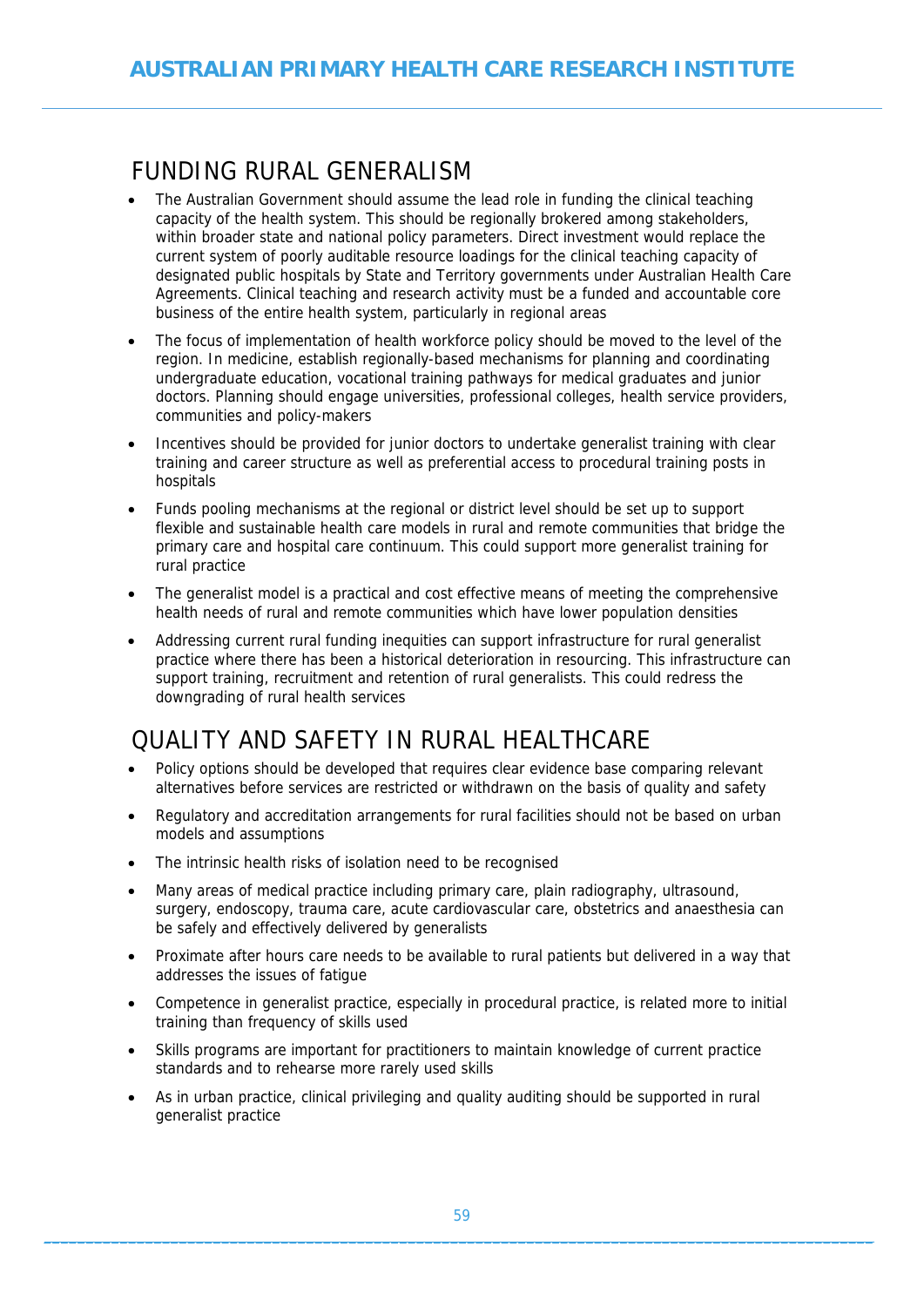# SERVICE MODELS AND REGULATORY FRAMEWORKS

- Effort must be made to reduce the barriers preventing the utilisation of the full range of generalist practice
- Different funding models replacing Commonwealth State divides can provide a more regional focus to health service delivery. These should be supportive of more "generalist" training and practice for rural communities
- Recognition of the role of mid-level practitioners such as Physician Assistants or Nurse Practitioners: These roles can complement the skills of the medical generalist and provide an additional boost for 'rural generalist' workforce, and expand the capacity of health services to provide a wider range of services
- Indemnity costs have become a barrier to rural generalism (retention and recruitment) and global cover for rural proceduralists has assisted in stemming the flow away from this. Models of care need to incorporate appropriate addressing of this issue
- Expanded scope of practice should explore the expansion of rural medical generalism into specialist areas and the integration of other disciplines into generalist primary health care in rural and remote communities. Such expansion of skills base should not be limited to nursing, but also Aboriginal Health Workers and paramedics
- The model of increased Community participation in planning, oversight and delivery of rural and remote health services may provide support for a more applicable suite of services including generalists from a range of disciplines
- A range of services can be supportive of rural generalist practice but fly-in/fly-out services such as MSOAP and RFDS cannot replace a skilled on site workforce in many communities. Local networks and hub and spoke models supplemented by fly-in/fly-out services can provide increased services and support for rural generalist practice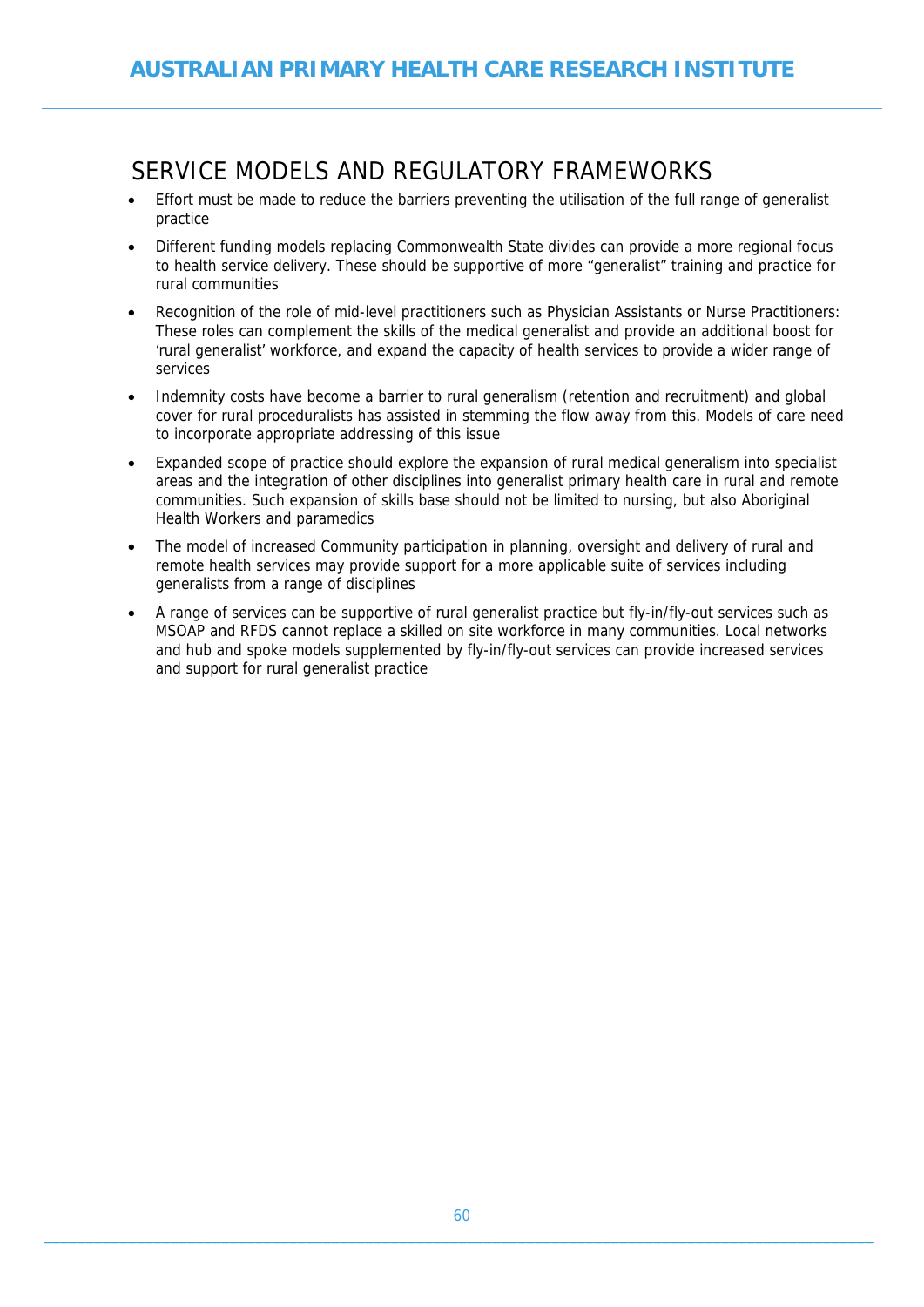## **REFERENCES**

- [1] World Health Organization. The World Health Report 2006 Working together for health. Available at:<http://www.who.int/whr/2006/en/;> 2006.
- [2] Duckett SJ. Health workforce design for the 21st century. Australian Health Review. 2005;29(2):201-10.
- [3] Commonwealth Department of Health and Aged Care. General practice in Australia: 2000. Canberra: Commonwealth of Australia 2000.
- [4] Colditz GA, Elliott CJ. Workload in rural practice: implications for education and health service structure. Australian Family Physician. 1978;7(5):571-5.
- [5] Phillips WR, Haynes DG. The Domain of Family Practice: Scope, Role and Function. The Keystone Papers: Formal Discussion Papers from Keystone III. 2001;33(4):273-7.
- [6] Turnberg L. Are generalists still needed in a specialised world?: Survival of the general physician. British Medical Journal. 2000;320:438-40.
- [7] Loefler IJ. Are generalists still needed in a specialised world? The renaissance of general surgery. British Medical Journal. 2000;320:436-8.
- [8] British Medical Association. Healthcare in a rural setting. London, UK: British Medical Association; 2005. Report No.: 0954861523.
- [9] Albritton W, Bates J, Brazeau M, Busing N, Clarke J, Kendel D, et al. Generalism versus subspecialization: Changes necessary in medical education. Canadian Journal of Rural Medicine. 2006;11(1):126-8.
- [10] Australian Medical Workforce Advisory Committee. Sustainable Specialist Services: A Compendium of Requirements – 2004 Update, AMWAC Report 2004.4. Sydney: AMWAC; 2004.
- [11] Humphreys J, Jones J, Mildenhall D, Mara P, Chater B, Rosenthal D, et al. The influence of geographical location on the complexity of rural general practice activities. Medical Journal of Australia. 2003;179(October):416-20.
- [12] Wetmore S, Rivet C, Tepper J, Tatemechi S, Donoff M, Rainsberry P. Defining core procedure skills for Canadian family medicine training. Canadian Family Physician. 2005;51(10):1364-5.
- [13] Chaytors RG, Szafran O, Crutcher RA. Rural-urban and gender differences in procedures performed by family practice residency graduates. Family Medicine. 2001;10:766-71.
- [14] Young RA, Byrd AN. Rural-urban and gender differences in procedures performed by family practice residency graduates. Texas Medicine. 1999;95(2):64-8.
- [15] Baldwin LM, Hart LG, West PA, Norris TE, Gore E, Schneeweiss R. Two decades of experience in the University of Washington Family Medicine Residency Network: practice differences between graduates in rural and urban locations. Journal of Rural Health. 1995;11(1):60-72.
- [16] World Organization of Family Doctors. The role of the general practitioner/family physician in health care systems: A statement from WONCA: WONCA; 1991.
- [17] Subcommittee on Primary Health Care of the Provincial Co-ordinating Committee on Community and Health Science Center Relations (PCCCAR). New Directions in Primary Health Care. Toronto; 1996.
- [18] College of Family Physicians. Family Medicine in Canada: Vision for the Future. Ontario: Available at: [http://www.cfpc.ca/local/files/Communications/Health%20Policy/FAMILY\\_MEDICINE\\_IN](http://www.cfpc.ca/local/files/Communications/Health Policy/FAMILY_MEDICINE_IN_CANADA_English.pdf) [\\_CANADA\\_English.pdf.](http://www.cfpc.ca/local/files/Communications/Health Policy/FAMILY_MEDICINE_IN_CANADA_English.pdf) Accessed 14 May 2007; 2004.
- [19] Martin JC, Avant RF, Bowman MA, et al. The Future of Family Medicine: a collaborative project of the family medicine community. Annals of Family Medicine. 2004;2:Suppl 1:S3-32.
- [20] Queensland Health. Country Gold; Supplying rural and remote Queensland sufficient, superbly prepared rural generalist practitioners. Providing Australian graduates a premier pathway to rural generalist practice. "Roma Agreement". Brisbane: QH; 2006.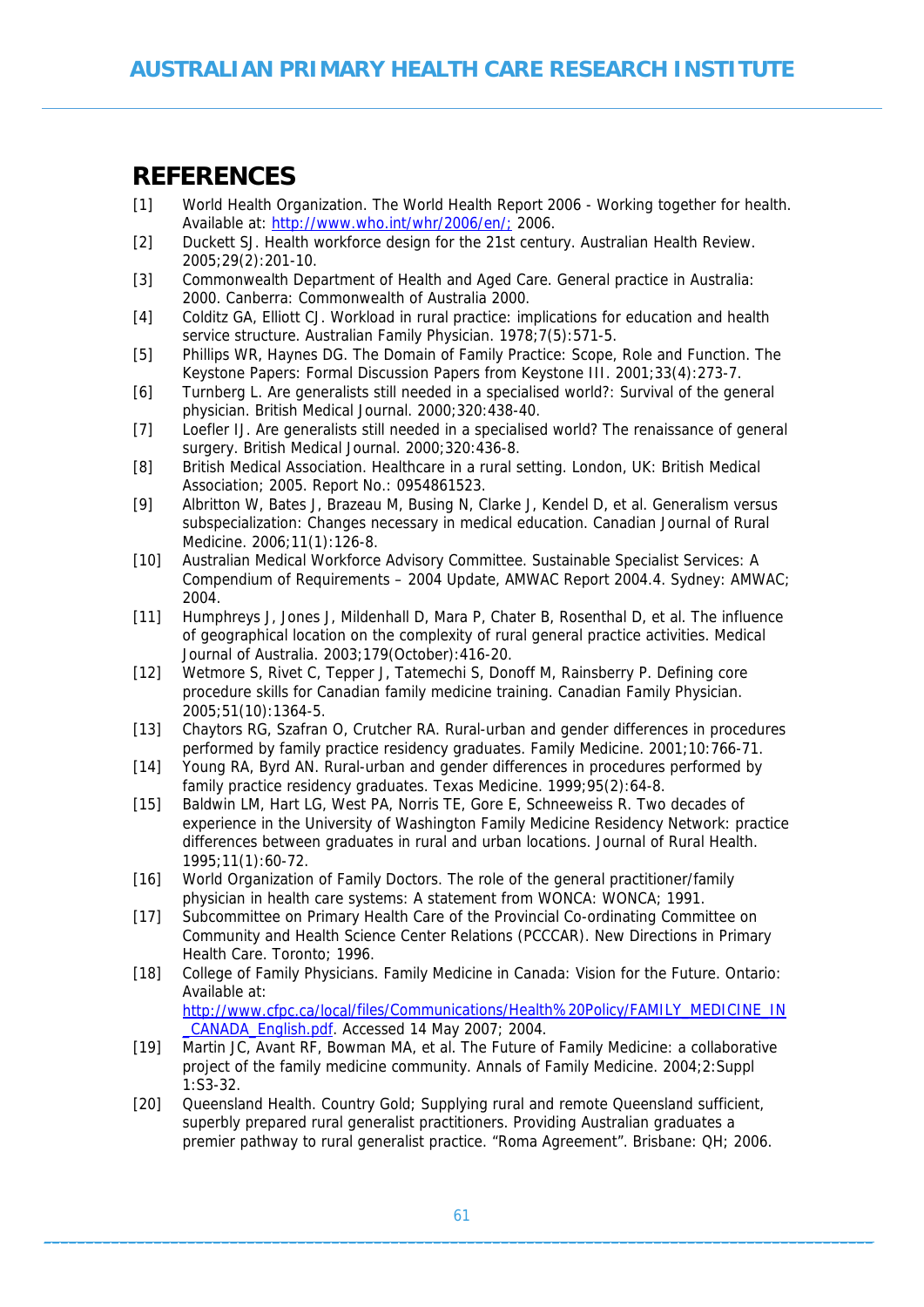- [21] Larson EB. Health care system chaos should spur innovation: summary of a report of the Society of General Internal Medicine Task Force on the Domain of General Internal Medicine. Annals of Internal Medicine. 2004;140(8):639-43.
- [22] Wachter RM, Goldman L. The Emerging Role of "Hospitalists" in the American Health Care System. New England Journal of Medicine. 1996;335:514-7.
- [23] Health Evidence Network. What are the advantages and disadvantages of restructuring a health care system to be more focused on primary care services? Copenhagen: WHO; 2004.
- [24] Royal Australian College of General Practitioners. Rural general practice Definition. Available at: [http://www.racgp.org.au/Content/NavigationMenu/About/Faculties/NationalRuralFaculty](http://www.racgp.org.au/Content/NavigationMenu/About/Faculties/NationalRuralFaculty/RuralGeneralPracticeDefinition/default.htm)
- [/RuralGeneralPracticeDefinition/default.htm](http://www.racgp.org.au/Content/NavigationMenu/About/Faculties/NationalRuralFaculty/RuralGeneralPracticeDefinition/default.htm) Accessed 30 April 2007: RACGP; 2006. [25] Australian Government Department of Health and Ageing. General Practice in Australia: 2004. First Edition: May 2005 ed. Canberra 2005.
- [26] Australian College of Rural and Remote Medicine. The ACRRM Position on the Specialty of General Practice. Brisbane: ACRRM; 2006.
- [27] Britt H, Miller G, Valenti L. 'It's different in the bush': A comparison of general practice activity in metropolitan and rural areas of Australia 1998-2000. Canberra: Australian Institute of Health and Welfare; 2001. Report No.: General Practice Series Number 6.
- [28] Smith J, Hays R. Is rural medicine a separate discipline? Australian Journal of Rural Health. 2004;12:67-72.
- [29] Hays R, Veitch C, Evans R. The determinants of quality in procedural rural medical care. Available at: [http://rrh.org.au](http://rrh.org.au/). Accessed 15 February 2006. Rural and Remote Health. 2005;5: 473.
- [30] Davie M. General Practitioner Anaesthesia Survey 2006. Anaesthesia and Intensive Care. 2006;34(6):770-5.
- [31] Tilyard MW, Williams S, Seddon RJ, Oakley ME, Murdoch CJ. Is outcome for general practitioner obstetricians influenced by workload and locality? New Zealand Medical Journal. 1988;101:207-9.
- [32] Tolhurst H, Dickinson J, Ireland MC. Severe emergencies in rural general practice. Australian Journal of Rural Health. 1995;3:25-33.
- [33] Peterson C. Health services restructuring: Changes in the roles of General Practitioners. Australian Journal of Primary Health-Interchange. 1996;2(2):12-20.
- [34] Ricketts T. The changing nature of rural health care. Annual Review of Public Health. 2000;21:639-57.
- [35] Sondergeld S, Nichols A. Rural proceduralists: an endangered species. Report of the Queensland Rural Indemnity Study, 1997. Australian Journal of Rural Health. 1998;6(3):126-31.
- [36] Hodgkinson K. Crookwell District Hospital Operating Theatre Closure Hansard Papers. Available at: <http://www.parliament.nsw.gov.au/prod/PARLMENT/hansArt.nsf/V3Key/LA20031015030> . Accessed 11 November 2007; 2003.
- [37] Kamien M. Report of the Ministerial inquiry into the recruitment and retention of country doctors in Western Australia; 1987.
- [38] Hays R. Clinical privileges for rural general practitioners. Australian Journal of Rural Health. 1997;5(2):94-6.
- [39] Cameron B, Cameron S. Outcomes in rural obstetrics, Atherton hospital 1991-2000. Australian Journal of Rural Health. 2001;9(Suppl.):S39-S42.
- [40] Iglesias S, Saunders L, Tracey S, Thangisalam N, Jones L. Appendectomies in rural hospitals: Safe whether performed by specialist or GP surgeons. Canadian Family Physician. 2003;49:328-33.
- [41] Green A. Maintaining surgical standards beyond the city in Australia. ANZ Journal of Surgery. 2003;73:232-3.
- [42] Weigers TA. General practitioners and their role in maternity care. Health Policy. 2003;66(1):51-9.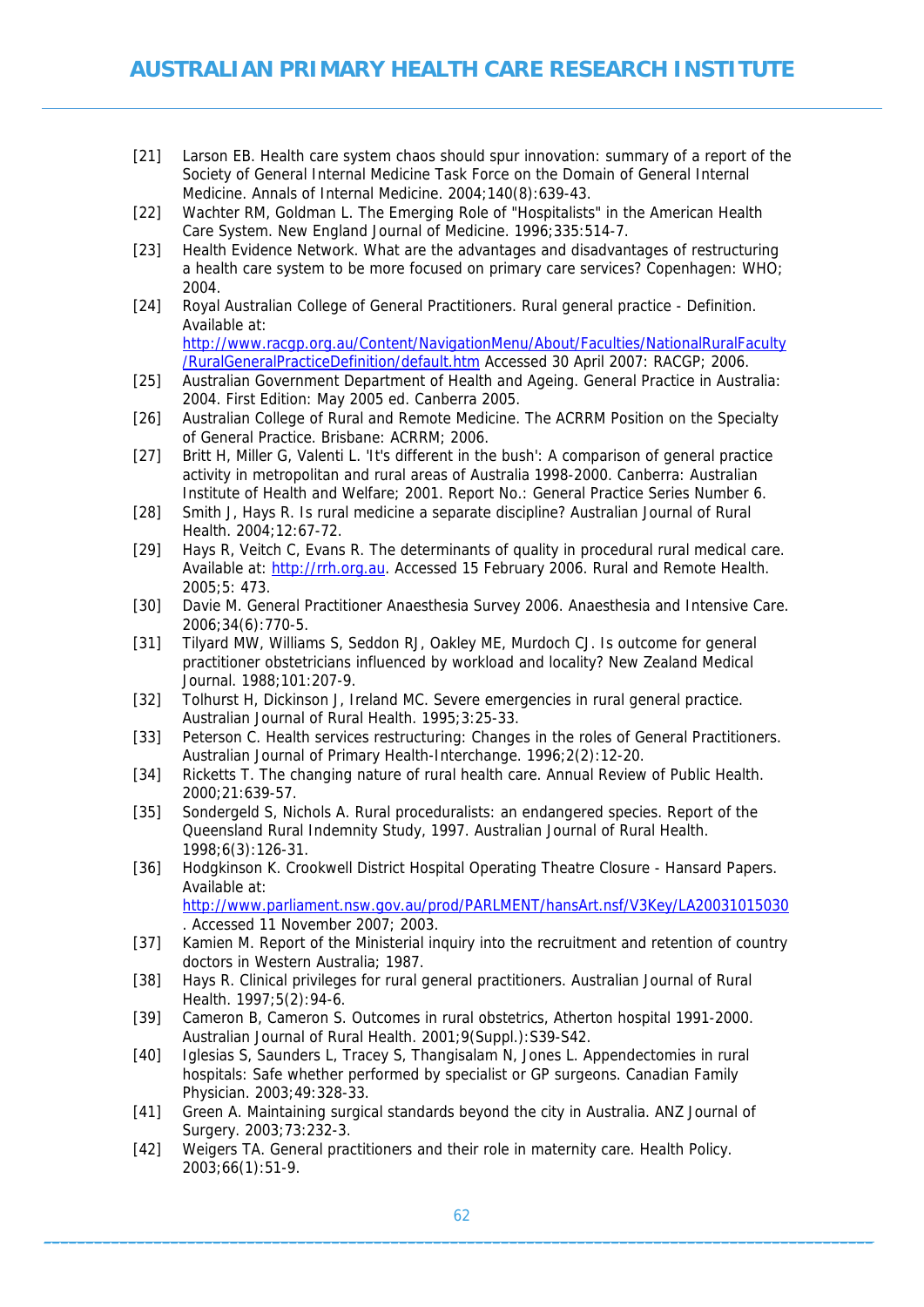- [43] Iglesias S, Hutten-Czapski P. Joint position paper on training for rural family practitioners in advanced maternity skills and caesarean section. Canada Journal of Rural Medicine. 1999;4(4):209-16.
- [44] Australian Medical Association. General Practice/Rural Medicine Training. Canberra: AMA 2005 Available at:<http://www.ama.com.au/web.nsf/doc/WEEN-6CY3MF>. Accessed 13 March 2007.
- [45] Australian Institute of Health and Welfare. Medical labour force 2004. AIHW cat. no. HWL 39. Canberra: AIHW (National Health Labour Force Series No. 38). 2006.
- [46] Australian Medical Workforce Advisory Committee. The General Practice Workforce in Australia: Supply and Requirements to 2013, AMWAC Report 2005.2 (Summary). Sydney; 2005.
- [47] Australian Medical Workforce Advisory Committee. The Public Hospital Medical Workforce in Australia. AMWAC Report 2004.3 Sydney: AMWAC; 2004.
- [48] Australian Institute of Health and Welfare. Rural, regional and remote health—Indicators of health. AIHW Cat. No. PHE 59. Canberra: AIHW (Rural Health Series no. 5); 2005.
- [49] National Rural Health Policy Sub-Committee. Improving access to specialist services in rural Australia: Discussion paper. Canberra; 2004.
- [50] Australian Medical Workforce Advisory Committee. The Surgical Workforce In Australia: An Overview of Supply and Requirements 2004-2015, AMWAC Report 2005. Sydney: AMWAC; 2005.
- [51] Australian Medical Workforce Advisory Committee. The Specialist Obstetrics and Gynaecology Workforce - An Update 2003-2013, AMWAC Report 2004.2. Sydney: AMWAC; 2004.
- [52] Australian Medical Workforce Advisory Committee. The Specialist Anaesthesia Workforce In Australia, AMWAC Report 2001.5. Sydney: AMWAC; 2001.
- [53] Australian Medical Workforce Advisory Committee. The Emergency Medicine Workforce In Australia - An Update: 2002 to 2012, AMWAC Report 2003.6. Sydney: AMWAC; 2003.
- [54] Australian Institute of Health and Welfare. Australia's health 2002. Canberra: AIHW; 2002.
- [55] Health Workforce Queensland, New South Wales Rural Doctors Network. Medical practice in rural and remote Australia: Combined Rural Workforce Agencies National Minimum Data Set report as at 30th November 2005. Brisbane: HWQ; 2006.
- [56] Australian Medical Workforce Advisory Committee. The Emergency Medicine Workforce in Australia, AMWAC Report 1997.1. Sydney; 1997.
- [57] Australian Institute of Health and Welfare. Nursing and midwifery labour force 2004. AIHW cat. no. HWL 38.: AIHW (National health labour force series no. 37). 2006.
- [58] Sparke C. The rise of Indigenous doctors. Australian Doctor. 2000 17 March:37-8.
- [59] Australian Indigenous Doctors Association. Indigenous doctors (webpage on the internet). Available at: [http://www.aida.org.au/category.php?id=74.](http://www.aida.org.au/category.php?id=74) Accessed 11 November 2007.; 2007.
- [60] Access Economics. Indigenous Health Workforce Needs a report for the Australian Medical Association. Available at:<http://www.ama.com.au/web.nsf/doc/WEEN-6PV2VX>. Accessed November 11 2007.; 2004.
- [61] Australian Government Productivity Commission. Overcoming Indigenous Disadvantage: Key Indicators 2005. Available at: [www.pc.gov.au/gsp/indigenous](http://www.pc.gov.au/gsp/indigenous). Accessed November 11 2007.; 2005.
- [62] Ministerial Council on Education Training Employment and Youth Affairs. National Report on Schooling in Australia preliminary paper. 2004 National Benchmark Results - Reading Writing and Numeracy. Available at: [www.mceetya.edu.au/mceetya/default.asp?id=13342.](http://www.mceetya.edu.au/mceetya/default.asp?id=13342) Accessed November 11 2007.; 2004.
- [63] Office of Aboriginal and Torres Strait Islander Health, National Aboriginal Community Controlled Health Organisation. Service Activity Reporting: 2003-04 Key Results: Commonwealth of Australia 2006.
- [64] Productivity Commission. Australia's Health Workforce. Canberra; 2005.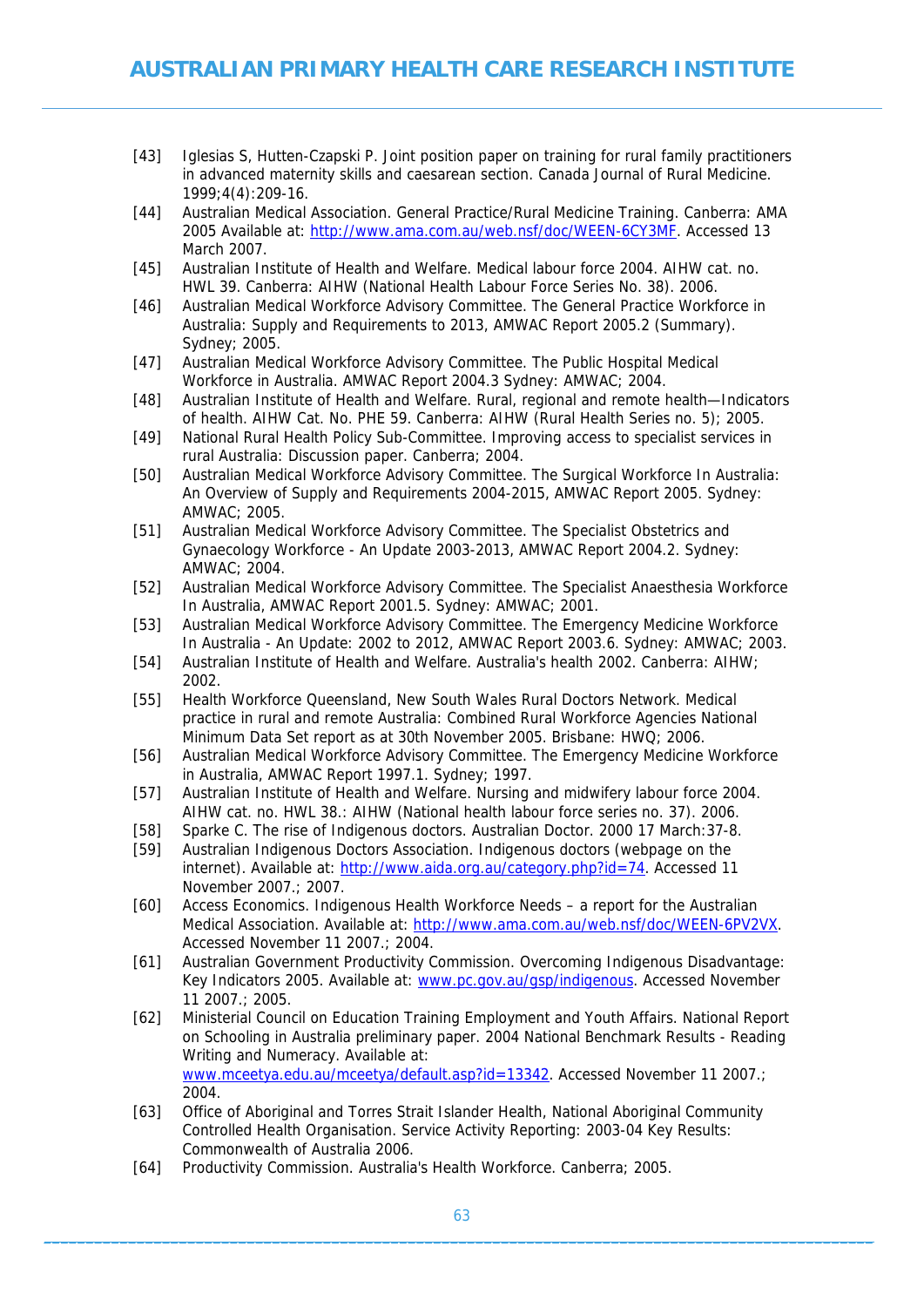- [65] Standing Committee on Aboriginal and Torres Strait Islander Health. Aboriginal and Torres Strait Islander Health Workforce National Strategic Framework. AHMAC Canberra. Available at: [www.health.gov.au/internet/wcms/publishing.nsf/Content/health-oatsih](http://www.health.gov.au/internet/wcms/publishing.nsf/Content/health-oatsih-pubs-wrkstrgy1.htm)[pubs-wrkstrgy1.htm](http://www.health.gov.au/internet/wcms/publishing.nsf/Content/health-oatsih-pubs-wrkstrgy1.htm). Accessed November 11 2007; 2002.
- [66] Australian Institute of Health and Welfare. Expenditures on health for Aboriginal and Torres Strait Islander Peoples, 2001–02. AIHW cat. no. HWE 30. Canberra: AIHW (Health and Welfare's Expenditure Series no. 23, appendices, table A9.20). 2005.
- [67] Australian Government Department of Health and Ageing. Table 6: GP headcount by RRMA 1995-96 to 2004-05. Available at: [http://www.health.gov.au/internet/wcms/publishing.nsf/Content/4F4DB38797665644CA](http://www.health.gov.au/internet/wcms/publishing.nsf/Content/4F4DB38797665644CA256FFE000C3C7F/$File/Table 6_Jan 29 07.pdf) [256FFE000C3C7F/\\$File/Table%206\\_Jan%2029%2007.pdf.](http://www.health.gov.au/internet/wcms/publishing.nsf/Content/4F4DB38797665644CA256FFE000C3C7F/$File/Table 6_Jan 29 07.pdf) Accessed 15 April 2007; 2007.
- [68] Australian Government Department of Health and Ageing. Table 8: FWE GPs by RRMA 1995-96 to 2004-05: Available at: [http://www.health.gov.au/internet/wcms/publishing.nsf/Content/4F4DB38797665644CA](http://www.health.gov.au/internet/wcms/publishing.nsf/Content/4F4DB38797665644CA256FFE000C3C7F/$File/Table 8_Jan 29 07.pdf) [256FFE000C3C7F/\\$File/Table%208\\_Jan%2029%2007.pdf.](http://www.health.gov.au/internet/wcms/publishing.nsf/Content/4F4DB38797665644CA256FFE000C3C7F/$File/Table 8_Jan 29 07.pdf) Accessed 15 April 2007.; 2007.
- [69] Australian Government Department of Health and Ageing. General Practice Statistics Explanatory Notes. Available at: [http://www.health.gov.au/internet/wcms/publishing.nsf/Content/health-pcd-programs](http://www.health.gov.au/internet/wcms/publishing.nsf/Content/health-pcd-programs-gpstats-explan.htm)[gpstats-explan.htm](http://www.health.gov.au/internet/wcms/publishing.nsf/Content/health-pcd-programs-gpstats-explan.htm). Accessed 15th April 2007; 2007.
- [70] Horvath J. The Relationship between Policy, Pedagogy, and Practice in Australian Medical Education. "Medical Education Towards 2010: Shared Visions and Common Goal". Canberra: 7th Mar 2005. Available at: [http://www.health.gov.au/internet/wcms/publishing.nsf/Content/E97C1E8AAB7FEB1CCA](http://www.health.gov.au/internet/wcms/publishing.nsf/Content/E97C1E8AAB7FEB1CCA2570AD00809A34/$File/deptsp070305.pdf) [2570AD00809A34/\\$File/deptsp070305.pdf](http://www.health.gov.au/internet/wcms/publishing.nsf/Content/E97C1E8AAB7FEB1CCA2570AD00809A34/$File/deptsp070305.pdf). Accessed 14 May 2007. 2005.
- [71] Conference Proceedings. Medical Education Towards 2010: Shared Visions and Common Goals; 2005 7-9 March. Available at: <http://www.mededconference.org.au/meded2005/pdf/proceedings.pdf;> Canberra; 2005.
- [72] Kurucsev K. The medical indemnity crisis. GP Speak Magazine. 2002 19 Feb. Lismore.
- [73] Watts RW, Marley JE, Beilby JJ, MacKinnon RP, Doughty S. Training, skills and approach to high-risk obstetrics in rural GP obstetricians. The Australian and New Zealand Journal of Obstetrics and Gynaecology. 1997;37(4):424-6.
- [74] Rural Doctors Association of Australia. The impact of the Trade Practices Act on procedural GPs in rural and remote areas. A supplement to the Submission to the Review of the Impact of the TPA on the Recruitment and Retention of the Rural Medical Workforce. Canberra: RDAA; 2002.
- [75] US News. America's Best Graduate Schools: Medical Specialties: Rural Medicine. Available at: [http://www.usnews.com/usnews/edu/grad/rankings/med/brief/medsp06\\_brief.php](http://www.usnews.com/usnews/edu/grad/rankings/med/brief/medsp06_brief.php). Accessed 13 May 2007 2004.
- [76] Woollard L, Hays R. Rural Obstetrics in NSW. The Australian and New Zealand Journal of Obstetrics and Gynaecology. 1993;33:240-2.
- [77] The Committee of Presidents of Medical Colleges. What is the CPMC. 2004:Available at: [www.cpmc.edu.au/index.html](http://www.cpmc.edu.au/index.html). Accessed 15 August 2004.
- [78] Dowton SB, Stokes ML, Rawstron EJ, Pogson PR, Brown MA. Postgraduate medical education: rethinking and integrating a complex landscape. Medical Journal of Australia. 2005;182(4):177-80.
- [79] Joyce C, Stoelwinder J, McNeil J, Piterman L. Riding the wave; current and emerging trends in graduates from Australian university medical schools. Medical Journal of Australia. 2007;186(6):309-12.
- [80] Commonwealth Department of Health and Family Services. General practice education — the way forward. Report of the Ministerial Review of General Practice Training. Canberra: CDHFS; 1998.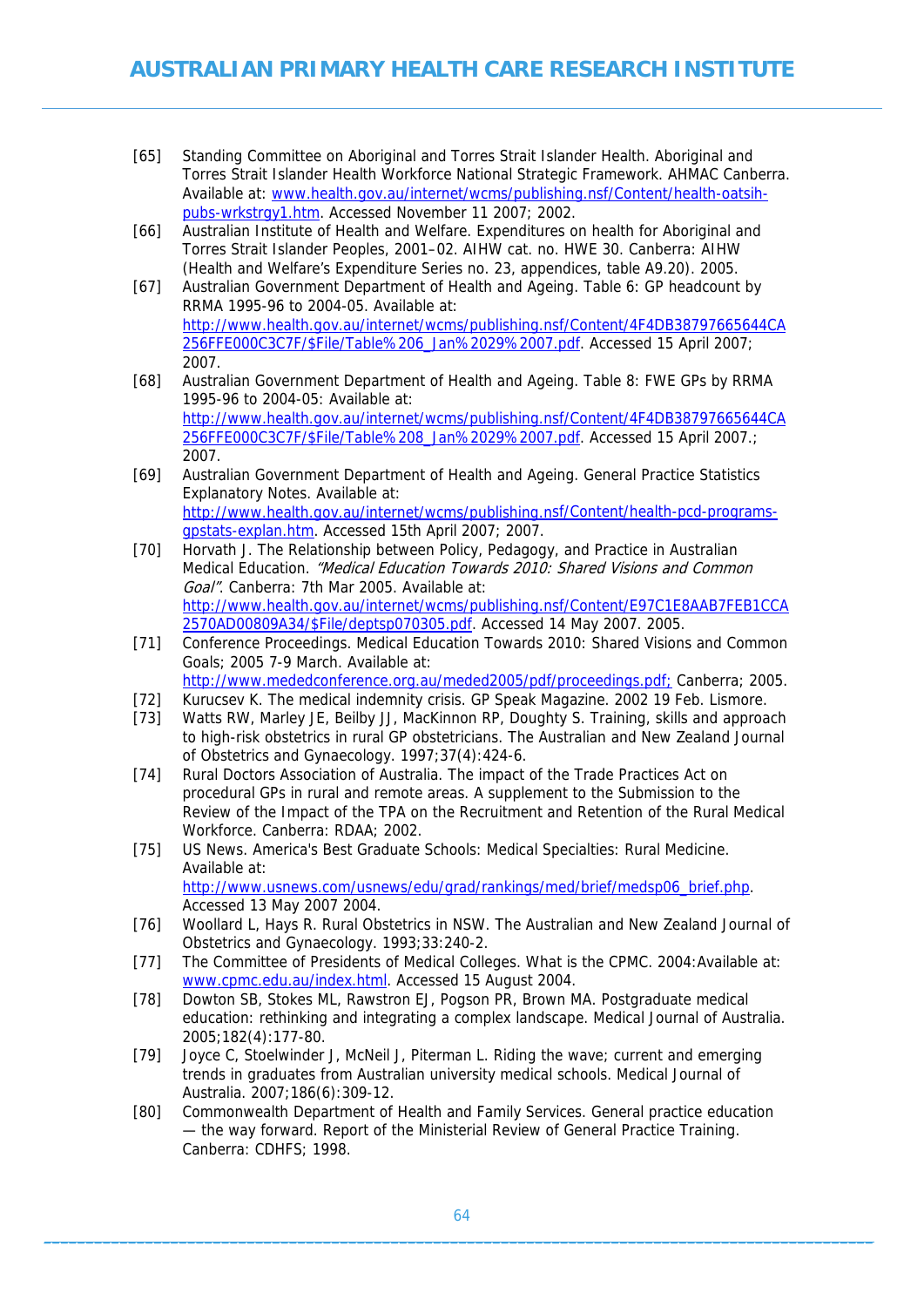- [81] Acil Tasman. Evaluation of the regionalisation of general practice vocational training. Melbourne; 2005.
- [82] Strasser RP, Hays RB, Kamien M, Carson D. Is Australian rural practice changing? Findings from the national rural general practice study. Australian Journal of Rural Health. 2000;8:222-6.
- [83] Geyman JP, Hart LG, Norris TE, Coombs JB, Lishner DM. Educating generalist physicians for rural practice: how are we doing? Journal of Rural Health. 2000;Winter, 16(1):56-80.
- [84] Geyman JP. Chapter 23 Graduate education for rural practice. In: Geyman JP, Norris TE, Hart LG, eds. Textbook of Rural Medicine. New York: McGraw-Hill, 2001:369-80.
- [85] Kamien M. Staying in or leaving rural practice: 1996 outcomes of rural doctors' 1986 intentions. Medical Journal of Australia. 1998;169:318-21.
- [86] Hays RB, Veitch PC, Cheers B, Crossland L. Why doctors leave rural practice. Australian Journal of Rural Health. 1997;5(4):198-203.
- [87] Australian Medical Workforce Advisory Committee. Influences on participation in the Australian Medical Workforce, AMWAC Report 1998.4. Sydney; 1998.
- [88] Brooks P. The impact of chronic illness: partnerships with other healthcare professionals. Medical Journal of Australia. 2003;179:260-2.
- [89] Dowton S. Imperatives in medical education and training in response to demands for a sustainable workforce. Medical Journal of Australia. 2005;183:595-8.
- [90] Worley P, Prideaux D, Strasser R, Silagy C, Magarey J. Why we should teach undergraduate medical students in rural communities. Medical Journal of Australia. 2000;172:615-7.
- [91] Australian Medical Association. Early Streaming Into Specialty Training: AMA Position Statement. Available at: [http://www.ama.com.au/web.nsf/doc/WEEN-](http://www.ama.com.au/web.nsf/doc/WEEN-6WA7RF/$file/AMA_Position_Statement_Early_Streaming_into_Specialty_Training.pdf)[6WA7RF/\\$file/AMA\\_Position\\_Statement\\_Early\\_Streaming\\_into\\_Specialty\\_Training.pdf](http://www.ama.com.au/web.nsf/doc/WEEN-6WA7RF/$file/AMA_Position_Statement_Early_Streaming_into_Specialty_Training.pdf). Accessed 5 March 2007. Canberra: AMA 2006.
- [92] Australian College of Rural and Remote Medicine. ACRRM Submission to the Australian Medical Council for Recognition of the Specialty of "Rural and Remote Medicine". Brisbane: ACRRM; 2004.
- [93] Flynn J. Australian Medical Council, President. Medical Education Towards 2010: Shared Visions and Common Goals; 2005 7-9 March. Available at: [http://www.mededconference.org.au/meded2005/pdf/proceedings.pdf.](http://www.mededconference.org.au/meded2005/pdf/proceedings.pdf) Accessed 11 November 2007; Canberra; 2005.
- [94] Lawson K, Chew M, Van Der Weyden M. The new Australian medical schools: daring to be different. Medical Journal of Australia. 2004;181:662-6.
- [95] Murray R, Wronski I. When the tide goes out: health workforce in rural, remote and Indigenous communities. Medical Journal of Australia. 2006;185(1):37-8.
- [96] Walters L, Worley P. Training in rural practice: Time for integration? Australian Journal of Rural Health. 2006;14(5):171–2.
- [97] Van Der Weyden M. Increased medical school places: a crisis in the making? Medical Journal of Australia. 2006;185(3):129.
- [98] Medical Training Review Panel. Medical Training Review Panel First Report. Canberra: DH andFS; 1997.
- [99] Grace K, Bradford C. Community and general practice terms for prevocational junior medical officers: experience and development in South Australia and Western Australia. Medical Journal of Australia. 2007;186(7):S28-S30.
- [100] Crotty BJ. More students and less patients: the squeeze on medical teaching resources [Editorial]. Medical Journal of Australia. 2005;183(9):444-5.
- [101] Hillman K. The changing role of acute-care hospitals. Medical Journal of Australia. 1999;170:325-8.
- [102] McGrath B, Graham I, Crotty B, Jolly B. Lack of integration of medical education in Australia: the need for change. Medical Journal of Australia. 2006;184(7):346-8.
- [103] Confederation of Postgraduate Medical Education Councils. Australian Curriculum Framework for Junior Doctors. Available at: <http://wwwcpmecorgau/curriculum> Accessed 23 March 2007 2003.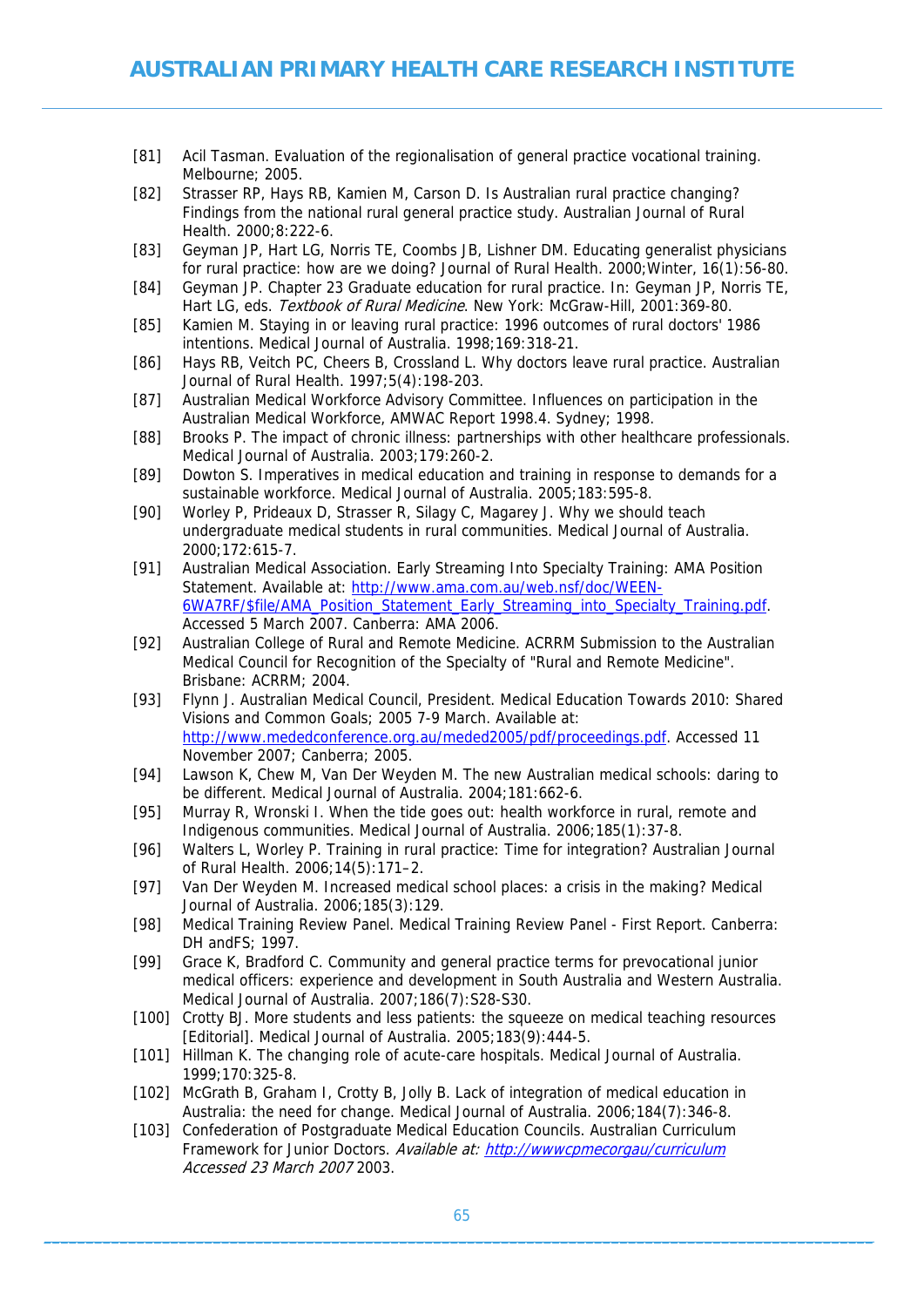- [104] Nichols A, Worley P, Toms L, Johnston-Smith P. Change of place, change of pace, change of status: rural community training for junior doctors, does it influence choices of training and career? Rural and Remote Health. 2004;4:Available at: [http://rrh.deakin.edu.au.](http://rrh.deakin.edu.au/) Accessed 11 November 2007.
- [105] Mugford B, Worley P, Braund W, Martin A. Rural intern training. Rural and Remote Health. 2001;1 Available at: [http://www.rrh.org.au](http://www.rrh.org.au/). Accessed 11 November 2007.
- [106] University of Western Australia. Handbook: Faculty of Medicine, Dentistry and Health Sciences. Perth: UWA; 2006.
- [107] Thistlethwaite J. Altruism can no longer support community-based training [Letter]. Medical Journal of Australia. 2006;185(1):53-4.
- [108] Australian Government Department of Health and Ageing. Practice Incentives Program (PIP). 2007:Availabe: [http://www.medicareaustralia.gov.au/providers/incentives\\_allowances/pip.shtml.](http://www.medicareaustralia.gov.au/providers/incentives_allowances/pip.shtml) Accessed 26 Apr 2007.
- [109] Department of Health and Ageing. Training for Rural and Remote Procedural General Practitioners Program. Available at: <http://www.health.gov.au/internet/wcms/publishing.nsf/Content/work-rural-trrpgpp> Accessed November 11 2007.; 2007.
- [110] Australian College of Rural and Remote Medicine. Prevocational General Practice Placements Program (PGPPP). Available at: <http://www.acrrm.org.au/main.asp?NodeID=26571>. Accessed 11 November 2007. Brisbane; 2007.
- [111] Australian College of Rural and Remote Medicine. Vocational Training. Available at: [http://www.acrrm.org.au/main.asp?NodeID=90.](http://www.acrrm.org.au/main.asp?NodeID=90) Accessed 11 November 2007. Brisbane; 2007.
- [112] Australian College of Rural and Remote Medicine. John Flynn Placement Program. Available at: [http://www.acrrm.org.au/main.asp?NodeID=194.](http://www.acrrm.org.au/main.asp?NodeID=194) Accessed 11 November 2007. Brisbane; 2007.
- [113] Aaraas I, Sorasdekkan H, Kristiansen IS. Are general practitioner hospitals cost-saving: evidence from a rural area of Norway. Family Practice. 1977;14(5):397-402.
- [114] Nesbitt TS, Connell FA, Hart LG, Rosenblatt RA. Access to obstetric care in rural areas: effect on birth outcomes. American Journal of Public Health. 1990;80(7):814-8.
- [115] Tracy SK, Sullivan E, Dahlen H, Black D, Wang YA, Tracy MB. Does size matter? A population-based study of birth in lower volume maternity hospitals for low risk women. BJOG. 2006;113(1):86-9.
- [116] Hein HA. The status and future of small maternity services in Iowa. JAMA. 1986;255:1899-903.
- [117] Woollard L. Rural Doctors Association of New South Wales: derived NSW hospital data (unpublished) RDANSW; 2007.
- [118] Phillips WR, Starfield B. Why Does a U.S. Primary Care Physician Workforce Crisis Matter? [Editorial]. American Family Physician. 2004;70(3).
- [119] Starfield B. Policy relevant determinants of health: an international perspective. Health Policy. 2002;60:201-21.
- [120] Rural Doctors Association of Australia. Federal budget submission 2004-5. Canberra: RDAA; 2003.
- [121] Humphreys J. Equity and distributive justice in non-metropolitan Australia. 10th International Medical Workforce Conference. Vancouver 2007.
- [122] Mooney G. Inequity in Australian health care: how do we progress from here? Australian and New Zealand Journal of Public Health. 2003;27:267-70.
- [123] Browning B. Health Funding and Medical Professionalism A short historical survey of the relationship between government and the medical profession in Australia. Available at: [http://www.aams.org.au/contents.php?subdir=library/history/funding\\_prof\\_med\\_au/](http://www.aams.org.au/contents.php?subdir=library/history/funding_prof_med_au/&filename=index) [andfilename=index](http://www.aams.org.au/contents.php?subdir=library/history/funding_prof_med_au/&filename=index). Accessed 30 April 2007; 2000.
- [124] National Centre for Classification in Health. Professional Relative Study Final Report: prepared for Medicare Schedule Review Board. Sydney: NCCH; 2000.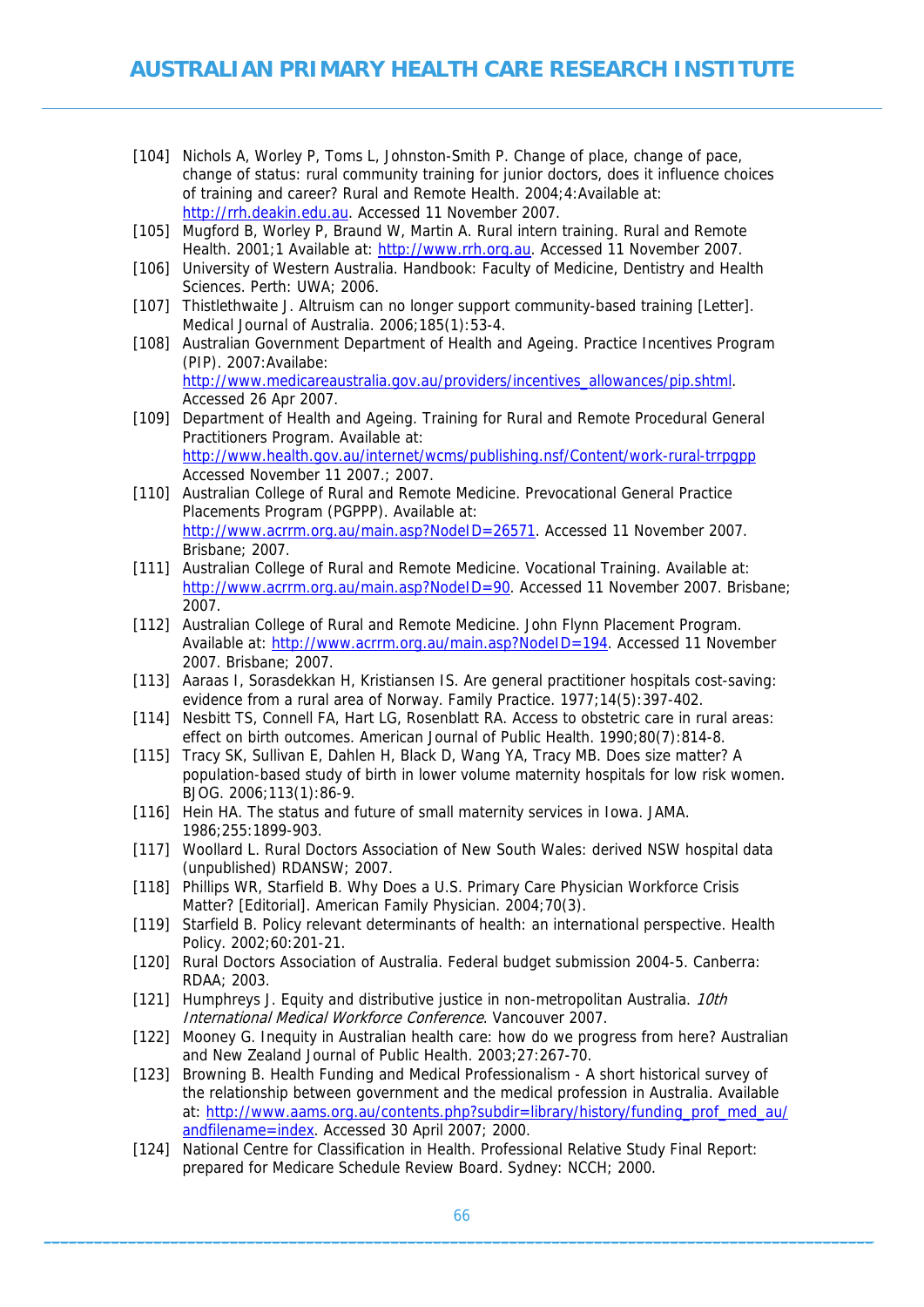- [125] Healthcare Management Advisors Pty Ltd. Medicare Schedule Review Board: Remuneration Rates Study - Final report. Adelaide: HMA; 2000.
- [126] Medicare Australia. Medicare Benefits Schedule. 2007:Available at: [http://www.health.gov.au/internet/mbsonline/publishing.nsf/Content/Medicare-Benefits-](http://www.health.gov.au/internet/mbsonline/publishing.nsf/Content/Medicare-Benefits-Schedule-MBS-1)[Schedule-MBS-1](http://www.health.gov.au/internet/mbsonline/publishing.nsf/Content/Medicare-Benefits-Schedule-MBS-1) Accessed 15 July 2007.
- [127] Australian Government Department of Health and Ageing. Rural Retention Program Central Payments System. 2006:Available at: [http://www.health.gov.au/internet/wcms/publishing.nsf/Content/work-rural-rrp-cent.](http://www.health.gov.au/internet/wcms/publishing.nsf/Content/work-rural-rrp-cent) Accessed 26 April 2007.
- [128] Rural Doctors Association of Australia. Viable models of rural and remote practice: Stage 1 and Stage 2 report. Canberra: RDAA; 2003.
- [129] Australian College of Rural and Remote Medicine. Training for Rural and Remote Procedural GPs - Statistics. Brisbane: ACRRM; 2007.
- [130] Lennox D. Queensland Country Practice Powerpoint presentation 8th August. Brisbane: QH; 2007.
- [131] Rankin S, Hughes-Anderson W, House J, Aitken J, Heath D, Mitchell A, et al. Rural residents' utilisation of health and visiting specialist health services. Rural and Remote Health. 2002;2:Available at: [http://rrh.deakin.edu.au](http://rrh.deakin.edu.au/). Accessed 11 November 2007.
- [132] Royal Flying Doctor Service. RFDS Annual Report 2005. 2006:Available at: <http://www.flyingdoctor.net/ar2005/default.htm>. Accessed 12 May 7.
- [133] Mick S, Wise C. Downsizing and financial performance in rural hospitals. Health Care Management Review. 1996;21(2):16-25.
- [134] Moynihan M. Rural Doctors Association of Victoria data (unpublished): RDAV; 2007.
- [135] Rural Doctors Association NSW. Rural doctors welcome announcement on new rural medical school - Media Release Monday 17th July. Available at: [http://www.rdansw.com.au/contracts/RDA\\_Proposals\\_for\\_Rural\\_Health\\_for\\_Parliamenta](http://www.rdansw.com.au/contracts/RDA_Proposals_for_Rural_Health_for_Parliamentary_Term2007.pdf) [ry\\_Term2007.pdf.](http://www.rdansw.com.au/contracts/RDA_Proposals_for_Rural_Health_for_Parliamentary_Term2007.pdf) Accessed 2 July 2007: RDANSW; 2006.
- [136] Australian Medical Association. AMA Submission to the House of Representatives Standing Committee on Health and Ageing Inquiry into Health Funding - May 2005. Canberra: AMA; 2005.
- [137] House of Representatives Standing Committee on Health and Ageing. The Blame Game: Report on the inquiry into health funding. Canberra: Commonwealth of Australia; 2006.
- [138] Australian Medical Association. Country Hospitals Must be Kept Viable. Media Release 25th July; 2006.
- [139] Van Weel C, Del Mar C. How should GPs be paid? Medical Journal of Australia. 2004;181(2):98-9.
- [140] Wakefield M. Patient safety and medical errors. Implications for rural health care. The Journal of Legal Medicine. 2002 Mar;23(1):43-56.
- [141] Wholey D, Moscovice I, Hietpas T, Holtzman J. The environmental context of patient safety and medical errors. Journal Rural Health. 2004 Fall;20(4):304-13.
- [142] Burstin H, Wakefield M. The importance of safety and quality in rural America. Journal Rural Health. 2004 Fall;20(4):301-3.
- [143] Boland M, Staines A, Fitzpatrick P, Scallan E. Urban-rural variation in mortality and hospital admission rates for unintentional injury in Ireland. Injury Prevention. 2005 Feb;11(1):38-42.
- [144] Eberhardt M, Ingram D, Makuc D. Urban and Rural Health Chartbook. Health, United States. Hyattsville, Maryland: National Center for Health Statistics; 2001.
- [145] Fragar L. Agricultural health and safety in Australia. Australian Journal of Rural Health. 1996 Aug;4(3):200-6.
- [146] Leight SB. The application of a vulnerable populations conceptual model to rural health. Public Health Nursing. 2003 Nov-Dec;20(6):440-8.
- [147] Styner JK. The birth of Advanced Trauma Life Support (ATLS). Surgeon. 2006 Jun;4(3):163-5.
- [148] McConnel F, Pashen D, McLean R. The ARTS of Risk Management in Rural and Remote Medicine. Submitted for publication. 2007.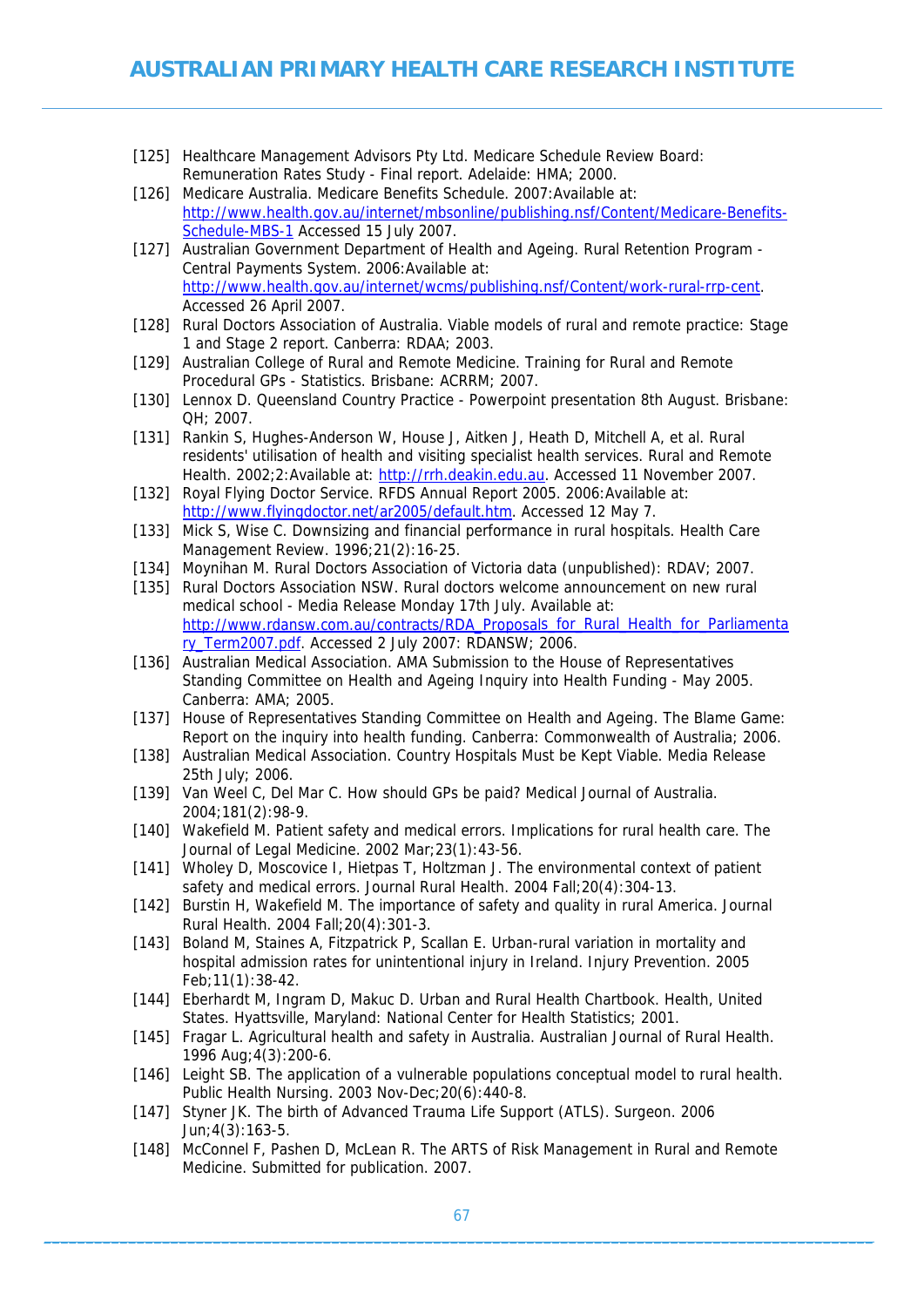- [149] Brennan TA, Hebert LE, Laird NM, Lawthers A, Thorpe KE, Leape LL, et al. Hospital characteristics associated with adverse events and substandard care. JAMA. 1991 Jun 26;265(24):3265-9.
- [150] Keeler EB, Kahn KL, Bentow SS, United States. Health Care Financing Administration., Rand/UCLA/Harvard Center for Health Care Financing Policy Research. Assessing quality of care for hospitalized medicare patients with hip fracture, using coded diagnoses from the Medicare Provider Analysis and Review files. Santa Monica, CA: RAND 1992.
- [151] Starfield B. Is primary care essential? Lancet. 1994;344:1129-33.
- [152] Starfield B. Primary care: concept, evaluation, and policy. New York: Oxford University Press; 1992.
- [153] Benzie D. New South Wales rural general practice from a Yank's perspective. Australian Journal of Rural Health. 2003 Jan;11(1):44-6.
- [154] Donahue KE, Ashkin E, Pathman DE. Length of patient-physician relationship and patients' satisfaction and preventive service use in the rural south: a cross-sectional telephone study. BMC Family Practice. 2005 Oct 4;6:40.
- [155] Donohoe MT. Comparing generalist and specialty care: discrepancies, deficiencies, and excesses. Archives of Internal Medicine. 1998 Aug 10-24;158(15):1596-608.
- [156] Marshall MN. Improving quality in general practice: qualitative case study of barriers faced by health authorities. British Medical Journal. 1999 Jul 17;319(7203):164-7.
- [157] Glazebrook R, Chater B, Graham P, Kokar G, Robinson M, Escott R, et al. Evaluation of the ACRRM national radiology program for Australian rural and remote medical practitioners. Rural and Remote Health. 2005 Jul-Sep;5(3):349.
- [158] Glazebrook R, Manahan D, Chater AB. Evaluation of an ultrasound program (intermediate obstetric and emergency medicine) for Australian rural and remote doctors. Australian Journal of Rural Health. 2005;13(5):295-9.
- [159] Glazebrook R, Manahan D, Chater B. Evaluation of nine pilot obstetric ultrasound education workshops for Australian rural and remote doctors. Rural and Remote Health. 2004;4(3).
- [160] Glazebrook R, Manahan D, Chater B, Barker P, Row D, Steele B, et al. Educational needs of rural and remote Australian non-specialist medical practitioners for obstetric ultrasound. Australian Journal of Rural Health. 2004 Apr;12(2):73-80.
- [161] Hall A. Evaluation of a Rural and Remote Point of Care Service: Queensland Health; 2003.
- [162] Nelsen DA, Jr., Hartley DA, Christianson J, Moscovice I, Chen MM. The use of new technologies by rural family physicians. Journal of Family Practice. 1994 May;38(5):479- 85.
- [163] Welch HG, Larson EH, Hart LG, Rosenblatt RA, WAMI Rural Health Research Center. Readmission following surgery in Washington state rural hospitals. Seattle: WAMI RHRC 1991.
- [164] Galandiuk S, Mahid S, Polk H, Turina M, Rao M, Lewis J. Differences and similarities between rural and urban operations 63rd Annual Meeting of the Central Surgical Association. Louisville, Kentucky 2006.
- [165] Kirby E. Colonoscopy procedures at a small rural hospital. Canadian Journal of Rural Medicine. 2004;9(2):89-93.
- [166] Mabo E. Colonoscopy in rural communities. Journal of the American Board of Family Practice. 2005 Mar-Apr;18(2):150; author reply -1.
- [167] Newman RJ, Nichols DB, Cummings DM. Outpatient colonoscopy by rural family physicians. Annals of Family Medicine. 2005;3(2):122-5.
- [168] Bain NS, Campbell NC, Ritchie LD, Cassidy J. Striking the right balance in colorectal cancer care--a qualitative study of rural and urban patients. Family Practice. 2002;19(4):369-74.
- [169] Gonzalez RP, Cummings G, Mulekar M, Rodning CB. Increased Mortality in Rural Vehicular Trauma: Identifying Contributing Factors Through Data Linkage. Journal of Trauma-Injury Infection and Critical Care. 2006. August 61(2):404-9.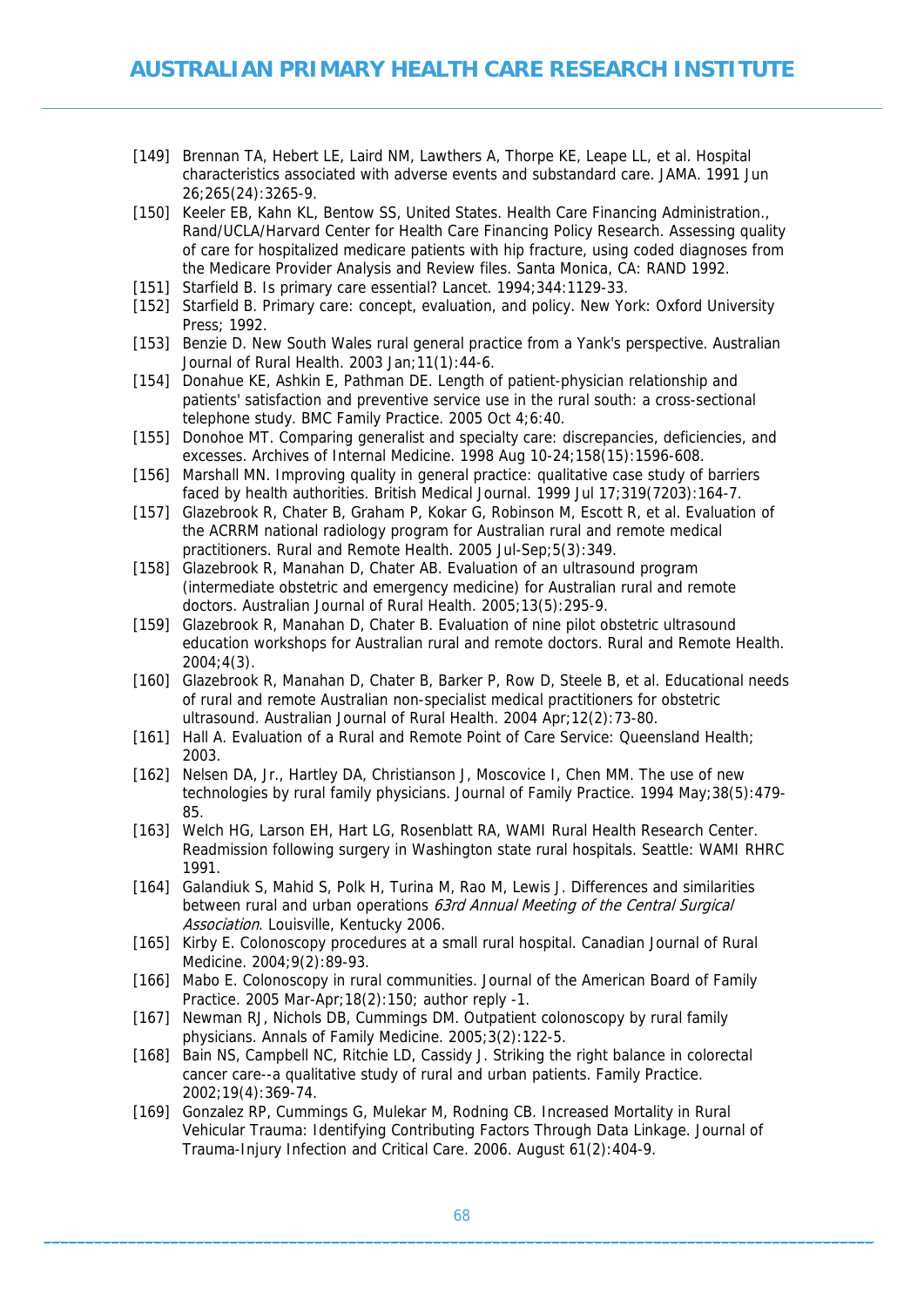- [170] Rogers FB, Osler TM, Shackford SR, Cohen M, Camp L, Lesage M. Study of the outcome of patients transferred to a level I hospital after stabilization at an outlying hospital in a rural setting. The Journal of Trauma. 1999 Feb;46(2):328-33.
- [171] Veenema KR, Rodewald LE. Stabilization of Rural Multiple-Trauma Patients at Level III Emergency Departments Before Transfer to a Level I Regional Trauma Center. American College of Emergency Physicians Research Forum. San Diego, California 1994.
- [172] Chng CL, Collins J, Eaddy S. A comparison of rural and urban Emergency Medical System (EMS) personnel: a Texas study. Prehospital and Disaster Medicine. 2001 Jul-Sep;16(3):159-65.
- [173] Dick ML, Schluter P, Johnston C, Coulthard M. GPs' perceived competence and comfort in managing medical emergencies in southeast Queensland. Australian Family Physician. 2002;31(9):870-5.
- [174] Hand R, Klemka-Walden L, Inczauskis D. Rural hospital mortality for myocardial infarction in Medicare patients in Illinois. American Journal of Medical Quality. 1996 Fall;11(3):135-41.
- [175] Rogers WJ, Canto JG, Barron HV, Boscarino JA, Shoultz DA, Every NR. Treatment and outcome of myocardial infarction in hospitals with and without invasive capability. Investigators in the National Registry of Myocardial Infarction. Journal of the American College of Cardiology. 2000 Feb;35(2):371-9.
- [176] Domes T, Szafran O, Bilous C, Olson O, Spooner GR. Acute myocardial infarction: quality of care in rural Alberta. Canadian Family Physician. 2006 Jan;52:68-9.
- [177] Middleton S, Harris JP, Sharpe DM, Corbett AJ, Lusby RJ, Ward JE. Improving stroke outcomes in NSW: a study of GP perspectives. Australian Journal of Primary Health. 2004;10(2):21-8.
- [178] Cameron B. Outcomes in rural obstetrics, Atherton Hospital 1981-1990. Australian Journal Rural Health. 1998 Feb;6(1):46-51.
- [179] Tracey S, Sullivan E, Dahlen H, Black D, Yang Y, Tracey M. Does size matter? A population-based study of birth in lower volume maternity hospitals for low risk women. BJOG. 2006;113:86-96.
- [180] Tracy M. The safety of small maternity units in Australia a population-based study. In: ACRRM and RDAA, editor. Symposium on birthing services in small rural hospitals; 2005; 2005.
- [181] Chaska BW, Mellstrom MS, Grambsch PM, Nesse RE. Influence of site of obstetric care and delivery on pregnancy management and outcome. Journal of the American Board of Family Practice. 1988 Jul-Sep;1(3):152-63.
- [182] Kriebel SH. Obstetrics in family practice. Journal of the American Board of Family Practice. 1992 Nov-Dec;5(6):658.
- [183] Hutten-Czapski P. Family practice maternity care. Canadian Family Physician. 1998;44:707-8.
- [184] Tuffnell DJ, Wilkinson K, Beresford N. Interval between decision and delivery by caesarean section are current standards achievable? Observational case series. British Medical Journal. 2001;322:1330-3.
- [185] Johnson D, Jin Y. Low-volume obstetrics. Characteristics of family physicians' practices in Alberta. Canadian Family Physician. 2002 Jul;48:1208-15.
- [186] Craig M, Nichols A. Anaesthesia in rural general practice. Anaesthesia and Intensive Care. 1993 Aug;21(4):395.
- [187] Barry AW. Meeting the challenge: providing anesthesia services in rural hospitals. Canadian Medical Association Journal. 1995 Nov 15;153(10):1455-6.
- [188] Payne KA, Muller CJ, Coetzee AR. Rural anaesthetic practices in the western Cape. South African Medical Journal. 1991 Jul 6;80(1):21-2.
- [189] Gelhorn D. Anesthesia skills for rural family physicians. Canadian Family Physician. 2002 2002 Feb;48:324.
- [190] Craig M, Nichols A, Price D. Education for general practitioners proposing to administer anaesthesia in rural general practice. Anaesthesia and Intensive Care. 1993 Aug;21(4):432-41.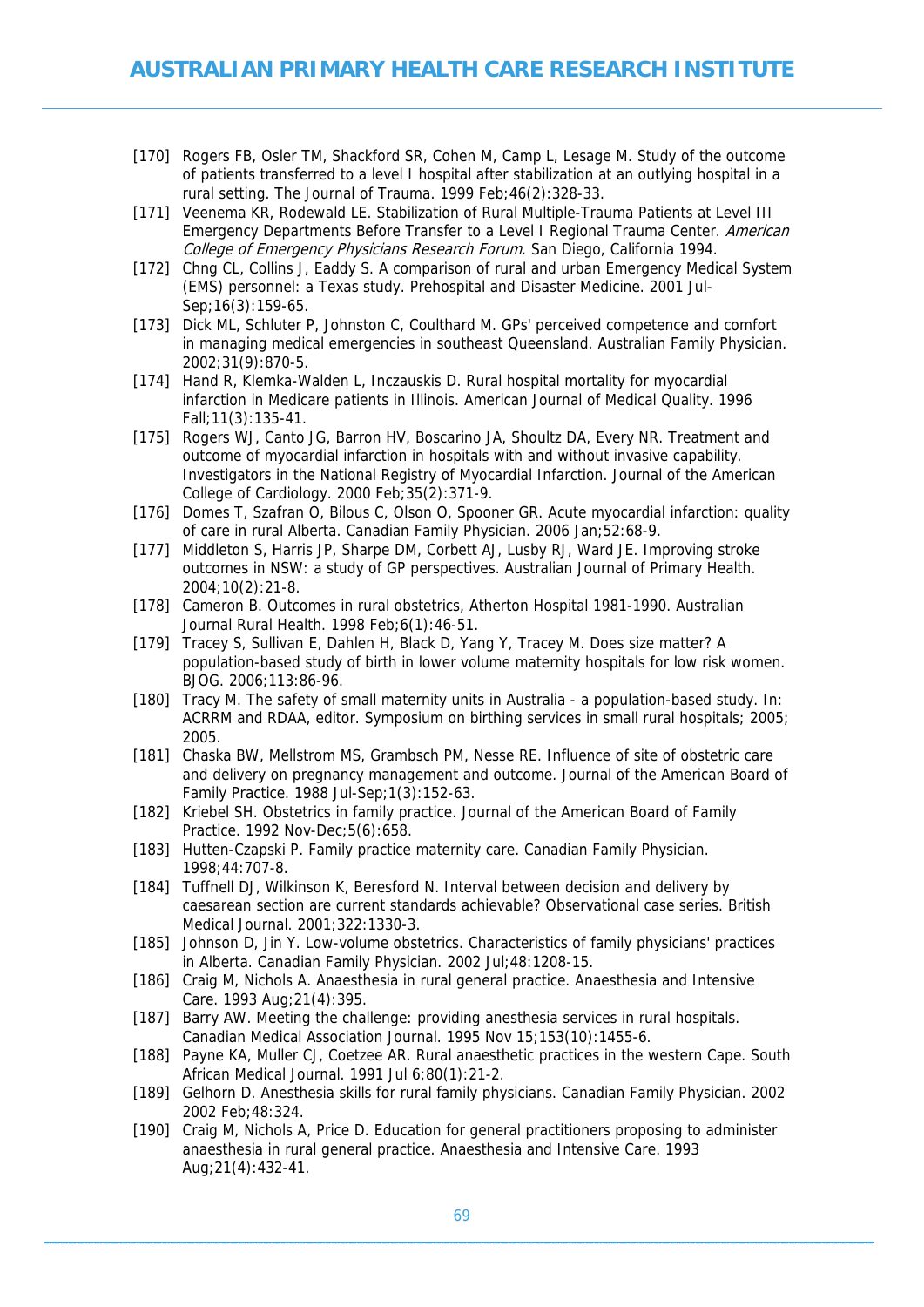- [191] Watts R. A Survey Of South Australian Rural General Practitioner Anaesthetists: Training, Skills And Approach To Difficult Anaesthesia: Primary Health Care Research and Information Service (PHCRIS); 1994.
- [192] Watts R. A 5 Year Prospective Analysis of the Efficiency, Safety and Morbidity of Epidural Anaesthesia Performed by a General Practitioner Anaesthetist in an Isolated Rural Hospital. General Practice Evaluation Program (GPEP) Project Summary Project 104 1991 [cited; Available from: <http://www.phcris.org.au/elib/render.php?params=1663>. Accessed 11 November 2007
- [193] European Working Time Directive Directive. Europe 2000.
- [194] Australian Medical Association. National Code of Practice Hours of Work, Shiftwork and Rostering for Hospital Doctors. Kingston, ACT; 2005 February.
- [195] Australian Medical Association. AMA Safe Hours Project Overview of consultations on the draft national code of practice - hours of work, shift work and rostering for hospital doctors. Kingston, ACT; 1998 December
- [196] Olafsson G, Sigurdsson JA. Out-of-hours service in rural areas. An observational study of accessibility, attitudes and quality standards among general practitioners in Iceland. Scandinavian Journal of Primary Health Care. 2000 Jun;18(2):75-9.
- [197] Cuddy NJ, Keane AM, Murphy AW. Rural general practitioners' experience of the provision of out-of-hours care: a qualitative study. British Journal of General Practice. 2001 Apr;51(465):286-90.
- [198] Levitt LK. Use it or lose it: is de-skilling evidence-based? Rural and Remote Health. 2001 Jan-Dec;1(1):81.
- [199] Australian College of Rural and Remote Medicine. Survey of proceduralists Brisbane ACRRM 2007.
- [200] Runciman WB, Kluger MT, Morris RW, Paix AD, Watterson LM, Webb RK. Crisis management during anaesthesia: the development of an anaesthetic crisis management manual. Quality and Safety in Health Care. 2005 Jun; 14(3).
- [201] Runciman WB, Merry AF. Crises in clinical care: an approach to management. Quality and Safety in Health Care. 2005 Jun;14(3):156-63.
- [202] Runciman WB, Webb RK, Klepper ID, Lee R, Williamson JA, Barker L. The Australian Incident Monitoring Study. Crisis management--validation of an algorithm by analysis of 2000 incident reports. Anaesthesia and Intensive Care. 1993 Oct;21(5):579-92.
- [203] Langeron O, Amour J, Vivien B, Aubrun F. Clinical review: management of difficult airways. Critical Care. 2006;10(6):243.
- [204] Australian Council for Safety and Quality in Health Care. Standard for Credentialling and Defining the Scope of Clinical Practice. Canberra; 2004.
- [205] Wolff AM, Bourke J, Campbell IA, Leembruggen DW. Detecting and reducing hospital adverse events: outcomes of the Wimmera clinical risk management program. Medical Journal of Australia. 2001 Jun 18;174(12):621-5.
- [206] Moscovice I, Wholey DR, Klingner J, Knott A. Measuring rural hospital quality. Journal Rural Health. 2004 Fall;20(4):383-93.
- [207] Podger A. A model health system for Australia. Inaugural Menzies Health Policy Lecture. Canberra 2006.
- [208] Bidwell S. Successful Models of Rural Health Service Delivery and Community Involvement in Rural Health: International Literature Review. Centre for Rural Health: Christchurch, New Zealand.; 2001.
- [209] Wakerman J, Humphreys J, Wells R, Kuipers P, Entwistle P, Jones J. A Systematic Review of Primary Health Care Delivery Models in Rural and Remote Australia 1993- 2006. Canberra: ANU College of Medicine and Health Sciences; 2006.
- [210] Murdoch C. Making it pay and helping us stay: the viability of a rural general practice in New Zealand. New Zealand Medical Journal. 2006;119(1246):1-9.
- [211] Sedgwick D. Remote Area Surgery: Personal perspectives on the future of remote and rural medicine in Scotland - A series of commissioned commentaries: Royal College of Physicians of Edinburgh; 2005.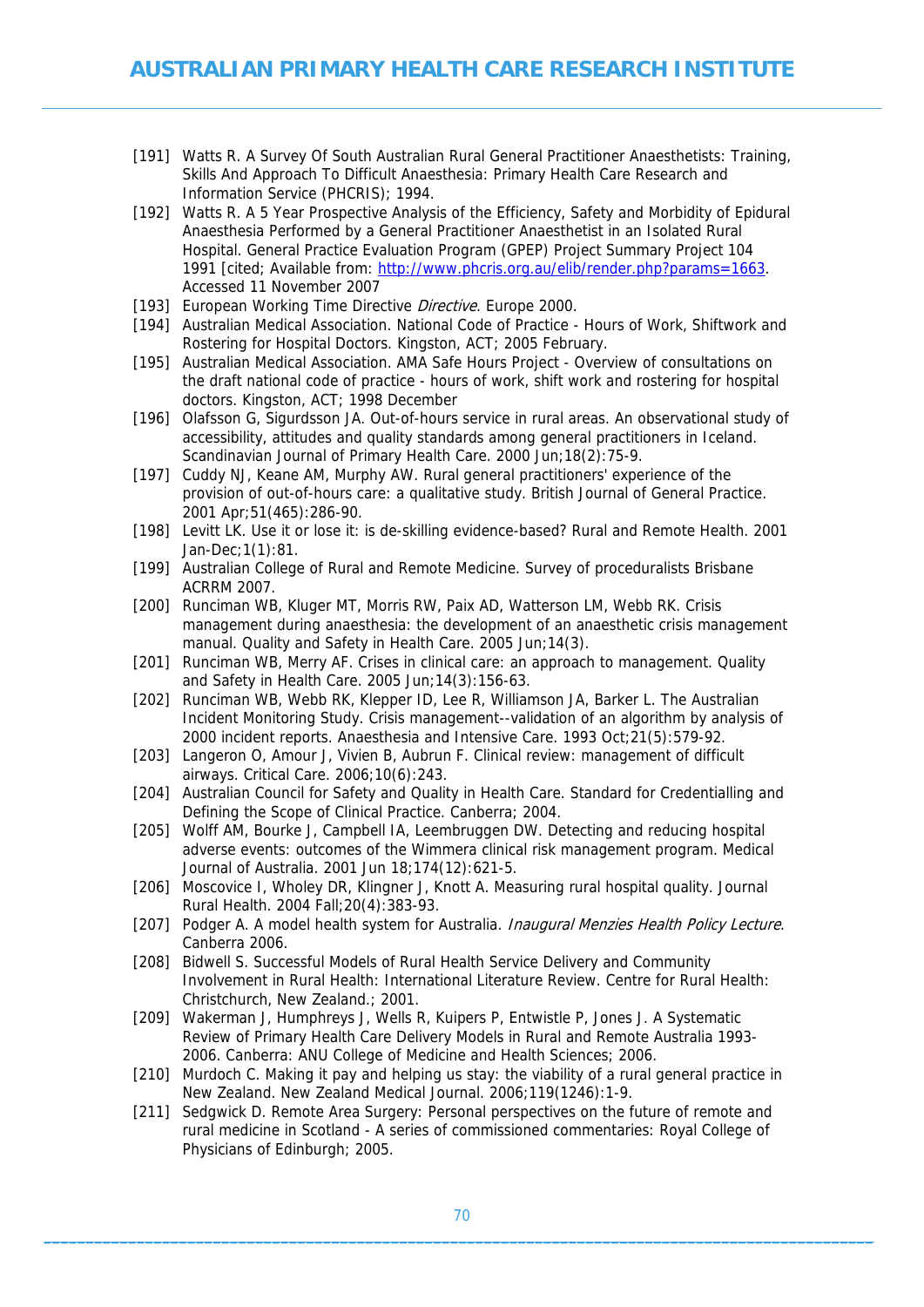- [212] Ettelt S, Nolte E, Mays N, Thomson S, McKee M. Health care outside hospital: assessing generalist and specialist care in eight countries. Copenhagen: WHO Regional Office for Europe; 2006.
- [213] Council of Australian Governments. Health Workforce. Available at: <http://www.coag.gov.au/meetings/130407/index.htm#health>. Accessed 13 May 2007; 2007.
- [214] Topps D, Rourke J, Newbery P. Wanted: trainees for rural practice. Australian Journal of Rural Health. 2003;11(2):96-8.
- [215] Breon TA, Scott-Connor CE, Tracey RD. Spectrum of general surgery in rural Iowa. Current Surgery. 2003;60(1):94-9.
- [216] Health Workforce Queensland. Solutions to the provision of primary care to rural and remote communities in Queensland. Brisbane: HWQ; 2005.
- [217] Rosewarne C, Boffa J. An analysis of the primary health care access program in the Northern Territory - a major Aboriginal health reform. Australian Journal of Primary Health. 2004;10(3).
- [218] Hunter A, Mayers N, Couzos S, Daniels J, Murray R, Bell K, et al. Aboriginal community controlled health services. General Practice in Australia 2004. Canberra: Australian Government Department of Health and Ageing 2005:p. 337-58.
- [219] Agency for Healthcare Research and Quality. Telemedicine for the Medicare Population. Rockville, MD; 2001 February. Report No.: 24.
- [220] Rogers FB, Ricci M, Caputo M, Shackford S, Sartorelli K, Callas P, et al. The use of telemedicine for real-time video consultation between trauma center and community hospital in a rural setting improves early trauma care: preliminary results. The Journal of Trauma. 2001 Dec;51(6):1037-41.
- [221] Ricci MA, Caputo M, Amour J, Rogers FB, Sartorelli K, Callas PW, et al. Telemedicine reduces discrepancies in rural trauma care. Telemedicine Journal and E-Health. 2003 Spring;9(1):3-11.
- [222] Rischbieth P. Information technology RDAA/ACRRM Emergency Medicine Symposium. Albury 2007.
- [223] Buchan J, Calman L. Skill-Mix and Policy Change in the Health Workforce: Nurses in Advanced Roles. OECD Health Working Papers Number 17. 2004.
- [224] Hooker RS, Crawley JF. Physician Assistants in American Medicine. NY: Churchill Livingstone 2003.
- [225] Society of Obstetricians and Gynaecologists of Canada, College of Family Physicians of Canada, Society of Rural Physicians of Canada. Number of births to maintain competence. Canadian Family Physician. 2002 Apr;48:751, 8.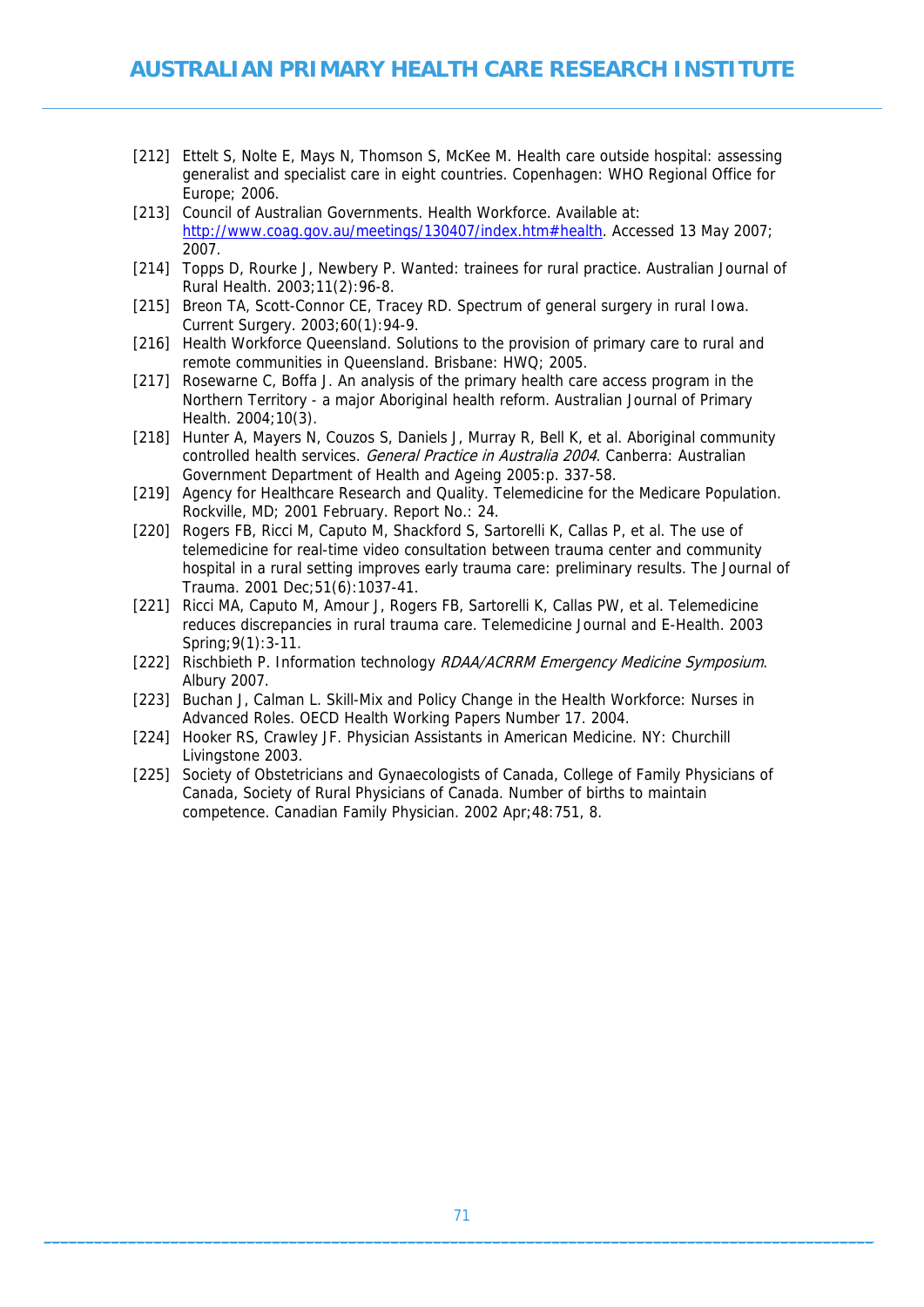# **APPENDIX A – METHODS**

# THE SEARCH STRATEGY

## **ELECTRONIC DATABASE SEARCHES (BLACK LITERATURE)**

To identify relevant peer-reviewed literature systematic searching of a number of health related databases was conducted. The searches were carried out by the librarian who was a part of the team. The databases searched included Medline, CINAHL, EMBASE, the Cochrane Library, ADT - Australian Digital Thesis Program, Proquest Digital Dissertations, and the INFORMIT suite of databases including: AMI - Australasian Medical Index, APAIS - Australian Public Affairs Information Service, APAIS-Health - Australian Public Affairs Information Service - Health, ATSIhealth - Aboriginal and Torres Strait Islander Health Bibliography, H andS - Health and Society Database and RURAL - Rural and Remote Health Database.

The search terms were selected through discussion of the topic areas and through the initial searching process to understand what terms are most meaningful according to the databases. The searches were modified according to the database and the search functionality available in each.

The searches were inclusive and did not exclude any date range or type of publication, but a limitation of English language was included due to time and funding limitations. The searches excluded developing countries. Australia and countries in which similar conditions existed (Primarily the USA and Canada) were chosen as appropriate settings.

Initial searches were specific, using headings and core terminology and then broadened to ensure that a wide array of literature was included. The results were compiled into an Endnote library, which allowed for easy de-duplication.

## **GREY LITERATURE**

Grey literature was identified through resources already known to researchers, ACRRM internal resources, references from literature already identified and searches of government departments, rural and professional organisations, educational institutions and related bodies. The internet was also searched for relevant resources using a number of browsers and scholarly search engines. Searches were performed using a variety of key terms coming out of discussions and prior database searches. As further details were ascertained further grey literature searches were performed. Site searches and browsing were used with identified organisations to identify relevant publications.

The grey literature was also added into an Endnote library as a part of the screening process.

### SNOWBALLING

The retrieved literature provided valuable clues to other sources available and provided a number of additional references. Each document was scanned for references to both published and unpublished literature.

## **ADJUDICATING RETRIEVED MATERIALS**

References were reviewed by two teams of reviewers for the two stages of assessment. The initial team would review the references based on the abstract and title of the search results. If consensus was achieved the article would then move to the next two reviewers.

In situations where there was insufficient information from the abstract the article was obtained and then considered for inclusion. In situations in which there was disagreement on inclusion this fact would be noted and it would then move to the next group of reviewers.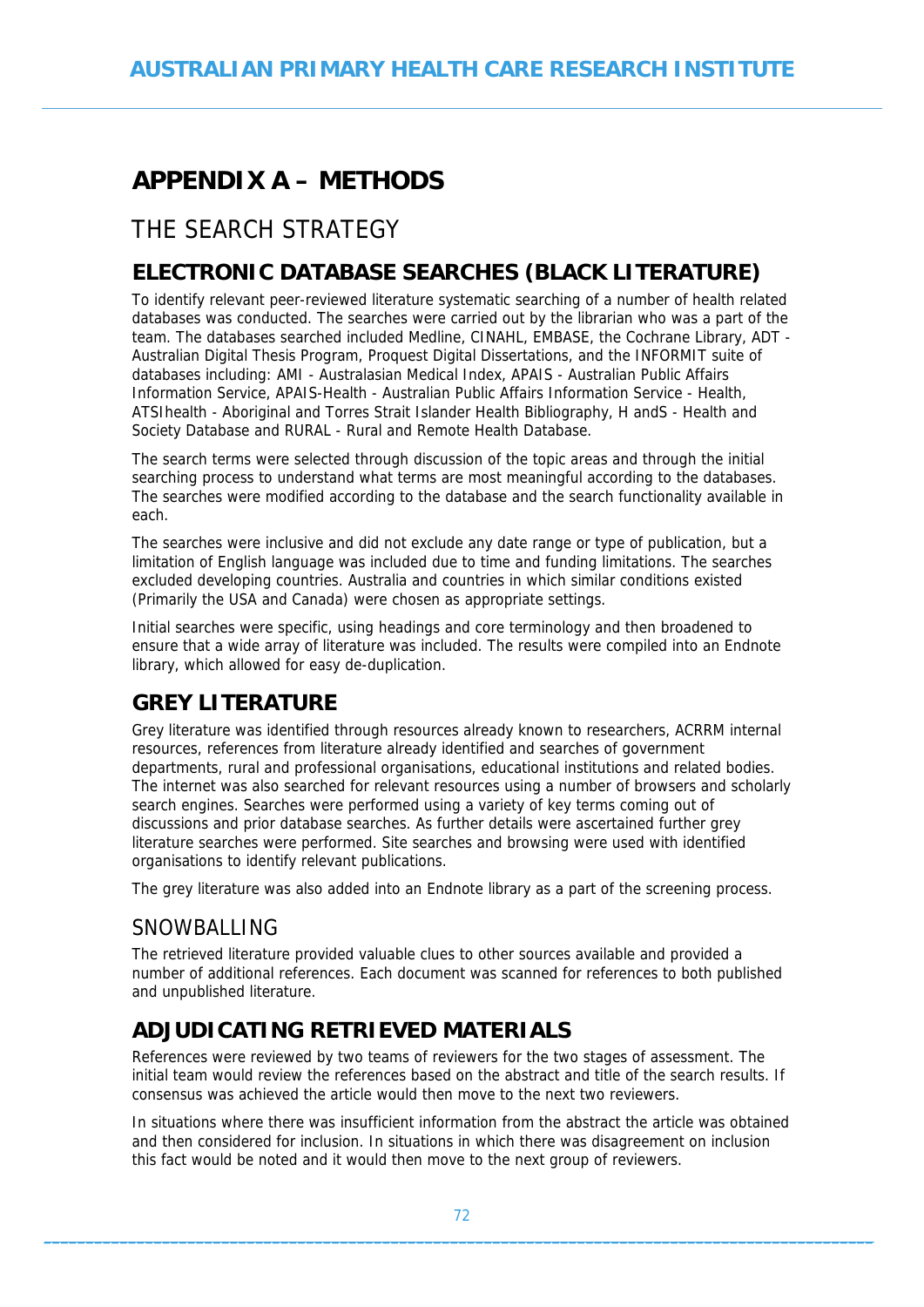The second round of review involved reviewing the print copy of the article. Once agreement had been obtained on the articles they were added to the Endnote library of master documents for inclusion.

### INCLUSION CRITERIA

The inclusion criteria for the retrieved literature included the following:

- The article related to the rural context.
- The preference was for the Australian setting
- The article related to one of the questions relating to Generalism
- The setting location of the article is appropriate to local conditions
- The article was specifically about general physicians.

### EXCLUSION CRITERIA

The publication was excluded if it contained any of the following:

- The title and/or abstract indicated that the article had no relevance to the review topic
- The article was located in an unrelated setting
- The article focussed on a specialist role.

### **RESULTS**

The results of the literature searches of the databases, grey literature and the snowballing process provided over 4000 references. The first review of the results provided 1533 references. By the second review this was reduced to 403 results. The final number included in the review was 166 references.

Each of the references was assigned an area of relevance to the review based on the questions developed and they were organised by the type of literature they represented. If there was any data associated with the article this would be highlighted as well.

## LIMITATIONS OF THE REVIEW

## **QUALITY OF THE ARTICLES**

Due to the nature of the questions the majority of the literature identified for the review consisted of comparative studies, descriptive literature and reports.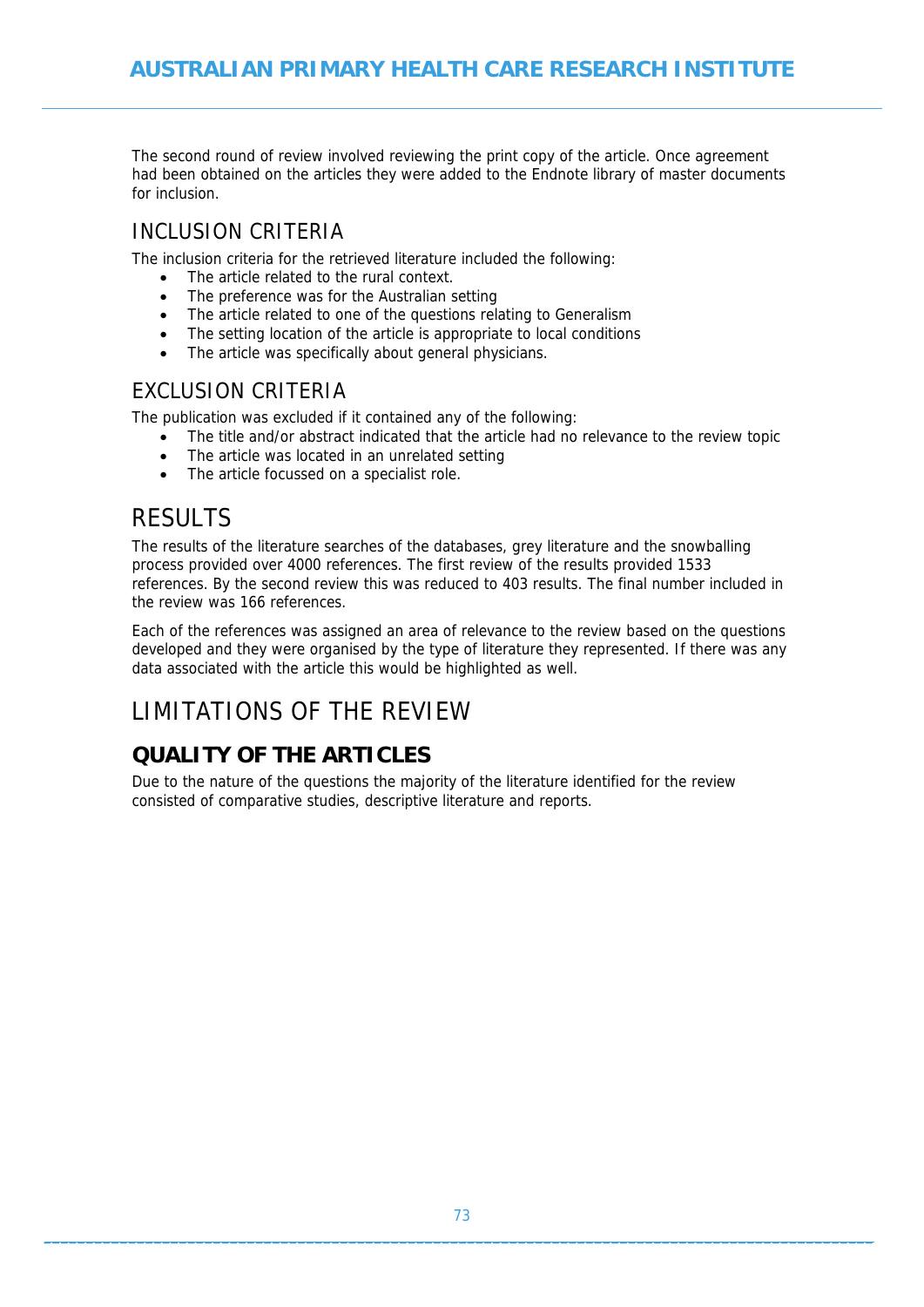### **OVERVIEW OF INCLUDED STUDIES**

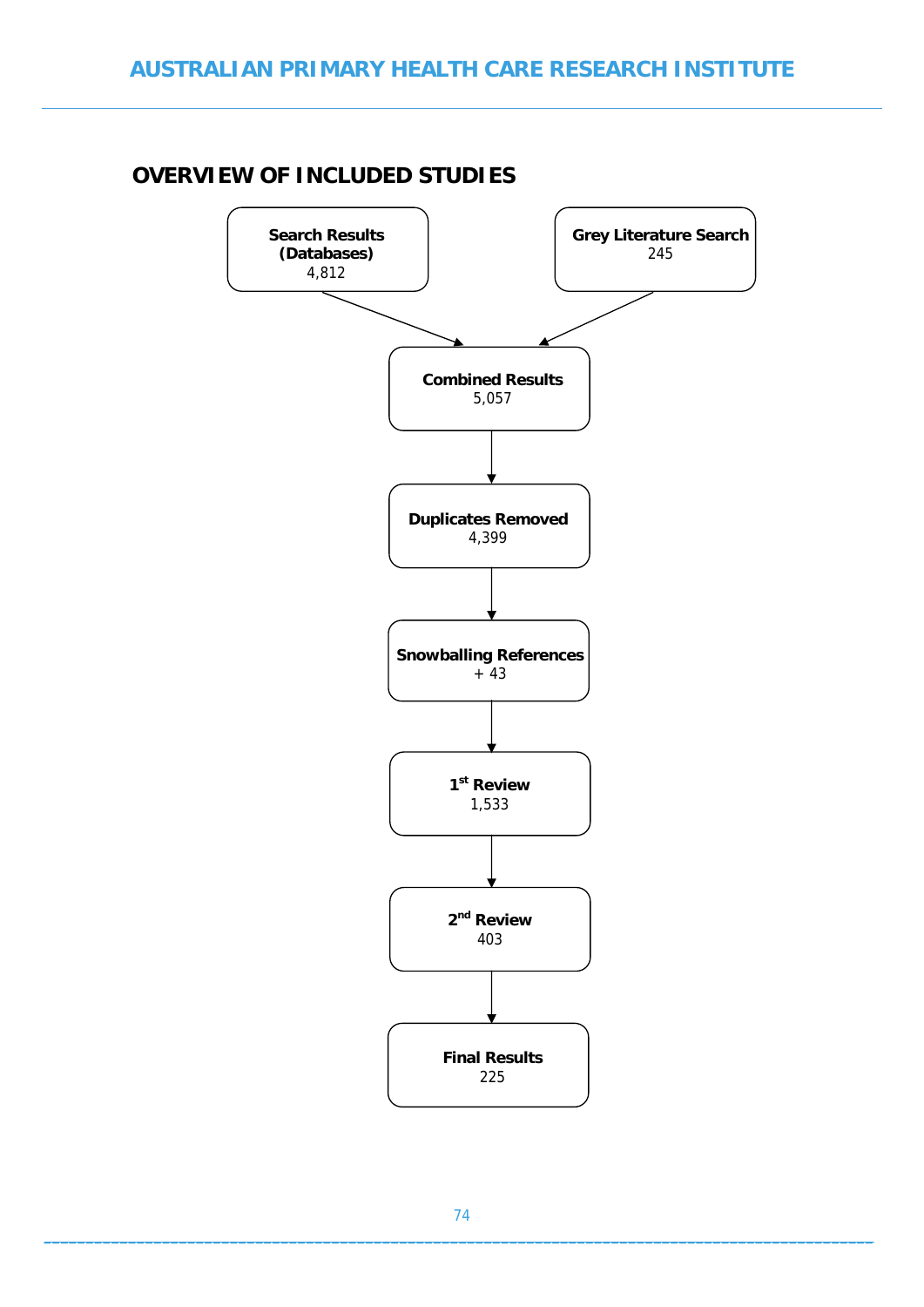# ORIGINAL SFARCH RESULTS

### **OVID MEDLINE**

| 1            | exp Rural Health/                                                       | 17,550                                                                                          |         |
|--------------|-------------------------------------------------------------------------|-------------------------------------------------------------------------------------------------|---------|
| $\mathbf{2}$ | exp Rural Health Services/                                              | 5,028                                                                                           |         |
| 3            | exp Rural Population/                                                   | 25,552                                                                                          |         |
| 4            | exp Hospitals, Rural/                                                   | 3,049                                                                                           |         |
| 5            | rural.mp.                                                               | 68,867                                                                                          |         |
| 6            | exp Medically Underserved Area/                                         | 3,581                                                                                           |         |
| $7^{\circ}$  | remote.ti.                                                              | 6,991                                                                                           |         |
| 8            | 1 or 2 or 3 or 4 or 5 or 6 or 7 77,450                                  |                                                                                                 |         |
| 9.           | exp Family Practice/                                                    | 51,170                                                                                          |         |
|              | 10 (family practice or family medicine).tw. 8,906                       |                                                                                                 |         |
|              | 11 (family physician\$ or family doctor\$ or family practitioner\$).tw. |                                                                                                 | 10,724  |
|              | 12 exp Physicians, Family/                                              | 11,106                                                                                          |         |
|              | 13 (general practi\$ or gp\$ or general physician\$).tw.                |                                                                                                 | 105,187 |
|              | 14 generalis\$.mp.                                                      | 10,931                                                                                          |         |
|              | 15 or/9-14                                                              | 156,652                                                                                         |         |
|              | 16 8 and 15                                                             | 4,174                                                                                           |         |
|              |                                                                         | 17 developing countr\$.mp. [mp=title, original title, abstract, name of substance word, subject |         |
|              | heading word]                                                           | 59,037                                                                                          |         |
|              | 18 exp Developing Countries/                                            | 48,640                                                                                          |         |
|              | 19 17 or 18                                                             | 59,037                                                                                          |         |
|              | 20 16 not 19                                                            | 4,125                                                                                           |         |
|              | 21 20                                                                   | 4,125                                                                                           |         |
|              | 22 limit 21 to english language                                         | 3,755                                                                                           |         |
|              | <b>Total 3,755</b>                                                      |                                                                                                 |         |

### **INFORMIT**

#### **DATABASES**

AMI - Australasian Medical Index Information 1968 - present APAIS - Australian Public Affairs Information Service Information 1978 - present APAIS-Health - Australian Public Affairs Information Service - Health Information 1978 - present ATSIhealth - Aboriginal and Torres Strait Islander Health Bibliography Information 1900 present H andS - Health and Society Database Information 1980 - present

RURAL - Rural and Remote Health Database Information 1966 - present.

Rural or Remote or Hospitals Rural or Rural Health or Rural Health Services or Rural Population = TI Subject or Abstract AND

family practi\* or family physician\* or general practitioner or general practice or family medicine or primary care or Generalist\* or generalism\* or Physician\* = TI Subject or Abstract AND Education\* or train\* or policy or certif\* or renum\* or pay\* or skill or Barrier\* or Support\* or Job Satisfaction\* or Challenge\* or Competence or role\* or quality or standard\* Total 741

1,150 - 409 duplicates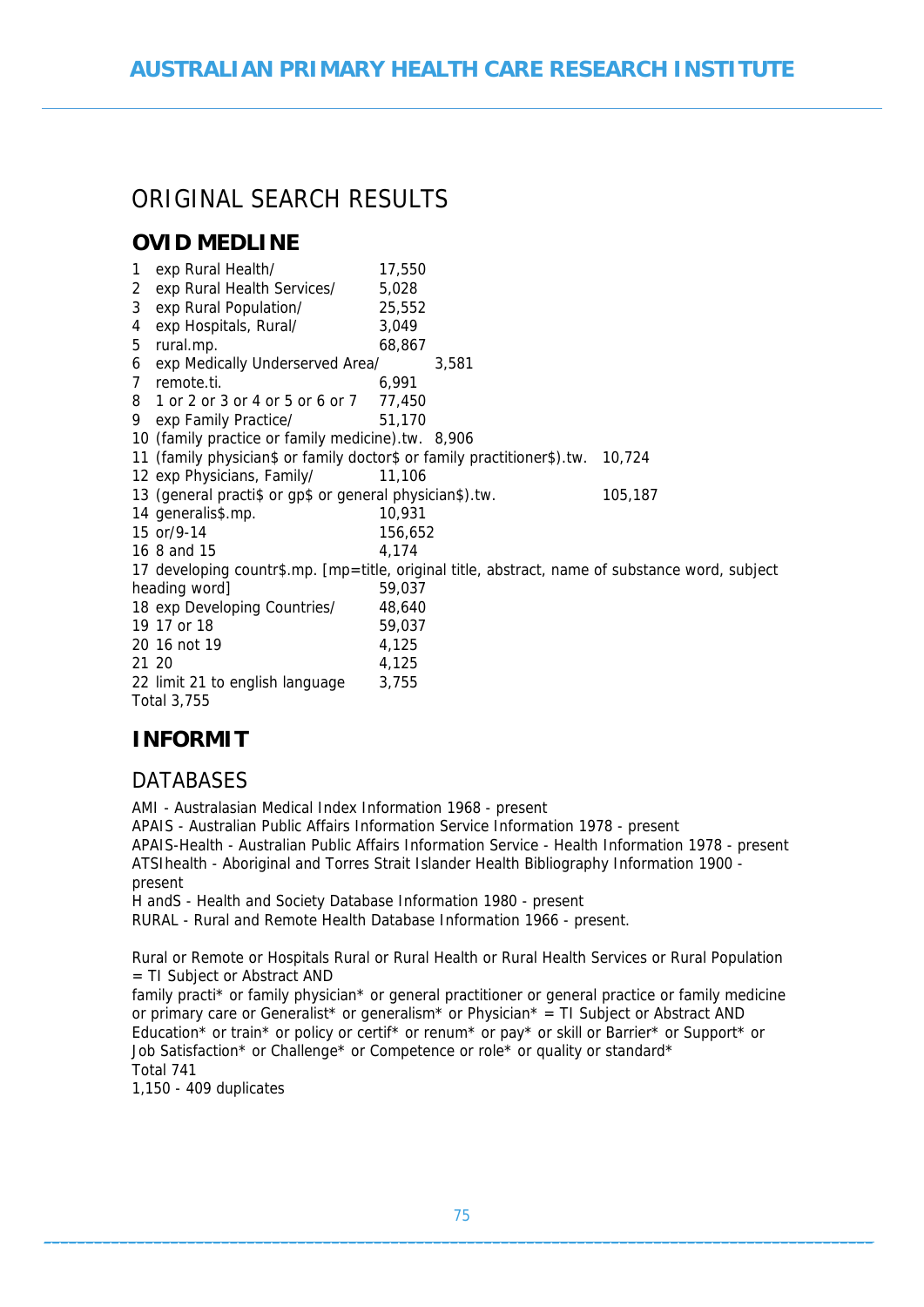#### CINAHL (EBSCOHOST)

S1 ( (MM "Rural Health Personnel") or (MM "Rural Health Centers") or (MM "Rural Areas") or (MM "Rural Health") or (MM "Rural Health Services") ) Results (3,643)

| S2 (MM "Physicians")      | Results (6,711) |
|---------------------------|-----------------|
| S3 (MM "Family Practice") | Results (2,217) |
| S4 ( S2 or S3 )           | Results (8,878) |
| S5 (S4 and S1)            | Results (129)   |
| Total 129                 |                 |

### EMBASE (EMBASE.COM)

| 8 4 AND 7                                                    | 134    |
|--------------------------------------------------------------|--------|
| 75 OR 6                                                      | 10,966 |
| 6 'family medicine'/mj AND [embase]/lim AND [1966-2007]/py   | 2,351  |
| 5 'physician'/mj AND [embase]/lim AND [1966-2007]/py         | 8,645  |
| 4 1 OR 2 OR 3                                                | 4,739  |
| 3 'rural population'/mj AND [embase]/lim AND [1966-2007]/py  | 1,138  |
| 2 'rural area'/mj AND [embase]/lim AND [1966-2007]/py        | 1,645  |
| 1 'rural health care'/mj AND [embase]/lim AND [1966-2007]/py | 134    |
| Total 134                                                    |        |
|                                                              |        |

### COCHRANE (WILEY)

| MeSH descriptor Hospitals, Rural explode all trees | 34 |
|----------------------------------------------------|----|
|                                                    |    |

2 MeSH descriptor Rural Health explode all trees 307

3 MeSH descriptor Rural Health Services explode all trees 171

4 MeSH descriptor Physicians, Family explode all trees 298

5 MeSH descriptor Family Practice explode all trees 1,756

6 (4 OR 5) 2,013

7 (family practi\* or family physician\* or general practitioner or general practice or family medicine or Generalist or generalism or Physician\*):ti 3,178

8 (Rural or Remote or Hospitals Rural or Rural Health or Rural Health Services or Rural Population):ti 683

| 4,193 |
|-------|
|       |
|       |
|       |
|       |

### SOURCES FOR GREY LITERATURE

Australian Institute of Health and Welfare (AIHW) Australian Rural and Remote Workforce Agencies Group (ARRWAG) Australian College of Rural and Remote Medicine (ACRRM) British Library Canadian Health Services Research Foundation Canadian Rural Health Research Society Canadian Rural Information Service Computer Retrieval of Information on Scientific Projects (CRISP) Database for rural health research in progress (Can/US) European Rural and Isolated Practitioners Association (EURIPA) Flinders University Rural Clinical School GrayLIT Network Health Research Projects in Progress Health Resources and Service Administration – Rural Health Policy Health Services/Technology Assessment Text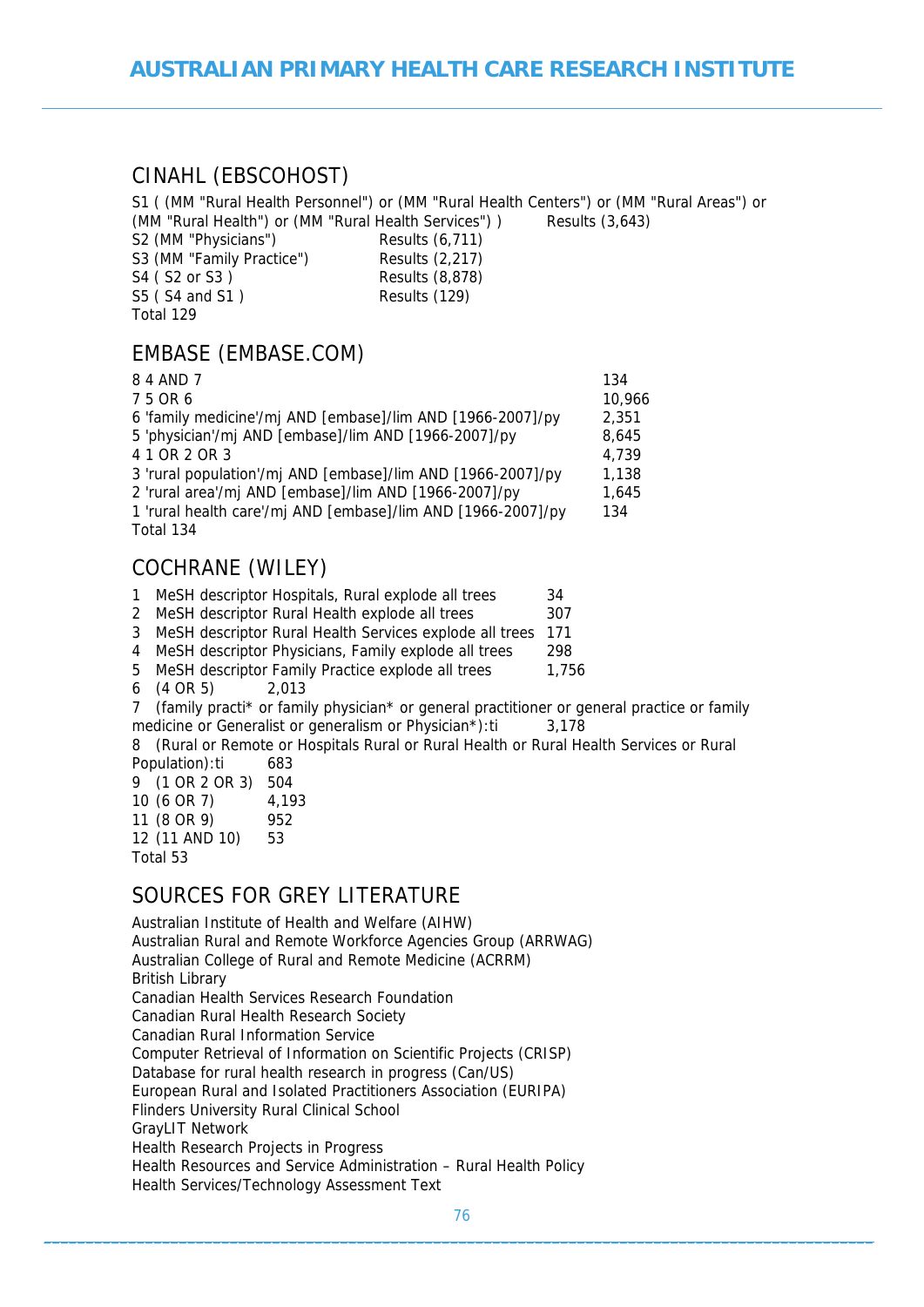Health Technology Assessment Database Institute of Rural Health International Association of Agricultural Medicine and Rural Health Libraries Australia National Library of Medicine's LocatorPlus National Research Register The National Rural Health Alliance National Rural Health Association (NRHA) Annual Conference (United States of America) National Rural Health Conferences National Technical Information Service New York Academy of Medicine Gray Literature Report North Carolina Rural Health Research Program Primary Health Care Research and Information Service Royal Australian College of General Practitioners [RACGP] - Rural Faculty Rural Doctors' Association of Southern Africa (RuDASA) Rural Information Center Health Service Services for Australian Rural and Remote Allied Health (SARRAH) School of Rural Health (Monash University) Virtual Technical Reports Center, University of Maryland Libraries World Organization of National Colleges, Academies and Academic Associations of General Practitioners/Family Physicians (WONCA) United States Department of Agriculture World Rural Health 2002 WWAMI Rural Health Research Center (RHRC)

#### SEARCH ENGINES

GOOGLE GOOGLE Scholar **SCIRUS** VIVISIMO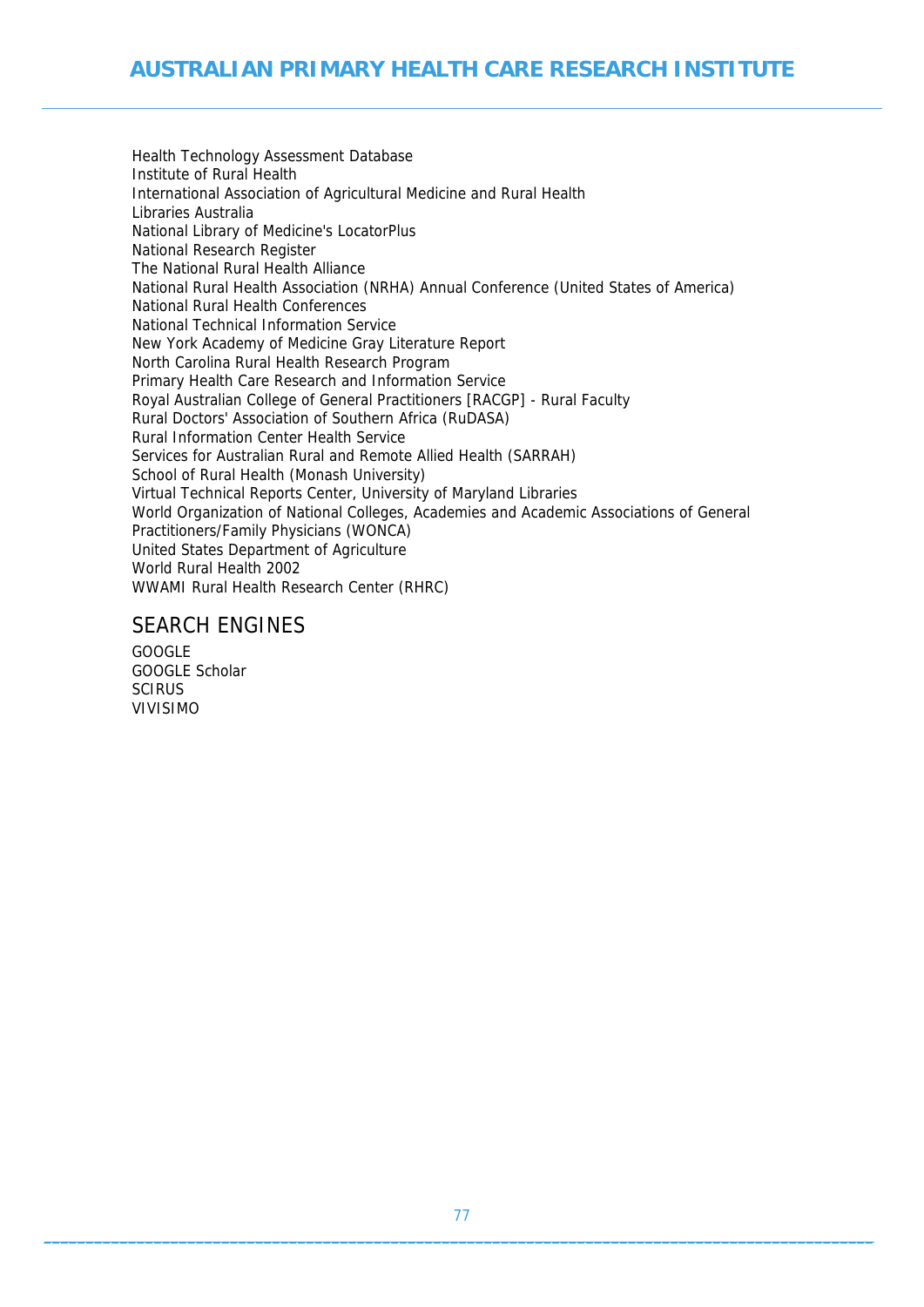## **APPENDIX B – REMOTENESS CLASSIFICATIONS**

|                          |                                  | <b>RRMA</b>             |                |                          | <b>DoHA ARIA</b>        |                |                   |                         | <b>ASGC Remoteness</b> |  |
|--------------------------|----------------------------------|-------------------------|----------------|--------------------------|-------------------------|----------------|-------------------|-------------------------|------------------------|--|
| Category<br><b>Broad</b> | Fine<br>Category                 | Population<br>(000,000) | $\aleph$       | Category                 | Population<br>(000,000) | $\aleph$       | Category          | Population<br>(000,000) | $\aleph$               |  |
| Metropolitan             | <b>Capital Cities</b>            | 11.6                    | 64             | Highly<br>Accessible     | 14.9                    | 81             | Major<br>Cities   | 12.1                    | 66                     |  |
|                          | Other<br>Metropolitan<br>centres | 1.4                     | 8              |                          |                         |                |                   |                         |                        |  |
| Rural                    | Large Rural<br>centres           | 1.1                     | 6              | Accessible               | 2.2                     | 12             | Inner<br>Regional | 3.8                     | 21                     |  |
|                          | <b>Small Rural</b><br>centres    | 1.2                     | $\overline{7}$ |                          |                         |                | Outer<br>Regional | 2.0                     | 11                     |  |
|                          | Other Rural<br>centres           | 2.4                     | 13             | Moderately<br>Accessible | 0.8                     | $\overline{4}$ |                   |                         |                        |  |
| Remote                   | Remote<br>centres                | 0.2                     | 1              | Remote                   | 0.2                     | 1              | Remote            | 0.3                     | 0.3                    |  |
|                          | Other<br>Remote<br>areas         | 0.3                     | $\overline{2}$ | Very<br>Remote           | 0.2                     | 1              | Very<br>Remote    | 0.2                     | 0.2                    |  |
|                          |                                  |                         |                |                          |                         |                | Migratory         | < 0.1                   |                        |  |

Note: This table is a guide only; the various classes in each classification are not equivalent.

Sources: AIHW Population Estimates; AIHW Australia's Health 2002 [54].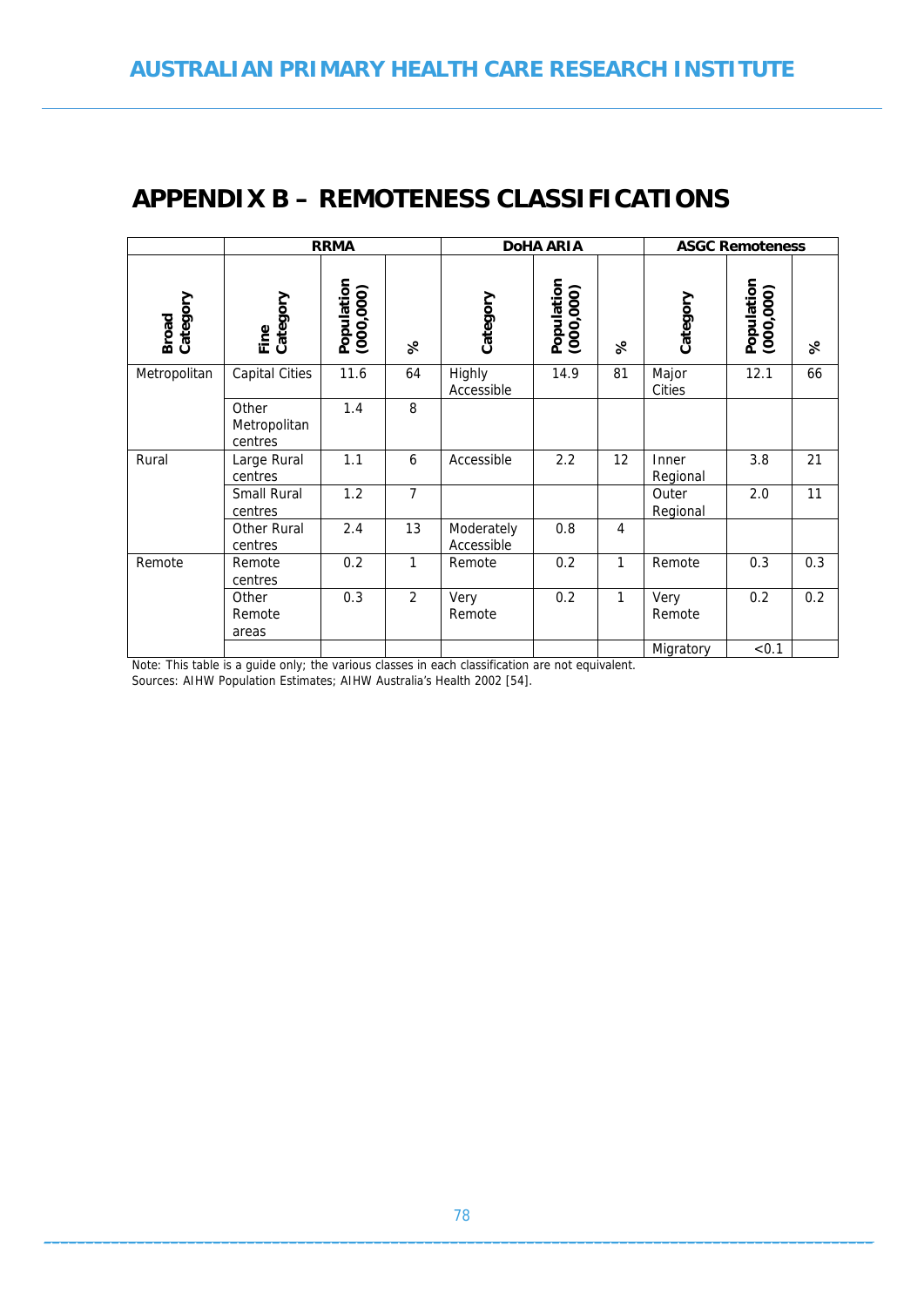# **APPENDIX C – CALCULATING PRACTICE INCENTIVE PAYMENTS: THE FORMULA IN BRIEF**

| <b>Element</b>                       | <b>Aspect or Activity</b>                                                                                                                                                            | <b>Annual Payments per</b><br><b>Standardised Whole</b><br><b>Patient Equivalent</b><br>$(SWPE)^1$ |  |  |
|--------------------------------------|--------------------------------------------------------------------------------------------------------------------------------------------------------------------------------------|----------------------------------------------------------------------------------------------------|--|--|
| $1.$ IM/IT                           | Tier 1 - Providing data to the Australian<br>Government                                                                                                                              | \$3.00                                                                                             |  |  |
|                                      | Tier 2 - Use of bona fide electronic<br>prescribing software to generate the<br>majority of scripts in the practice                                                                  | \$2.00                                                                                             |  |  |
|                                      | Tier 3 - The practice has on site and uses a<br>computer/s connected to a modem to send<br>and/or receive clinical information                                                       | \$2.00                                                                                             |  |  |
| 2. After hours<br>care**             | Tier 1 - Ensuring patients have access to<br>24-hour care as specified in the application<br>form                                                                                    | \$2.00                                                                                             |  |  |
|                                      | Tier 2 - On average, the practice covers at<br>least 15 hours per week of its after hours<br>care from within the practice                                                           | \$2.00                                                                                             |  |  |
|                                      | Tier 3 - The practice provides 24-hour<br>care from within the practice                                                                                                              | \$2.00                                                                                             |  |  |
| 3. Teaching                          | Teaching of medical students                                                                                                                                                         | \$100 per session (Max 2<br>sessions per day)                                                      |  |  |
| 4. Quality<br>Prescribing Initiative | Practice participation in quality use of<br>medicines programs, endorsed by the<br><b>National Prescribing Service</b>                                                               | \$1.00                                                                                             |  |  |
| 5. Diabetes                          | Register Payment: Once-off payment for<br>notifying the Australian Government that<br>the practice uses a diabetes register and<br>recall/reminder system.                           | \$1.00                                                                                             |  |  |
|                                      | Service Incentive Payment: Payment for<br>each annual cycle of care for a patient with<br>diabetes, payable once per year per<br>patient.                                            | \$40 per diabetic                                                                                  |  |  |
|                                      | Outcomes Payment: Payment to practices<br>that complete an annual program of care<br>for a target proportion of their patients<br>with diabetes.                                     | \$20 per diabetic                                                                                  |  |  |
| 6. Asthma                            | Sign-on Payment: Payment to practices<br>that agree to provide data to the Australian<br>Government.                                                                                 | \$0.25                                                                                             |  |  |
|                                      | Service Incentive Payment: Payment to<br>practitioners who complete an Asthma 3+<br>Visit Plan for patients with moderate to<br>severe asthma, payable once per year per<br>patient. | \$100                                                                                              |  |  |
| 7. Cervical<br>Screening             | Sign-on Payment: Payment to practices<br>that agree to provide data to the Australian<br>Government.<br>Services Incentive Payment: Payment to                                       | \$0.25<br>\$35                                                                                     |  |  |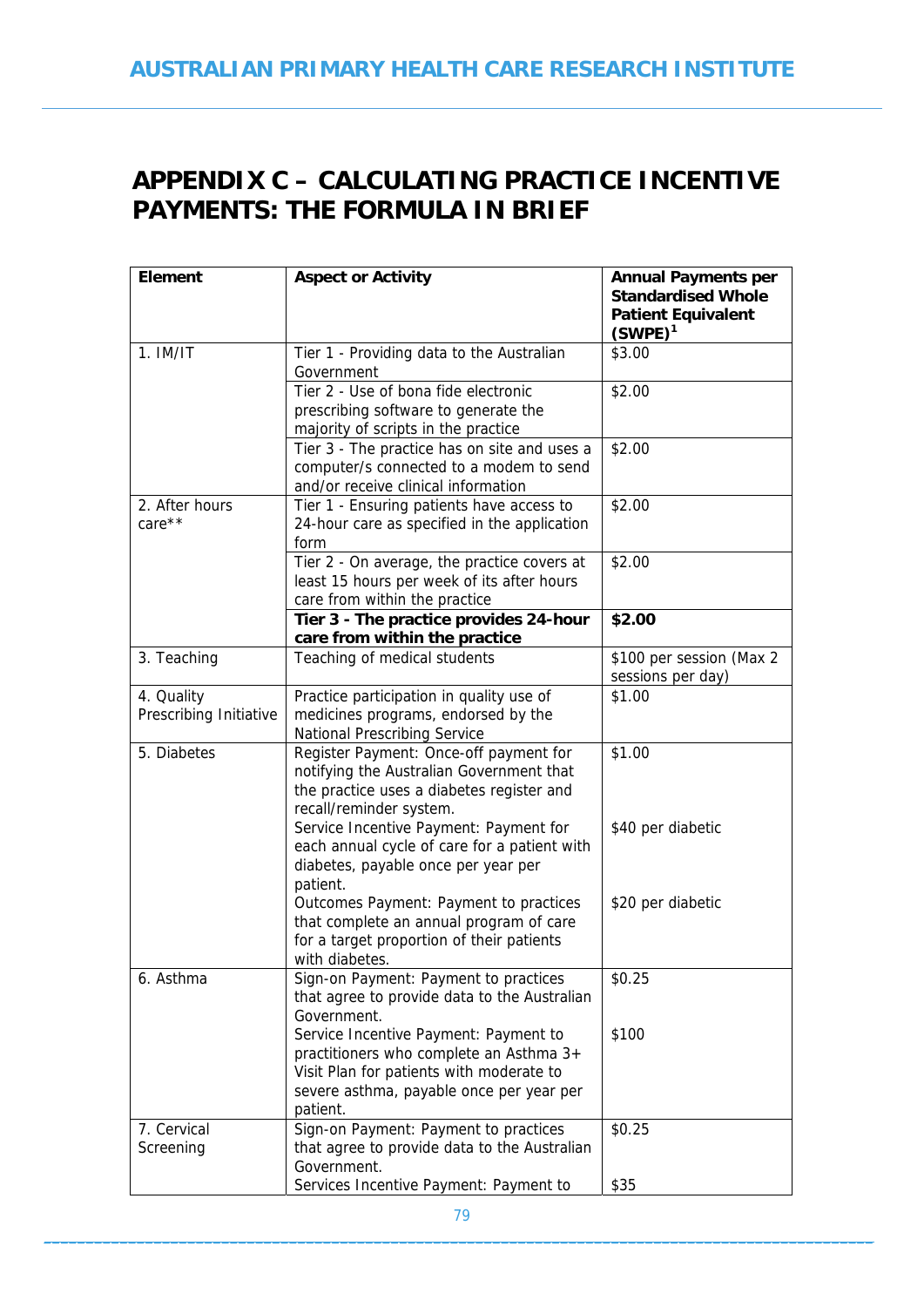### **AUSTRALIAN PRIMARY HEALTH CARE RESEARCH INSTITUTE**

|                    | practitioners for screening women between<br>20 and 69 years who have not had a<br>cervical smear within the last four years.<br>Outcomes Payment: Payment to practices<br>where a specified proportion of women<br>ages between 20 and 69 years has been<br>screened in the last 24 months. | \$2.00 per female SWPE<br>aged between 20 and 69                                |
|--------------------|----------------------------------------------------------------------------------------------------------------------------------------------------------------------------------------------------------------------------------------------------------------------------------------------|---------------------------------------------------------------------------------|
| 8. Practice Nurses | Payment to PIP practices that employ or<br>retain the services of a practice nurse and<br>are located in the target area.                                                                                                                                                                    | RRMA's 1-2: \$8 per<br><b>SWPE</b><br><b>RRMA's 3-7: \$7 per</b><br><b>SWPE</b> |
| 9. Mental Health   | Sign-on Payment: Once-off payment to<br>individual general practitioners who<br>register for the incentive.<br>Service Incentive Payment: Payment to<br>practitioners on completion of the 3 step<br>mental health process.                                                                  | \$150<br>\$150                                                                  |
| 10. Rurality       | The practice's main location is outside<br>metropolitan areas (increases with extent<br>of remoteness)                                                                                                                                                                                       | 15% to 50% loading of<br>total payment.                                         |

1 The average FTE GP sees 1,000 SWPEs annually. Source: Medicare Australia [126].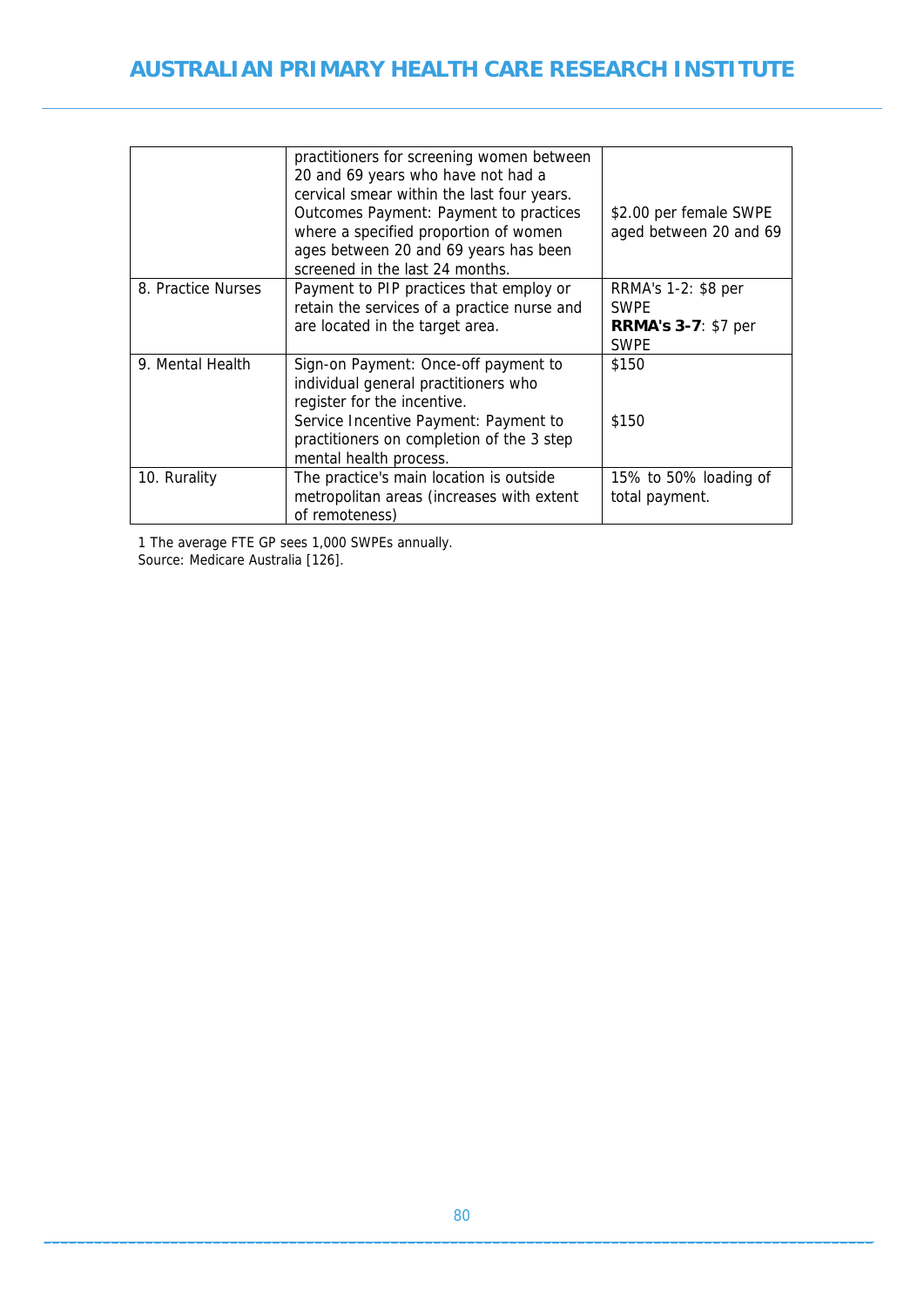## **APPENDIX D – THE ARTS OF RURAL AND REMOTE MEDICINE**

### **(ASSESSMENT, RESOURCES, TRANSPORT, SUPPORT)**

|                                      | RISK IDENTIFICATION                                                                               | P | Dr | $\mathsf C$ |
|--------------------------------------|---------------------------------------------------------------------------------------------------|---|----|-------------|
|                                      | P=patient Dr=doctor C=community                                                                   |   |    |             |
|                                      | Assessment (situational analysis)                                                                 |   |    |             |
| Complexity                           |                                                                                                   |   |    |             |
|                                      | What risk of error does the clinical context and complexity                                       |   |    |             |
|                                      | result in? For example, is the clinical context acute or chronic,                                 |   |    |             |
|                                      | what speed of clinical response is required, are the diagnoses                                    |   |    |             |
|                                      | and treatment straight forward or are multiple steps required?                                    |   |    |             |
|                                      | Are there complex communication needs?                                                            |   |    |             |
|                                      | Socio-economic factors                                                                            |   |    |             |
|                                      | What risk will there be to the patient/family and community in                                    |   |    |             |
|                                      | relation to dislocation, cost, income and productivity?                                           |   |    |             |
|                                      | <b>Cultural and psychological factors</b>                                                         |   |    |             |
|                                      | This risk relates primarily to those resulting from the patient                                   |   |    |             |
|                                      | and community's belief systems around illness, treatment and                                      |   |    |             |
|                                      | expectations, and around communication. For the doctor, it is                                     |   |    |             |
|                                      | around medico-legal risk, and the pressures on management<br>decisions from non-clinical sources. |   |    |             |
| <b>Public health issues</b>          |                                                                                                   |   |    |             |
|                                      | This relates to infection control, occupational or environmental                                  |   |    |             |
|                                      | health issues, health promotion activities, and to risk to                                        |   |    |             |
|                                      | doctor, family and team from contagious illness.                                                  |   |    |             |
| <b>Resources</b>                     |                                                                                                   |   |    |             |
| Human                                |                                                                                                   |   |    |             |
|                                      | Given the available local human resources, what risk is there                                     |   |    |             |
|                                      | for the patient in this clinical context? Will safety for patients,                               |   |    |             |
|                                      | practitioners, and the community be compromised by the                                            |   |    |             |
|                                      | demands of this case on local resources?                                                          |   |    |             |
|                                      | <b>Advice and information</b>                                                                     |   |    |             |
|                                      | Is the availability of clinical information and specialist advice in                              |   |    |             |
|                                      | this context adequate for patient safety or doctor support?                                       |   |    |             |
| <b>Technical</b>                     |                                                                                                   |   |    |             |
|                                      | What risk is there for the patient in this clinical context given                                 |   |    |             |
|                                      | the physical infrastructure (facilities, communications, etc)?                                    |   |    |             |
|                                      |                                                                                                   |   |    |             |
| Transport<br><b>Additional risks</b> |                                                                                                   |   |    |             |
|                                      | What additional risk is there for the patient, doctor and other                                   |   |    |             |
|                                      | health personnel in this clinical context if transport is                                         |   |    |             |
|                                      | reauired?                                                                                         |   |    |             |
| Support                              |                                                                                                   |   |    |             |
| Psychological                        |                                                                                                   |   |    |             |
|                                      | What are the risks to the patient and family, doctor, team and                                    |   |    |             |
|                                      | family, and community in this clinical context given the                                          |   |    |             |
|                                      | psychological (and professional) supports available to each?                                      |   |    |             |
|                                      | Management and organisational                                                                     |   |    |             |
|                                      | Are there systems in place which support the management of                                        |   |    |             |
|                                      | this case, or are they a barrier? Is the local (and distant)                                      |   |    |             |

manage this case in the patient's best interest? Source: McConnel F, Pashen D, McLean R. The ARTS of Risk Management in Rural and Remote Medicine. *In press* 2007 [148].

management supportive and enabling, or is it a battle to